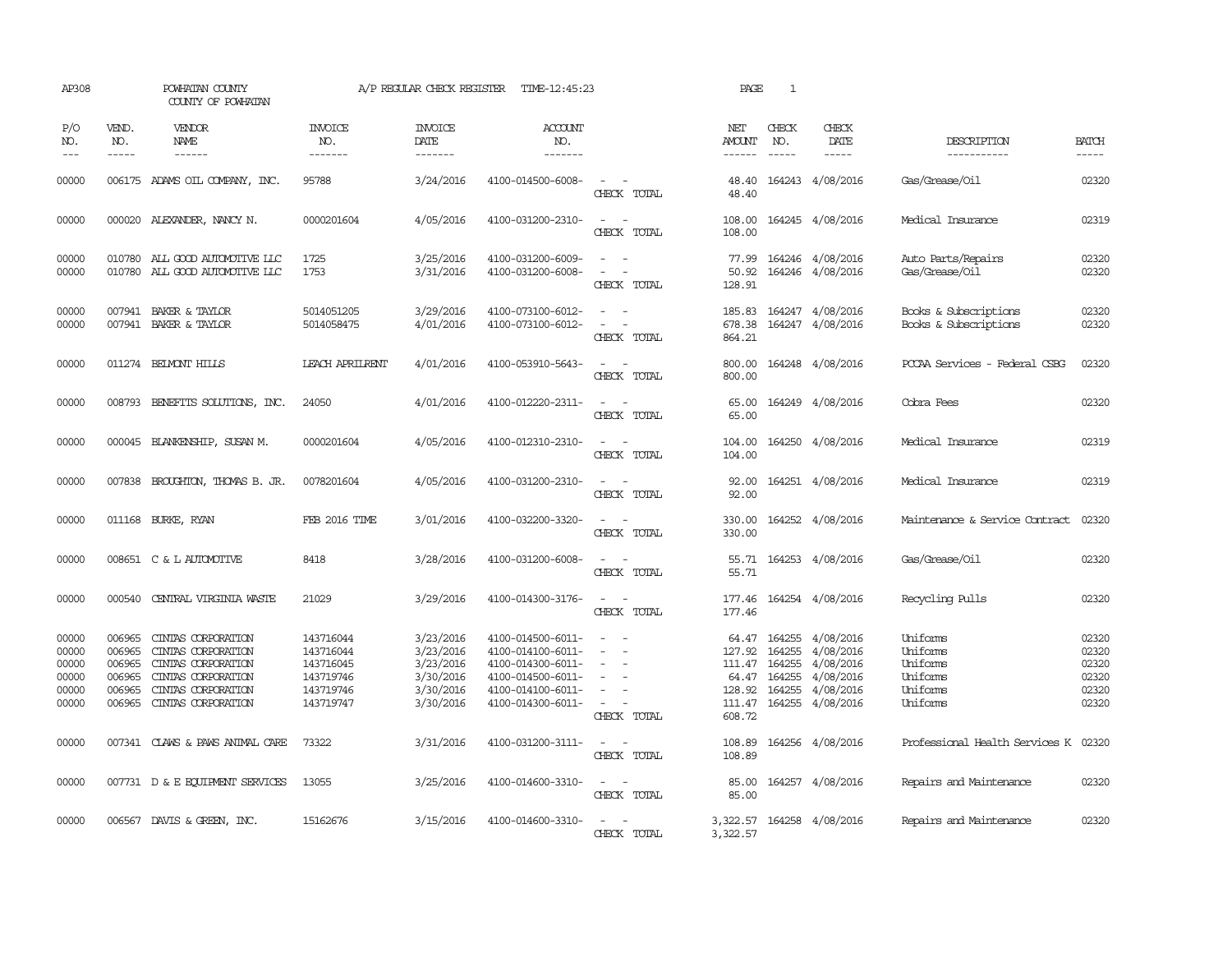| AP308               |                       | POWHATAN COUNTY<br>COUNTY OF POWHATAN        |                                  | A/P REGULAR CHECK REGISTER         | TIME-12:45:23                          |                                                                                                                             | PAGE                      | 2            |                                      |                                                   |                       |
|---------------------|-----------------------|----------------------------------------------|----------------------------------|------------------------------------|----------------------------------------|-----------------------------------------------------------------------------------------------------------------------------|---------------------------|--------------|--------------------------------------|---------------------------------------------------|-----------------------|
| P/O<br>NO.<br>$---$ | VEND.<br>NO.<br>----- | <b>VENDOR</b><br>NAME<br>$- - - - - -$       | <b>INVOICE</b><br>NO.<br>------- | <b>INVOICE</b><br>DATE<br>-------- | <b>ACCOUNT</b><br>NO.<br>-------       |                                                                                                                             | NET<br>AMOUNT             | CHECK<br>NO. | CHECK<br>DATE                        | DESCRIPTION<br>-----------                        | <b>BATCH</b><br>----- |
| 00000               | 010079                | DEAL & LACHENEY P.C.                         | 4643                             | 4/01/2016                          | 4100-012210-3150-                      | $\sim$ $ -$<br>CHECK TOTAL                                                                                                  | 10,000.00<br>10,000.00    |              | 164259 4/08/2016                     | Contracted County Attorney                        | 02320                 |
| 00000               | 008787 DMV            |                                              | <b>MARCH 2016</b>                | 4/04/2016                          | 4100-012410-3320-                      | $\sim$<br>$\sim$<br>CHECK TOTAL                                                                                             | 1,640.00<br>1,640.00      |              | 164260 4/08/2016                     | Maintenance & Service Contract                    | 02320                 |
| 00000               |                       | 008750 DOMINION VIRGINIA POWER               | 9492739694 3/16                  | 3/22/2016                          | 4100-053910-5642-                      | $\equiv$<br>CHECK TOTAL                                                                                                     | 582.66<br>582.66          |              | 164261 4/08/2016                     | PCCAA Services - TANF                             | 02321                 |
| 00000               |                       | 006787 DURRBECK, GEORGE                      | 22955                            | 3/29/2016                          | 4100-014500-3319-                      | $ -$<br>CHECK TOTAL                                                                                                         | 150.00<br>150.00          |              | 164262 4/08/2016                     | Equipment Repairs and Maintena                    | 02321                 |
| 00000               |                       | 000338 FIRE PROTECTION EQUIP. CO             | 64203                            | 3/31/2016                          | 4100-032200-6010-                      | $\frac{1}{2} \left( \frac{1}{2} \right) \left( \frac{1}{2} \right) = \frac{1}{2} \left( \frac{1}{2} \right)$<br>CHECK TOTAL | 33.98<br>33.98            |              | 164264 4/08/2016                     | Breathing Apparatus                               | 02321                 |
| 00000<br>00000      | 000690<br>000690      | FLATROCK TIRE & AUTO<br>FLATROCK TIRE & AUTO | 15402 3/16<br>15688              | 3/23/2016<br>4/04/2016             | 4100-035100-6009-<br>4100-031200-6008- | $\equiv$<br>$\equiv$<br>CHECK TOTAL                                                                                         | 751.93<br>43.20<br>795.13 |              | 164265 4/08/2016<br>164265 4/08/2016 | Auto Parts/Repairs<br>Gas/Grease/Oil              | 02321<br>02321        |
| 00000               |                       | 001380 FORD, SUSAN P.                        | 0013201604                       | 4/05/2016                          | 4100-012310-2310-                      | CHECK TOTAL                                                                                                                 | 104.00<br>104.00          |              | 164266 4/08/2016                     | Medical Insurance                                 | 02319                 |
| 00000               | 007948                | GEOCOMM, INC.                                | 2144                             | 3/30/2016                          | 4100-031210-3320-                      | $\overline{\phantom{a}}$<br>$\sim$<br>CHECK TOTAL                                                                           | 8,775.00<br>8,775.00      |              | 164267 4/08/2016                     | Maintenance and Service Contra                    | 02321                 |
| 00000               | 000570                | GOOCHLAND-POWHATAN                           | 4TH QTR 2016                     | 4/03/2016                          | 4100-052100-5699-                      | CHECK TOTAL                                                                                                                 | 63,182.50<br>63,182.50    |              | 164268 4/08/2016                     | County Contribution-CSB                           | 02321                 |
| 00000               | 008700                | GRADWELL, MELISSA LOWE                       | TRAVEL 3-23-16                   | 3/23/2016                          | 4100-012220-5510-                      | $\overline{\phantom{a}}$<br>CHECK TOTAL                                                                                     | 31.40<br>31.40            |              | 164269 4/08/2016                     | Travel-mileage                                    | 02321                 |
| 00000               |                       | 009352 HAISLIP, KENNETH M.                   | WIPER BLADES                     | 1/27/2016                          | 4100-031200-6009-                      | $\overline{\phantom{a}}$<br>CHECK TOTAL                                                                                     | 37.89<br>37.89            |              | 164270 4/08/2016                     | Auto Parts/Repairs                                | 02321                 |
| 00000               |                       | 008400 HEROES APPAREL, LLC                   | 1664052                          | 3/24/2016                          | 4100-032200-6011-                      | $\frac{1}{2} \left( \frac{1}{2} \right) \left( \frac{1}{2} \right) = \frac{1}{2} \left( \frac{1}{2} \right)$<br>CHECK TOTAL | 563.47                    |              | 563.47 164271 4/08/2016              | Protective Gear/Uniforms                          | 02321                 |
| 00000               |                       | 009652 HORIZON DISTRIBUTORS INC              | 4R004717                         | 3/28/2016                          | 4100-014500-3319-                      | $\sim$<br>CHECK TOTAL                                                                                                       | 75.00<br>75.00            |              | 164272 4/08/2016                     | Equipment Repairs and Maintena                    | 02321                 |
| 00000<br>00000      | 010487                | IBM CORPORATION<br>010487 IBM CORPORATION    | <b>O6273F8</b><br><b>O6273F8</b> | 4/01/2016<br>4/01/2016             | 4100-095101-9300-<br>4100-095101-9301- | $\sim$<br>$\overline{a}$<br>$\equiv$<br>CHECK TOTAL                                                                         | 782.78<br>71.79<br>854.57 |              | 164273 4/08/2016<br>164273 4/08/2016 | AS400 Lease - Principal<br>AS400 Lease - Interest | 02321<br>02321        |
| 00000               |                       | 011275 INTERNATIONAL INSTITUTE               | <b>JOHNSTON</b>                  | 4/01/2016                          | 4100-012100-5810-                      | $\sim$<br>CHECK TOTAL                                                                                                       | 95.00<br>95.00            |              | 164275 4/08/2016                     | Dues/Association Memberships                      | 02321                 |
| 00000               |                       | 010853 JACOBSEN                              | 90060751                         | 3/17/2016                          | 4100-014500-3319-                      | $\sim$ $ \sim$<br>CHECK TOTAL                                                                                               | 300.84<br>300.84          |              | 164276 4/08/2016                     | Equipment Repairs and Maintena                    | 02321                 |
| 00000               |                       | 000120 JAMES RIVER AIR                       | C159794                          | 4/01/2016                          | 4100-014100-3320-                      | $\sim$                                                                                                                      |                           |              | 4,743.00 164277 4/08/2016            | Maintenance & Service Contract 02321              |                       |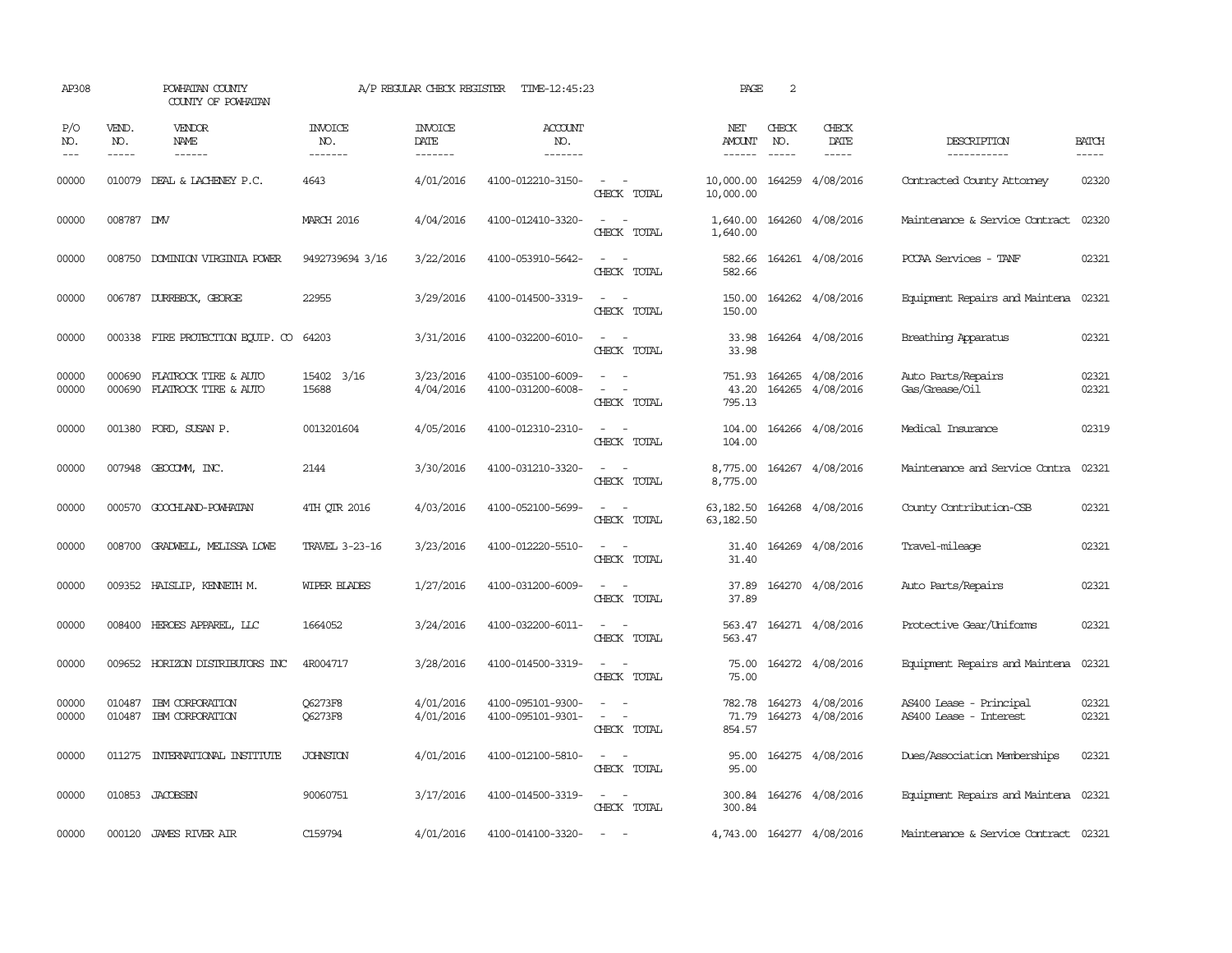| AP308                                     |                                      | POWHATAN COUNTY<br>COUNTY OF POWHATAN                                                                                                 |                                           | A/P REGULAR CHECK REGISTER                                    | TIME-12:45:23                                                                                         |                                                                                 | PAGE                                             | 3                                    |                                                                              |                                                                                                                             |                                           |
|-------------------------------------------|--------------------------------------|---------------------------------------------------------------------------------------------------------------------------------------|-------------------------------------------|---------------------------------------------------------------|-------------------------------------------------------------------------------------------------------|---------------------------------------------------------------------------------|--------------------------------------------------|--------------------------------------|------------------------------------------------------------------------------|-----------------------------------------------------------------------------------------------------------------------------|-------------------------------------------|
| P/O<br>NO.<br>$---$                       | VEND.<br>NO.<br>$- - - - -$          | VENDOR<br>NAME<br>------                                                                                                              | INVOICE<br>NO.<br>-------                 | <b>INVOICE</b><br>DATE<br>-------                             | <b>ACCOUNT</b><br>NO.<br>-------                                                                      |                                                                                 | NET<br><b>AMOUNT</b><br>$- - - - - -$            | CHECK<br>NO.<br>$\frac{1}{2}$        | CHECK<br>DATE<br>-----                                                       | DESCRIPTION<br>-----------                                                                                                  | <b>BATCH</b>                              |
| 00000<br>00000<br>00000<br>00000          | 000120<br>000120<br>000120<br>000120 | <b>JAMES RIVER AIR</b><br><b>JAMES RIVER AIR</b><br><b>JAMES RIVER AIR</b><br><b>JAMES RIVER AIR</b>                                  | C159794<br>C159794<br>C159794<br>S66303   | 4/01/2016<br>4/01/2016<br>4/01/2016<br>3/30/2016              | 4100-032210-3320-<br>4100-035100-3320-<br>4100-032220-3320-<br>4100-031210-3310-                      | $\equiv$<br>$\sim$<br>CHECK TOTAL                                               | 408.00<br>234.00<br>741.00<br>615.00<br>6,741.00 |                                      | 164277 4/08/2016<br>164277 4/08/2016<br>164277 4/08/2016<br>164277 4/08/2016 | Maintenance & Service Contract<br>Landscaping - Animal Control<br>Maintenance & Service Contract<br>Repairs and Maintenance | 02321<br>02321<br>02321<br>02321          |
| 00000<br>00000                            |                                      | 010811 IAND AND COATES, INC<br>010811 LAND AND COATES, INC                                                                            | 655301<br>658507                          | 3/22/2016<br>3/30/2016                                        | 4100-014500-3319-<br>4100-014500-3319-                                                                | $\sim$<br>$\sim$ $-$<br>$\sim$<br>$\overline{\phantom{a}}$<br>CHECK TOTAL       | 40.90<br>175.06                                  |                                      | 134.16 164279 4/08/2016<br>164279 4/08/2016                                  | Equipment Repairs and Maintena<br>Equipment Repairs and Maintena 02321                                                      | 02321                                     |
| 00000<br>00000                            | 009691                               | LAYMAN IRRIGATION &<br>009691 LAYMAN IRRIGATION &                                                                                     | 17588<br>17605                            | 3/23/2016<br>3/25/2016                                        | 4100-014600-3310-<br>4100-014600-3320-                                                                | $\overline{a}$<br>$\sim$<br>CHECK TOTAL                                         | 85.00<br>900.00<br>985.00                        | 164280                               | 4/08/2016<br>164280 4/08/2016                                                | Repairs and Maintenance<br>Maintenance/Service Contracts                                                                    | 02321<br>02321                            |
| 00000                                     |                                      | 009552 MANSFIELD OIL COMPANY                                                                                                          | SQLCD/00143735                            | 4/04/2016                                                     | 4100-032200-5120-                                                                                     | $\sim$<br>CHECK TOTAL                                                           | 104.90<br>104.90                                 |                                      | 164282 4/08/2016                                                             | Apparatus Fuel                                                                                                              | 02321                                     |
| 00000                                     |                                      | 006146 MCCLELLAN, WENDY SUSAN                                                                                                         | MARCH MILEAGE                             | 4/01/2016                                                     | 4100-031710-5510-                                                                                     | $\sim$<br>$\sim$<br>CHECK TOTAL                                                 | 177.10<br>177.10                                 |                                      | 164283 4/08/2016                                                             | Travel/Mileage/Parking/Tolls                                                                                                | 02321                                     |
| 00000                                     |                                      | 010473 MCCORMICK'S GARAGE                                                                                                             | 10893                                     | 4/04/2016                                                     | 4100-032200-6009-                                                                                     | CHECK TOTAL                                                                     | 57.10<br>57.10                                   |                                      | 164284 4/08/2016                                                             | Auto Repairs and Parts                                                                                                      | 02321                                     |
| 00000                                     |                                      | 010924 MITCHELL PEST                                                                                                                  | 94364                                     | 3/15/2016                                                     | 4100-035100-3320-                                                                                     | CHECK TOTAL                                                                     | 65.00<br>65.00                                   |                                      | 164285 4/08/2016                                                             | Landscaping - Animal Control                                                                                                | 02321                                     |
| 00000                                     |                                      | 009638 POE, INEZ L                                                                                                                    | 0096201604                                | 4/05/2016                                                     | 4100-013200-2310-                                                                                     | CHECK TOTAL                                                                     | 120.00<br>120.00                                 |                                      | 164287 4/08/2016                                                             | Medical Insurance                                                                                                           | 02319                                     |
| 00000                                     | 001980                               | POORE, FRANCES                                                                                                                        | 0019201604                                | 4/05/2016                                                     | 4100-012100-2310-                                                                                     | CHECK TOTAL                                                                     | 88.00<br>88.00                                   |                                      | 164288 4/08/2016                                                             | Medical Insurance                                                                                                           | 02319                                     |
| 00000                                     | 006043                               | POWERS, KATHRYN C.                                                                                                                    | 0060201604                                | 4/05/2016                                                     | 4100-021600-2310-                                                                                     | $\overline{\phantom{a}}$<br>CHECK TOTAL                                         | 120.00<br>120.00                                 |                                      | 164289 4/08/2016                                                             | Medical Insurance                                                                                                           | 02319                                     |
| 00000                                     | 001250                               | POWHATAN AUTO & TRACTOR                                                                                                               | 392971                                    | 4/01/2016                                                     | 4100-031200-6009-                                                                                     | CHECK TOTAL                                                                     | 33.73<br>33.73                                   |                                      | 164290 4/08/2016                                                             | Auto Parts/Repairs                                                                                                          | 02322                                     |
| 00000                                     | 006914                               | POWHATAN AUTO REPAIR                                                                                                                  | 787                                       | 3/23/2016                                                     | 4100-031200-6009-                                                                                     | CHECK TOTAL                                                                     | 534.79<br>534.79                                 |                                      | 164291 4/08/2016                                                             | Auto Parts/Repairs                                                                                                          | 02322                                     |
| 00000                                     | 008294                               | POWHATAN COUNTY PUBLIC                                                                                                                | 0082201604                                | 4/05/2016                                                     | 4100-031200-2310-                                                                                     | CHECK TOTAL                                                                     | 1,253.00<br>1,253.00                             |                                      | 164293 4/08/2016                                                             | Medical Insurance                                                                                                           | 02319                                     |
| 00000<br>00000<br>00000<br>00000<br>00000 | 006474<br>006474<br>006474<br>006474 | PROGRESSIVE AUTO WORKS<br>PROGRESSIVE AUTO WORKS<br>PROGRESSIVE AUTO WORKS<br>PROGRESSIVE AUTO WORKS<br>006474 PROGRESSIVE AUTO WORKS | 30562<br>30608<br>30638<br>30653<br>30655 | 3/22/2016<br>3/28/2016<br>3/30/2016<br>3/31/2016<br>3/31/2016 | 4100-035100-6009-<br>4100-031200-6009-<br>4100-031200-6009-<br>4100-031200-6009-<br>4100-031200-6009- | $\overline{\phantom{a}}$<br>$\equiv$<br>$\overline{\phantom{a}}$<br>CHECK TOTAL | 57.87<br>482.58<br>607.69<br>30.32<br>1,234.32   | 164295<br>164295<br>164295<br>164295 | 4/08/2016<br>4/08/2016<br>4/08/2016<br>4/08/2016<br>55.86 164295 4/08/2016   | Auto Parts/Repairs<br>Auto Parts/Repairs<br>Auto Parts/Repairs<br>Auto Parts/Repairs<br>Auto Parts/Repairs                  | 02322<br>02322<br>02322<br>02322<br>02322 |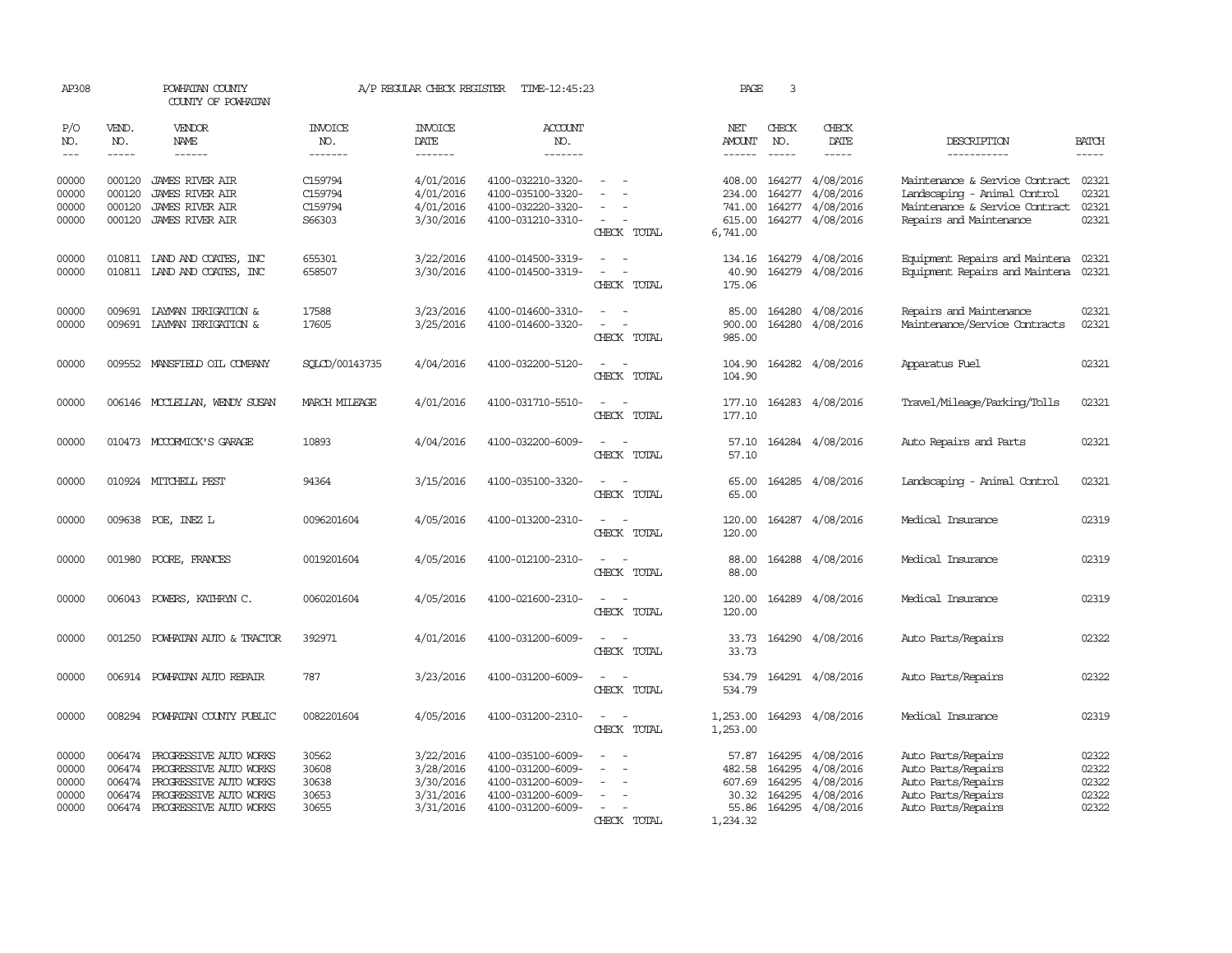| AP308          |                  | POWHATAN COUNTY<br>COUNTY OF POWHATAN                     |                          | A/P REGULAR CHECK REGISTER | TIME-12:45:23                          |                                    | PAGE              | 4                |                            |                                  |                |
|----------------|------------------|-----------------------------------------------------------|--------------------------|----------------------------|----------------------------------------|------------------------------------|-------------------|------------------|----------------------------|----------------------------------|----------------|
| P/O<br>NO.     | VEND.<br>NO.     | VENDOR<br><b>NAME</b>                                     | INVOICE<br>NO.           | <b>INVOICE</b><br>DATE     | <b>ACCOUNT</b><br>NO.                  |                                    | NET<br>AMOUNT     | CHECK<br>NO.     | CHECK<br>DATE              | DESCRIPTION                      | <b>BATCH</b>   |
| $---$          | $- - - - -$      | ------                                                    | -------                  | -------                    | -------                                |                                    | $- - - - - -$     | $- - - - -$      | $- - - - -$                | -----------                      | -----          |
| 00000<br>00000 | 009518<br>009518 | <b>OUARLES PETROLEUM, INC.</b><br>QUARLES PETROLEUM, INC. | CT-0730702<br>CT-0730821 | 3/31/2016<br>3/31/2016     | 4100-031200-6008-<br>4100-032200-5120- | $\overline{\phantom{a}}$           | 4,240.97<br>13.26 | 164296<br>164296 | 4/08/2016<br>4/08/2016     | Gas/Grease/Oil<br>Apparatus Fuel | 02322<br>02322 |
|                |                  |                                                           |                          |                            |                                        | CHECK TOTAL                        | 4,254.23          |                  |                            |                                  |                |
|                |                  |                                                           |                          |                            |                                        |                                    |                   |                  |                            |                                  |                |
| 00000          | 000620           | R. C. GOODWYN & SONS, INC                                 | 708866                   | 3/09/2016                  | 4100-014100-3310-                      | $\overline{a}$                     | 15.37             | 164297           | 4/08/2016                  | Repairs & Maintenance            | 02322          |
| 00000          | 000620           | R. C. GOODWYN & SONS, INC                                 | 709016                   | 3/10/2016                  | 4100-014100-3310-                      |                                    | 54.52             | 164297           | 4/08/2016                  | Repairs & Maintenance            | 02322          |
| 00000          | 000620           | R. C. GOODWYN & SONS, INC                                 | 709077                   | 3/10/2016                  | 4100-014100-3310-                      | $\overline{\phantom{a}}$<br>$\sim$ | 2.22              | 164297           | 4/08/2016                  | Repairs & Maintenance            | 02322          |
| 00000          | 000620           | R. C. GOODWYN & SONS, INC                                 | 709219                   | 3/11/2016                  | 4100-014100-3310-                      | $\sim$                             | 13.98             | 164297           | 4/08/2016                  | Repairs & Maintenance            | 02322          |
| 00000          |                  | 000620 R.C. GOODWYN & SONS, INC                           | 709393                   | 3/12/2016                  | 4100-014100-3310-                      |                                    | 8.38              | 164297           | 4/08/2016                  | Repairs & Maintenance            | 02322          |
| 00000          |                  | 000620 R. C. GOODWYN & SONS, INC                          | 709449                   | 3/14/2016                  | 4100-032210-3310-                      | $\overline{\phantom{a}}$           | 4.99              | 164297           | 4/08/2016                  | Repairs & Maintenance            | 02322          |
| 00000          | 000620           | R. C. GOODWYN & SONS, INC                                 | 709757                   | 3/15/2016                  | 4100-014100-6005-                      |                                    | 16.99             | 164297           | 4/08/2016                  | Cleaning Supplies                | 02322          |
| 00000          |                  | 000620 R.C. GOODWYN & SONS, INC                           | 709785                   | 3/16/2016                  | 4100-014600-3310-                      |                                    | 31.96             | 164297           | 4/08/2016                  | Repairs and Maintenance          | 02322          |
| 00000          | 000620           | R. C. GOODWYN & SONS, INC                                 | 709785                   | 3/16/2016                  | 4100-014500-6004-                      |                                    | 13.99             | 164297           | 4/08/2016                  | Tools and Equipment              | 02322          |
| 00000          | 000620           | R. C. GOODWYN & SONS, INC                                 | 709812                   | 3/16/2016                  | 4100-014100-3310-                      | $\overline{\phantom{a}}$           | 28.98             | 164297           | 4/08/2016                  | Repairs & Maintenance            | 02322          |
| 00000          |                  | 000620 R. C. GOODWYN & SONS, INC                          | 709850                   | 3/16/2016                  | 4100-014600-3310-                      | $\sim$                             | 31.93             | 164297           | 4/08/2016                  | Repairs and Maintenance          | 02322          |
|                |                  |                                                           |                          |                            |                                        | CHECK TOTAL                        | 223.31            |                  |                            |                                  |                |
| 00000          |                  |                                                           |                          | 3/16/2016                  | 4100-032210-3310-                      |                                    |                   | 164298           | 4/08/2016                  |                                  | 02322          |
|                | 000620           | R. C. GOODWYN & SONS, INC                                 | 709874<br>709944         |                            |                                        |                                    | 25.38             |                  |                            | Repairs & Maintenance            | 02322          |
| 00000          | 000620           | R. C. GOODWYN & SONS, INC                                 |                          | 3/17/2016                  | 4100-032210-3310-                      | $\sim$                             | 10.09             | 164298           | 4/08/2016                  | Repairs & Maintenance            |                |
| 00000          |                  | 000620 R. C. GOODWYN & SONS, INC 712010                   |                          | 3/31/2016                  | 4100-032200-3310-                      |                                    |                   |                  | 3.14 164298 4/08/2016      | Equipment Repair                 | 02322          |
|                |                  |                                                           |                          |                            |                                        | CHECK TOTAL                        | 38.61             |                  |                            |                                  |                |
| 00000          | 006466           | RADIO COMMUNICATION OF VA 700001045-1                     |                          | 3/28/2016                  | 4100-031200-3310-                      | $\overline{\phantom{a}}$           | 120.00            |                  | 164299 4/08/2016           | Repairs & Maintenance            | 02322          |
|                |                  |                                                           |                          |                            |                                        | CHECK TOTAL                        | 120.00            |                  |                            |                                  |                |
| 00000          |                  | 006945 RECORDED BOOKS, LLC                                | 75311372                 | 3/29/2016                  | 4100-073100-6012-                      |                                    | 99.00             |                  | 164300 4/08/2016           | Books & Subscriptions            | 02322          |
|                |                  |                                                           |                          |                            |                                        | CHECK TOTAL                        | 99.00             |                  |                            |                                  |                |
|                |                  |                                                           |                          |                            |                                        |                                    |                   |                  |                            |                                  |                |
| 00000          | 009037           | REYNOLDS LIGHTING SUPPLY                                  | 115511                   | 3/10/2016                  | 4100-014100-3310-                      |                                    | 144.00            |                  | 164301 4/08/2016           | Repairs & Maintenance            | 02322          |
|                |                  |                                                           |                          |                            |                                        | CHECK TOTAL                        | 144.00            |                  |                            |                                  |                |
| 00000          |                  |                                                           | 0090201604               | 4/05/2016                  | 4100-031200-2310-                      |                                    | 96.00             |                  | 164302 4/08/2016           | Medical Insurance                | 02319          |
|                |                  | 009077 REYNOLDS, SHIRLEY                                  |                          |                            |                                        |                                    |                   |                  |                            |                                  |                |
|                |                  |                                                           |                          |                            |                                        | CHECK TOTAL                        | 96.00             |                  |                            |                                  |                |
| 00000          |                  | 007942 RICHMOND SUBURBAN                                  | I00002740850302          | 3/02/2016                  | 4100-012320-3600-                      |                                    |                   | 146.25 164303    | 4/08/2016                  | Advertising                      | 02322          |
| 00000          | 007942           | RICHMOND SUBURBAN                                         | I00002799100316          | 3/16/2016                  | 4100-011010-3600-                      | $\sim$                             | 351.00            | 164303           | 4/08/2016                  | Advertising                      | 02322          |
| 00000          |                  | 007942 RICHMOND SUBURBAN                                  | I00002799100323          | 3/23/2016                  | 4100-011010-3600-                      | $\sim$                             | 351.00            | 164303           | 4/08/2016                  | Advertising                      | 02322          |
|                |                  |                                                           |                          |                            |                                        | CHECK TOTAL                        | 848.25            |                  |                            |                                  |                |
|                |                  |                                                           |                          |                            |                                        |                                    |                   |                  |                            |                                  |                |
| 00000          |                  | 007062 RUTHERFORD JANITOR SUPPLY                          | 923654                   | 3/22/2016                  | 4100-032210-6005-                      | $\overline{\phantom{a}}$           |                   |                  | 131.73 164304 4/08/2016    | Cleaning Supplies                | 02322          |
|                |                  |                                                           |                          |                            |                                        | CHECK TOTAL                        | 131.73            |                  |                            |                                  |                |
|                |                  |                                                           |                          |                            |                                        |                                    |                   |                  |                            |                                  |                |
| 00000          |                  | 009701 SHI INTERNATIONAL CORP.                            | B04723661                | 3/17/2016                  | 4100-012510-6003-                      | $\overline{a}$<br>$\overline{a}$   |                   |                  | 376.78 164306 4/08/2016    | Computer Software                | 02322          |
|                |                  |                                                           |                          |                            |                                        | CHECK TOTAL                        | 376.78            |                  |                            |                                  |                |
|                |                  |                                                           |                          |                            |                                        |                                    |                   |                  |                            |                                  |                |
| 00000          |                  | 007157 SHORES COLLISION, INC.                             | 16-10239                 | 3/28/2016                  | 4100-031200-6009-                      | $\sim$<br>$\overline{\phantom{a}}$ |                   |                  | 10,958.76 164307 4/08/2016 | Auto Parts/Repairs               | 02322          |
|                |                  |                                                           |                          |                            |                                        | CHECK TOTAL                        | 10,958.76         |                  |                            |                                  |                |
| 00000          |                  |                                                           | 0076201604               | 4/05/2016                  | 4100-031200-2310-                      |                                    |                   |                  | 164308 4/08/2016           | Medical Insurance                | 02319          |
|                |                  | 007616 SMITH, III, ROBERT G.                              |                          |                            |                                        |                                    | 104.00            |                  |                            |                                  |                |
|                |                  |                                                           |                          |                            |                                        | CHECK TOTAL                        | 104.00            |                  |                            |                                  |                |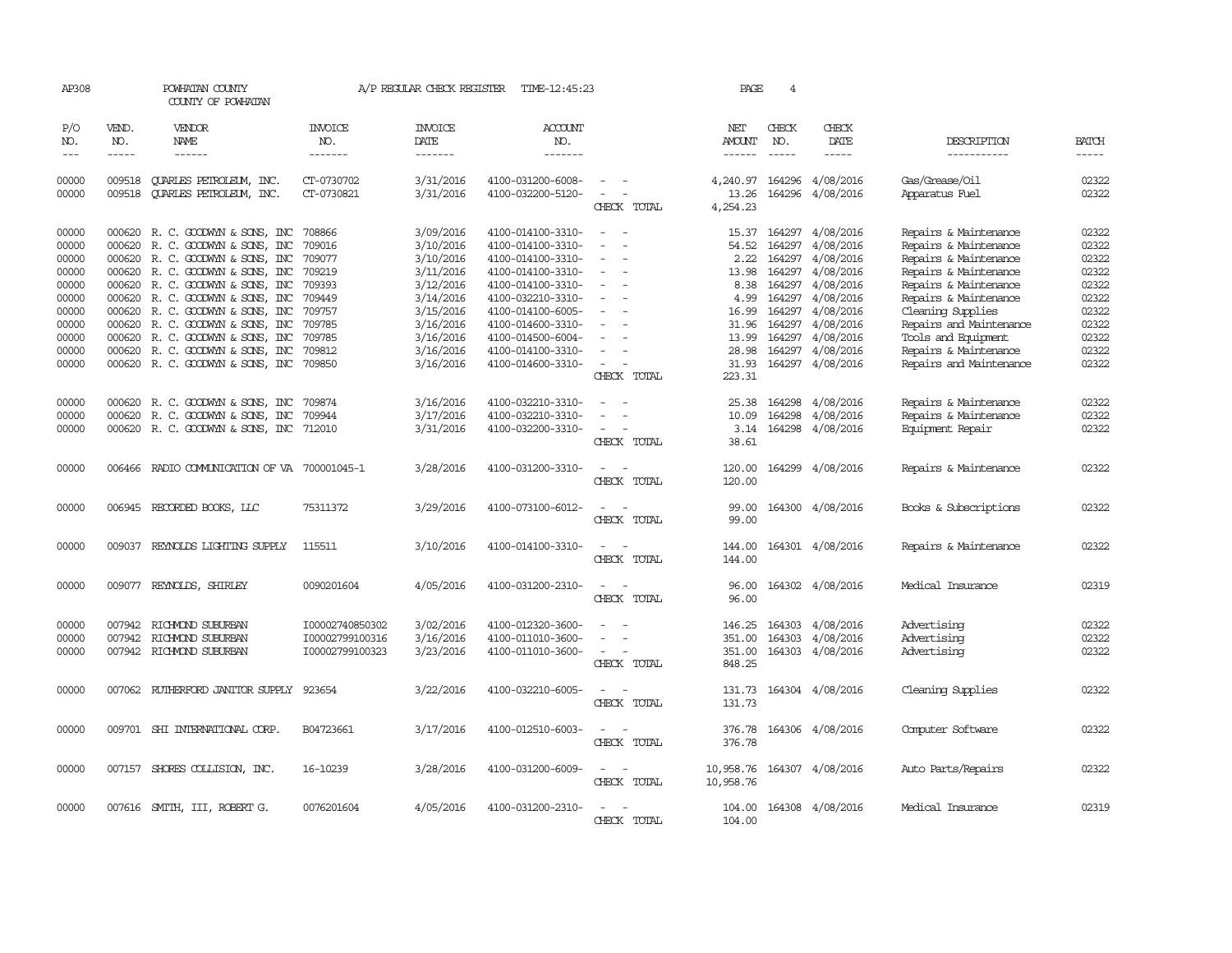| AP308          |                  | POWHATAN COUNTY<br>COUNTY OF POWHATAN                                                                                                                                                                                                                                                                                                                                                                                                                                      |                       | A/P REGULAR CHECK REGISTER | TIME-12:45:23                          |                                         | PAGE                 | 5                       |                        |                            |                |
|----------------|------------------|----------------------------------------------------------------------------------------------------------------------------------------------------------------------------------------------------------------------------------------------------------------------------------------------------------------------------------------------------------------------------------------------------------------------------------------------------------------------------|-----------------------|----------------------------|----------------------------------------|-----------------------------------------|----------------------|-------------------------|------------------------|----------------------------|----------------|
| P/O<br>NO.     | VEND.<br>NO.     | <b>VENDOR</b><br>NAME                                                                                                                                                                                                                                                                                                                                                                                                                                                      | <b>INVOICE</b><br>NO. | <b>INVOICE</b><br>DATE     | ACCOUNT<br>NO.                         |                                         | NET<br>AMOUNT        | CHECK<br>NO.            | CHECK<br>DATE          | DESCRIPTION                | <b>BATCH</b>   |
| $---$          | $\frac{1}{2}$    | $\frac{1}{2} \left( \frac{1}{2} \right) \left( \frac{1}{2} \right) \left( \frac{1}{2} \right) \left( \frac{1}{2} \right) \left( \frac{1}{2} \right) \left( \frac{1}{2} \right) \left( \frac{1}{2} \right) \left( \frac{1}{2} \right) \left( \frac{1}{2} \right) \left( \frac{1}{2} \right) \left( \frac{1}{2} \right) \left( \frac{1}{2} \right) \left( \frac{1}{2} \right) \left( \frac{1}{2} \right) \left( \frac{1}{2} \right) \left( \frac{1}{2} \right) \left( \frac$ | -------               | --------                   | -------                                |                                         |                      | $\frac{1}{2}$           | $\frac{1}{2}$          | -----------                | $\frac{1}{2}$  |
| 00000<br>00000 | 001320<br>001320 | SOUTHERN POLICE<br>SOUTHERN POLICE                                                                                                                                                                                                                                                                                                                                                                                                                                         | 184377<br>184439      | 3/22/2016<br>3/25/2016     | 4100-031200-6011-<br>4100-031200-6011- | $\overline{\phantom{a}}$                | 225.00               | 107.12 164309<br>164309 | 4/08/2016<br>4/08/2016 | Uniforms<br>Uniforms       | 02323<br>02323 |
| 00000          | 001320           | SOUTHERN POLICE                                                                                                                                                                                                                                                                                                                                                                                                                                                            | 184508                | 3/30/2016                  | 4100-031200-6011-                      |                                         | 153.93               | 164309                  | 4/08/2016              | Uniforms                   | 02323          |
| 00000          |                  | 001320 SOUTHERN POLICE                                                                                                                                                                                                                                                                                                                                                                                                                                                     | 184538                | 3/31/2016                  | 4100-031200-6011-                      | $\overline{\phantom{a}}$                | 222.91               |                         | 164309 4/08/2016       | Uniforms                   | 02323          |
|                |                  |                                                                                                                                                                                                                                                                                                                                                                                                                                                                            |                       |                            |                                        | CHECK TOTAL                             | 708.96               |                         |                        |                            |                |
| 00000          |                  | 010774 SPECTRUM GROWTH SOLUTIONS PC2016-FIN                                                                                                                                                                                                                                                                                                                                                                                                                                |                       | 4/04/2016                  | 4100-081500-3184-                      | $\sim$ $ \sim$<br>CHECK TOTAL           | 2,875.00<br>2,875.00 |                         | 164310 4/08/2016       | Economic Development Study | 02323          |
| 00000          |                  | 001940 STANDBY SYSTEMS, INC.                                                                                                                                                                                                                                                                                                                                                                                                                                               | 03160745              | 3/31/2016                  | 4100-031210-3310-                      | $\sim$ $\sim$<br>CHECK TOTAL            | 325.83<br>325.83     |                         | 164311 4/08/2016       | Repairs and Maintenance    | 02323          |
| 00000          | 008578           | STAPLES BUSINESS AD-                                                                                                                                                                                                                                                                                                                                                                                                                                                       | 3296868270            | 3/23/2016                  | 4100-081100-6001-                      |                                         | 2.85                 |                         | 164312 4/08/2016       | Office Supplies            | 02323          |
| 00000          | 008578           | STAPLES BUSINESS AD-                                                                                                                                                                                                                                                                                                                                                                                                                                                       | 3296868270A           | 3/23/2016                  | 4100-034100-6001-                      |                                         | 3.19                 |                         | 164312 4/08/2016       | Office Supplies            | 02323          |
| 00000          | 008578           | STAPLES BUSINESS AD-                                                                                                                                                                                                                                                                                                                                                                                                                                                       | 3296929507            | 3/24/2016                  | 4100-031200-6001-                      | $\overline{\phantom{a}}$                |                      |                         | 29.78 164312 4/08/2016 | Office Supplies            | 02323          |
| 00000          | 008578           | STAPLES BUSINESS AD-                                                                                                                                                                                                                                                                                                                                                                                                                                                       | 3296929508            | 3/24/2016                  | 4100-031200-6001-                      |                                         | 32.43                |                         | 164312 4/08/2016       | Office Supplies            | 02323          |
| 00000          | 008578           | STAPLES BUSINESS AD-                                                                                                                                                                                                                                                                                                                                                                                                                                                       | 3296929509            | 3/24/2016                  | 4100-031200-6001-                      |                                         | 1.24                 |                         | 164312 4/08/2016       | Office Supplies            | 02323          |
| 00000          |                  | 008578 STAPLES BUSINESS AD-                                                                                                                                                                                                                                                                                                                                                                                                                                                | 3297195021            | 3/26/2016                  | 4100-012200-6001-                      |                                         | 55.21                |                         | 164312 4/08/2016       | Office Supplies            | 02323          |
|                |                  |                                                                                                                                                                                                                                                                                                                                                                                                                                                                            |                       |                            |                                        | CHECK TOTAL                             | 124.70               |                         |                        |                            |                |
| 00000          |                  | 006569 STICKELS, RANDAL LEE                                                                                                                                                                                                                                                                                                                                                                                                                                                | 0065201604            | 4/05/2016                  | 4100-031200-2310-                      | $\sim$ $\sim$<br>CHECK TOTAL            | 72.00<br>72.00       |                         | 164313 4/08/2016       | Medical Insurance          | 02319          |
| 00000          |                  | 007115 STOKES, GARLAND KENNETH                                                                                                                                                                                                                                                                                                                                                                                                                                             | 0071201604            | 4/05/2016                  | 4100-031200-2310-                      | $\sim$<br>$\sim$<br>CHECK TOTAL         | 68.00<br>68.00       |                         | 164314 4/08/2016       | Medical Insurance          | 02319          |
| 00000          |                  | 000410 THOMAS, PETE                                                                                                                                                                                                                                                                                                                                                                                                                                                        | 32803                 | 3/28/2016                  | 4100-014100-3180-                      | CHECK TOTAL                             | 772.00<br>772.00     |                         | 164316 4/08/2016       | Cleaning Service           | 02322          |
| 00000          | 000845           | TOWN POLICE SUPPLY OF                                                                                                                                                                                                                                                                                                                                                                                                                                                      | 7860                  | 3/22/2016                  | 4100-031200-6011-                      |                                         | 552.10               |                         | 164317 4/08/2016       | Uniforms                   | 02323          |
| 00000          |                  | 000845 TOWN POLICE SUPPLY OF                                                                                                                                                                                                                                                                                                                                                                                                                                               | 7867                  | 3/24/2016                  | 4100-031200-6011-                      |                                         | 67.08                |                         | 164317 4/08/2016       | Uniforms                   | 02323          |
|                |                  |                                                                                                                                                                                                                                                                                                                                                                                                                                                                            |                       |                            |                                        | CHECK TOTAL                             | 619.18               |                         |                        |                            |                |
| 00000          | 011276           | TREASURER OF VIRGINIA                                                                                                                                                                                                                                                                                                                                                                                                                                                      | 16-145C-RMS-2         | 3/21/2016                  | 4100-021600-6021-                      | CHECK TOTAL                             | 3,750.00<br>3,750.00 |                         | 164318 4/08/2016       | Record Books               | 02323          |
| 00000          |                  | 008126 VERIZON                                                                                                                                                                                                                                                                                                                                                                                                                                                             | 9762695136            | 3/23/2016                  | 4100-032200-5250-                      |                                         | 37.70                |                         | 164319 4/08/2016       | Cell Phones                | 02323          |
| 00000          |                  | 008126 VERIZON                                                                                                                                                                                                                                                                                                                                                                                                                                                             | 9762704725            | 3/23/2016                  | 4100-032200-5250-                      | $\sim$<br>$\sim$<br>CHECK TOTAL         | 360.09<br>397.79     |                         | 164319 4/08/2016       | Cell Phones                | 02323          |
| 00000          | 011169           | VERIZON                                                                                                                                                                                                                                                                                                                                                                                                                                                                    | 0401357783 4/16       | 4/01/2016                  | 4100-031210-5232-                      |                                         | 13.10                | 164320                  | 4/08/2016              | Wireline 911               | 02323          |
| 00000          | 011169           | VERIZON                                                                                                                                                                                                                                                                                                                                                                                                                                                                    | 8045983715 3/16       | 3/28/2016                  | 4100-031210-5232-                      |                                         | 174.15               | 164320                  | 4/08/2016              | Wireline 911               | 02323          |
| 00000          | 011169           | VERIZON                                                                                                                                                                                                                                                                                                                                                                                                                                                                    | 8045985532 3/16       | 3/22/2016                  | 4100-073100-5260-                      | $\equiv$                                | 192.46               | 164320                  | 4/08/2016              | <b>Internet</b>            | 02323          |
| 00000          |                  | 011169 VERIZON                                                                                                                                                                                                                                                                                                                                                                                                                                                             | 8047061627 4/16       | 4/01/2016                  | 4100-031210-5232-                      | CHECK TOTAL                             | 1,494.97<br>1,874.68 | 164320                  | 4/08/2016              | Wireline 911               | 02323          |
| 00000          |                  | 008785 VERIZON CABS                                                                                                                                                                                                                                                                                                                                                                                                                                                        | M550491706 3/16       | 3/25/2016                  | 4100-031210-5232-                      | $\sim$ 10 $\,$<br>CHECK TOTAL           | 456.63<br>456.63     |                         | 164321 4/08/2016       | Wireline 911               | 02323          |
| 00000          |                  | 006302 VIRGINIA INFORMATION                                                                                                                                                                                                                                                                                                                                                                                                                                                | T297684               | 3/28/2016                  | 4100-012510-5270-                      | $\overline{\phantom{a}}$<br>CHECK TOTAL | 129.76<br>129.76     |                         | 164322 4/08/2016       | Network Service Connection | 02323          |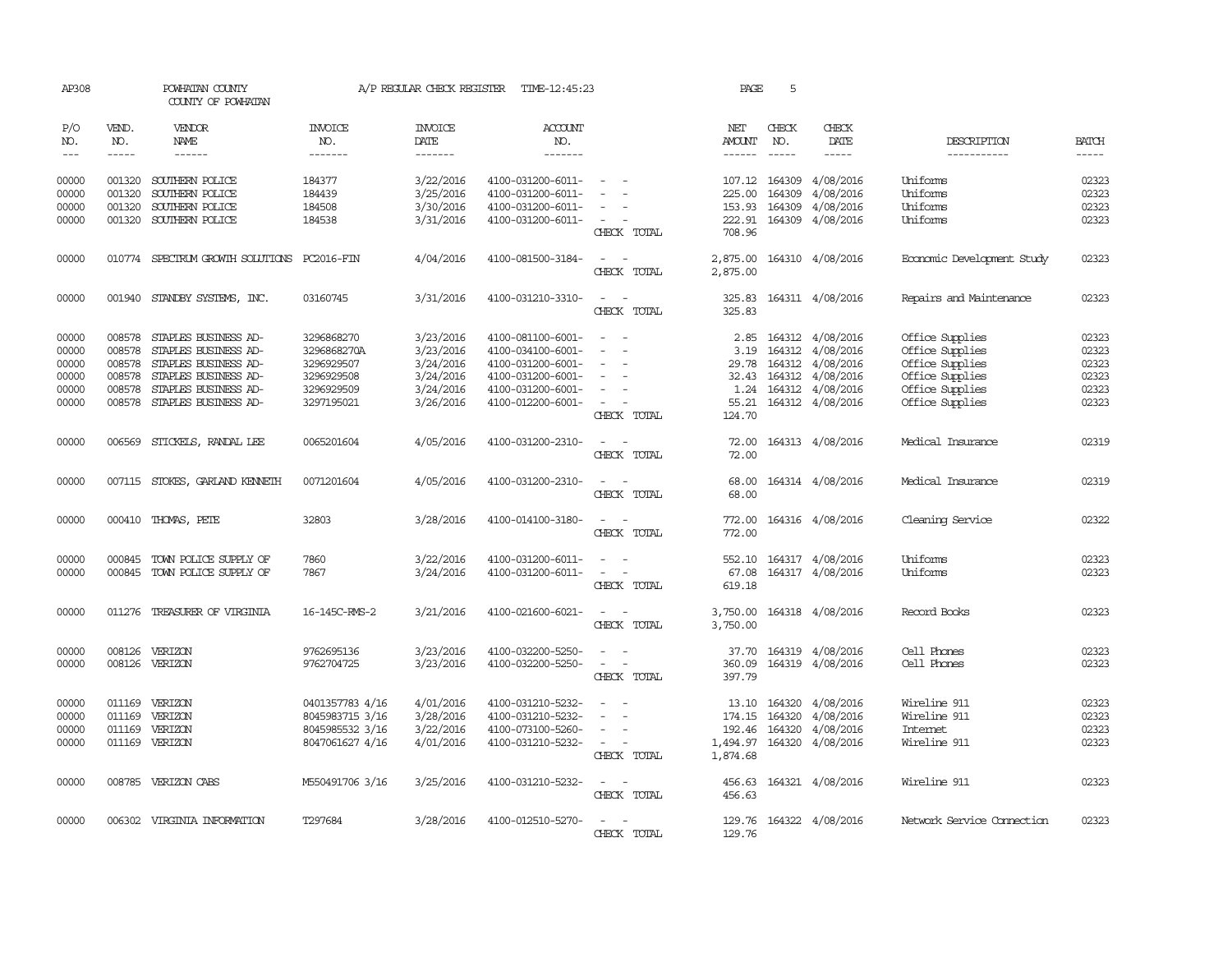| AP308                                     |                                      | POWHATAN COUNTY<br>COUNTY OF POWHATAN                                                                                                                          |                               | A/P REGULAR CHECK REGISTER                                    | TIME-12:45:23                                                                                         |                                                                                 | PAGE                           | 6                              |                                                                                                                                                                                                                                                                                                                                                                                                                                                                                                      |                                                                                                  |                                           |
|-------------------------------------------|--------------------------------------|----------------------------------------------------------------------------------------------------------------------------------------------------------------|-------------------------------|---------------------------------------------------------------|-------------------------------------------------------------------------------------------------------|---------------------------------------------------------------------------------|--------------------------------|--------------------------------|------------------------------------------------------------------------------------------------------------------------------------------------------------------------------------------------------------------------------------------------------------------------------------------------------------------------------------------------------------------------------------------------------------------------------------------------------------------------------------------------------|--------------------------------------------------------------------------------------------------|-------------------------------------------|
| P/O<br>NO.<br>$\frac{1}{2}$               | VEND.<br>NO.<br>$- - - - -$          | VENDOR<br>NAME                                                                                                                                                 | INVOICE<br>NO.<br>-------     | <b>INVOICE</b><br><b>DATE</b><br>-------                      | ACCOUNT<br>NO.<br>-------                                                                             |                                                                                 | NET<br>AMOUNT<br>$- - - - - -$ | CHECK<br>NO.<br>$- - - - -$    | CHECK<br>DATE<br>$\begin{tabular}{ccccc} \multicolumn{2}{c}{} & \multicolumn{2}{c}{} & \multicolumn{2}{c}{} & \multicolumn{2}{c}{} & \multicolumn{2}{c}{} & \multicolumn{2}{c}{} & \multicolumn{2}{c}{} & \multicolumn{2}{c}{} & \multicolumn{2}{c}{} & \multicolumn{2}{c}{} & \multicolumn{2}{c}{} & \multicolumn{2}{c}{} & \multicolumn{2}{c}{} & \multicolumn{2}{c}{} & \multicolumn{2}{c}{} & \multicolumn{2}{c}{} & \multicolumn{2}{c}{} & \multicolumn{2}{c}{} & \multicolumn{2}{c}{} & \mult$ | DESCRIPTION<br>-----------                                                                       | <b>BATCH</b><br>$- - - - -$               |
| 00000<br>00000<br>00000                   | 009332                               | 009332 WITMER PUBLIC SAFETY<br>WITMER PUBLIC SAFETY<br>009332 WITMER PUBLIC SAFETY                                                                             | 1671038<br>1683082<br>1687543 | 3/31/2016<br>3/18/2016<br>3/23/2016                           | 4100-031200-6011-<br>4100-031200-6011-<br>4100-031200-6011-                                           | $\sim$                                                                          | 45.00<br>140.00<br>80.00       | 164323                         | 164323 4/08/2016<br>4/08/2016<br>164323 4/08/2016                                                                                                                                                                                                                                                                                                                                                                                                                                                    | Uniforms<br>Uniforms<br>Uniforms                                                                 | 02323<br>02323<br>02323                   |
|                                           |                                      |                                                                                                                                                                |                               |                                                               |                                                                                                       | CHECK TOTAL                                                                     | 265.00                         |                                |                                                                                                                                                                                                                                                                                                                                                                                                                                                                                                      |                                                                                                  |                                           |
| 00000                                     |                                      | 002080 WOODCOCK, LYNN T.                                                                                                                                       | 0020201604                    | 4/05/2016                                                     | 4100-031200-2310-                                                                                     | $\sim$ $ \sim$<br>CHECK TOTAL                                                   | 108.00<br>108.00               |                                | 164324 4/08/2016                                                                                                                                                                                                                                                                                                                                                                                                                                                                                     | Medical Insurance                                                                                | 02319                                     |
| 00000<br>00000<br>00000<br>00000<br>00000 | 010688<br>010688<br>010688<br>010688 | A&B CLEANING SERVICE, INC.<br>A&B CLEANING SERVICE, INC.<br>A&B CLEANING SERVICE, INC.<br>A&B CLEANING SERVICE, INC.<br>010688 A&B CLEANING SERVICE, INC. 9440 | 9440<br>9440<br>9440<br>9440  | 3/29/2016<br>3/29/2016<br>3/29/2016<br>3/29/2016<br>3/29/2016 | 4100-014100-3180-<br>4100-032210-3180-<br>4100-032220-3180-<br>4100-032210-3180-<br>4100-032220-3180- | $\sim$<br>$\overline{a}$<br>$\hspace{0.1mm}-\hspace{0.1mm}$<br>$\sim$<br>$\sim$ |                                | 147.69 164325<br>246.15 164325 | 5,525.77 164325 4/15/2016<br>4/15/2016<br>4/15/2016<br>34.08-164325 4/15/2016<br>56.80-164325 4/15/2016                                                                                                                                                                                                                                                                                                                                                                                              | Cleaning Service<br>Cleaning Service<br>Cleaning Service<br>Cleaning Service<br>Cleaning Service | 02324<br>02324<br>02324<br>02324<br>02324 |
| 00000                                     |                                      | 007812 ABS TECHNOLOGY ARCHITECTS                                                                                                                               | INV0018966                    | 3/31/2016                                                     | 4100-012510-3320-                                                                                     | CHECK TOTAL<br>$\omega_{\rm{max}}$ and $\omega_{\rm{max}}$<br>CHECK TOTAL       | 5,828.73<br>70.00              |                                | 70.00 164326 4/15/2016                                                                                                                                                                                                                                                                                                                                                                                                                                                                               | Maintenance & Service Contract                                                                   | 02324                                     |
| 00000<br>00000                            |                                      | 006175 ADAMS OIL COMPANY, INC.<br>006175 ADAMS OIL COMPANY, INC.                                                                                               | 7860<br>95761                 | 3/02/2016<br>3/31/2016                                        | 4100-031210-3310-<br>4100-014500-6008-                                                                | $\sim$<br>$\sim$<br>$\overline{\phantom{0}}$<br>$\sim$<br>CHECK TOTAL           | 39.00<br>40.25<br>79.25        |                                | 164327 4/15/2016<br>164327 4/15/2016                                                                                                                                                                                                                                                                                                                                                                                                                                                                 | Repairs and Maintenance<br>Gas/Grease/Oil                                                        | 02324<br>02324                            |
| 00000                                     |                                      | 009394 B.R. BURGESS                                                                                                                                            | 20160311001                   | 3/11/2016                                                     | 4100-035100-6014-                                                                                     | $\overline{\phantom{a}}$<br>CHECK TOTAL                                         | 150.00<br>150.00               | 164329                         | 4/15/2016                                                                                                                                                                                                                                                                                                                                                                                                                                                                                            | Other Operating Supplies                                                                         | 02327                                     |
| 00000<br>00000                            | 007941                               | BAKER & TAYLOR<br>007941 BAKER & TAYLOR                                                                                                                        | K63747180<br>5014066451       | 4/04/2016<br>4/08/2016                                        | 4100-073100-6012-<br>4100-073100-6012-                                                                | $\overline{\phantom{a}}$<br>$\sim$<br>$\overline{\phantom{0}}$<br>CHECK TOTAL   | 95.00<br>876.63<br>971.63      |                                | 164331 4/15/2016<br>164331 4/15/2016                                                                                                                                                                                                                                                                                                                                                                                                                                                                 | Books & Subscriptions<br>Books & Subscriptions                                                   | 02326<br>02326                            |
| 00000                                     |                                      | 010397 BELL, JOANNA C.                                                                                                                                         | APRIL TERM                    | 4/12/2016                                                     | 4100-021100-1700-                                                                                     | - -<br>CHECK TOTAL                                                              | 30.00<br>30.00                 |                                | 164333 4/15/2016                                                                                                                                                                                                                                                                                                                                                                                                                                                                                     | COMP: Jurors & Witnesses                                                                         | 02330                                     |
| 00000                                     |                                      | 009897 BLEDSOE, B. THOMAS                                                                                                                                      | 7718720                       | 4/01/2016                                                     | 4100-021200-3150-                                                                                     | $\sim$<br>$\sim$<br>CHECK TOTAL                                                 | 120.00<br>120.00               |                                | 164334 4/15/2016                                                                                                                                                                                                                                                                                                                                                                                                                                                                                     | Outside Counsel                                                                                  | 02324                                     |
| 00000<br>00000                            | 006655                               | BLOSSMAN GAS COMPANIES,<br>006655 BLOSSMAN GAS COMPANIES,                                                                                                      | 19967<br>507194               | 9/01/2015<br>3/09/2016                                        | 4100-035100-5120-<br>4100-035100-5120-                                                                | $\sim$<br>$\sim$<br>$\sim 100$ km s $^{-1}$<br>CHECK TOTAL                      | 150.42                         |                                | 12.00-164335 4/15/2016<br>162.42 164335 4/15/2016                                                                                                                                                                                                                                                                                                                                                                                                                                                    | Fuel<br>Fuel                                                                                     | 02327<br>02327                            |
| 00000                                     |                                      | 009991 BMS DIRECT                                                                                                                                              | 102486P                       | 4/13/2016                                                     | 4100-013200-5210-                                                                                     | CHECK TOTAL                                                                     | 7,961.00                       |                                | 7,961.00 164336 4/15/2016                                                                                                                                                                                                                                                                                                                                                                                                                                                                            | Postage                                                                                          | 02330                                     |
| 00000                                     |                                      | 011278 BON SECOURS HEALTH SYSTEM 13152160005                                                                                                                   |                               | 8/04/2015                                                     | 4100-031200-3110-                                                                                     | $\sim$<br>CHECK TOTAL                                                           | 1,300.00<br>1,300.00           |                                | 164337 4/15/2016                                                                                                                                                                                                                                                                                                                                                                                                                                                                                     | Professional Health Services                                                                     | 02324                                     |
| 00000                                     |                                      | 011290 BOYKIN, GWENDOLYN M.                                                                                                                                    | APRIL TERM                    | 4/12/2016                                                     | 4100-021100-1700-                                                                                     | $\overline{\phantom{0}}$<br>$\sim$<br>CHECK TOTAL                               | 30.00<br>30.00                 |                                | 164338 4/15/2016                                                                                                                                                                                                                                                                                                                                                                                                                                                                                     | COMP: Jurors & Witnesses                                                                         | 02330                                     |
| 00000                                     |                                      | 008686 C.W. WILLIAMS & CO., INC. 592019                                                                                                                        |                               | 4/05/2016                                                     | 4100-032200-6011-                                                                                     | $\overline{a}$<br>$\sim$<br>CHECK TOTAL                                         | 324.19<br>324.19               |                                | 164339 4/15/2016                                                                                                                                                                                                                                                                                                                                                                                                                                                                                     | Protective Gear/Uniforms                                                                         | 02324                                     |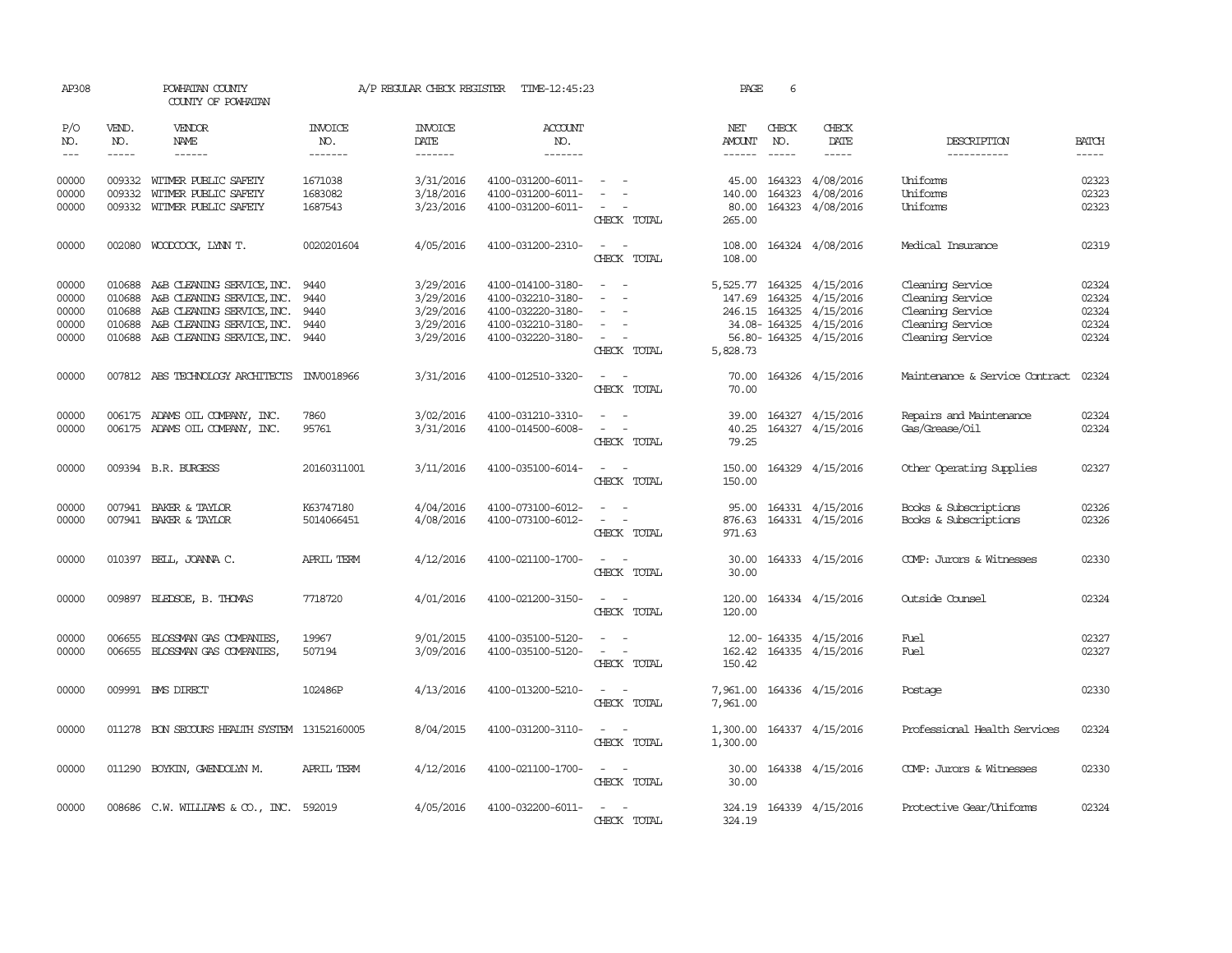| AP308               |                             | POWHATAN COUNTY<br>COUNTY OF POWHATAN       |                                  | A/P REGULAR CHECK REGISTER                | TIME-12:45:23                    |                                                       | PAGE                                      | 7                             |                           |                                      |                               |
|---------------------|-----------------------------|---------------------------------------------|----------------------------------|-------------------------------------------|----------------------------------|-------------------------------------------------------|-------------------------------------------|-------------------------------|---------------------------|--------------------------------------|-------------------------------|
| P/O<br>NO.<br>$---$ | VEND.<br>NO.<br>$- - - - -$ | VENDOR<br>NAME<br>$- - - - - -$             | <b>INVOICE</b><br>NO.<br>------- | <b>INVOICE</b><br>DATE<br>$- - - - - - -$ | <b>ACCOUNT</b><br>NO.<br>------- |                                                       | NET<br>AMOUNT                             | CHECK<br>NO.<br>$\frac{1}{2}$ | CHECK<br>DATE<br>-----    | DESCRIPTION<br>-----------           | <b>BATCH</b><br>$\frac{1}{2}$ |
|                     |                             |                                             |                                  |                                           |                                  |                                                       |                                           |                               |                           |                                      |                               |
| 00000               |                             | 000540 CENTRAL VIRGINIA WASTE               | 21035                            | 4/05/2016                                 | 4100-014600-3185-                | $\sim$                                                |                                           |                               | 288.37 164341 4/15/2016   | Trash Removal                        | 02327                         |
| 00000               | 000540                      | CENTRAL VIRGINIA WASTE                      | 21035                            | 4/05/2016                                 | 4100-014100-3185-                | $\sim$                                                | 192.25                                    |                               | 164341 4/15/2016          | Trash Removal                        | 02327                         |
| 00000               | 000540                      | CENTRAL VIRGINIA WASTE                      | 21035                            | 4/05/2016                                 | 4100-035100-3185-                |                                                       |                                           |                               | 32.04 164341 4/15/2016    | Trash Removal                        | 02327                         |
| 00000               |                             | 000540 CENTRAL VIRGINIA WASTE               | 21035                            | 4/05/2016                                 | 4100-073100-3185-                | $\overline{\phantom{a}}$                              |                                           |                               | 32.04 164341 4/15/2016    | Trash Removal                        | 02327                         |
| 00000               |                             | 000540 CENTRAL VIRGINIA WASTE               | 21035                            | 4/05/2016                                 | 4100-032210-3185-                | $\overline{\phantom{a}}$                              |                                           |                               | 7.40 164341 4/15/2016     | Trash Removal                        | 02327                         |
| 00000               |                             | 000540 CENTRAL VIRGINIA WASTE               | 21035                            | 4/05/2016                                 | 4100-032220-3185-                | $\sim$ $\sim$<br>CHECK TOTAL                          | 568.12                                    |                               | 16.02 164341 4/15/2016    | Trash Removal                        | 02327                         |
| 00000               |                             | 009178 COMCAST                              | 14117702-4 4/16                  | 4/01/2016                                 | 4100-014300-5260-                | CHECK TOTAL                                           | 74.90<br>74.90                            |                               | 164343 4/15/2016          | Internet                             | 02327                         |
|                     |                             |                                             |                                  |                                           |                                  |                                                       |                                           |                               |                           |                                      |                               |
| 00000               |                             | 009899 COMCAST                              | 141566-01-13/16                  | 3/21/2016                                 | 4100-032210-5260-                | $\sim$<br>CHECK TOTAL                                 | 85.69<br>85.69                            |                               | 164344 4/15/2016          | Internet                             | 02324                         |
| 00000               |                             | 010949 COMCAST                              | 42017729                         | 4/01/2016                                 | 4100-012510-5260-                | $\sim$                                                | 892.50                                    |                               | 164345 4/15/2016          | Internet Usage                       | 02324                         |
|                     |                             |                                             |                                  |                                           |                                  | CHECK TOTAL                                           | 892.50                                    |                               |                           |                                      |                               |
| 00000               |                             | 033130 COUNTY OF HENRICO                    | 126459                           | 4/01/2016                                 | 4100-033400-3840-                | $\sim$ $ \sim$<br>CHECK TOTAL                         | 18, 344.56 164347 4/15/2016<br>18, 344.56 |                               |                           | Detention of Juveniles               | 02324                         |
| 00000               |                             | 006268 COX, SR., RICHARD K.                 | NORFOLK EXP4/16                  | 4/07/2016                                 | 4100-022100-5540-                | $\sim$ $-$<br>$\overline{\phantom{0}}$<br>CHECK TOTAL | 437.81                                    |                               | 437.81 164348 4/15/2016   | Conferences & Training               | 02324                         |
| 00000               |                             | 011288 DAVIS, MITCHELL GRAY                 | APRIL TERM 2016                  | 4/12/2016                                 | 4100-021100-1700-                | $\sim$ $ \sim$<br>CHECK TOTAL                         | 30.00                                     |                               | 30.00 164349 4/15/2016    | COMP: Jurors & Witnesses             | 02330                         |
| 00000               |                             | 007392 DEEP CREEK VOLUNTEER                 | 3RD OTR 16 RENT                  | 3/31/2016                                 | 4100-032200-5425-                | $\sim$ $ \sim$<br>CHECK TOTAL                         | 2,758.35                                  |                               | 2,758.35 164350 4/15/2016 | Rent - Fire Companies                | 02324                         |
| 00000               |                             | 006042 DEPT. OF MOTOR VEHICLES              | 15365704                         | 3/31/2016                                 | 4100-031200-6014-                | $\sim$<br>CHECK TOTAL                                 | 40.00                                     |                               | 40.00 164351 4/15/2016    | Other Operating Supplies             | 02327                         |
| 00000               |                             | 006240 DIAMOND SPRINGS WATER, INC 2798833   |                                  | 4/01/2016                                 | 4100-014100-5130-                | $\overline{\phantom{a}}$                              |                                           | 8.95 164352                   | 4/15/2016                 | Water                                | 02326                         |
| 00000               |                             | 006240 DIAMOND SPRINGS WATER, INC 314070110 |                                  | 3/11/2016                                 | 4100-014100-5130-                | $\sim$                                                |                                           | 6.25 164352                   | 4/15/2016                 | Water                                | 02326                         |
| 00000               |                             | 006240 DIAMOND SPRINGS WATER, INC 2798839   |                                  | 4/01/2016                                 | 4100-031200-5130-                | $\overline{\phantom{a}}$                              |                                           |                               | 11.95 164352 4/15/2016    | Water                                | 02327                         |
| 00000               |                             | 006240 DIAMOND SPRINGS WATER, INC 2799048   |                                  | 4/01/2016                                 | 4100-014300-5130-                | $\sim$                                                |                                           | 11.95 164352                  | 4/15/2016                 | Water                                | 02327                         |
| 00000               |                             | 006240 DIAMOND SPRINGS WATER, INC 307075450 |                                  | 3/07/2016                                 | 4100-031200-5130-                | $\sim$                                                |                                           | 34.75 164352                  | 4/15/2016                 | Water                                | 02327                         |
| 00000               |                             | 006240 DIAMOND SPRINGS WATER, INC 314070170 |                                  | 3/14/2016                                 | 4100-031200-5130-                | $\sim$                                                |                                           | 27.80 164352                  | 4/15/2016                 | Water                                | 02327                         |
| 00000               |                             | 006240 DIAMOND SPRINGS WATER, INC 321075450 |                                  | 3/21/2016                                 | 4100-031200-5130-                | $\sim$                                                |                                           | 20.85 164352                  | 4/15/2016                 | Water                                | 02327                         |
| 00000               |                             | 006240 DIAMOND SPRINGS WATER, INC 328070170 |                                  | 3/28/2016                                 | 4100-031200-5130-                | $\sim$                                                |                                           | 20.85 164352                  | 4/15/2016                 | Water                                | 02327                         |
| 00000               |                             | 006240 DIAMOND SPRINGS WATER, INC 401074500 |                                  | 4/01/2016                                 | 4100-014300-5130-                | $\sim$ $\sim$<br>CHECK TOTAL                          | 164.20                                    |                               | 20.85 164352 4/15/2016    | Water                                | 02327                         |
| 00000               |                             | 007288 DOMINION ENERGY                      | 105989                           | 4/04/2016                                 | 4100-014100-3320-                | $\sim$ $  -$                                          |                                           |                               | 1,757.25 164353 4/15/2016 | Maintenance & Service Contract 02326 |                               |
|                     |                             |                                             |                                  |                                           |                                  | CHECK TOTAL                                           | 1,757.25                                  |                               |                           |                                      |                               |
| 00000               | 000860                      | DOMINION VIRGINIA POWER                     | 1221667833 4/16                  | 4/04/2016                                 | 4100-031210-5110-                |                                                       |                                           |                               | 224.41 164354 4/15/2016   | Electricity - Communications H 02324 |                               |
| 00000               | 000860                      | DOMINION VIRGINIA POWER                     | 0432180008 4/16                  | 4/04/2016                                 | 4100-014600-5110-                | $\overline{\phantom{a}}$                              |                                           |                               | 247.84 164354 4/15/2016   | Electricity                          | 02327                         |
| 00000               |                             | 000860 DOMINION VIRGINIA POWER              | 0863807277 4/16                  | 4/04/2016                                 | 4100-014600-5110-                | $\sim$                                                |                                           |                               | 96.93 164354 4/15/2016    | Electricity                          | 02327                         |
| 00000               |                             | 000860 DOMINION VIRGINIA POWER              | 0962041034 3/16                  | 3/03/2016                                 | 4100-032210-5110-                | $\sim$                                                |                                           |                               | 1,050.79 164354 4/15/2016 | Electricity                          | 02327                         |
| 00000               |                             | 000860 DOMINION VIRGINIA POWER              | 1223507334 4/16                  | 4/04/2016                                 | 4100-014300-5110-                | $\sim$<br>$\sim$                                      |                                           |                               | 185.60 164354 4/15/2016   | Electricity                          | 02327                         |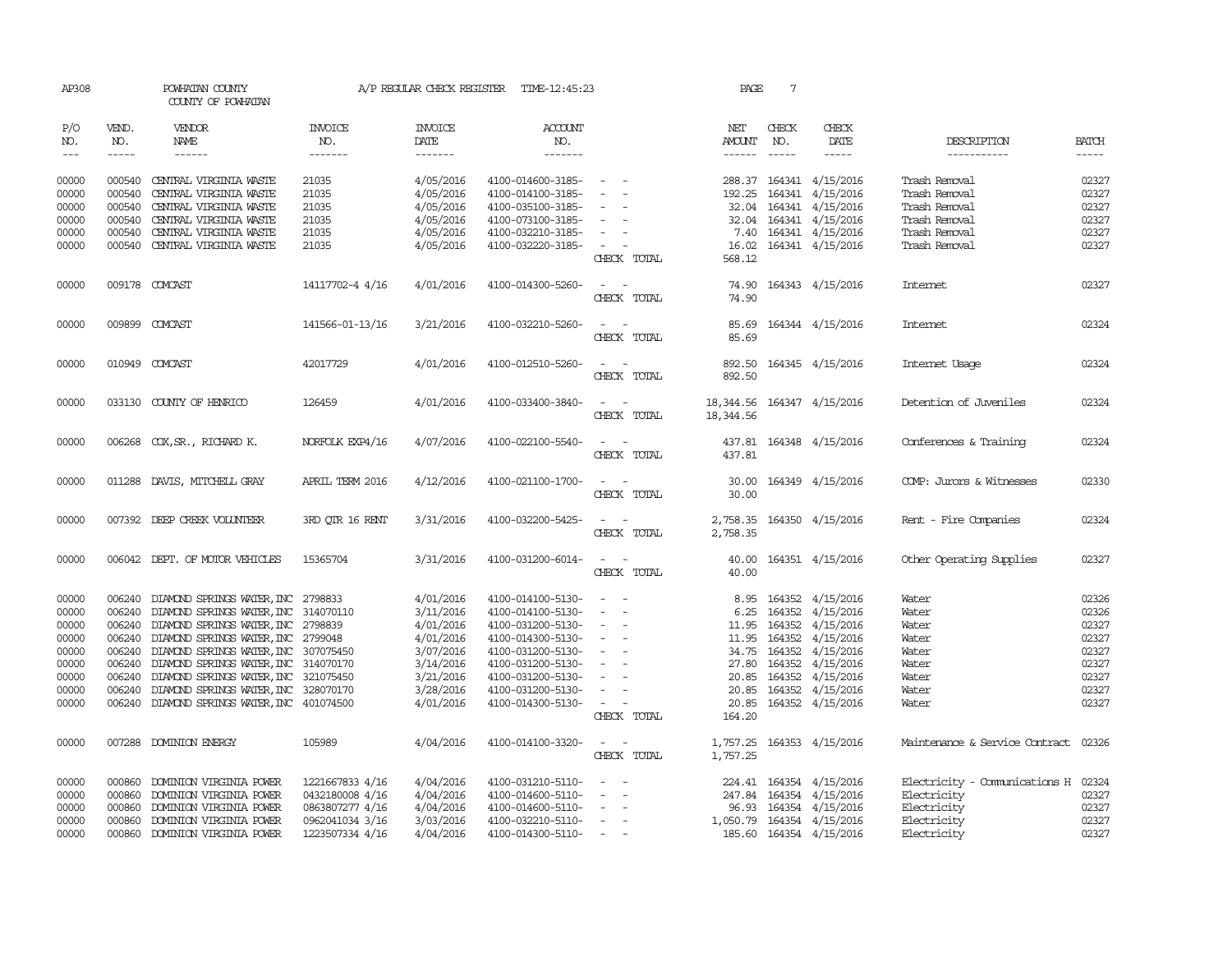| AP308                                                                         |                                                                              | POWHATAN COUNTY<br>COUNTY OF POWHATAN                                                                                                                                                                                                                  |                                                                                                                                                                         |                                                                                                                   | A/P REGULAR CHECK REGISTER TIME-12:45:23                                                                                                                                                  |                                                                                                                                                                           | PAGE                                  | 8            |                                                                                                                                                                                                                        |                                                                                                                                                                              |                                                                               |
|-------------------------------------------------------------------------------|------------------------------------------------------------------------------|--------------------------------------------------------------------------------------------------------------------------------------------------------------------------------------------------------------------------------------------------------|-------------------------------------------------------------------------------------------------------------------------------------------------------------------------|-------------------------------------------------------------------------------------------------------------------|-------------------------------------------------------------------------------------------------------------------------------------------------------------------------------------------|---------------------------------------------------------------------------------------------------------------------------------------------------------------------------|---------------------------------------|--------------|------------------------------------------------------------------------------------------------------------------------------------------------------------------------------------------------------------------------|------------------------------------------------------------------------------------------------------------------------------------------------------------------------------|-------------------------------------------------------------------------------|
| P/O<br>NO.<br>$\sim$ $\sim$ $\sim$                                            | VEND.<br>NO.                                                                 | VENDOR<br>NAME<br>$- - - - - -$                                                                                                                                                                                                                        | INVOICE<br>NO.<br>-------                                                                                                                                               | <b>INVOICE</b><br>DATE<br>$- - - - - - -$                                                                         | <b>ACCOUNT</b><br>NO.<br>$- - - - - - -$                                                                                                                                                  |                                                                                                                                                                           | NET<br>AMOUNT                         | CHECK<br>NO. | CHECK<br>DATE<br>$- - - - -$                                                                                                                                                                                           | DESCRIPTION<br>-----------                                                                                                                                                   | <b>BATCH</b><br>-----                                                         |
| 00000<br>00000<br>00000                                                       | 000860<br>000860                                                             | DOMINION VIRGINIA POWER<br>DOMINION VIRGINIA POWER<br>000860 DOMINION VIRGINIA POWER                                                                                                                                                                   | 2142337506 4/16<br>1498464559 4/16<br>1982170001 4/16                                                                                                                   | 4/04/2016<br>4/04/2016<br>4/04/2016                                                                               | 4100-014600-5110-<br>4100-014600-5110-<br>4100-014100-5110-                                                                                                                               | $\sim$<br>$\sim$<br>$\sim$                                                                                                                                                | 61.27                                 |              | 117.89 164354 4/15/2016<br>164354 4/15/2016<br>11.47 164354 4/15/2016                                                                                                                                                  | Electricity<br>Electricity<br>Electricity                                                                                                                                    | 02327<br>02328<br>02328                                                       |
|                                                                               |                                                                              |                                                                                                                                                                                                                                                        |                                                                                                                                                                         |                                                                                                                   |                                                                                                                                                                                           | CHECK TOTAL                                                                                                                                                               | 1,996.20                              |              |                                                                                                                                                                                                                        |                                                                                                                                                                              |                                                                               |
| 00000<br>00000<br>00000<br>00000<br>00000                                     | 000860<br>000860<br>000860<br>000860<br>000860                               | DOMINION VIRGINIA POWER<br>DOMINION VIRGINIA POWER<br>DOMINION VIRGINIA POWER<br>DOMINION VIRGINIA POWER<br>DOMINION VIRGINIA POWER                                                                                                                    | 2322252509 4/16<br>2932352368 4/16<br>2312285006 4/16<br>2346327501 4/16<br>2346327501 4/16                                                                             | 4/04/2016<br>4/04/2016<br>4/04/2016<br>4/04/2016<br>4/04/2016                                                     | 4100-031200-5110-<br>4100-032220-5110-<br>4100-014100-5110-<br>4100-014100-5110-<br>4100-031200-5110-                                                                                     | $\sim$<br>$\sim$<br>$\sim$<br>$\sim$<br>$\sim$ $-$<br>$\overline{\phantom{a}}$                                                                                            | 20.62                                 |              | 153.00 164355 4/15/2016<br>164355 4/15/2016<br>118.88 164355 4/15/2016<br>1,729.37 164355 4/15/2016<br>1,729.37 164355 4/15/2016                                                                                       | Electricity<br>Electricity<br>Electricity<br>Electricity<br>Electricity                                                                                                      | 02327<br>02327<br>02328<br>02328<br>02328                                     |
| 00000<br>00000<br>00000<br>00000<br>00000                                     | 000860<br>000860<br>000860<br>000860                                         | DOMINION VIRGINIA POWER<br>DOMINION VIRGINIA POWER<br>DOMINION VIRGINIA POWER<br>DOMINION VIRGINIA POWER<br>000860 DOMINION VIRGINIA POWER                                                                                                             | 2352270009 4/16<br>2442170003 4/16<br>2462222502 4/16<br>2476067034 4/16<br>2912605595 4/16                                                                             | 4/04/2016<br>4/04/2016<br>4/04/2016<br>4/04/2016<br>4/04/2016                                                     | 4100-014100-5110-<br>4100-014100-5110-<br>4100-014100-5110-<br>4100-014100-5110-<br>4100-014100-5110-                                                                                     | $\sim$ $-$<br>$\sim$ $-$<br>$\sim$ $-$<br>$\overline{\phantom{a}}$<br>$\sim$<br>$\sim$ $ -$                                                                               | 1,336.99<br>170.49                    |              | 209.56 164355 4/15/2016<br>164355 4/15/2016<br>3,066.10 164355 4/15/2016<br>126.23 164355 4/15/2016<br>164355 4/15/2016                                                                                                | Electricity<br>Electricity<br>Electricity<br>Electricity<br>Electricity                                                                                                      | 02328<br>02328<br>02328<br>02328<br>02328                                     |
|                                                                               |                                                                              |                                                                                                                                                                                                                                                        |                                                                                                                                                                         |                                                                                                                   |                                                                                                                                                                                           | CHECK TOTAL                                                                                                                                                               | 8,660.61                              |              |                                                                                                                                                                                                                        |                                                                                                                                                                              |                                                                               |
| 00000<br>00000<br>00000<br>00000<br>00000<br>00000<br>00000<br>00000<br>00000 | 000860<br>000860<br>000860<br>000860<br>000860<br>000860<br>000860<br>000860 | DOMINION VIRGINIA POWER<br>DOMINION VIRGINIA POWER<br>DOMINION VIRGINIA POWER<br>DOMINION VIRGINIA POWER<br>DOMINION VIRGINIA POWER<br>DOMINION VIRGINIA POWER<br>DOMINION VIRGINIA POWER<br>DOMINION VIRGINIA POWER<br>000860 DOMINION VIRGINIA POWER | 4062035391 4/16<br>3451094936 4/16<br>3507951824 4/16<br>4691491015 4/16<br>4732217502 4/16<br>5652237503 4/16<br>6024003557 4/16<br>2972120006 4/16<br>3496131156 4/16 | 4/04/2016<br>4/04/2016<br>4/04/2016<br>4/05/2016<br>4/04/2016<br>4/04/2016<br>4/05/2016<br>4/04/2016<br>4/04/2016 | 4100-031210-5110-<br>4100-014600-5110-<br>4100-014600-5110-<br>4100-014600-5110-<br>4100-014600-5110-<br>4100-014600-5110-<br>4100-014100-5110-<br>4100-014100-5110-<br>4100-014100-5110- | $\overline{\phantom{a}}$<br>$\overline{\phantom{a}}$<br>$\sim$ $-$<br>$\sim$ $-$<br>$\sim$ $ \sim$<br>$\sim$ $-$<br>$\sim$ $-$<br>$\sim$<br>$\sim$ $ \sim$<br>CHECK TOTAL | 74.20<br>1,344.90<br>6.59<br>2,002.50 |              | 89.50 164356 4/15/2016<br>211.27 164356 4/15/2016<br>102.87 164356 4/15/2016<br>93.95 164356 4/15/2016<br>64.68 164356 4/15/2016<br>164356 4/15/2016<br>14.54 164356 4/15/2016<br>164356 4/15/2016<br>164356 4/15/2016 | Electricity - Comunications H<br>Electricity<br>Electricity<br>Electricity<br>Electricity<br>Electricity<br>Electricity<br>Electricity<br>Electricity                        | 02324<br>02327<br>02327<br>02327<br>02327<br>02327<br>02327<br>02328<br>02328 |
| 00000<br>00000<br>00000<br>00000                                              | 000860<br>000860<br>000860<br>000860                                         | DOMINION VIRGINIA POWER<br>DOMINION VIRGINIA POWER<br>DOMINION VIRGINIA POWER<br>DOMINION VIRGINIA POWER                                                                                                                                               | 6211789810 4/16<br>7765134072 4/16<br>8971069334 4/16<br>9750120975 4/16                                                                                                | 4/04/2016<br>3/30/2016<br>4/04/2016<br>4/04/2016                                                                  | 4100-031210-5110-<br>4100-014100-5110-<br>4100-014300-5110-<br>4100-032220-5110-                                                                                                          | $\sim$<br>$\sim$ $ \sim$<br>CHECK TOTAL                                                                                                                                   | 645.93<br>1,651.38<br>2,476.19        |              | 127.81 164357 4/15/2016<br>164357 4/15/2016<br>51.07 164357 4/15/2016<br>164357 4/15/2016                                                                                                                              | Electricity - Communications H 02324<br>Electricity<br>Electricity<br>Electricity                                                                                            | 02324<br>02327<br>02327                                                       |
| 00000<br>00000<br>00000                                                       | 008750<br>008750                                                             | DOMINION VIRGINIA POWER<br>DOMINION VIRGINIA POWER<br>008750 DOMINION VIRGINIA POWER                                                                                                                                                                   | 0284012010 4/16<br>0822907846 4/16<br>1096960040 4/16                                                                                                                   | 4/04/2016<br>4/05/2016<br>4/04/2016                                                                               | 4100-053910-5643-<br>4100-053910-5642-<br>4100-053910-5643-                                                                                                                               | $\overline{\phantom{a}}$<br>$\sim$ 100 $\sim$<br>CHECK TOTAL                                                                                                              | 346.16<br>1,047.76                    |              | 533.33 164358 4/15/2016<br>164358 4/15/2016<br>168.27 164358 4/15/2016                                                                                                                                                 | PCCAA Services - Federal CSBG<br>PCCAA Services - TANF<br>PCCAA Services - Federal CSBG                                                                                      | 02329<br>02329<br>02329                                                       |
| 00000                                                                         |                                                                              | 011160 DUNIVAN, DAVID                                                                                                                                                                                                                                  | EXP $4/8/16$                                                                                                                                                            | 4/08/2016                                                                                                         | 4100-034100-5540-                                                                                                                                                                         | $\frac{1}{2} \left( \frac{1}{2} \right) \left( \frac{1}{2} \right) = \frac{1}{2} \left( \frac{1}{2} \right)$<br>CHECK TOTAL                                               | 71.19                                 |              | 71.19 164359 4/15/2016                                                                                                                                                                                                 | Conferences & Training                                                                                                                                                       | 02324                                                                         |
| 00000<br>00000                                                                | 007509                                                                       | ECK SUPPLY CO.<br>007509 ECK SUPPLY CO.                                                                                                                                                                                                                | 14410172<br>14449520                                                                                                                                                    | 3/22/2016<br>3/30/2016                                                                                            | 4100-014100-6004-<br>4100-014100-3310-                                                                                                                                                    | $\overline{\phantom{a}}$<br>$\omega_{\rm{max}}$ and $\omega_{\rm{max}}$<br>CHECK TOTAL                                                                                    | 593.20                                |              | 450.40 164360 4/15/2016<br>142.80 164360 4/15/2016                                                                                                                                                                     | Tools and Equipment<br>Repairs & Maintenance                                                                                                                                 | 02324<br>02326                                                                |
| 00000<br>00000<br>00000<br>00000<br>00000                                     | 011224<br>011224<br>011224                                                   | ELECTRONIC SYSTEMS, INC.<br>ELECTRONIC SYSTEMS, INC.<br>ELECTRONIC SYSTEMS, INC.<br>011224 ELECTRONIC SYSTEMS, INC.<br>011224 ELECTRONIC SYSTEMS, INC.                                                                                                 | IN354809<br>IN354809<br>IN354809<br>IN354809<br>IN354809                                                                                                                | 1/28/2016<br>1/28/2016<br>1/28/2016<br>1/28/2016<br>1/28/2016                                                     | 4100-012310-3320-<br>4100-012410-3320-<br>4100-012100-3320-<br>4100-034100-3320-<br>4100-012100-3320-                                                                                     | $\overline{\phantom{a}}$<br>$\overline{\phantom{a}}$<br>$\overline{\phantom{a}}$<br>$\sim$                                                                                | 200.62                                | 164361       | 78.40 164361 4/15/2016<br>4/15/2016<br>16.80 164361 4/15/2016<br>16.80 164361 4/15/2016<br>44.80 164361 4/15/2016                                                                                                      | Maintenance & Service Contract<br>Maintenance & Service Contract<br>Maintenance & Service Contract<br>Maintenance & Service Contract<br>Maintenance & Service Contract 02330 | 02330<br>02330<br>02330<br>02330                                              |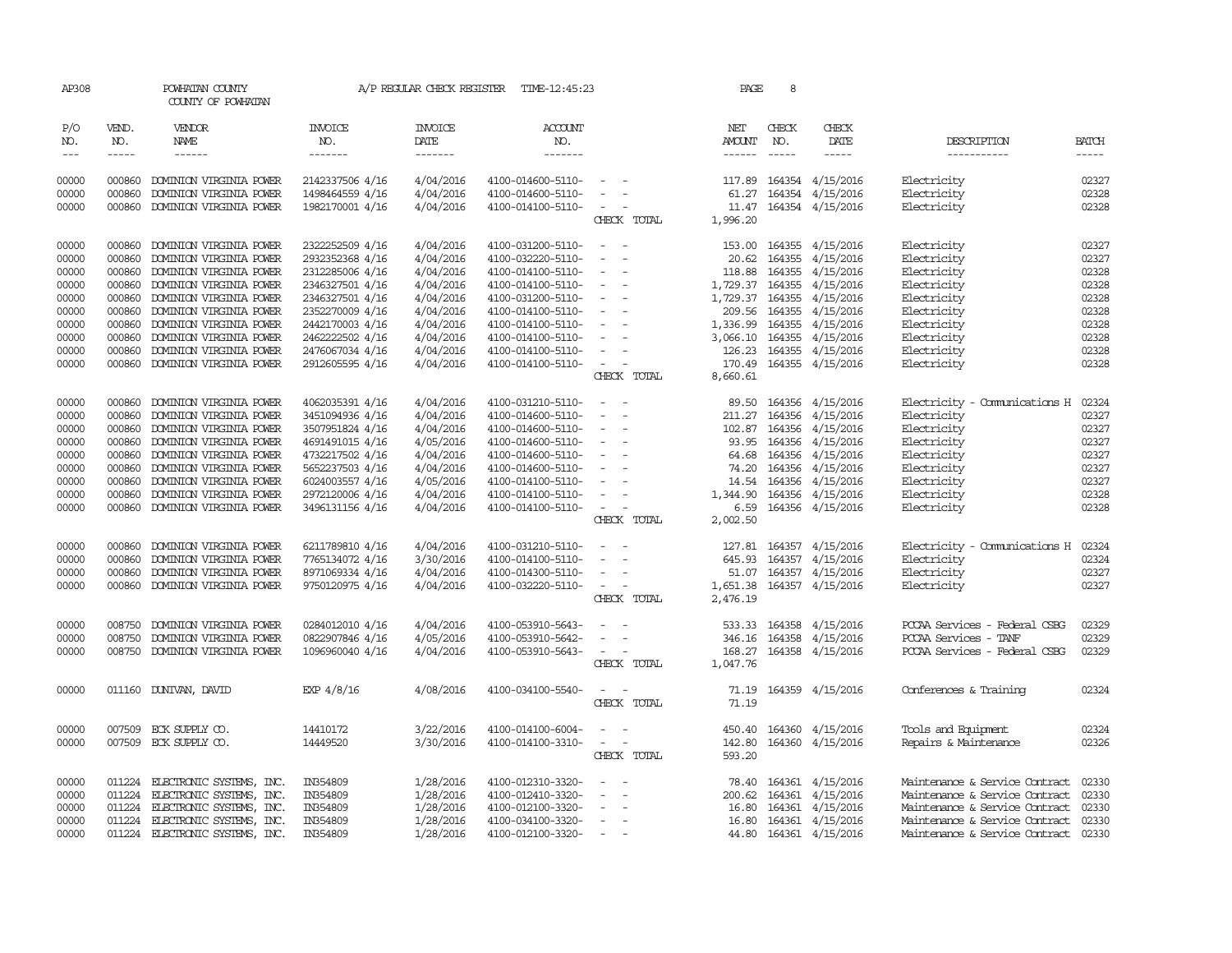| AP308                            |                             | POWHATAN COUNTY<br>COUNTY OF POWHATAN                                                                               |                                              | A/P REGULAR CHECK REGISTER                       | TIME-12:45:23                                                                    |                                                                                                                                       | PAGE                               | 9                           |                                                                             |                                                                                                                                 |                         |
|----------------------------------|-----------------------------|---------------------------------------------------------------------------------------------------------------------|----------------------------------------------|--------------------------------------------------|----------------------------------------------------------------------------------|---------------------------------------------------------------------------------------------------------------------------------------|------------------------------------|-----------------------------|-----------------------------------------------------------------------------|---------------------------------------------------------------------------------------------------------------------------------|-------------------------|
| P/O<br>NO.<br>$---$              | VEND.<br>NO.<br>$- - - - -$ | VENDOR<br>NAME<br>$- - - - - -$                                                                                     | INVOICE<br>NO.<br>-------                    | <b>INVOICE</b><br>DATE<br>-------                | <b>ACCOUNT</b><br>NO.<br>$- - - - - - -$                                         |                                                                                                                                       | NET<br>AMOUNT<br>$- - - - - -$     | CHECK<br>NO.<br>$- - - - -$ | CHECK<br>DATE<br>$- - - - -$                                                | DESCRIPTION<br>-----------                                                                                                      | <b>BATCH</b><br>-----   |
| 00000<br>00000<br>00000<br>00000 | 011224<br>011224<br>011224  | ELECTRONIC SYSTEMS, INC.<br>ELECTRONIC SYSTEMS, INC.<br>ELECTRONIC SYSTEMS, INC.<br>011224 ELECTRONIC SYSTEMS, INC. | IN354809<br>IN354809<br>IN354809<br>IN354809 | 1/28/2016<br>1/28/2016<br>1/28/2016<br>1/28/2016 | 4100-014100-3320-<br>4100-014300-3310-<br>4100-035100-3320-<br>4100-031200-3320- | $\equiv$<br>CHECK TOTAL                                                                                                               | 56.00<br>14.00<br>236.21<br>721.44 | 164361                      | 164361 4/15/2016<br>4/15/2016<br>57.81 164361 4/15/2016<br>164361 4/15/2016 | Maintenance & Service Contract<br>Repairs & Maintenance<br>Landscaping - Animal Control<br>Maintenance & Service Contract 02330 | 02330<br>02330<br>02330 |
| 00000                            |                             | 011280 ELIGRA PROPERTIES, LLC                                                                                       | SCOTT RENT ASST                              | 2/10/2016                                        | 4100-053910-5642-                                                                | CHECK TOTAL                                                                                                                           | 500.00<br>500.00                   |                             | 164362 4/15/2016                                                            | PCCAA Services - TANF                                                                                                           | 02329                   |
| 00000                            |                             | 011293 ELLISON, MELINDA KAY                                                                                         | APRIL TERM                                   | 4/12/2016                                        | 4100-021100-1700-                                                                | $\sim$<br>CHECK TOTAL                                                                                                                 | 30.00<br>30.00                     |                             | 164363 4/15/2016                                                            | COMP: Jurors & Witnesses                                                                                                        | 02330                   |
| 00000                            |                             | 010410 FAIRWAY SERVICES LLC                                                                                         | 031716                                       | 3/17/2016                                        | 4100-014500-3190-                                                                | $\sim$ $\sim$<br>CHECK TOTAL                                                                                                          | 450.00<br>450.00                   |                             | 164364 4/15/2016                                                            | Grounds Maintenance                                                                                                             | 02324                   |
| 00000                            |                             | 006666 FINE CREEK FIRE DEPT                                                                                         | 3RD OTR 16 RENT                              | 3/31/2016                                        | 4100-032200-5425-                                                                | CHECK TOTAL                                                                                                                           | 3,278.00<br>3,278.00               |                             | 164366 4/15/2016                                                            | Rent - Fire Companies                                                                                                           | 02324                   |
| 00000                            |                             | 006606 FLATROCK GLASS & DOOR INC 17897                                                                              |                                              | 4/01/2016                                        | 4100-014100-3310-                                                                | $ -$<br>CHECK TOTAL                                                                                                                   | 168.00                             |                             | 168.00 164367 4/15/2016                                                     | Repairs & Maintenance                                                                                                           | 02324                   |
| 00000                            | 000690                      | FLATROCK TIRE & AUTO                                                                                                | 15636                                        | 3/31/2016                                        | 4100-031200-6008-                                                                | CHECK TOTAL                                                                                                                           | 43.20<br>43.20                     |                             | 164368 4/15/2016                                                            | Gas/Grease/Oil                                                                                                                  | 02328                   |
| 00000                            |                             | 000570 GOOCHLAND-POWHATAN                                                                                           | 4TH OTR ADJ                                  | 4/01/2016                                        | 4100-052100-5699-                                                                | $\sim$ 10 $\sim$<br>CHECK TOTAL                                                                                                       | 1,500.00<br>1,500.00               |                             | 164369 4/15/2016                                                            | County Contribution-CSB                                                                                                         | 02328                   |
| 00000                            |                             | 009280 GOODMAN SPECIALIZED                                                                                          | 1769G                                        | 4/05/2016                                        | 4100-032200-6009-                                                                | $\equiv$<br>$\sim$<br>CHECK TOTAL                                                                                                     | 64.38<br>64.38                     |                             | 164370 4/15/2016                                                            | Auto Repairs and Parts                                                                                                          | 02324                   |
| 00000                            |                             | 009419 GOV DEALS                                                                                                    | SALES0000047837                              | 3/31/2016                                        | 3100-018990-0009-                                                                | $\sim$<br>CHECK TOTAL                                                                                                                 | 67.50<br>67.50                     |                             | 164371 4/15/2016                                                            | Sale of Equipment                                                                                                               | 02324                   |
| 00000                            |                             | 006013 GRAINGER                                                                                                     | 9070579819                                   | 4/01/2016                                        | 4100-014100-6100-                                                                | CHECK TOTAL                                                                                                                           | 271.52<br>271.52                   |                             | 164372 4/15/2016                                                            | Personal Protective Equipment                                                                                                   | 02326                   |
| 00000                            |                             | 011294 HARRISON, CHARLES KENNON                                                                                     | APRIL TERM                                   | 4/12/2016                                        | 4100-021100-1700-                                                                | $\sim$<br>CHECK TOTAL                                                                                                                 | 30.00<br>30.00                     |                             | 164373 4/15/2016                                                            | COMP: Jurors & Witnesses                                                                                                        | 02330                   |
| 00000<br>00000<br>00000          | 008400<br>008400            | HEROES APPAREL, LLC<br>HEROES APPAREL, LLC<br>008400 HEROES APPAREL, LLC                                            | 1671240<br>1674409.001<br>1684629            | 4/01/2016<br>4/06/2016<br>4/01/2016              | 4100-031200-6011-<br>4100-031200-6011-<br>4100-031200-6011-                      | $\sim$<br>$\frac{1}{2} \left( \frac{1}{2} \right) \left( \frac{1}{2} \right) = \frac{1}{2} \left( \frac{1}{2} \right)$<br>CHECK TOTAL | 619.50<br>914.50                   |                             | 130.00 164374 4/15/2016<br>164374 4/15/2016<br>165.00 164374 4/15/2016      | <b>Iniforms</b><br>Uniforms<br>Uniforms                                                                                         | 02328<br>02328<br>02328 |
| 00000                            |                             | 008016 HODGES BADGE COMPANY, INC 16010300                                                                           |                                              | 4/05/2016                                        | 4100-083500-6014-                                                                | $\sim$<br>$\overline{\phantom{a}}$<br>CHECK TOTAL                                                                                     | 300.30<br>300.30                   |                             | 164375 4/15/2016                                                            | Other Operating Supplies                                                                                                        | 02330                   |
| 00000                            |                             | 009067 HOWLAND, CATHY                                                                                               | PROGRAMMATERIAL                              | 4/07/2016                                        | 4100-083500-6014-                                                                | $ -$<br>CHECK TOTAL                                                                                                                   | 104.23                             |                             | 104.23 164376 4/15/2016                                                     | Other Operating Supplies                                                                                                        | 02326                   |
| 00000                            |                             | 010755 INNOVATIVE TURF                                                                                              | 2945                                         | 3/31/2016                                        | 4100-014600-3320-                                                                | $\frac{1}{2} \left( \frac{1}{2} \right) \left( \frac{1}{2} \right) = \frac{1}{2} \left( \frac{1}{2} \right)$<br>CHECK TOTAL           | 1,580.95                           |                             | 1,580.95 164377 4/15/2016                                                   | Maintenance/Service Contracts                                                                                                   | 02326                   |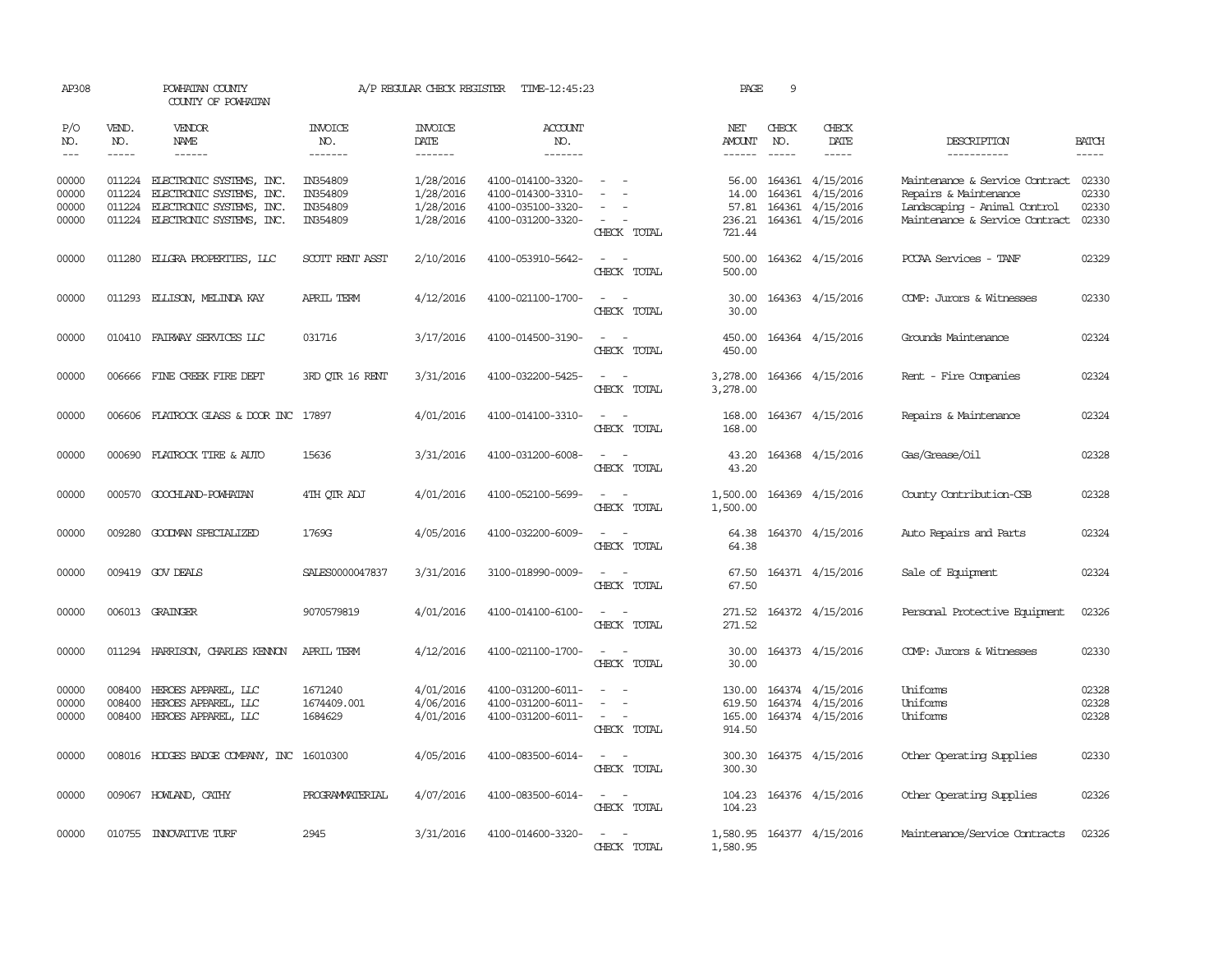| AP308                                                                                  |                                                                    | POWHATAN COUNTY<br>COUNTY OF POWHATAN                                                                                                                                                                                                                                 |                                                                                        | A/P REGULAR CHECK REGISTER                                                                                                     | TIME-12:45:23                                                                                                                                                                                                  |                                                                     | PAGE                                                                                                         | 10                                                                                     |                                                                                                                                       |                                                                                                                                                                                                                          |                                                                                        |
|----------------------------------------------------------------------------------------|--------------------------------------------------------------------|-----------------------------------------------------------------------------------------------------------------------------------------------------------------------------------------------------------------------------------------------------------------------|----------------------------------------------------------------------------------------|--------------------------------------------------------------------------------------------------------------------------------|----------------------------------------------------------------------------------------------------------------------------------------------------------------------------------------------------------------|---------------------------------------------------------------------|--------------------------------------------------------------------------------------------------------------|----------------------------------------------------------------------------------------|---------------------------------------------------------------------------------------------------------------------------------------|--------------------------------------------------------------------------------------------------------------------------------------------------------------------------------------------------------------------------|----------------------------------------------------------------------------------------|
| P/O<br>NO.<br>$\frac{1}{2}$                                                            | VEND.<br>NO.<br>-----                                              | <b>VENDOR</b><br><b>NAME</b><br>------                                                                                                                                                                                                                                | <b>INVOICE</b><br>NO.<br>-------                                                       | <b>INVOICE</b><br>DATE<br>-------                                                                                              | <b>ACCOUNT</b><br>NO.<br>-------                                                                                                                                                                               |                                                                     | NET<br>AMOUNT<br>$- - - - - -$                                                                               | CHECK<br>NO.<br>$- - - - -$                                                            | CHECK<br><b>DATE</b><br>-----                                                                                                         | DESCRIPTION<br>-----------                                                                                                                                                                                               | <b>BATCH</b><br>-----                                                                  |
| 00000<br>00000                                                                         |                                                                    | 010231 J & K HEAVY TRUCKS &<br>010231 J & K HEAVY TRUCKS &                                                                                                                                                                                                            | 6290<br>6282                                                                           | 4/07/2016<br>4/06/2016                                                                                                         | 4100-032200-6009-<br>4100-032200-6009-                                                                                                                                                                         | $\overline{\phantom{a}}$<br>$\overline{\phantom{a}}$<br>CHECK TOTAL | 520.31<br>563.39<br>1,083.70                                                                                 |                                                                                        | 164378 4/15/2016<br>164378 4/15/2016                                                                                                  | Auto Repairs and Parts<br>Auto Repairs and Parts                                                                                                                                                                         | 02324<br>02325                                                                         |
| 00000                                                                                  |                                                                    | 010853 JACOBSEN                                                                                                                                                                                                                                                       | 90062633                                                                               | 3/30/2016                                                                                                                      | 4100-014500-3319-                                                                                                                                                                                              | CHECK TOTAL                                                         | 65.76<br>65.76                                                                                               |                                                                                        | 164379 4/15/2016                                                                                                                      | Equipment Repairs and Maintena                                                                                                                                                                                           | 02325                                                                                  |
| 00000<br>00000<br>00000<br>00000<br>00000<br>00000<br>00000                            | 000120<br>000120<br>000120<br>000120<br>000120<br>000120<br>000120 | <b>JAMES RIVER AIR</b><br><b>JAMES RIVER AIR</b><br><b>JAMES RIVER AIR</b><br><b>JAMES RIVER AIR</b><br><b>JAMES RIVER AIR</b><br><b>JAMES RIVER AIR</b><br><b>JAMES RIVER AIR</b>                                                                                    | S66236<br>S65202<br>S65356<br>S65420<br>S65532<br>S66415<br>S66483                     | 3/30/2016<br>3/30/2016<br>3/30/2016<br>3/30/2016<br>3/30/2016<br>3/31/2016<br>3/31/2016                                        | 4100-014100-3310-<br>4100-014100-3308-<br>4100-014100-3308-<br>4100-014100-3308-<br>4100-014100-3308-<br>4100-014100-3308-<br>4100-014100-3308-                                                                | $\sim$<br>$\equiv$<br>$\sim$<br>CHECK TOTAL                         | 301.04<br>1,383.86<br>1,264.53<br>258.00<br>1,137.17<br>453.00<br>258.00<br>5,055.60                         | 164380<br>164380<br>164380<br>164380<br>164380<br>164380                               | 164380 4/15/2016<br>4/15/2016<br>4/15/2016<br>4/15/2016<br>4/15/2016<br>4/15/2016<br>4/15/2016                                        | Repairs & Maintenance<br>HVAC Service and Repairs<br>HVAC Service and Repairs<br>HVAC Service and Repairs<br>HVAC Service and Repairs<br>HVAC Service and Repairs<br>HVAC Service and Repairs                            | 02325<br>02325<br>02325<br>02325<br>02325<br>02325<br>02325                            |
| 00000                                                                                  |                                                                    | 007874 JONES, LINDA HOLLIN                                                                                                                                                                                                                                            | <b>MILEAGE 4-11-15</b>                                                                 | 4/11/2016                                                                                                                      | 4100-012220-5510-                                                                                                                                                                                              | CHECK TOTAL                                                         | 31.40<br>31.40                                                                                               |                                                                                        | 164381 4/15/2016                                                                                                                      | Travel-mileage                                                                                                                                                                                                           | 02328                                                                                  |
| 00000                                                                                  | 006629                                                             | LANDSCAPE SUPPLY, INC.                                                                                                                                                                                                                                                | 96290-IN                                                                               | 3/31/2016                                                                                                                      | 4100-014500-3190-                                                                                                                                                                                              | CHECK TOTAL                                                         | 342.90<br>342.90                                                                                             |                                                                                        | 164383 4/15/2016                                                                                                                      | Grounds Maintenance                                                                                                                                                                                                      | 02325                                                                                  |
| 00000<br>00000                                                                         |                                                                    | 001550 M & W PRINTERS, INC.<br>001550 M & W PRINTERS, INC.                                                                                                                                                                                                            | 101709P2ND HALF<br>101710P 2NDHALF                                                     | 3/02/2016<br>3/02/2016                                                                                                         | 4100-012410-5210-<br>4100-012410-5210-                                                                                                                                                                         | CHECK TOTAL                                                         | 8,341.00<br>2,853.00<br>11, 194.00                                                                           | 164384<br>164384                                                                       | 4/15/2016<br>4/15/2016                                                                                                                | Postage<br>Postage                                                                                                                                                                                                       | 02326<br>02326                                                                         |
| 00000                                                                                  |                                                                    | 006672 MACON FIRE DEPARIMENT                                                                                                                                                                                                                                          | 3RD OTR RENT 16                                                                        | 3/31/2016                                                                                                                      | 4100-032200-5425-                                                                                                                                                                                              | $\equiv$<br>CHECK TOTAL                                             | 2,492.00<br>2,492.00                                                                                         |                                                                                        | 164385 4/15/2016                                                                                                                      | Rent - Fire Companies                                                                                                                                                                                                    | 02324                                                                                  |
| 00000<br>00000<br>00000<br>00000<br>00000<br>00000<br>00000<br>00000<br>00000<br>00000 | 006610<br>006610<br>006610<br>006610<br>006610                     | 006610 MO-JOHNS SANITATION<br>MO-JOHNS SANITATION<br>006610 MO-JOHNS SANITATION<br>006610 MO-JOHNS SANITATION<br>MO-JOHNS SANITATION<br>MO-JOHNS SANITATION<br>006610 MO-JOHNS SANITATION<br>MO-JOHNS SANITATION<br>MO-JOHNS SANITATION<br>006610 MO-JOHNS SANITATION | 89628<br>89629<br>89630<br>89631<br>89632<br>89633<br>89634<br>89635<br>89636<br>89637 | 4/05/2016<br>4/05/2016<br>4/05/2016<br>4/05/2016<br>4/05/2016<br>4/05/2016<br>4/05/2016<br>4/05/2016<br>4/05/2016<br>4/05/2016 | 4100-014600-3311-<br>4100-014600-3311-<br>4100-014600-3311-<br>4100-014600-3311-<br>4100-014600-3311-<br>4100-014600-3311-<br>4100-014600-3311-<br>4100-014600-3311-<br>4100-014600-3311-<br>4100-014600-3311- | $\equiv$<br>$\overline{\phantom{a}}$<br>$\sim$<br>CHECK TOTAL       | 103.00<br>206.00<br>125.00<br>128.00<br>103.00<br>103.00<br>103.00<br>103.00<br>103.00<br>103.00<br>1,180.00 | 164386<br>164386<br>164386<br>164386<br>164386<br>164386<br>164386<br>164386<br>164386 | 4/15/2016<br>4/15/2016<br>4/15/2016<br>4/15/2016<br>4/15/2016<br>4/15/2016<br>4/15/2016<br>4/15/2016<br>4/15/2016<br>164386 4/15/2016 | Portable Bathrooms<br>Portable Bathrooms<br>Portable Bathrooms<br>Portable Bathrooms<br>Portable Bathrooms<br>Portable Bathrooms<br>Portable Bathrooms<br>Portable Bathrooms<br>Portable Bathrooms<br>Portable Bathrooms | 02328<br>02328<br>02328<br>02328<br>02328<br>02328<br>02328<br>02328<br>02328<br>02328 |
| 00000                                                                                  |                                                                    | 006610 MO-JOHNS SANITATION                                                                                                                                                                                                                                            | 89638                                                                                  | 4/05/2016                                                                                                                      | 4100-014600-3311-                                                                                                                                                                                              | CHECK TOTAL                                                         | 103.00<br>103.00                                                                                             |                                                                                        | 164387 4/15/2016                                                                                                                      | Portable Bathrooms                                                                                                                                                                                                       | 02328                                                                                  |
| 00000                                                                                  |                                                                    | 011291 MONTGOMERY, RICHARD V.                                                                                                                                                                                                                                         | <b>APRIL TERM</b>                                                                      | 4/12/2016                                                                                                                      | 4100-021100-1700-                                                                                                                                                                                              | $ -$<br>CHECK TOTAL                                                 | 30.00<br>30.00                                                                                               |                                                                                        | 164389 4/15/2016                                                                                                                      | COMP: Jurors & Witnesses                                                                                                                                                                                                 | 02330                                                                                  |
| 00000<br>00000                                                                         | 006490                                                             | MORRIS INDUSTRIES, INC.<br>006490 MORRIS INDUSTRIES, INC.                                                                                                                                                                                                             | 210945<br>211175                                                                       | 3/17/2016<br>3/30/2016                                                                                                         | 4100-032210-3310-<br>4100-014100-3310-                                                                                                                                                                         | CHECK TOTAL                                                         | 100.00<br>197.00<br>297.00                                                                                   |                                                                                        | 164390 4/15/2016<br>164390 4/15/2016                                                                                                  | Repairs & Maintenance<br>Repairs & Maintenance                                                                                                                                                                           | 02326<br>02326                                                                         |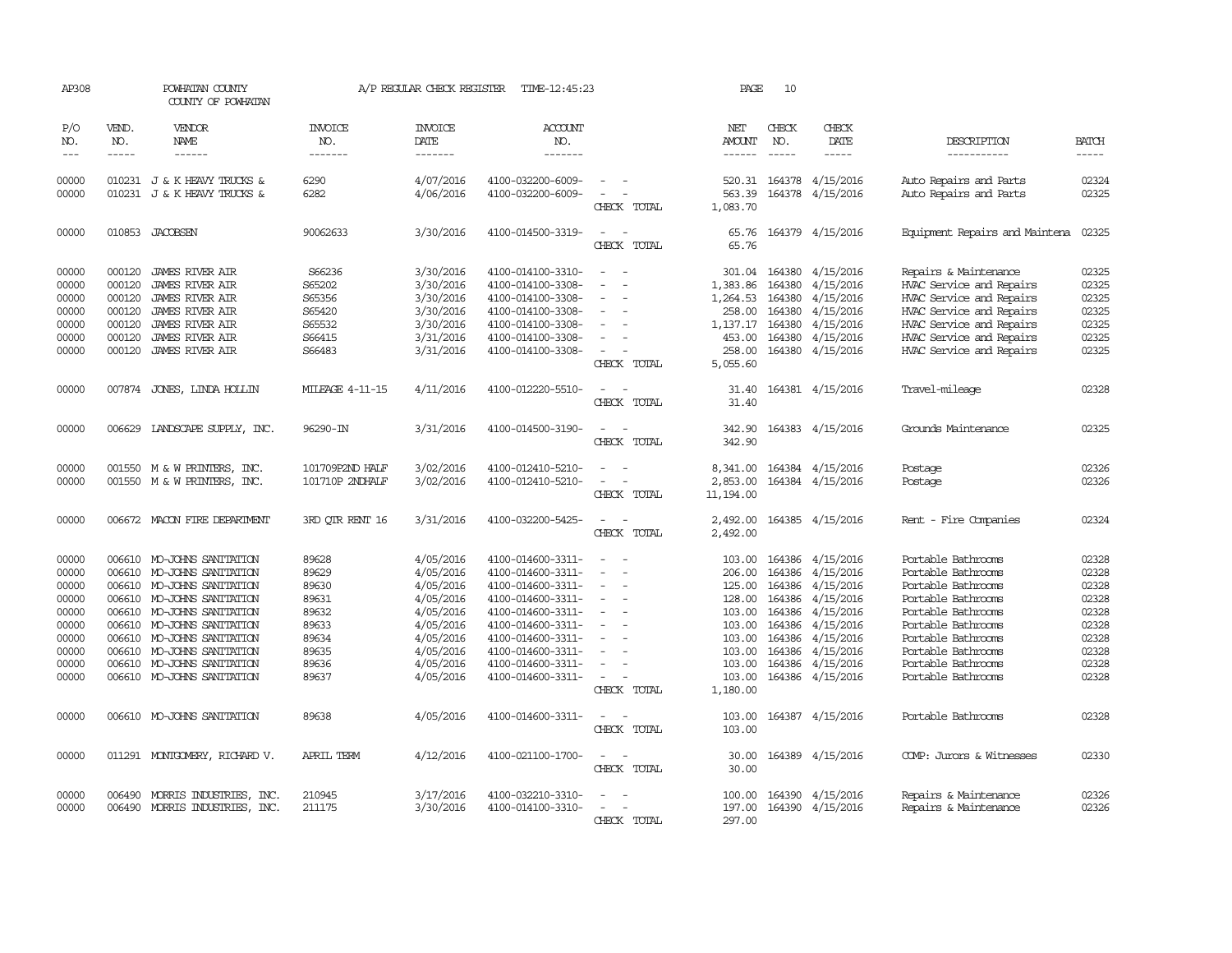| AP308                                                                |                                                                                                                                                                                                                                                                                                                                                                                                                                                                         | POWHATAN COUNTY<br>COUNTY OF POWHATAN                                                                                                                                                                                                                                           |                                                                              | A/P REGULAR CHECK REGISTER                                                                           | TIME-12:45:23                                                                                                                                                        |                                                                                                                                   | PAGE                                                                             | 11                                                       |                                                                                                                                  |                                                                                                                                                                                                             |                                                                                                                                                                                                                                                                                                                                                                                                                                                                         |
|----------------------------------------------------------------------|-------------------------------------------------------------------------------------------------------------------------------------------------------------------------------------------------------------------------------------------------------------------------------------------------------------------------------------------------------------------------------------------------------------------------------------------------------------------------|---------------------------------------------------------------------------------------------------------------------------------------------------------------------------------------------------------------------------------------------------------------------------------|------------------------------------------------------------------------------|------------------------------------------------------------------------------------------------------|----------------------------------------------------------------------------------------------------------------------------------------------------------------------|-----------------------------------------------------------------------------------------------------------------------------------|----------------------------------------------------------------------------------|----------------------------------------------------------|----------------------------------------------------------------------------------------------------------------------------------|-------------------------------------------------------------------------------------------------------------------------------------------------------------------------------------------------------------|-------------------------------------------------------------------------------------------------------------------------------------------------------------------------------------------------------------------------------------------------------------------------------------------------------------------------------------------------------------------------------------------------------------------------------------------------------------------------|
| P/O<br>NO.<br>$---$                                                  | VEND.<br>NO.<br>$\begin{tabular}{ccccc} \multicolumn{2}{c }{\multicolumn{2}{c }{\multicolumn{2}{c }{\multicolumn{2}{c}}{\hspace{-2.2cm}}}} \multicolumn{2}{c }{\multicolumn{2}{c }{\hspace{-2.2cm}}\hline} \multicolumn{2}{c }{\hspace{-2.2cm}}\hline \multicolumn{2}{c }{\hspace{-2.2cm}}\hline \multicolumn{2}{c }{\hspace{-2.2cm}}\hline \multicolumn{2}{c }{\hspace{-2.2cm}}\hline \multicolumn{2}{c }{\hspace{-2.2cm}}\hline \multicolumn{2}{c }{\hspace{-2.2cm}}$ | <b>VENDOR</b><br>NAME<br>------                                                                                                                                                                                                                                                 | <b>INVOICE</b><br>NO.<br>-------                                             | <b>INVOICE</b><br>DATE<br>-------                                                                    | ACCOUNT<br>NO.<br>-------                                                                                                                                            |                                                                                                                                   | NET<br>AMOUNT                                                                    | CHECK<br>NO.                                             | CHECK<br>DATE                                                                                                                    | DESCRIPTION<br>-----------                                                                                                                                                                                  | <b>BATCH</b><br>$\begin{tabular}{ccccc} \multicolumn{2}{c }{\multicolumn{2}{c }{\multicolumn{2}{c }{\multicolumn{2}{c}}{\hspace{-2.2cm}}}} \multicolumn{2}{c }{\multicolumn{2}{c }{\hspace{-2.2cm}}\hline} \multicolumn{2}{c }{\hspace{-2.2cm}}\hline \multicolumn{2}{c }{\hspace{-2.2cm}}\hline \multicolumn{2}{c }{\hspace{-2.2cm}}\hline \multicolumn{2}{c }{\hspace{-2.2cm}}\hline \multicolumn{2}{c }{\hspace{-2.2cm}}\hline \multicolumn{2}{c }{\hspace{-2.2cm}}$ |
| 00000<br>00000                                                       |                                                                                                                                                                                                                                                                                                                                                                                                                                                                         | 009281 OVER DRIVE, INC.<br>009281 OVER DRIVE, INC.                                                                                                                                                                                                                              | MR-1369-0004<br>1369-121017860                                               | 4/01/2016<br>4/07/2016                                                                               | 4100-073100-6012-<br>4100-073100-6012-                                                                                                                               | $\sim$<br>CHECK TOTAL                                                                                                             | 12.00<br>445.70<br>457.70                                                        |                                                          | 164392 4/15/2016<br>164392 4/15/2016                                                                                             | Books & Subscriptions<br>Books & Subscriptions                                                                                                                                                              | 02326<br>02326                                                                                                                                                                                                                                                                                                                                                                                                                                                          |
| 00000                                                                |                                                                                                                                                                                                                                                                                                                                                                                                                                                                         | 011292 PENDLETON, ERNEST W.                                                                                                                                                                                                                                                     | APRIL TERM                                                                   | 4/12/2016                                                                                            | 4100-021100-1700-                                                                                                                                                    | CHECK TOTAL                                                                                                                       | 30.00<br>30.00                                                                   |                                                          | 164393 4/15/2016                                                                                                                 | COMP: Jurors & Witnesses                                                                                                                                                                                    | 02330                                                                                                                                                                                                                                                                                                                                                                                                                                                                   |
| 00000                                                                |                                                                                                                                                                                                                                                                                                                                                                                                                                                                         | 000375 PIEDMONT REGIONAL JAIL                                                                                                                                                                                                                                                   | 2723                                                                         | 3/31/2016                                                                                            | 4100-033400-3841-                                                                                                                                                    | CHECK TOTAL                                                                                                                       | 35,456.00<br>35,456.00                                                           |                                                          | 164394 4/15/2016                                                                                                                 | Detention of Adults                                                                                                                                                                                         | 02328                                                                                                                                                                                                                                                                                                                                                                                                                                                                   |
| 00000<br>00000<br>00000<br>00000<br>00000<br>00000<br>00000<br>00000 | 001250<br>001250<br>001250<br>001250<br>001250<br>001250<br>001250                                                                                                                                                                                                                                                                                                                                                                                                      | POWHATAN AUTO & TRACTOR<br>POWHATAN AUTO & TRACTOR<br>POWHATAN AUTO & TRACTOR<br>POWHATAN AUTO & TRACTOR<br>POWHATAN AUTO & TRACTOR<br>POWHATAN AUTO & TRACTOR<br>POWHATAN AUTO & TRACTOR<br>001250 POWHATAN AUTO & TRACTOR                                                     | 388387<br>388567<br>389420<br>389648<br>390278<br>392043<br>388210<br>393946 | 3/02/2016<br>3/03/2016<br>3/09/2016<br>3/10/2016<br>3/15/2016<br>3/26/2016<br>3/01/2016<br>4/07/2016 | 4100-032200-6009-<br>4100-032200-6009-<br>4100-032200-6009-<br>4100-032200-6009-<br>4100-032200-6009-<br>4100-032200-6009-<br>4100-014300-6007-<br>4100-031200-6009- | $\overline{\phantom{a}}$<br>$\equiv$<br>$\sim$<br>$\overline{\phantom{0}}$<br>$\equiv$<br>$\overline{\phantom{a}}$<br>CHECK TOTAL | 166.03<br>111.60<br>79.03<br>16.87<br>335.96<br>1.84<br>33.17<br>39.96<br>784.46 | 164395<br>164395<br>164395<br>164395                     | 4/15/2016<br>4/15/2016<br>164395 4/15/2016<br>164395 4/15/2016<br>4/15/2016<br>4/15/2016<br>164395 4/15/2016<br>164395 4/15/2016 | Auto Repairs and Parts<br>Auto Repairs and Parts<br>Auto Repairs and Parts<br>Auto Repairs and Parts<br>Auto Repairs and Parts<br>Auto Repairs and Parts<br>Transfer Station Supplies<br>Auto Parts/Repairs | 02325<br>02325<br>02325<br>02325<br>02325<br>02325<br>02328<br>02329                                                                                                                                                                                                                                                                                                                                                                                                    |
| 00000                                                                |                                                                                                                                                                                                                                                                                                                                                                                                                                                                         | 006914 POWHATAN AUTO REPAIR                                                                                                                                                                                                                                                     | 788                                                                          | 4/04/2016                                                                                            | 4100-031200-6009-                                                                                                                                                    | $\sim$<br>CHECK TOTAL                                                                                                             | 364.92                                                                           |                                                          | 364.92 164396 4/15/2016                                                                                                          | Auto Parts/Repairs                                                                                                                                                                                          | 02329                                                                                                                                                                                                                                                                                                                                                                                                                                                                   |
| 00000                                                                |                                                                                                                                                                                                                                                                                                                                                                                                                                                                         | 005050 POWHATAN LOCK SERVICES                                                                                                                                                                                                                                                   | 1051                                                                         | 4/01/2016                                                                                            | 4100-021600-6001-                                                                                                                                                    | $\sim$<br>$\sim$<br>CHECK TOTAL                                                                                                   | 53.50<br>53.50                                                                   |                                                          | 164398 4/15/2016                                                                                                                 | Office Supplies                                                                                                                                                                                             | 02330                                                                                                                                                                                                                                                                                                                                                                                                                                                                   |
| 00000<br>00000                                                       | 006765                                                                                                                                                                                                                                                                                                                                                                                                                                                                  | POWHATAN VOLUNTEER RESCUE<br>006765 POWHATAN VOLUNTEER RESCUE                                                                                                                                                                                                                   | 3RD OTR RENT<br>3RD OTR RENT                                                 | 3/31/2016<br>3/31/2016                                                                               | 4100-032200-5425-<br>4100-035500-5816-                                                                                                                               | $\equiv$<br>CHECK TOTAL                                                                                                           | 4,300.50<br>574.50<br>4,875.00                                                   | 164399                                                   | 4/15/2016<br>164399 4/15/2016                                                                                                    | Rent - Fire Companies<br>Rent - Shelters                                                                                                                                                                    | 02324<br>02324                                                                                                                                                                                                                                                                                                                                                                                                                                                          |
| 00000                                                                |                                                                                                                                                                                                                                                                                                                                                                                                                                                                         | 006474 PROGRESSIVE AUTO WORKS                                                                                                                                                                                                                                                   | 30603                                                                        | 3/29/2016                                                                                            | 4100-035100-6009-                                                                                                                                                    | CHECK TOTAL                                                                                                                       | 1,394.30<br>1,394.30                                                             |                                                          | 164400 4/15/2016                                                                                                                 | Auto Parts/Repairs                                                                                                                                                                                          | 02329                                                                                                                                                                                                                                                                                                                                                                                                                                                                   |
| 00000<br>00000                                                       | 000780                                                                                                                                                                                                                                                                                                                                                                                                                                                                  | <b>CUILL CORPORATION</b><br>000780 CUILL CORPORATION                                                                                                                                                                                                                            | 4521521<br>4607079                                                           | 3/28/2016<br>3/31/2016                                                                               | 4100-012310-6001-<br>4100-012310-6001-                                                                                                                               | $\sim$<br>$\overline{\phantom{a}}$<br>CHECK TOTAL                                                                                 | 18.36<br>136.99<br>155.35                                                        |                                                          | 164401 4/15/2016<br>164401 4/15/2016                                                                                             | Office Supplies<br>Office Supplies                                                                                                                                                                          | 02325<br>02325                                                                                                                                                                                                                                                                                                                                                                                                                                                          |
| 00000<br>00000<br>00000<br>00000<br>00000<br>00000<br>00000<br>00000 | 000620<br>000620<br>000620                                                                                                                                                                                                                                                                                                                                                                                                                                              | 000620 R. C. GOODWYN & SONS, INC<br>R. C. GOODWYN & SONS, INC<br>000620 R. C. GOODWYN & SONS, INC<br>R. C. GOODWYN & SONS, INC<br>000620 R. C. GOODWYN & SONS, INC<br>000620 R. C. GOODWYN & SONS, INC<br>R. C. GOODWYN & SONS, INC<br>000620 R. C. GOODWYN & SONS, INC 0710760 | 0710395<br>0710909<br>0711036<br>0711036A<br>0711439<br>0710329<br>0710618   | 3/21/2016<br>3/24/2016<br>3/25/2016<br>3/25/2016<br>3/28/2016<br>3/21/2016<br>3/22/2016<br>3/23/2016 | 4100-032210-3310-<br>4100-014100-3310-<br>4100-032220-3310-<br>4100-032210-3310-<br>4100-014100-3310-<br>4100-032210-3310-<br>4100-032210-3310-<br>4100-014100-3310- | $\equiv$<br>$\equiv$<br>$\overline{\phantom{0}}$<br>$\equiv$<br>$\equiv$<br>$\sim$<br>CHECK TOTAL                                 | 2.59<br>9.29<br>1.99<br>21.99<br>7.58<br>34.43<br>89.21<br>2.64<br>169.72        | 164402<br>164402<br>164402<br>164402<br>164402<br>164402 | 164402 4/15/2016<br>4/15/2016<br>4/15/2016<br>4/15/2016<br>4/15/2016<br>4/15/2016<br>4/15/2016<br>164402 4/15/2016               | Repairs & Maintenance<br>Repairs & Maintenance<br>Repairs & Maintenance<br>Repairs & Maintenance<br>Repairs & Maintenance<br>Repairs & Maintenance<br>Repairs & Maintenance<br>Repairs & Maintenance        | 02325<br>02325<br>02325<br>02325<br>02325<br>02326<br>02326<br>02326                                                                                                                                                                                                                                                                                                                                                                                                    |
| 00000<br>00000<br>00000<br>00000                                     | 000620<br>000620                                                                                                                                                                                                                                                                                                                                                                                                                                                        | R. C. GOODWYN & SONS, INC<br>R. C. GOODWYN & SONS, INC<br>000620 R. C. GOODWYN & SONS, INC<br>000620 R. C. GOODWYN & SONS, INC 0711929                                                                                                                                          | 0711563<br>0711619<br>0711660                                                | 3/29/2016<br>3/29/2016<br>3/30/2016<br>3/31/2016                                                     | 4100-014100-3310-<br>4100-014100-3310-<br>4100-014100-3310-<br>4100-014100-3310-                                                                                     | $\overline{\phantom{a}}$                                                                                                          | 20.78<br>17.24<br>54.56                                                          | 164403<br>164403                                         | 4/15/2016<br>4/15/2016<br>164403 4/15/2016<br>31.74 164403 4/15/2016                                                             | Repairs & Maintenance<br>Repairs & Maintenance<br>Repairs & Maintenance<br>Repairs & Maintenance                                                                                                            | 02325<br>02325<br>02325<br>02325                                                                                                                                                                                                                                                                                                                                                                                                                                        |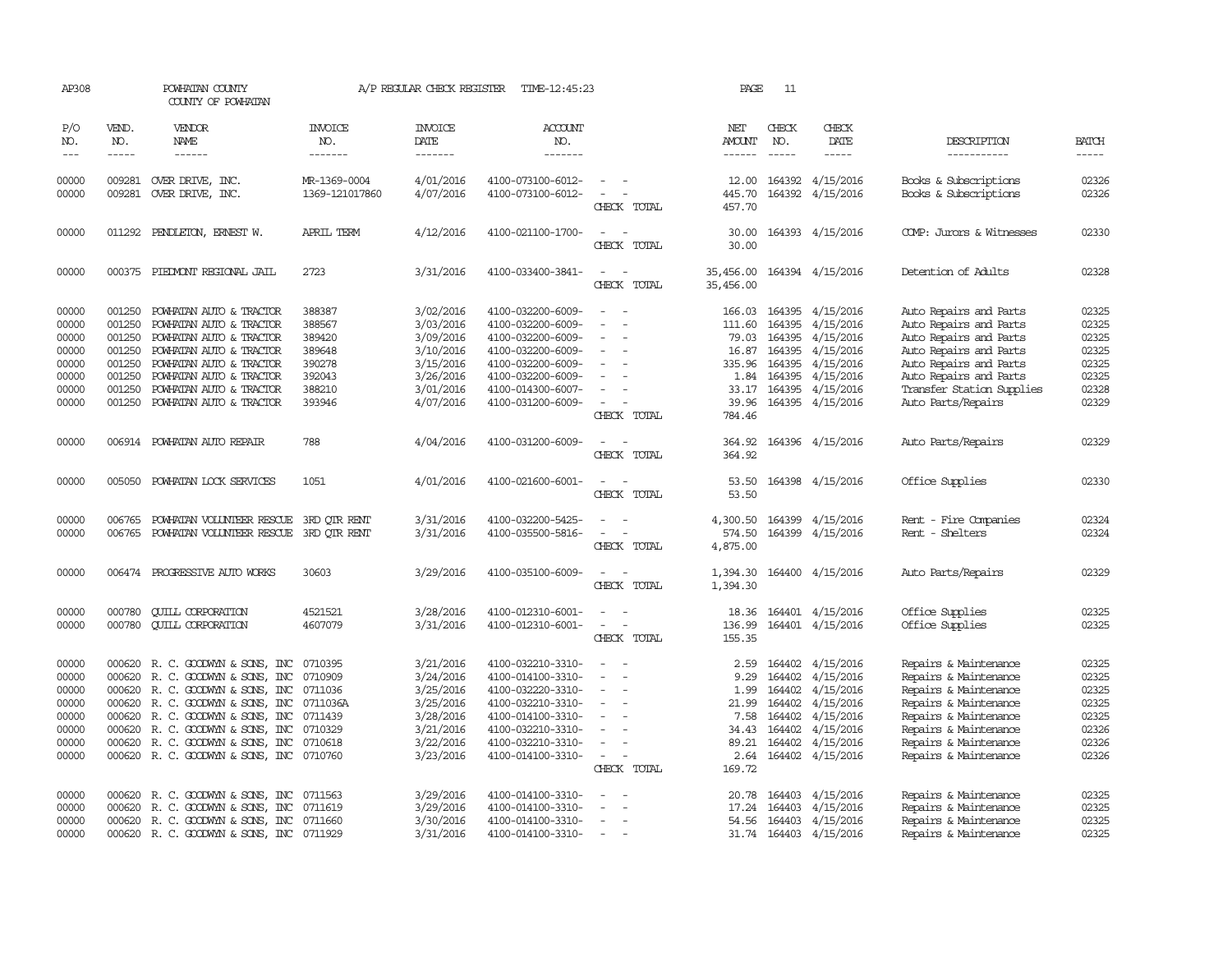| AP308               |                               | POWHATAN COUNTY<br>COUNTY OF POWHATAN                                |                                   |                                    | A/P REGULAR CHECK REGISTER TIME-12:45:23 |                                                                                                                             | PAGE             | 12                          |                                      |                                                                  |                               |
|---------------------|-------------------------------|----------------------------------------------------------------------|-----------------------------------|------------------------------------|------------------------------------------|-----------------------------------------------------------------------------------------------------------------------------|------------------|-----------------------------|--------------------------------------|------------------------------------------------------------------|-------------------------------|
| P/O<br>NO.<br>$---$ | VEND.<br>NO.<br>$\frac{1}{2}$ | <b>VENDOR</b><br>NAME<br>$- - - - - -$                               | <b>INVOICE</b><br>NO.<br>-------- | <b>INVOICE</b><br>DATE<br>-------- | <b>ACCOUNT</b><br>NO.<br>$- - - - - - -$ |                                                                                                                             | NET<br>AMOUNT    | CHECK<br>NO.<br>$- - - - -$ | CHECK<br>DATE<br>$\frac{1}{2}$       | DESCRIPTION<br>-----------                                       | <b>BATCH</b><br>$\frac{1}{2}$ |
|                     |                               |                                                                      |                                   |                                    |                                          |                                                                                                                             |                  |                             |                                      |                                                                  |                               |
| 00000<br>00000      |                               | 000620 R. C. GOODWYN & SONS, INC<br>000620 R. C. GOODWYN & SONS, INC | 0712485<br>0712663                | 4/05/2016<br>4/06/2016             | 4100-032200-5540-<br>4100-032200-5540-   | $\sim$                                                                                                                      | 174.75<br>702.60 | 164403                      | 164403 4/15/2016<br>4/15/2016        | Travel - Convention & Educatio<br>Travel - Convention & Educatio | 02325<br>02325                |
| 00000<br>00000      |                               | 000620 R. C. GOODWYN & SONS, INC<br>000620 R. C. GOODWYN & SONS, INC | 710945<br>710945                  | 3/24/2016<br>3/24/2016             | 4100-014100-3310-<br>4100-032210-3310-   | $\equiv$<br>$\overline{\phantom{a}}$                                                                                        | 5.95             | 164403                      | 4/15/2016<br>4/15/2016               | Repairs & Maintenance<br>Repairs & Maintenance                   | 02326<br>02326                |
| 00000               |                               | 000620 R. C. GOODWYN & SONS, INC                                     | 710945                            | 3/24/2016                          | 4100-035100-3310-                        |                                                                                                                             | 1.58<br>13.98    | 164403                      | 164403 4/15/2016                     | Repairs & Maintenance                                            | 02326                         |
| 00000               |                               | 000620 R. C. GOODWYN & SONS, INC 711115                              |                                   | 3/25/2016                          | 4100-032210-3310-                        | $\overline{\phantom{a}}$<br>CHECK TOTAL                                                                                     | 4.99<br>1,028.17 |                             | 164403 4/15/2016                     | Repairs & Maintenance                                            | 02326                         |
| 00000<br>00000      |                               | 010446 R. E. MICHEL COMPANY INC<br>010446 R. E. MICHEL COMPANY INC   | 55593200<br>82953300              | 3/02/2016<br>3/22/2016             | 4100-014100-6004-<br>4100-032210-3310-   | $\sim$<br>$\sim$                                                                                                            | 117.53<br>57.01  |                             | 164404 4/15/2016<br>164404 4/15/2016 | Tools and Equipment<br>Repairs & Maintenance                     | 02326<br>02326                |
| 00000               |                               | 010446 R. E. MICHEL COMPANY INC                                      | 82968000                          | 3/22/2016                          | 4100-014100-6004-                        | $\sim$ $ \sim$                                                                                                              | 263.88           |                             | 164404 4/15/2016                     | Tools and Equipment                                              | 02326                         |
|                     |                               |                                                                      |                                   |                                    |                                          | CHECK TOTAL                                                                                                                 | 438.42           |                             |                                      |                                                                  |                               |
| 00000               |                               | 006945 RECORDED BOOKS, LLC                                           | 75315098                          | 4/05/2016                          | 4100-073100-6012-                        | $\sim$<br>CHECK TOTAL                                                                                                       | 82.20<br>82.20   |                             | 164405 4/15/2016                     | Books & Subscriptions                                            | 02326                         |
| 00000               |                               | 009047 RED WING SHOES                                                | 484125237                         | 4/01/2016                          | 4100-014100-6100-                        | $\sim$<br>$\sim$<br>CHECK TOTAL                                                                                             | 135.99<br>135.99 |                             | 164406 4/15/2016                     | Personal Protective Equipment                                    | 02329                         |
| 00000               |                               | 007975 REMOVAL SERVICES OF VA                                        | 2016-004443                       | 3/17/2016                          | 4100-035300-3110-                        | $\overline{a}$<br>$\sim$<br>CHECK TOTAL                                                                                     | 79.00<br>79.00   |                             | 164407 4/15/2016                     | Professional Health Services                                     | 02329                         |
| 00000               |                               | 009037 REYNOLDS LIGHTING SUPPLY                                      | 115833                            | 3/30/2016                          | 4100-014100-3310-                        | $\overline{\phantom{a}}$<br>- -<br>CHECK TOTAL                                                                              | 98.00<br>98.00   |                             | 164408 4/15/2016                     | Repairs & Maintenance                                            | 02326                         |
| 00000               |                               | 007942 RICHMOND SUBURBAN                                             | I00002747920302                   | 3/02/2016                          | 4100-034100-3600-                        |                                                                                                                             | 97.50            |                             | 164409 4/15/2016                     | Advertising                                                      | 02330                         |
| 00000               |                               | 007942 RICHMOND SUBURBAN                                             | I00002747920309                   | 3/09/2016                          | 4100-034100-3600-                        | $\sim$<br>CHECK TOTAL                                                                                                       | 97.50<br>195.00  |                             | 164409 4/15/2016                     | Advertising                                                      | 02330                         |
| 00000               |                               | 006323 ROTO-ROOTER                                                   | 150196                            | 3/12/2016                          | 4100-014100-3310-                        | $\frac{1}{2} \left( \frac{1}{2} \right) \left( \frac{1}{2} \right) = \frac{1}{2} \left( \frac{1}{2} \right)$<br>CHECK TOTAL | 990.00<br>990.00 |                             | 164410 4/15/2016                     | Repairs & Maintenance                                            | 02326                         |
| 00000               |                               | 011289 SCHMIDT, SALLY G.                                             | APRIL TERM                        | 4/12/2016                          | 4100-021100-1700-                        | $\overline{\phantom{a}}$<br>CHECK TOTAL                                                                                     | 30.00<br>30.00   |                             | 164411 4/15/2016                     | COMP: Jurors & Witnesses                                         | 02330                         |
| 00000               |                               | 007456 SCHOEFFEL, PATRICK M.                                         | 211303                            | 4/06/2016                          | 4100-032200-5540-                        | CHECK TOTAL                                                                                                                 | 9.90<br>9.90     |                             | 164412 4/15/2016                     | Travel - Convention & Educatio                                   | 02326                         |
| 00000               |                               | 006593 SHEEHY FORD                                                   | NOHB398779                        | 4/05/2016                          | 4100-031200-6009-                        | CHECK TOTAL                                                                                                                 | 437.85<br>437.85 |                             | 164413 4/15/2016                     | Auto Parts/Repairs                                               | 02329                         |
| 00000               | 010700                        | SINGER, STEVEN                                                       | $3/14 - 3/18/16$                  | 4/06/2016                          | 4100-032200-5540-                        | CHECK TOTAL                                                                                                                 | 380.40<br>380.40 |                             | 164415 4/15/2016                     | Travel - Convention & Educatio                                   | 02326                         |
| 00000<br>00000      | 006594                        | SOUTHSIDE ELECTRIC COOP<br>006594 SOUTHSIDE ELECTRIC COOP            | 63504005 4/16<br>61546001 3/16    | 4/11/2016<br>3/30/2016             | 4100-031210-5110-<br>4100-053910-5642-   | $\omega_{\rm{max}}$ and $\omega_{\rm{max}}$                                                                                 | 109.23<br>236.78 |                             | 164417 4/15/2016<br>164417 4/15/2016 | Electricity - Comunications H<br>PCCAA Services - TANF           | 02326<br>02329                |
|                     |                               |                                                                      |                                   |                                    |                                          | CHECK TOTAL                                                                                                                 | 346.01           |                             |                                      |                                                                  |                               |
| 00000               |                               | 006565 SPRINT                                                        | 93033161000500                    | 3/31/2016                          | 4100-012510-5240-                        | CHECK TOTAL                                                                                                                 | 17.48            |                             | 17.48 164418 4/15/2016               | Long Distance                                                    | 02326                         |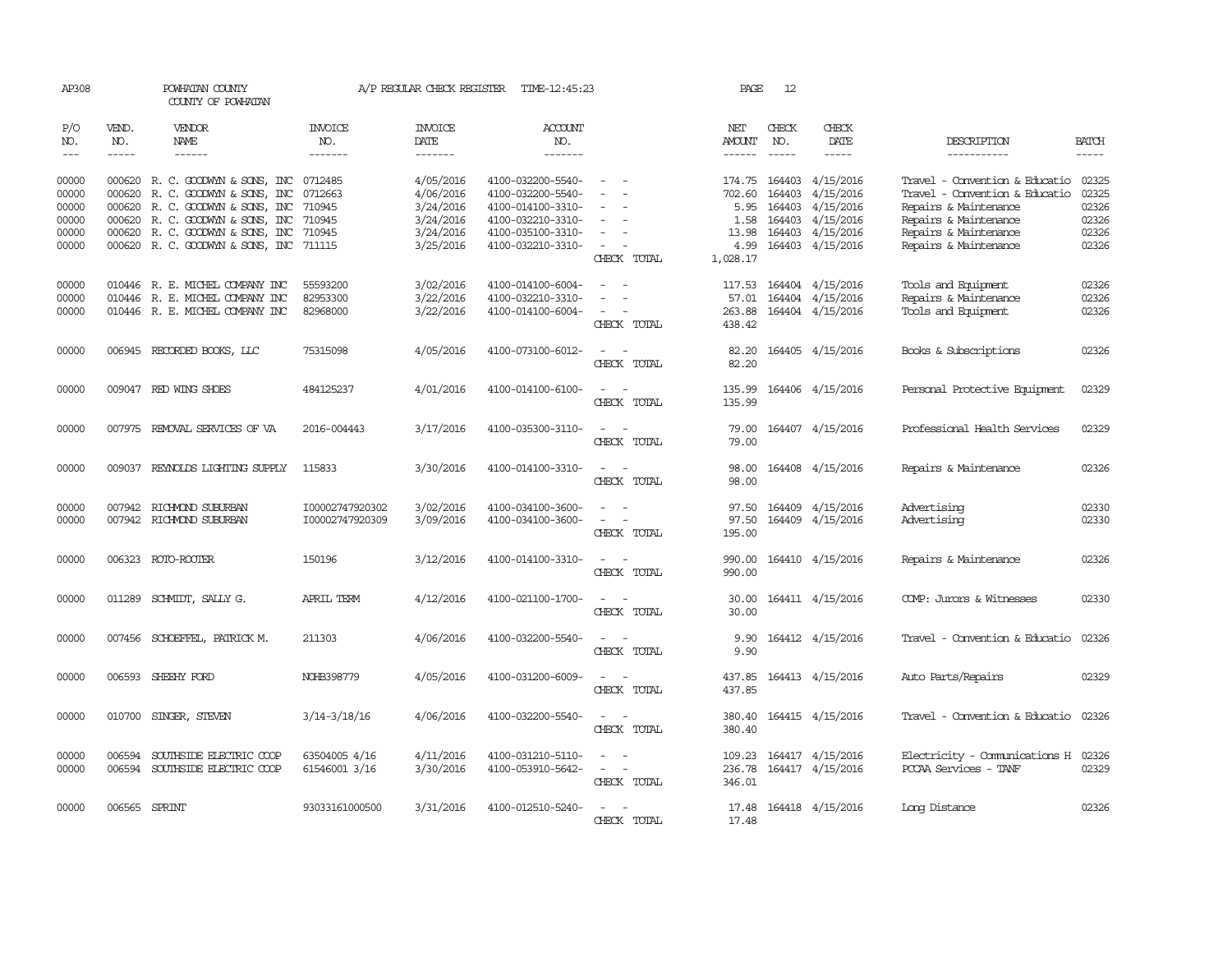| AP308      |               | POWHATAN COUNTY<br>COUNTY OF POWHATAN |                  | A/P REGULAR CHECK REGISTER | TIME-12:45:23         |                                                      | PAGE                                                                                                                                                                                                                                                                                                                                                                                                                    | 13            |                                                                                                                                                                                                                                                                                                                                                                                                                                                                                     |                                |              |
|------------|---------------|---------------------------------------|------------------|----------------------------|-----------------------|------------------------------------------------------|-------------------------------------------------------------------------------------------------------------------------------------------------------------------------------------------------------------------------------------------------------------------------------------------------------------------------------------------------------------------------------------------------------------------------|---------------|-------------------------------------------------------------------------------------------------------------------------------------------------------------------------------------------------------------------------------------------------------------------------------------------------------------------------------------------------------------------------------------------------------------------------------------------------------------------------------------|--------------------------------|--------------|
| P/O<br>NO. | VEND.<br>NO.  | VENDOR<br>NAME                        | INVOICE<br>NO.   | <b>INVOICE</b><br>DATE     | <b>ACCOUNT</b><br>NO. |                                                      | NET<br><b>AMOUNT</b>                                                                                                                                                                                                                                                                                                                                                                                                    | CHECK<br>NO.  | CHECK<br>DATE                                                                                                                                                                                                                                                                                                                                                                                                                                                                       | DESCRIPTION                    | <b>BATCH</b> |
| $- - -$    | $\frac{1}{2}$ | ------                                | -------          | -------                    | -------               |                                                      | $\begin{tabular}{ccccc} \multicolumn{2}{c }{\multicolumn{2}{c }{\multicolumn{2}{c }{\multicolumn{2}{c}}}{\multicolumn{2}{c }{\multicolumn{2}{c}}}\end{tabular} \end{tabular} \begin{tabular}{c c }{\multicolumn{2}{c }{\multicolumn{2}{c }{\multicolumn{2}{c}}}{\multicolumn{2}{c }{\multicolumn{2}{c}}}{\multicolumn{2}{c }{\multicolumn{2}{c}}}{\multicolumn{2}{c }{\multicolumn{2}{c}}}{\end{tabular} \end{tabular}$ | $- - - - -$   | $\begin{tabular}{ccccc} \multicolumn{2}{c}{} & \multicolumn{2}{c}{} & \multicolumn{2}{c}{} & \multicolumn{2}{c}{} & \multicolumn{2}{c}{} & \multicolumn{2}{c}{} & \multicolumn{2}{c}{} & \multicolumn{2}{c}{} & \multicolumn{2}{c}{} & \multicolumn{2}{c}{} & \multicolumn{2}{c}{} & \multicolumn{2}{c}{} & \multicolumn{2}{c}{} & \multicolumn{2}{c}{} & \multicolumn{2}{c}{} & \multicolumn{2}{c}{} & \multicolumn{2}{c}{} & \multicolumn{2}{c}{} & \multicolumn{2}{c}{} & \mult$ | -----------                    | $- - - - -$  |
| 00000      |               | 007937 SPRINT                         | 678582480 3/16   | 4/02/2016                  | 4100-031200-5240-     | $\sim$<br>CHECK TOTAL                                | 59.36                                                                                                                                                                                                                                                                                                                                                                                                                   |               | 59.36 164419 4/15/2016                                                                                                                                                                                                                                                                                                                                                                                                                                                              | Long Distance                  | 02329        |
| 00000      | 008578        | STAPLES BUSINESS AD-                  | 3297429259       | 3/29/2016                  | 4100-012100-6001-     | $\overline{\phantom{a}}$<br>$\sim$                   |                                                                                                                                                                                                                                                                                                                                                                                                                         | 12.00 164420  | 4/15/2016                                                                                                                                                                                                                                                                                                                                                                                                                                                                           | Office Supplies                | 02326        |
| 00000      | 008578        | STAPLES BUSINESS AD-                  | 3297429260       | 3/29/2016                  | 4100-012100-6001-     | $\overline{\phantom{a}}$                             | 26.09                                                                                                                                                                                                                                                                                                                                                                                                                   | 164420        | 4/15/2016                                                                                                                                                                                                                                                                                                                                                                                                                                                                           | Office Supplies                | 02326        |
| 00000      | 008578        | STAPLES BUSINESS AD-                  | 3297482647       | 3/30/2016                  | 4100-012100-6001-     | $\overline{\phantom{a}}$                             | 30.80                                                                                                                                                                                                                                                                                                                                                                                                                   | 164420        | 4/15/2016                                                                                                                                                                                                                                                                                                                                                                                                                                                                           | Office Supplies                | 02326        |
| 00000      | 008578        | STAPLES BUSINESS AD-                  | 3297482648       | 3/30/2016                  | 4100-012100-6001-     | $\overline{\phantom{a}}$                             | 4.15                                                                                                                                                                                                                                                                                                                                                                                                                    | 164420        | 4/15/2016                                                                                                                                                                                                                                                                                                                                                                                                                                                                           | Office Supplies                | 02326        |
| 00000      |               | 008578 STAPLES BUSINESS AD-           | 3297482649       | 3/30/2016                  | 4100-012100-6001-     | $\sim$                                               |                                                                                                                                                                                                                                                                                                                                                                                                                         | 24.99 164420  | 4/15/2016                                                                                                                                                                                                                                                                                                                                                                                                                                                                           | Office Supplies                | 02326        |
| 00000      |               | 008578 STAPLES BUSINESS AD-           | 3297636798       | 3/31/2016                  | 4100-081100-6001-     | $\sim$<br>$\sim$                                     | 119.99                                                                                                                                                                                                                                                                                                                                                                                                                  | 164420        | 4/15/2016                                                                                                                                                                                                                                                                                                                                                                                                                                                                           | Office Supplies                | 02329        |
|            |               |                                       |                  |                            |                       | CHECK TOTAL                                          | 218.02                                                                                                                                                                                                                                                                                                                                                                                                                  |               |                                                                                                                                                                                                                                                                                                                                                                                                                                                                                     |                                |              |
| 00000      |               | 000280 SYDNOR HYDRO, INC.             | 71173164 4/16    | 4/06/2016                  | 4100-032200-5140-     | $\sim$<br>$\sim$                                     |                                                                                                                                                                                                                                                                                                                                                                                                                         |               | 131.46 164421 4/15/2016                                                                                                                                                                                                                                                                                                                                                                                                                                                             | Sewer                          | 02326        |
| 00000      | 000280        | SYLNOR HYDRO, INC.                    | 71173095 4/16    | 4/06/2016                  | 4100-014100-5140-     |                                                      |                                                                                                                                                                                                                                                                                                                                                                                                                         |               | 256.96 164421 4/15/2016                                                                                                                                                                                                                                                                                                                                                                                                                                                             | Sewer                          | 02329        |
| 00000      | 000280        | SYLNOR HYDRO, INC.                    | 71173114 4/16    | 4/06/2016                  | 4100-032220-5130-     | $\overline{\phantom{a}}$                             |                                                                                                                                                                                                                                                                                                                                                                                                                         |               | 241.24 164421 4/15/2016                                                                                                                                                                                                                                                                                                                                                                                                                                                             | Water                          | 02329        |
| 00000      |               | 000280 SYDNOR HYDRO, INC.             | 71173114 4/16    | 4/06/2016                  | 4100-032220-5140-     | $\sim$<br>$\overline{\phantom{a}}$                   |                                                                                                                                                                                                                                                                                                                                                                                                                         |               | 290.07 164421 4/15/2016                                                                                                                                                                                                                                                                                                                                                                                                                                                             | Sewer                          | 02329        |
| 00000      | 000280        | SYLNOR HYDRO, INC.                    | 71173166 4/16    | 4/06/2016                  | 4100-014100-5140-     | $\overline{\phantom{a}}$                             |                                                                                                                                                                                                                                                                                                                                                                                                                         | 209.31 164421 | 4/15/2016                                                                                                                                                                                                                                                                                                                                                                                                                                                                           | Sewer                          | 02329        |
| 00000      | 000280        | SYDNOR HYDRO, INC.                    | 71173168 4/16    | 4/06/2016                  | 4100-032210-5140-     |                                                      |                                                                                                                                                                                                                                                                                                                                                                                                                         |               | 120.42 164421 4/15/2016                                                                                                                                                                                                                                                                                                                                                                                                                                                             | Sewer                          | 02329        |
| 00000      |               | 000280 SYDNOR HYDRO, INC.             | 71173177 4/16    | 4/06/2016                  | 4100-014100-5140-     | $\sim$<br>$\sim$                                     |                                                                                                                                                                                                                                                                                                                                                                                                                         |               | 200.23 164421 4/15/2016                                                                                                                                                                                                                                                                                                                                                                                                                                                             | Sewer                          | 02329        |
| 00000      |               | 000280 SYDNOR HYDRO, INC.             | 71173177 4/16    | 4/06/2016                  | 4100-031200-5140-     | $\sim$                                               |                                                                                                                                                                                                                                                                                                                                                                                                                         |               | 200.23 164421 4/15/2016                                                                                                                                                                                                                                                                                                                                                                                                                                                             | Sewer                          | 02329        |
| 00000      |               | 000280 SYDNOR HYDRO, INC.             | 71173178 4/16    | 4/06/2016                  | 4100-014100-5140-     | $\overline{\phantom{a}}$                             |                                                                                                                                                                                                                                                                                                                                                                                                                         |               | 20.60 164421 4/15/2016                                                                                                                                                                                                                                                                                                                                                                                                                                                              | Sewer                          | 02329        |
| 00000      | 000280        | SYLNOR HYDRO, INC.                    | 71173178 4/16    | 4/06/2016                  | 4100-031200-5140-     | $\overline{\phantom{a}}$<br>$\sim$                   | 20.60                                                                                                                                                                                                                                                                                                                                                                                                                   |               | 164421 4/15/2016                                                                                                                                                                                                                                                                                                                                                                                                                                                                    | Sewer                          | 02329        |
| 00000      | 000280        | SYLNOR HYDRO, INC.                    | 71173209 4/16    | 4/06/2016                  | 4100-035100-5140-     | $\overline{\phantom{a}}$                             |                                                                                                                                                                                                                                                                                                                                                                                                                         |               | 256.76 164421 4/15/2016                                                                                                                                                                                                                                                                                                                                                                                                                                                             | Sewer                          | 02329        |
| 00000      |               | 000280 SYDNOR HYDRO, INC.             | 71173210 4/16    | 4/06/2016                  | 4100-014100-5140-     | $\sim$                                               | 153.52                                                                                                                                                                                                                                                                                                                                                                                                                  |               | 164421 4/15/2016                                                                                                                                                                                                                                                                                                                                                                                                                                                                    | Sewer                          | 02329        |
|            |               |                                       |                  |                            |                       | CHECK TOTAL                                          | 2,101.40                                                                                                                                                                                                                                                                                                                                                                                                                |               |                                                                                                                                                                                                                                                                                                                                                                                                                                                                                     |                                |              |
| 00000      | 006506        | THYSSENKRUPP ELEVATOR                 | 3002465364       | 4/01/2016                  | 4100-014100-3320-     | $\overline{\phantom{0}}$<br>CHECK TOTAL              | 1,446.36<br>1,446.36                                                                                                                                                                                                                                                                                                                                                                                                    |               | 164423 4/15/2016                                                                                                                                                                                                                                                                                                                                                                                                                                                                    | Maintenance & Service Contract | 02326        |
| 00000      |               | 000845 TOWN POLICE SUPPLY OF          | R79890           | 4/04/2016                  | 4100-031200-6011-     |                                                      |                                                                                                                                                                                                                                                                                                                                                                                                                         |               | 24.00 164424 4/15/2016                                                                                                                                                                                                                                                                                                                                                                                                                                                              | Uniforms                       | 02329        |
| 00000      | 000845        | TOWN POLICE SUPPLY OF                 | 7889             | 4/02/2016                  | 4100-031200-6011-     |                                                      | 53.08                                                                                                                                                                                                                                                                                                                                                                                                                   |               | 164424 4/15/2016                                                                                                                                                                                                                                                                                                                                                                                                                                                                    | Uniforms                       | 02329        |
| 00000      | 000845        | TOWN POLICE SUPPLY OF                 | 7913             | 4/07/2016                  | 4100-031200-6011-     | $\sim$                                               | 64.00                                                                                                                                                                                                                                                                                                                                                                                                                   |               | 164424 4/15/2016                                                                                                                                                                                                                                                                                                                                                                                                                                                                    | Uniforms                       | 02329        |
| 00000      | 000845        | TOWN POLICE SUPPLY OF                 | 7921             | 4/11/2016                  | 4100-031200-6011-     | $\sim$                                               |                                                                                                                                                                                                                                                                                                                                                                                                                         |               | 385.08 164424 4/15/2016                                                                                                                                                                                                                                                                                                                                                                                                                                                             | Uniforms                       | 02329        |
| 00000      |               | 000845 TOWN POLICE SUPPLY OF          | 7922             | 4/11/2016                  | 4100-031200-6011-     | $\sim$                                               | 35.10                                                                                                                                                                                                                                                                                                                                                                                                                   |               | 164424 4/15/2016                                                                                                                                                                                                                                                                                                                                                                                                                                                                    | Uniforms                       | 02329        |
|            |               |                                       |                  |                            |                       | CHECK TOTAL                                          | 561.26                                                                                                                                                                                                                                                                                                                                                                                                                  |               |                                                                                                                                                                                                                                                                                                                                                                                                                                                                                     |                                |              |
| 00000      | 011006        | TRACTOR SUPPLY CREDIT                 | 200487695        | 3/24/2016                  | 4100-031200-6022-     | $\sim$                                               | 63.98                                                                                                                                                                                                                                                                                                                                                                                                                   | 164425        | 4/15/2016                                                                                                                                                                                                                                                                                                                                                                                                                                                                           | Dog Food & Supplies K9         | 02329        |
| 00000      |               | 011006 TRACTOR SUPPLY CREDIT          | 200487912        | 3/26/2016                  | 4100-031200-6022-     | $\sim$                                               | 31.99                                                                                                                                                                                                                                                                                                                                                                                                                   | 164425        | 4/15/2016                                                                                                                                                                                                                                                                                                                                                                                                                                                                           | Dog Food & Supplies K9         | 02329        |
|            |               |                                       |                  |                            |                       | CHECK TOTAL                                          | 95.97                                                                                                                                                                                                                                                                                                                                                                                                                   |               |                                                                                                                                                                                                                                                                                                                                                                                                                                                                                     |                                |              |
| 00000      | 007905        | TREASURER OF VIRGINIA                 | WILLIAMS, ARTHUR | 3/21/2016                  | 4100-035300-3110-     | CHECK TOTAL                                          | 20.00<br>20.00                                                                                                                                                                                                                                                                                                                                                                                                          |               | 164426 4/15/2016                                                                                                                                                                                                                                                                                                                                                                                                                                                                    | Professional Health Services   | 02329        |
| 00000      |               | 009574 UNIOUE MANAGEMENT              | 425498           | 4/01/2016                  | 4100-073100-6012-     | $\overline{\phantom{0}}$<br>$\overline{\phantom{a}}$ | 69.65                                                                                                                                                                                                                                                                                                                                                                                                                   |               | 164427 4/15/2016                                                                                                                                                                                                                                                                                                                                                                                                                                                                    | Books & Subscriptions          | 02326        |
|            |               |                                       |                  |                            |                       | CHECK TOTAL                                          | 69.65                                                                                                                                                                                                                                                                                                                                                                                                                   |               |                                                                                                                                                                                                                                                                                                                                                                                                                                                                                     |                                |              |
| 00000      |               | 008126 VERIZON                        | 9763043334       | 4/01/2016                  | 4100-012100-5250-     |                                                      | 49.79                                                                                                                                                                                                                                                                                                                                                                                                                   | 164428        | 4/15/2016                                                                                                                                                                                                                                                                                                                                                                                                                                                                           | Cell Phones                    | 02330        |
| 00000      | 008126        | VERIZON                               | 9763043334       | 4/01/2016                  | 4100-012510-5250-     |                                                      | 49.79                                                                                                                                                                                                                                                                                                                                                                                                                   | 164428        | 4/15/2016                                                                                                                                                                                                                                                                                                                                                                                                                                                                           | Cell Phones                    | 02330        |
| 00000      | 008126        | VERIZON                               | 9763043334       | 4/01/2016                  | 4100-012510-5270-     |                                                      | 100.01                                                                                                                                                                                                                                                                                                                                                                                                                  | 164428        | 4/15/2016                                                                                                                                                                                                                                                                                                                                                                                                                                                                           | Network Service Cornection     | 02330        |
| 00000      |               | 008126 VERIZON                        | 9763043334       | 4/01/2016                  | 4100-014100-5250-     | $\overline{\phantom{a}}$                             |                                                                                                                                                                                                                                                                                                                                                                                                                         | 484.42 164428 | 4/15/2016                                                                                                                                                                                                                                                                                                                                                                                                                                                                           | Cell Phones                    | 02330        |
| 00000      | 008126        | VERIZON                               | 9763043334       | 4/01/2016                  | 4100-032200-5250-     | $\sim$                                               | 349.42                                                                                                                                                                                                                                                                                                                                                                                                                  | 164428        | 4/15/2016                                                                                                                                                                                                                                                                                                                                                                                                                                                                           | Cell Phones                    | 02330        |
| 00000      |               | 008126 VERIZON                        | 9763043334       | 4/01/2016                  | 4100-033300-5250-     | $\hspace{0.1mm}-\hspace{0.1mm}$                      |                                                                                                                                                                                                                                                                                                                                                                                                                         |               | 28.85 164428 4/15/2016                                                                                                                                                                                                                                                                                                                                                                                                                                                              | Cell Phones                    | 02330        |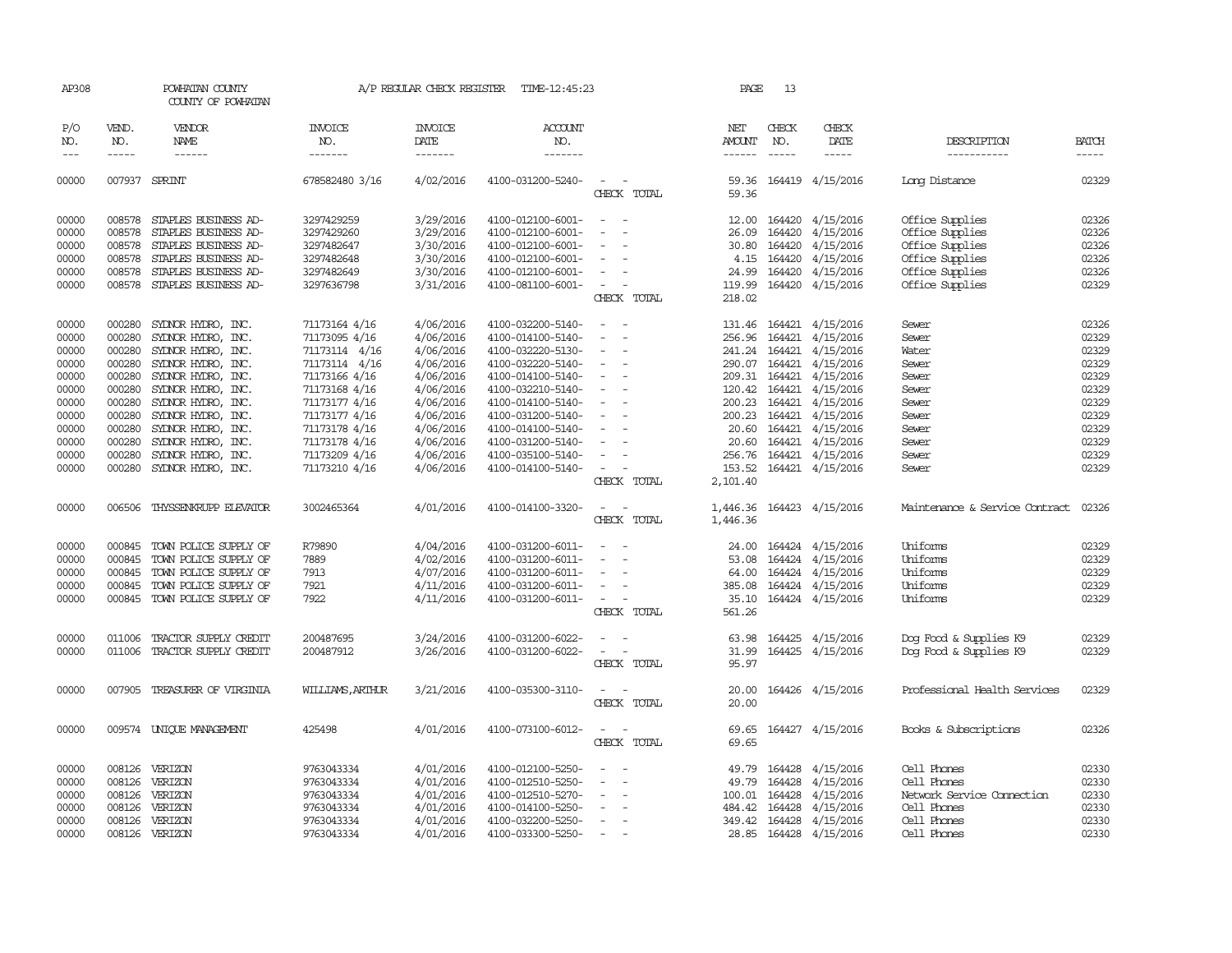| AP308          |                  | POWHATAN COUNTY<br>COUNTY OF POWHATAN |                          | A/P REGULAR CHECK REGISTER | TIME-12:45:23                          |                                                      | PAGE            | 14               |                        |                                                  |                |
|----------------|------------------|---------------------------------------|--------------------------|----------------------------|----------------------------------------|------------------------------------------------------|-----------------|------------------|------------------------|--------------------------------------------------|----------------|
| P/O<br>NO.     | VEND.<br>NO.     | VENDOR<br>NAME                        | <b>INVOICE</b><br>NO.    | <b>INVOICE</b><br>DATE     | <b>ACCOUNT</b><br>NO.                  |                                                      | NET<br>AMOUNT   | CHECK<br>NO.     | CHECK<br>DATE          | DESCRIPTION                                      | <b>BATCH</b>   |
| $---$          | $- - - - -$      | $- - - - - -$                         | --------                 | -------                    | -------                                |                                                      | $- - - - - -$   | $\frac{1}{2}$    | -----                  | -----------                                      | -----          |
| 00000<br>00000 | 008126           | 008126 VERIZON<br>VERIZON             | 9763043334<br>9763043334 | 4/01/2016<br>4/01/2016     | 4100-034100-5250-<br>4100-071110-5250- |                                                      | 149.37<br>49.79 | 164428<br>164428 | 4/15/2016<br>4/15/2016 | Cell Phones<br>Cell Phones                       | 02330<br>02330 |
| 00000          | 008126           | VERIZON                               | 9763043334               | 4/01/2016                  | 4100-073100-5250-                      |                                                      | 99.58           | 164428           | 4/15/2016              | Cell Phones                                      | 02330          |
| 00000          |                  | 008126 VERIZON                        | 9763043334               | 4/01/2016                  | 4100-081100-5250-                      | $\sim$                                               | 52.84           | 164428           | 4/15/2016              | Cell Phones                                      | 02330          |
|                |                  |                                       |                          |                            |                                        | CHECK TOTAL                                          | 1,413.86        |                  |                        |                                                  |                |
| 00000          | 011169           | VERIZON                               | 8043780915 3/16          | 3/25/2016                  | 4100-012510-5230-                      | $\overline{\phantom{a}}$                             | 176.30          | 164429           | 4/15/2016              | Telephone Services                               | 02326          |
| 00000          | 011169           | VERIZON                               | 8045981340 3/16          | 3/28/2016                  | 4100-012510-5230-                      |                                                      | 48.99           | 164429           | 4/15/2016              | Telephone Services                               | 02326          |
| 00000          | 011169           | VERIZON                               | 8045985600 3/16          | 3/28/2016                  | 4100-012510-5230-                      |                                                      | 1,576.55        | 164429           | 4/15/2016              | Telephone Services                               | 02326          |
| 00000          | 011169           | VERIZON                               | 8045986057 3/16          | 3/28/2016                  | 4100-012510-5230-                      |                                                      | 441.66          | 164429           | 4/15/2016              | Telephone Services                               | 02326          |
| 00000          |                  | 011169 VERIZON                        | 8045987939 3/16          | 3/28/2016                  | 4100-012510-5230-                      | $\overline{\phantom{a}}$                             | 55.43           | 164429           | 4/15/2016              | Telephone Services                               | 02326          |
|                |                  |                                       |                          |                            |                                        | CHECK TOTAL                                          | 2,298.93        |                  |                        |                                                  |                |
| 00000          |                  | 011193 VERIZON                        | LIBRARY-03/16            | 3/31/2016                  | 4100-073100-5260-                      |                                                      | 145.00          |                  | 164430 4/15/2016       | <b>Internet</b>                                  | 02326          |
|                |                  |                                       |                          |                            |                                        | CHECK TOTAL                                          | 145.00          |                  |                        |                                                  |                |
| 00000          |                  | 007271 WALL STREET JOURNAL            | 052704823317'16          | 4/12/2016                  | 4100-073100-6012-                      |                                                      | 420.00          |                  | 164432 4/15/2016       | Books & Subscriptions                            | 02326          |
|                |                  |                                       |                          |                            |                                        | CHECK TOTAL                                          | 420.00          |                  |                        |                                                  |                |
| 00000          | 009768           | WAMPLER EANES APPRAISAL               | $001 - 18$               | 4/05/2016                  | 4100-012320-3160-                      |                                                      | 5,000.00        |                  | 164433 4/15/2016       | Reassessment Services                            | 02326          |
|                |                  |                                       |                          |                            |                                        | CHECK TOTAL                                          | 5,000.00        |                  |                        |                                                  |                |
| 00000          | 001680           | WASTE MANAGEMENT OF                   | 3105370-2424-5           | 4/01/2016                  | 4100-014300-3175-                      |                                                      | 279.63          |                  | 164434 4/15/2016       | Waste Disposal                                   | 02329          |
|                |                  |                                       |                          |                            |                                        | CHECK TOTAL                                          | 279.63          |                  |                        |                                                  |                |
| 00000          | 008668           | BANK OF AMERICA                       | 04/01/2016               | 4/01/2016                  | 4100-083500-6014-                      |                                                      | .00             | 164435           | 4/18/2016              | Other Operating Supplies                         | 02331          |
| 00000          | 008668           | BANK OF AMERICA                       | 04/01/2016               | 4/01/2016                  | 4100-083500-6014-                      |                                                      | 59.90           | 164435           | 4/18/2016              | Other Operating Supplies                         | 02331          |
| 00000          | 008668           | BANK OF AMERICA                       | 04/01/2016               | 4/01/2016                  | 4100-012510-8205-                      | $\overline{\phantom{a}}$                             | 49.95           | 164435           | 4/18/2016              | Hosting Fees                                     | 02331          |
| 00000          | 008668           | BANK OF AMERICA                       | 04/01/2016               | 4/01/2016                  | 4100-012510-8205-                      |                                                      |                 | 44.09-164435     | 4/18/2016              | Hosting Fees                                     | 02331          |
| 00000          | 008668           | BANK OF AMERICA                       | 04/01/2016               | 4/01/2016                  | 4100-012510-8205-                      |                                                      | 99.95           | 164435           | 4/18/2016              | Hosting Fees                                     | 02331          |
| 00000          | 008668           | BANK OF AMERICA                       | 04/01/2016               | 4/01/2016                  | 4100-073100-6001-                      | $\equiv$                                             | 7.23            | 164435           | 4/18/2016              | Office Supplies                                  | 02331          |
| 00000          | 008668           | BANK OF AMERICA                       | 04/01/2016               | 4/01/2016                  | 4100-012310-5540-                      |                                                      | 125.00          | 164435           | 4/18/2016              | Conferences & Training                           | 02331          |
| 00000<br>00000 | 008668<br>008668 | BANK OF AMERICA<br>BANK OF AMERICA    | 04/01/2016<br>04/01/2016 | 4/01/2016<br>4/01/2016     | 4100-012310-5540-<br>4100-012310-5540- |                                                      | 125.00<br>40.00 | 164435<br>164435 | 4/18/2016              | Conferences & Training<br>Conferences & Training | 02331<br>02331 |
| 00000          | 008668           | BANK OF AMERICA                       | 04/01/2016               | 4/01/2016                  | 4100-012410-3321-                      | $\overline{\phantom{a}}$                             | 19.95           | 164435           | 4/18/2016<br>4/18/2016 | BAI.NET Credit Card Fees                         | 02331          |
| 00000          | 008668           | BANK OF AMERICA                       | 04/01/2016               | 4/01/2016                  | 4100-083500-6014-                      |                                                      | 39.98           | 164435           | 4/18/2016              | Other Operating Supplies                         | 02331          |
| 00000          | 008668           | BANK OF AMERICA                       | 04/01/2016               | 4/01/2016                  | 4100-032200-6012-                      |                                                      | 24.95           | 164435           | 4/18/2016              | Books & Subscriptions                            | 02331          |
| 00000          | 008668           | BANK OF AMERICA                       | 04/01/2016               | 4/01/2016                  | 4100-012220-5210-                      | $\overline{\phantom{a}}$<br>$\overline{\phantom{a}}$ | 7.45            | 164435           | 4/18/2016              | Postage                                          | 02331          |
| 00000          | 008668           | BANK OF AMERICA                       | 04/01/2016               | 4/01/2016                  | 4100-013200-5210-                      | $\overline{\phantom{a}}$                             | 77.40           | 164435           | 4/18/2016              | Postage                                          | 02331          |
| 00000          | 008668           | BANK OF AMERICA                       | 04/01/2016               | 4/01/2016                  | 4100-073100-5210-                      |                                                      | 14.87           | 164435           | 4/18/2016              | Postage                                          | 02331          |
| 00000          | 008668           | BANK OF AMERICA                       | 04/01/2016               | 4/01/2016                  | 4100-073100-5210-                      |                                                      | 5.66            | 164435           | 4/18/2016              | Postage                                          | 02331          |
| 00000          | 008668           | BANK OF AMERICA                       | 04/01/2016               | 4/01/2016                  | 4100-073100-5210-                      | $\equiv$                                             | 14.44           | 164435           | 4/18/2016              | Postage                                          | 02331          |
| 00000          | 008668           | BANK OF AMERICA                       | 04/01/2016               | 4/01/2016                  | 4100-032200-5815-                      |                                                      | 30.41           | 164435           | 4/18/2016              | Training/Seminars                                | 02331          |
| 00000          | 008668           | BANK OF AMERICA                       | 04/01/2016               | 4/01/2016                  | 4100-073100-6001-                      |                                                      | 48.25           | 164435           | 4/18/2016              | Office Supplies                                  | 02331          |
| 00000          | 008668           | BANK OF AMERICA                       | 04/01/2016               | 4/01/2016                  | 4100-014100-3400-                      | $\equiv$                                             | 19.90           | 164435           | 4/18/2016              | Misc. Meetings - Set Up                          | 02331          |
| 00000          | 008668           | BANK OF AMERICA                       | 04/01/2016               | 4/01/2016                  | 4100-083500-6014-                      |                                                      | 20.29           | 164435           | 4/18/2016              | Other Operating Supplies                         | 02331          |
| 00000          | 008668           | BANK OF AMERICA                       | 04/01/2016               | 4/01/2016                  | 4100-012100-5540-                      |                                                      | 45.00           | 164435           | 4/18/2016              | Conference & Training                            | 02331          |
| 00000          | 008668           | BANK OF AMERICA                       | 04/01/2016               | 4/01/2016                  | 4100-034100-5810-                      |                                                      | 45.00           | 164435           | 4/18/2016              | Dues/Association Memberships                     | 02331          |
| 00000          | 008668           | BANK OF AMERICA                       | 04/01/2016               | 4/01/2016                  | 4100-012510-6002-                      |                                                      | 12.73           | 164435           | 4/18/2016              | Computer Equipment-non-capital                   | 02331          |
| 00000          | 008668           | BANK OF AMERICA                       | 04/01/2016               | 4/01/2016                  | 4100-014100-3308-                      | $\sim$                                               | 87.97           | 164435           | 4/18/2016              | HVAC Service and Repairs                         | 02331          |
| 00000          | 008668           | BANK OF AMERICA                       | 04/01/2016               | 4/01/2016                  | 4100-014100-3310-                      | $\sim$                                               |                 |                  | 43.91 164435 4/18/2016 | Repairs & Maintenance                            | 02331          |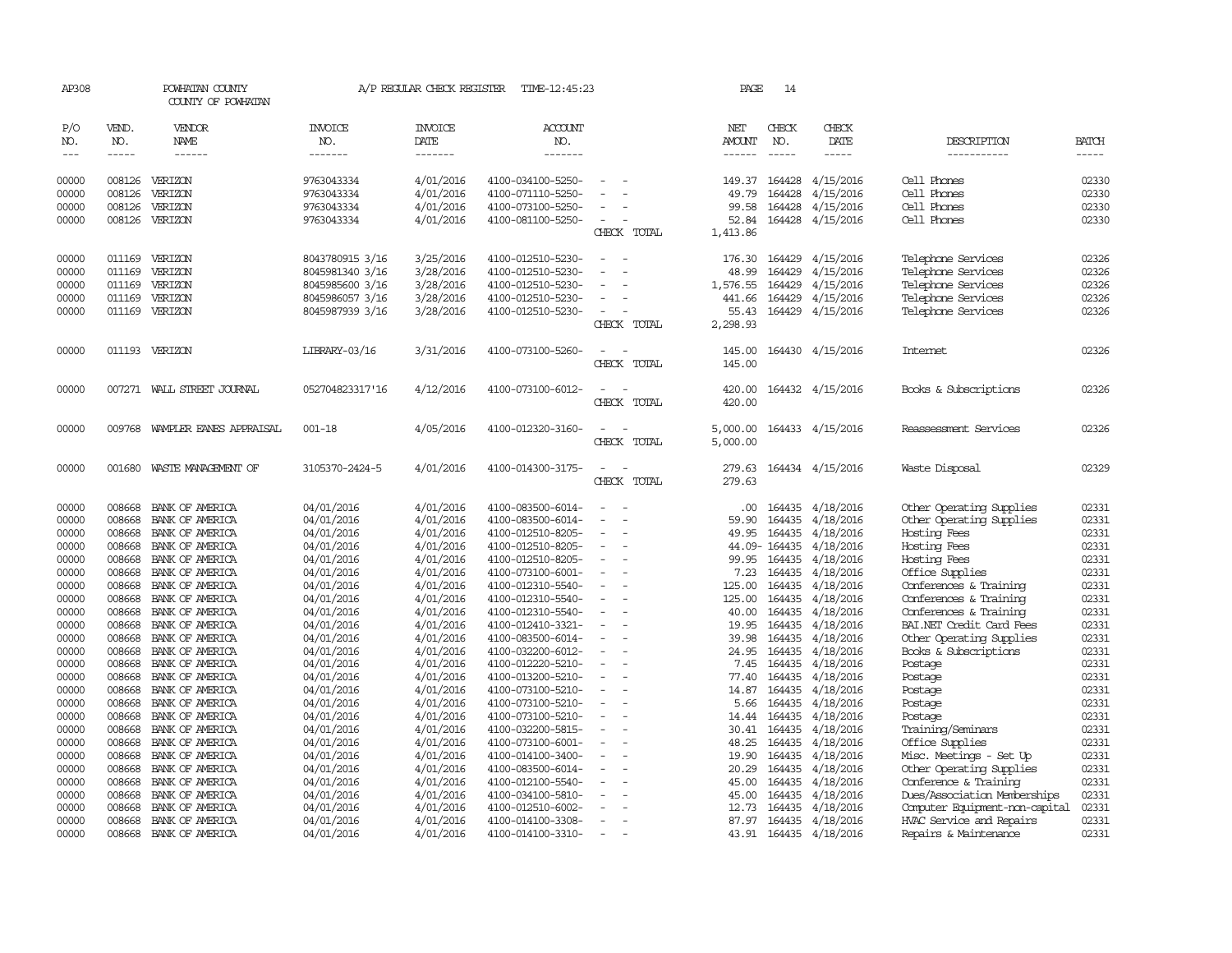| AP308                  |                             | POWHATAN COUNTY<br>COUNTY OF POWHATAN  |                                          | A/P REGULAR CHECK REGISTER                | TIME-12:45:23                          |                          |             | PAGE                           | 15                          |                              |                                                     |                       |
|------------------------|-----------------------------|----------------------------------------|------------------------------------------|-------------------------------------------|----------------------------------------|--------------------------|-------------|--------------------------------|-----------------------------|------------------------------|-----------------------------------------------------|-----------------------|
| P/O<br>NO.<br>$\cdots$ | VEND.<br>NO.<br>$- - - - -$ | VENDOR<br><b>NAME</b><br>$- - - - - -$ | <b>INVOICE</b><br>NO.<br>$- - - - - - -$ | <b>INVOICE</b><br>DATE<br>$- - - - - - -$ | ACCOUNT<br>NO.<br>-------              |                          |             | NET<br><b>AMOUNT</b><br>------ | CHECK<br>NO.<br>$- - - - -$ | CHECK<br>DATE<br>$- - - - -$ | DESCRIPTION<br>-----------                          | <b>BATCH</b><br>----- |
|                        |                             |                                        |                                          |                                           |                                        |                          |             |                                |                             |                              |                                                     |                       |
| 00000                  | 008668                      | BANK OF AMERICA                        | 04/01/2016                               | 4/01/2016                                 | 4100-032210-3310-                      |                          |             | 858.00                         | 164435                      | 4/18/2016                    | Repairs & Maintenance                               | 02331                 |
| 00000                  | 008668                      | BANK OF AMERICA                        | 04/01/2016                               | 4/01/2016                                 | 4100-032200-5120-                      |                          |             | 51.63                          | 164435                      | 4/18/2016                    | Apparatus Fuel                                      | 02331                 |
| 00000                  | 008668                      | BANK OF AMERICA                        | 04/01/2016                               | 4/01/2016                                 | 4100-014100-6001-                      | $\sim$                   |             | 3.29                           | 164435                      | 4/18/2016                    | Office Supplies                                     | 02331                 |
| 00000                  | 008668                      | BANK OF AMERICA                        | 04/01/2016                               | 4/01/2016                                 | 4100-014500-3190-                      |                          |             | 5.99                           | 164435                      | 4/18/2016                    | Grounds Maintenance                                 | 02331                 |
| 00000                  | 008668                      | BANK OF AMERICA                        | 04/01/2016                               | 4/01/2016                                 | 4100-014500-3319-                      |                          |             | 39.98                          | 164435                      | 4/18/2016                    | Equipment Repairs and Maintena                      | 02331                 |
| 00000                  | 008668                      | BANK OF AMERICA                        | 04/01/2016                               | 4/01/2016                                 | 4100-073100-6001-                      | $\equiv$                 |             | 6.31                           | 164435                      | 4/18/2016                    | Office Supplies                                     | 02331                 |
| 00000                  | 008668                      | BANK OF AMERICA                        | 04/01/2016                               | 4/01/2016                                 | 4100-012510-8205-                      |                          |             | 125.00                         | 164435                      | 4/18/2016                    | Hosting Fees                                        | 02331                 |
| 00000                  | 008668                      | BANK OF AMERICA                        | 04/01/2016                               | 4/01/2016                                 | 4100-011010-5840-                      |                          |             | 99.51                          | 164435                      | 4/18/2016                    | Meeting Expense                                     | 02331                 |
| 00000                  | 008668                      | BANK OF AMERICA                        | 04/01/2016                               | 4/01/2016                                 | 4100-012200-5540-                      |                          |             | 200.00                         | 164435                      | 4/18/2016                    | Conferences & Training                              | 02331                 |
| 00000                  | 008668                      | BANK OF AMERICA                        | 04/01/2016                               | 4/01/2016                                 | 4100-032200-5815-                      | $\equiv$                 |             | 50.00                          | 164435                      | 4/18/2016                    | Training/Seminars                                   | 02331                 |
| 00000                  | 008668                      | BANK OF AMERICA                        | 04/01/2016                               | 4/01/2016                                 | 4100-032200-5815-                      |                          |             | 246.00                         | 164435                      | 4/18/2016                    | Training/Seminars                                   | 02331                 |
| 00000                  | 008668                      | BANK OF AMERICA                        | 04/01/2016                               | 4/01/2016                                 | 4100-031210-3310-                      |                          |             | 99.99                          | 164435                      | 4/18/2016                    | Repairs and Maintenance                             | 02331                 |
| 00000                  | 008668                      | BANK OF AMERICA                        | 04/01/2016                               | 4/01/2016                                 | 4100-073100-6012-                      | $\equiv$                 |             | 20.00                          | 164435                      | 4/18/2016                    | Books & Subscriptions                               | 02331                 |
| 00000                  | 008668                      | BANK OF AMERICA                        | 04/01/2016                               | 4/01/2016                                 | 4100-012220-7002-                      |                          |             | 20.00                          | 164435                      | 4/18/2016                    | Criminal Background Checks                          | 02331                 |
| 00000                  | 008668                      | BANK OF AMERICA                        | 04/01/2016                               | 4/01/2016                                 | 4100-012510-8205-                      |                          |             | 17.49                          | 164435                      | 4/18/2016                    | Hosting Fees                                        | 02331                 |
| 00000                  | 008668                      | BANK OF AMERICA                        | 04/01/2016                               | 4/01/2016                                 | 4100-011010-6014-                      | $\overline{\phantom{a}}$ |             | 50.25                          | 164435                      | 4/18/2016                    | Other Operating Supplies                            | 02331                 |
| 00000                  | 008668                      | BANK OF AMERICA                        | 04/01/2016                               | 4/01/2016                                 | 4100-081100-6011-                      |                          |             | 99.95                          | 164435                      | 4/18/2016                    | Uniforms                                            | 02331                 |
| 00000                  | 008668                      | BANK OF AMERICA                        | 04/01/2016                               | 4/01/2016                                 | 4100-081100-6011-                      |                          |             | 134.95                         | 164435                      | 4/18/2016                    | Uniforms                                            | 02331                 |
| 00000                  | 008668                      | BANK OF AMERICA                        | 04/01/2016                               | 4/01/2016                                 | 4100-081100-6011-                      | $\overline{\phantom{a}}$ |             |                                | 99.95-164435                | 4/18/2016                    | Uniforms                                            | 02331                 |
| 00000                  | 008668                      | BANK OF AMERICA                        | 04/01/2016                               | 4/01/2016                                 | 4100-012510-8205-                      |                          |             | 12.99                          | 164435                      | 4/18/2016                    | Hosting Fees                                        | 02331                 |
| 00000                  | 008668                      | BANK OF AMERICA                        | 04/01/2016                               | 4/01/2016                                 | 4100-012510-8205-                      |                          |             | 12.99                          | 164435                      | 4/18/2016                    | Hosting Fees                                        | 02331                 |
| 00000                  | 008668                      | BANK OF AMERICA                        | 04/01/2016                               | 4/01/2016                                 | 4100-012510-8205-                      |                          |             |                                | 12.99-164435                | 4/18/2016                    | Hosting Fees                                        | 02331                 |
| 00000                  | 008668                      | BANK OF AMERICA                        | 04/01/2016                               | 4/01/2016                                 | 4100-012510-8205-                      | $\equiv$                 |             | 15.99                          | 164435                      | 4/18/2016                    | Hosting Fees                                        | 02331                 |
| 00000                  | 008668                      | BANK OF AMERICA                        | 04/01/2016                               | 4/01/2016                                 | 4100-012220-6001-                      | $\sim$                   |             | 136.88                         | 164435                      | 4/18/2016                    | Supplies                                            | 02331                 |
| 00000                  | 008668                      | BANK OF AMERICA                        | 04/01/2016                               | 4/01/2016                                 | 4100-012100-5540-                      |                          |             | 163.85                         | 164435                      | 4/18/2016                    | Conference & Training                               | 02331                 |
| 00000                  | 008668                      | BANK OF AMERICA                        | 04/01/2016                               | 4/01/2016                                 | 4100-031200-6001-                      | $\equiv$                 |             | 72.97                          | 164435                      | 4/18/2016                    | Office Supplies                                     | 02331                 |
| 00000                  | 008668                      | BANK OF AMERICA                        | 04/01/2016                               | 4/01/2016                                 | 4100-034100-5540-                      |                          |             | 265.00                         | 164435                      | 4/18/2016                    | Conferences & Training                              | 02331                 |
| 00000                  | 008668                      | BANK OF AMERICA                        | 04/01/2016                               | 4/01/2016                                 | 4100-081500-5540-                      |                          |             | 20.00                          | 164435                      | 4/18/2016                    | Conferences & Training                              | 02331                 |
| 00000                  | 008668                      | BANK OF AMERICA                        | 04/01/2016                               | 4/01/2016                                 | 4100-073100-6012-                      | $\overline{a}$           |             | 15.00                          | 164435                      | 4/18/2016                    | Books & Subscriptions                               | 02331                 |
| 00000                  | 008668                      | BANK OF AMERICA                        | 04/01/2016                               | 4/01/2016                                 | 4100-014600-3310-                      | $\overline{\phantom{a}}$ |             | 33.00                          | 164435                      | 4/18/2016                    | Repairs and Maintenance                             | 02331                 |
| 00000                  | 008668                      | BANK OF AMERICA                        | 04/01/2016                               | 4/01/2016                                 | 4100-034100-6001-                      |                          |             | 49.00                          | 164435                      | 4/18/2016                    | Office Supplies                                     | 02331                 |
| 00000                  | 008668                      | BANK OF AMERICA                        | 04/01/2016                               | 4/01/2016                                 | 4100-081500-5810-                      |                          |             | 220.00                         | 164435                      | 4/18/2016                    | Dues/Association Memberships                        | 02331                 |
| 00000                  | 008668                      | BANK OF AMERICA                        | 04/01/2016                               | 4/01/2016                                 | 4100-012510-6002-                      |                          |             | 934.93                         | 164435                      | 4/18/2016                    | Computer Equipment-non-capital                      | 02331                 |
| 00000                  | 008668                      | BANK OF AMERICA                        | 04/01/2016                               | 4/01/2016                                 | 4100-012310-5540-                      | $\overline{\phantom{a}}$ |             | 10.77                          | 164435                      | 4/18/2016                    | Conferences & Training                              | 02331                 |
| 00000                  | 008668                      | BANK OF AMERICA                        | 04/01/2016                               | 4/01/2016                                 | 4100-012510-5230-                      |                          |             | 11.29                          | 164435                      | 4/18/2016                    | Telephone Services                                  | 02331                 |
| 00000                  | 008668                      | BANK OF AMERICA                        | 04/01/2016                               | 4/01/2016                                 | 4100-012510-5230-                      | $\equiv$                 |             | 30.00                          | 164435                      | 4/18/2016                    | Telephone Services                                  | 02331                 |
| 00000                  | 008668                      | BANK OF AMERICA                        | 04/01/2016                               | 4/01/2016                                 | 4100-011010-5840-                      |                          |             | 48.02                          | 164435                      | 4/18/2016                    | Meeting Expense                                     | 02331                 |
| 00000                  | 008668                      | BANK OF AMERICA                        | 04/01/2016                               | 4/01/2016                                 | 4100-022100-6001-                      | $\equiv$                 |             | 630.00                         | 164435                      | 4/18/2016                    | Office Supplies                                     | 02331<br>02331        |
| 00000                  | 008668                      | BANK OF AMERICA                        | 04/01/2016                               | 4/01/2016                                 | 4100-014100-3310-                      |                          |             | 1,278.50                       | 164435                      | 4/18/2016                    | Repairs & Maintenance                               |                       |
| 00000                  | 008668                      | BANK OF AMERICA                        | 04/01/2016                               | 4/01/2016                                 | 4100-034100-5540-                      | ٠                        |             | 100.36                         | 164435                      | 4/18/2016                    | Conferences & Training                              | 02331                 |
| 00000<br>00000         | 008668<br>008668            | BANK OF AMERICA<br>BANK OF AMERICA     | 04/01/2016                               | 4/01/2016<br>4/01/2016                    | 4100-021600-6001-<br>4100-012310-5540- |                          |             | 49.50<br>22.69                 | 164435<br>164435            | 4/18/2016                    | Office Supplies<br>Conferences & Training           | 02331<br>02331        |
|                        |                             |                                        | 04/01/2016                               |                                           |                                        | $\overline{\phantom{a}}$ |             |                                |                             | 4/18/2016                    |                                                     |                       |
| 00000<br>00000         | 008668<br>008668            | BANK OF AMERICA<br>BANK OF AMERICA     | 04/01/2016                               | 4/01/2016<br>4/01/2016                    | 4100-083500-6014-<br>4100-032200-5815- | $\sim$                   |             | 42.90<br>620.53                | 164435<br>164435            | 4/18/2016                    | Other Operating Supplies<br>Training/Seminars       | 02331<br>02331        |
|                        |                             |                                        | 04/01/2016                               |                                           |                                        |                          |             |                                |                             | 4/18/2016                    |                                                     | 02331                 |
| 00000<br>00000         | 008668<br>008668            | BANK OF AMERICA<br>BANK OF AMERICA     | 04/01/2016<br>04/01/2016                 | 4/01/2016<br>4/01/2016                    | 4100-032200-5815-<br>4100-032200-5540- | $\overline{a}$           |             | 450.00<br>838.10               | 164435<br>164435            | 4/18/2016<br>4/18/2016       | Training/Seminars<br>Travel - Convention & Educatio | 02331                 |
| 00000                  | 008668                      | BANK OF AMERICA                        | 04/01/2016                               | 4/01/2016                                 | 4100-032200-5815-                      |                          |             | 20.00                          | 164435                      | 4/18/2016                    | Training/Seminars                                   | 02331                 |
| 00000                  | 008668                      | BANK OF AMERICA                        |                                          | 4/01/2016                                 | 4100-073100-5540-                      |                          |             | 10.00                          | 164435                      | 4/18/2016                    | Conferences & Training                              | 02331                 |
| 00000                  | 008668                      | BANK OF AMERICA                        | 04/01/2016<br>04/01/2016                 | 4/01/2016                                 | 4100-073100-6015-                      |                          |             | 67.57                          |                             | 164435 4/18/2016             | Summer Reading Program                              | 02331                 |
|                        |                             |                                        |                                          |                                           |                                        |                          | CHECK TOTAL | 9,219.33                       |                             |                              |                                                     |                       |
|                        |                             |                                        |                                          |                                           |                                        |                          |             |                                |                             |                              |                                                     |                       |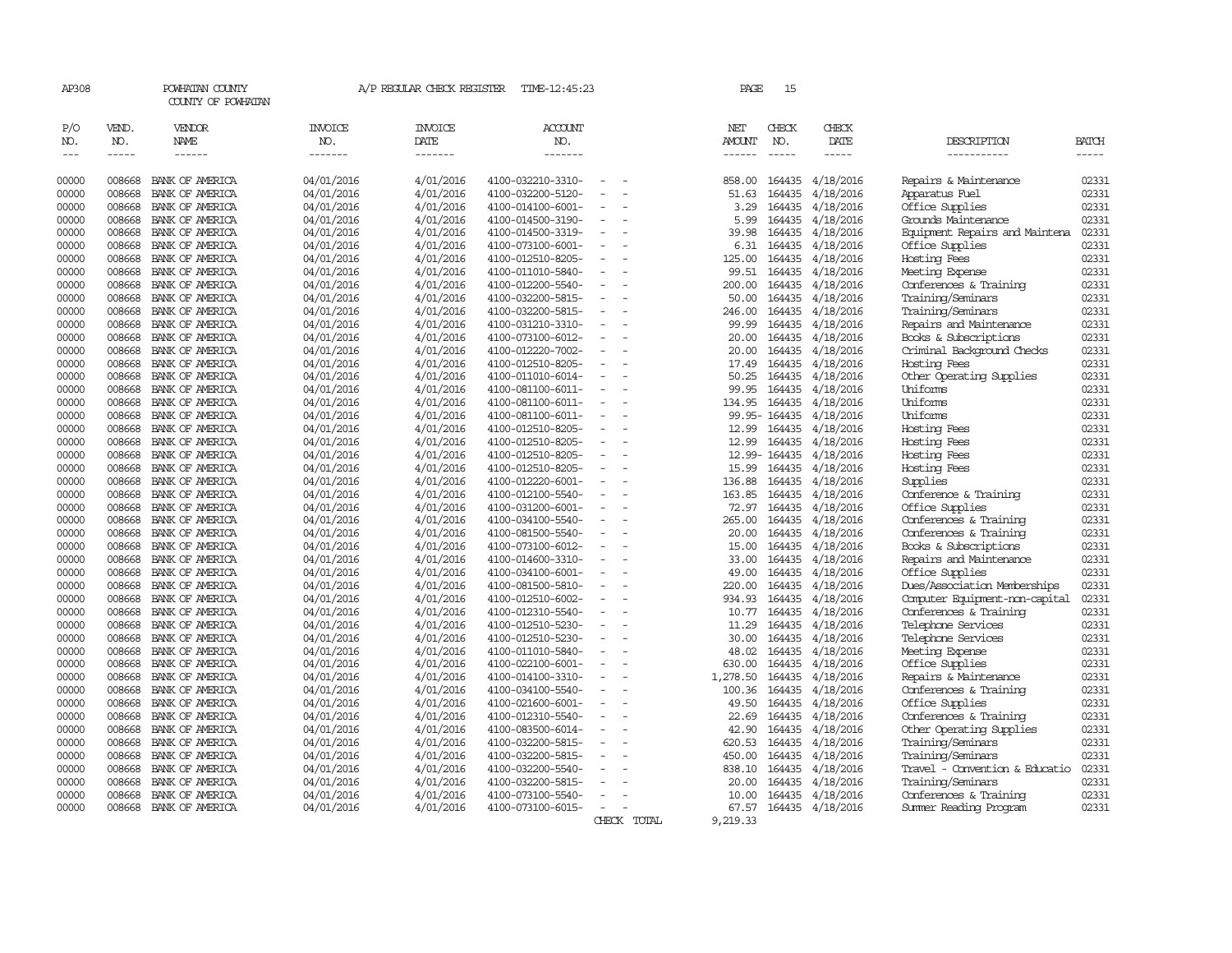| AP308                                                                                                                                                          |                                                                              | POWHATAN COUNTY<br>COUNTY OF POWHATAN                                                                                                                                                                                                                                                                                                                                                                            |                                                                                                                                                                                                                                                          | A/P REGULAR CHECK REGISTER                                                                                                                                                                                                             | TIME-12:45:23                                                                                                                                                                                                                                                                                                                                                                          |                       | PAGE                                                                                                                                                                 | 16                                                                                                                                                           |                                                                                                                                                                                                                                                      |                                                                                                                                                                                                                                                                                                                                                                                                                        |                                                                                                                                                                                                                                                                                                                                                                                                                                                                                                     |
|----------------------------------------------------------------------------------------------------------------------------------------------------------------|------------------------------------------------------------------------------|------------------------------------------------------------------------------------------------------------------------------------------------------------------------------------------------------------------------------------------------------------------------------------------------------------------------------------------------------------------------------------------------------------------|----------------------------------------------------------------------------------------------------------------------------------------------------------------------------------------------------------------------------------------------------------|----------------------------------------------------------------------------------------------------------------------------------------------------------------------------------------------------------------------------------------|----------------------------------------------------------------------------------------------------------------------------------------------------------------------------------------------------------------------------------------------------------------------------------------------------------------------------------------------------------------------------------------|-----------------------|----------------------------------------------------------------------------------------------------------------------------------------------------------------------|--------------------------------------------------------------------------------------------------------------------------------------------------------------|------------------------------------------------------------------------------------------------------------------------------------------------------------------------------------------------------------------------------------------------------|------------------------------------------------------------------------------------------------------------------------------------------------------------------------------------------------------------------------------------------------------------------------------------------------------------------------------------------------------------------------------------------------------------------------|-----------------------------------------------------------------------------------------------------------------------------------------------------------------------------------------------------------------------------------------------------------------------------------------------------------------------------------------------------------------------------------------------------------------------------------------------------------------------------------------------------|
| P/O<br>NO.<br>$\frac{1}{2}$                                                                                                                                    | VEND.<br>NO.<br>$- - - - -$                                                  | VENDOR<br>NAME<br>------                                                                                                                                                                                                                                                                                                                                                                                         | <b>INVOICE</b><br>NO.<br>-------                                                                                                                                                                                                                         | <b>INVOICE</b><br>DATE<br>-------                                                                                                                                                                                                      | <b>ACCOUNT</b><br>NO.<br>-------                                                                                                                                                                                                                                                                                                                                                       |                       | NET<br>AMOUNT<br>------                                                                                                                                              | CHECK<br>NO.<br>$- - - - -$                                                                                                                                  | CHECK<br>DATE<br>-----                                                                                                                                                                                                                               | DESCRIPTION<br>-----------                                                                                                                                                                                                                                                                                                                                                                                             | <b>BATCH</b><br>$\begin{tabular}{ccccc} \multicolumn{2}{c}{} & \multicolumn{2}{c}{} & \multicolumn{2}{c}{} & \multicolumn{2}{c}{} & \multicolumn{2}{c}{} & \multicolumn{2}{c}{} & \multicolumn{2}{c}{} & \multicolumn{2}{c}{} & \multicolumn{2}{c}{} & \multicolumn{2}{c}{} & \multicolumn{2}{c}{} & \multicolumn{2}{c}{} & \multicolumn{2}{c}{} & \multicolumn{2}{c}{} & \multicolumn{2}{c}{} & \multicolumn{2}{c}{} & \multicolumn{2}{c}{} & \multicolumn{2}{c}{} & \multicolumn{2}{c}{} & \mult$ |
| 00000<br>00000<br>00000<br>00000<br>00000<br>00000<br>00000<br>00000<br>00000<br>00000<br>00000<br>00000<br>00000<br>00000<br>00000<br>00000<br>00000<br>00000 | 001340<br>001340<br>001340<br>001340<br>001340<br>001340<br>001340           | BUSINESS CARD<br><b>BUSINESS CARD</b><br>001340 BUSINESS CARD<br>001340 BUSINESS CARD<br>001340 BUSINESS CARD<br>001340 BUSINESS CARD<br><b>BUSINESS CARD</b><br>BUSINESS CARD<br>001340 BUSINESS CARD<br>001340 BUSINESS CARD<br>001340 BUSINESS CARD<br>001340 BUSINESS CARD<br>BUSINESS CARD<br><b>BUSINESS CARD</b><br>BUSINESS CARD<br>001340 BUSINESS CARD<br>001340 BUSINESS CARD<br>001340 BUSINESS CARD | 03/27/2016<br>03/27/2016<br>03/27/2016<br>03/27/2016<br>03/27/2016<br>03/27/2016<br>03/27/2016<br>03/27/2016<br>03/27/2016<br>03/27/2016<br>03/27/2016<br>03/27/2016<br>03/27/2016<br>03/27/2016<br>03/27/2016<br>03/27/2016<br>03/27/2016<br>03/27/2016 | 3/27/2016<br>3/27/2016<br>3/27/2016<br>3/27/2016<br>3/27/2016<br>3/27/2016<br>3/27/2016<br>3/27/2016<br>3/27/2016<br>3/27/2016<br>3/27/2016<br>3/27/2016<br>3/27/2016<br>3/27/2016<br>3/27/2016<br>3/27/2016<br>3/27/2016<br>3/27/2016 | 4100-031200-5550-<br>4100-031200-5550-<br>4100-031200-6014-<br>4100-031200-6014-<br>4100-035100-6014-<br>4100-035100-6014-<br>4100-031200-5210-<br>4100-031200-5210-<br>4100-031710-5210-<br>4100-031200-6014-<br>4100-031200-6014-<br>4100-035100-6022-<br>4100-035100-6022-<br>4100-031200-5550-<br>4100-031200-5550-<br>4100-035100-6022-<br>4100-035100-5540-<br>4100-031200-5550- | $\equiv$              | $.00 \cdot$<br>99.68<br>10.28<br>18.97<br>40.77<br>202.56<br>15.99<br>100.00<br>15.99<br>3.30<br>53.91<br>24.50<br>15.86<br>19.05<br>41.96<br>57.44<br>8.38<br>26.87 | 164436<br>164436<br>164436<br>164436<br>164436<br>164436<br>164436<br>164436<br>164436<br>164436<br>164436<br>164436<br>164436<br>164436<br>164436<br>164436 | 4/18/2016<br>4/18/2016<br>4/18/2016<br>4/18/2016<br>4/18/2016<br>4/18/2016<br>4/18/2016<br>4/18/2016<br>164436 4/18/2016<br>4/18/2016<br>4/18/2016<br>4/18/2016<br>4/18/2016<br>4/18/2016<br>4/18/2016<br>164436 4/18/2016<br>4/18/2016<br>4/18/2016 | Prisoner Extradition<br>Prisoner Extradition<br>Other Operating Supplies<br>Other Operating Supplies<br>Other Operating Supplies<br>Other Operating Supplies<br>Postage<br>Postage<br>Postage<br>Other Operating Supplies<br>Other Operating Supplies<br>Dog Food/Supplies<br>Dog Food/Supplies<br>Prisoner Extradition<br>Prisoner Extradition<br>Dog Food/Supplies<br>Conferences & Training<br>Prisoner Extradition | 02332<br>02332<br>02332<br>02332<br>02332<br>02332<br>02332<br>02332<br>02332<br>02332<br>02332<br>02332<br>02332<br>02332<br>02332<br>02332<br>02332<br>02332                                                                                                                                                                                                                                                                                                                                      |
| 00000<br>00000<br>00000<br>00000<br>00000<br>00000                                                                                                             | 001340<br>001340<br>001340<br>001340                                         | 001340 BUSINESS CARD<br>001340 BUSINESS CARD<br><b>BUSINESS CARD</b><br><b>BUSINESS CARD</b><br><b>BUSINESS CARD</b><br><b>BUSINESS CARD</b>                                                                                                                                                                                                                                                                     | 03/27/2016<br>03/27/2016<br>03/27/2016<br>03/27/2016<br>03/27/2016<br>03/27/2016                                                                                                                                                                         | 3/27/2016<br>3/27/2016<br>3/27/2016<br>3/27/2016<br>3/27/2016<br>3/27/2016                                                                                                                                                             | 4100-035100-5540-<br>4100-035100-5540-<br>4100-031200-6014-<br>4100-031200-6014-<br>4100-031200-6014-<br>4100-031200-5550-                                                                                                                                                                                                                                                             | CHECK TOTAL           | 9.02<br>89.43<br>149.94<br>129.00<br>38.92<br>30.00<br>1,201.82                                                                                                      | 164436<br>164436<br>164436<br>164436                                                                                                                         | 4/18/2016<br>4/18/2016<br>4/18/2016<br>4/18/2016<br>164436 4/18/2016<br>164436 4/18/2016                                                                                                                                                             | Conferences & Training<br>Conferences & Training<br>Other Operating Supplies<br>Other Operating Supplies<br>Other Operating Supplies<br>Prisoner Extradition                                                                                                                                                                                                                                                           | 02332<br>02332<br>02332<br>02332<br>02332<br>02332                                                                                                                                                                                                                                                                                                                                                                                                                                                  |
| 00000<br>00000<br>00000<br>00000<br>00000<br>00000<br>00000<br>00000<br>00000<br>00000                                                                         | 007758<br>007758<br>007758<br>007758<br>007758<br>007758<br>007758<br>007758 | 007758 ADVANCE AUTO PARTS<br>ADVANCE AUTO PARTS<br>ADVANCE AUTO PARTS<br>ADVANCE AUTO PARTS<br>ADVANCE AUTO PARTS<br>ADVANCE AUTO PARTS<br>ADVANCE AUTO PARTS<br>ADVANCE AUTO PARTS<br>ADVANCE AUTO PARTS<br>007758 ADVANCE AUTO PARTS                                                                                                                                                                           | 6819600457104<br>6819603259357<br>6819603730631<br>6819604360666<br>6819604950604<br>6819605131499<br>6819605851544<br>6819606232392<br>6819607661900<br>6819607680831                                                                                   | 1/04/2016<br>2/01/2016<br>2/06/2016<br>2/12/2016<br>2/18/2016<br>2/20/2016<br>2/27/2016<br>3/02/2016<br>3/16/2016<br>3/16/2016                                                                                                         | 4100-032200-6009-<br>4100-032200-6009-<br>4100-032200-6009-<br>4100-032200-6009-<br>4100-032200-6009-<br>4100-032200-6009-<br>4100-032200-6009-<br>4100-032200-6009-<br>4100-032200-6009-<br>4100-032200-6009-                                                                                                                                                                         | CHECK TOTAL           | 11.97<br>51.56<br>95.84<br>10.44<br>108.78<br>35.02<br>30.47<br>162.49<br>18.18<br>464.75                                                                            | 164438<br>164438<br>164438<br>164438<br>164438<br>164438<br>164438                                                                                           | 60.00-164438 4/22/2016<br>4/22/2016<br>4/22/2016<br>164438 4/22/2016<br>4/22/2016<br>4/22/2016<br>4/22/2016<br>4/22/2016<br>4/22/2016<br>164438 4/22/2016                                                                                            | Auto Repairs and Parts<br>Auto Repairs and Parts<br>Auto Repairs and Parts<br>Auto Repairs and Parts<br>Auto Repairs and Parts<br>Auto Repairs and Parts<br>Auto Repairs and Parts<br>Auto Repairs and Parts<br>Auto Repairs and Parts<br>Auto Repairs and Parts                                                                                                                                                       | 02334<br>02334<br>02334<br>02334<br>02334<br>02334<br>02334<br>02334<br>02334<br>02334                                                                                                                                                                                                                                                                                                                                                                                                              |
| 00000<br>00000<br>00000                                                                                                                                        | 007758<br>007758                                                             | ADVANCE AUTO PARTS<br>ADVANCE AUTO PARTS<br>007758 ADVANCE AUTO PARTS                                                                                                                                                                                                                                                                                                                                            | 6819608153601<br>6819608153641<br>6819608153642                                                                                                                                                                                                          | 3/21/2016<br>3/21/2016<br>3/21/2016                                                                                                                                                                                                    | 4100-032200-6009-<br>4100-032200-6009-<br>4100-032200-6009-                                                                                                                                                                                                                                                                                                                            | $\sim$<br>CHECK TOTAL | 47.94<br>70.04<br>10.66<br>128.64                                                                                                                                    | 164439                                                                                                                                                       | 164439 4/22/2016<br>4/22/2016<br>164439 4/22/2016                                                                                                                                                                                                    | Auto Repairs and Parts<br>Auto Repairs and Parts<br>Auto Repairs and Parts                                                                                                                                                                                                                                                                                                                                             | 02334<br>02334<br>02334                                                                                                                                                                                                                                                                                                                                                                                                                                                                             |
| 00000                                                                                                                                                          |                                                                              | 010780 ALL GOOD AUTOMOTTVE LLC                                                                                                                                                                                                                                                                                                                                                                                   | 1754                                                                                                                                                                                                                                                     | 4/12/2016                                                                                                                                                                                                                              | 4100-031200-6009-                                                                                                                                                                                                                                                                                                                                                                      | CHECK TOTAL           | 1,152.65<br>1,152.65                                                                                                                                                 |                                                                                                                                                              | 164441 4/22/2016                                                                                                                                                                                                                                     | Auto Parts/Repairs                                                                                                                                                                                                                                                                                                                                                                                                     | 02334                                                                                                                                                                                                                                                                                                                                                                                                                                                                                               |
| 00000                                                                                                                                                          |                                                                              | 008774 ALLEN, SUSAN E.                                                                                                                                                                                                                                                                                                                                                                                           | 7797530                                                                                                                                                                                                                                                  | 4/07/2016                                                                                                                                                                                                                              | 4100-021200-3150-                                                                                                                                                                                                                                                                                                                                                                      | CHECK TOTAL           | 120.00<br>120.00                                                                                                                                                     |                                                                                                                                                              | 164442 4/22/2016                                                                                                                                                                                                                                     | Outside Counsel                                                                                                                                                                                                                                                                                                                                                                                                        | 02334                                                                                                                                                                                                                                                                                                                                                                                                                                                                                               |
| 00000                                                                                                                                                          |                                                                              | 006815 ANTHEM BLUE CROSS/SHIELD                                                                                                                                                                                                                                                                                                                                                                                  | CTY200 MARCH'16                                                                                                                                                                                                                                          | 4/14/2016                                                                                                                                                                                                                              | 4100-033400-3845-                                                                                                                                                                                                                                                                                                                                                                      | CHECK TOTAL           | 5,401.57                                                                                                                                                             |                                                                                                                                                              | 5,401.57 164443 4/22/2016                                                                                                                                                                                                                            | Detention of Adults - Health C 02334                                                                                                                                                                                                                                                                                                                                                                                   |                                                                                                                                                                                                                                                                                                                                                                                                                                                                                                     |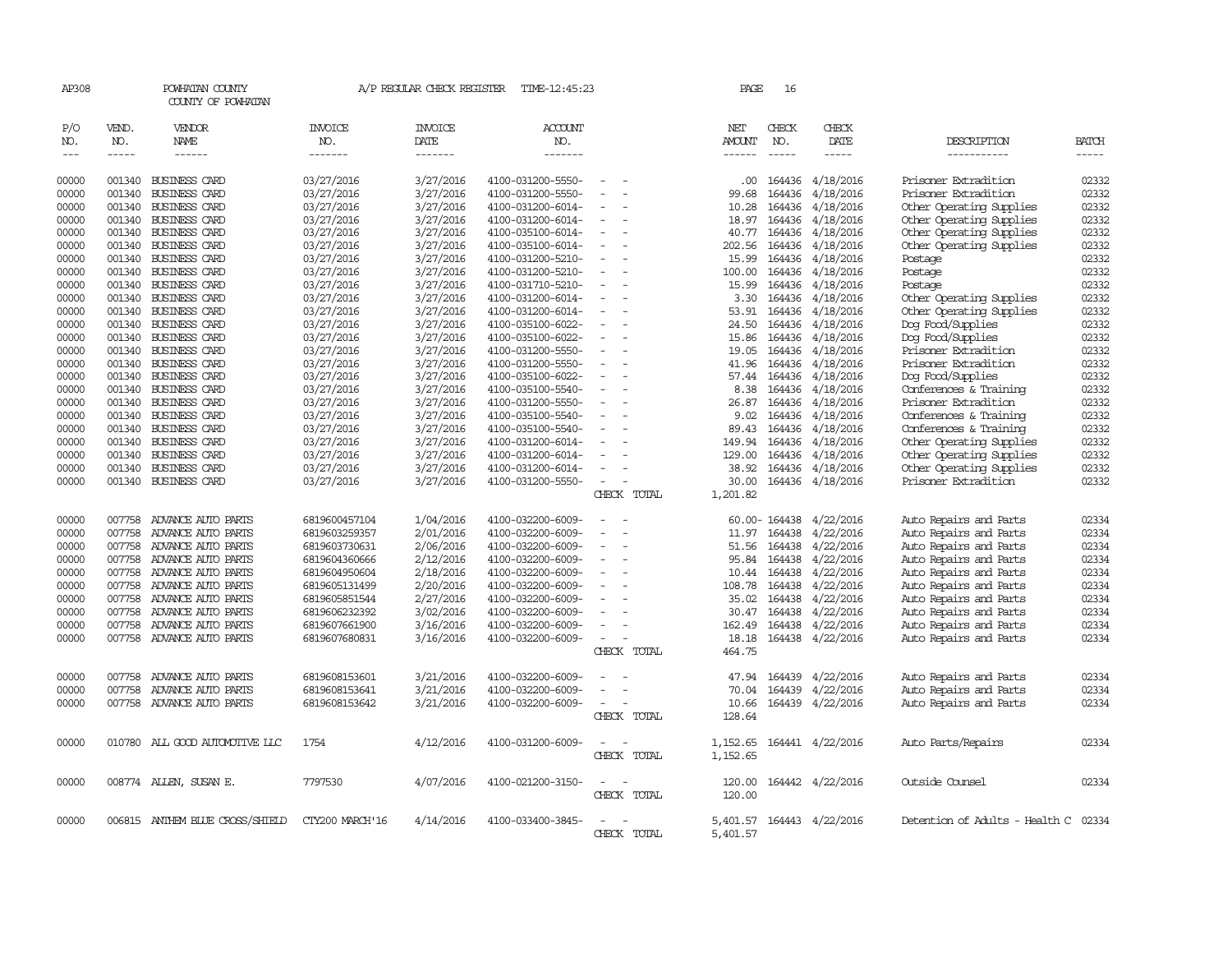| AP308                                     |                                                | POWHATAN COUNTY<br>COUNTY OF POWHATAN                                                                                       |                                           | A/P REGULAR CHECK REGISTER                                    | TIME-12:45:23                                                                                         |                                                                                                                             | PAGE                                           | 17                                             |                                                                 |                                                                                                                          |                                           |
|-------------------------------------------|------------------------------------------------|-----------------------------------------------------------------------------------------------------------------------------|-------------------------------------------|---------------------------------------------------------------|-------------------------------------------------------------------------------------------------------|-----------------------------------------------------------------------------------------------------------------------------|------------------------------------------------|------------------------------------------------|-----------------------------------------------------------------|--------------------------------------------------------------------------------------------------------------------------|-------------------------------------------|
| P/O<br>NO.<br>$\frac{1}{2}$               | VEND.<br>NO.<br>$- - - - -$                    | <b>VENDOR</b><br>NAME<br>$- - - - - -$                                                                                      | <b>INVOICE</b><br>NO.<br>-------          | <b>INVOICE</b><br><b>DATE</b><br>-------                      | <b>ACCOUNT</b><br>NO.<br>-------                                                                      |                                                                                                                             | NET<br><b>AMOUNT</b><br>------                 | CHECK<br>NO.<br>$\frac{1}{2}$                  | CHECK<br>DATE<br>-----                                          | DESCRIPTION<br>-----------                                                                                               | <b>BATCH</b>                              |
| 00000                                     |                                                | 006249 BATTERY BARN OF VA INC.                                                                                              | 284478                                    | 4/11/2016                                                     | 4100-032200-3310-                                                                                     | $\sim$<br>CHECK TOTAL                                                                                                       | 75.60                                          |                                                | 75.60 164444 4/22/2016                                          | Equipment Repair                                                                                                         | 02334                                     |
| 00000<br>00000                            | 006192<br>006192                               | BUSINESS DATA OF VIRGINIA 1425-2016<br>BUSINESS DATA OF VIRGINIA 1427-2016                                                  |                                           | 4/07/2016<br>4/11/2016                                        | 4100-012310-6001-<br>4100-012310-6014-                                                                |                                                                                                                             | 250.00                                         |                                                | 250.00 164445 4/22/2016<br>164445 4/22/2016                     | Office Supplies<br>Other Operating Supplies                                                                              | 02334<br>02336                            |
| 00000                                     |                                                | 006192 BUSINESS DATA OF VIRGINIA 1428-2016                                                                                  |                                           | 4/11/2016                                                     | 4100-012310-6014-                                                                                     | $\overline{\phantom{a}}$<br>CHECK TOTAL                                                                                     | 3,644.10<br>4,144.10                           |                                                | 164445 4/22/2016                                                | Other Operating Supplies                                                                                                 | 02336                                     |
| 00000                                     |                                                | 000540 CENTRAL VIRGINIA WASTE                                                                                               | 21076                                     | 4/12/2016                                                     | 4100-014300-3175-                                                                                     | $\frac{1}{2} \left( \frac{1}{2} \right) \left( \frac{1}{2} \right) = \frac{1}{2} \left( \frac{1}{2} \right)$<br>CHECK TOTAL | 470.00<br>470.00                               |                                                | 164447 4/22/2016                                                | Waste Disposal                                                                                                           | 02334                                     |
| 00000                                     | 000550                                         | CRATER CRIMINAL JUSTICE                                                                                                     | 1243                                      | 4/18/2016                                                     | 4100-031200-6011-                                                                                     | $\sim$ $\sim$<br>CHECK TOTAL                                                                                                | 262.50<br>262.50                               |                                                | 164448 4/22/2016                                                | Uniforms                                                                                                                 | 02334                                     |
| 00000<br>00000                            |                                                | 007294 CUMBERLAND FARM & AUTO<br>007294 CUMBERLAND FARM & AUTO                                                              | 169391<br>169396                          | 4/18/2016<br>4/18/2016                                        | 4100-032200-6009-<br>4100-032200-6009-                                                                | $\overline{\phantom{a}}$<br>$\overline{\phantom{a}}$<br>$\sim$<br>$\sim$<br>CHECK TOTAL                                     | 16.00<br>16.00<br>32.00                        |                                                | 164449 4/22/2016<br>164449 4/22/2016                            | Auto Repairs and Parts<br>Auto Repairs and Parts                                                                         | 02334<br>02334                            |
| 00000<br>00000                            | 000860<br>000860                               | DOMINION VIRGINIA POWER<br>DOMINION VIRGINIA POWER                                                                          | 4165680929 4/16<br>8009370571 4/16        | 4/05/2016<br>4/05/2016                                        | 4100-031210-5110-<br>4100-031210-5110-                                                                | $\sim$ $-$<br>$\overline{\phantom{a}}$<br>$\sim$<br>$\overline{\phantom{a}}$<br>CHECK TOTAL                                 | 29.02<br>156.26                                |                                                | 127.24 164450 4/22/2016<br>164450 4/22/2016                     | Electricity - Comunications H 02334<br>Electricity - Comunications H 02334                                               |                                           |
| 00000                                     |                                                | 008750 DOMINION VIRGINIA POWER                                                                                              | 6069885462 4/16                           | 4/05/2016                                                     | 4100-053910-5642-                                                                                     | CHECK TOTAL                                                                                                                 | 419.31<br>419.31                               |                                                | 164451 4/22/2016                                                | PCCAA Services - TANF                                                                                                    | 02334                                     |
| 00000                                     |                                                | 011160 DUNIVAN, DAVID                                                                                                       | RES INSP EXAM                             | 4/18/2016                                                     | 4100-034100-5540-                                                                                     | $\sim$<br>- -<br>CHECK TOTAL                                                                                                | 248.91<br>248.91                               |                                                | 164452 4/22/2016                                                | Conferences & Training                                                                                                   | 02334                                     |
| 00000<br>00000<br>00000                   | 009763<br>009763                               | ENGLISBY, MARK E. PC<br>ENGLISBY, MARK E. PC<br>009763 ENGLISBY, MARK E. PC                                                 | 7746837<br>7874126<br>6994600             | 3/29/2016<br>4/05/2016<br>4/11/2016                           | 4100-021200-3150-<br>4100-021200-3150-<br>4100-021200-3150-                                           | $\overline{\phantom{a}}$<br>$\sim$<br>$\overline{\phantom{a}}$<br>$\sim$<br>CHECK TOTAL                                     | 120.00<br>240.00<br>480.00                     |                                                | 120.00 164454 4/22/2016<br>164454 4/22/2016<br>164454 4/22/2016 | Outside Counsel<br>Outside Counsel<br>Outside Counsel                                                                    | 02334<br>02334<br>02336                   |
| 00000<br>00000<br>00000<br>00000<br>00000 | 009945<br>009945<br>009945<br>009945<br>009945 | ENTRUST RECORDS MGMT<br>ENTRUST RECORDS MGMT<br>ENTRUST RECORDS MGMT<br>ENTRUST RECORDS MGMT<br><b>ENTRUST RECORDS MGMT</b> | C4818<br>C4818<br>C4818<br>C4818<br>C4818 | 4/18/2016<br>4/18/2016<br>4/18/2016<br>4/18/2016<br>4/18/2016 | 4100-014400-3140-<br>4100-012200-3140-<br>4100-012220-3140-<br>4100-012410-3140-<br>4100-031200-3140- | $\overline{\phantom{a}}$<br>$\overline{\phantom{a}}$<br>$\sim$<br>$\sim$<br>$\equiv$                                        | 177.00<br>118.00<br>118.00<br>177.00<br>295.00 | 164455<br>164455<br>164455<br>164455<br>164455 | 4/22/2016<br>4/22/2016<br>4/22/2016<br>4/22/2016<br>4/22/2016   | Professional Services<br>Professional Services<br>Professional Services<br>Profesional Services<br>Professional Services | 02334<br>02334<br>02334<br>02334<br>02334 |
| 00000<br>00000                            | 009945                                         | ENTRUST RECORDS MGMT<br>009945 ENTRUST RECORDS MGMT                                                                         | C4818<br>C4818                            | 4/18/2016<br>4/18/2016                                        | 4100-022100-3140-<br>4100-021200-3140-                                                                | $\equiv$<br>$\sim$ $ -$<br>CHECK TOTAL                                                                                      | 295.00<br>1,298.00                             | 164455                                         | 4/22/2016<br>118.00 164455 4/22/2016                            | Professional Services<br>Professional Services                                                                           | 02334<br>02334                            |
| 00000                                     |                                                | 000338 FIRE PROTECTION EQUIP. CO                                                                                            | 63795                                     | 3/29/2016                                                     | 4100-032200-6010-                                                                                     | $\sim$ $ \sim$<br>CHECK TOTAL                                                                                               | 466.45                                         |                                                | 466.45 164456 4/22/2016                                         | Breathing Apparatus                                                                                                      | 02334                                     |
| 00000                                     |                                                | 006763 GREENBERG & ASSOCIATES                                                                                               | 2687                                      | 3/31/2016                                                     | 4100-031200-3110-                                                                                     | $\sim$<br>CHECK TOTAL                                                                                                       | 1,320.00<br>1,320.00                           |                                                | 164457 4/22/2016                                                | Professional Health Services                                                                                             | 02335                                     |
| 00000                                     |                                                | 010966 HABITAT FOR HUMANITY-                                                                                                | MOU/CONTRACT#2                            | 4/18/2016                                                     | 4100-053910-5643-                                                                                     | CHECK TOTAL                                                                                                                 | 10,000.00                                      |                                                | 10,000.00 164458 4/22/2016                                      | PCCAA Services - Federal CSBG                                                                                            | 02335                                     |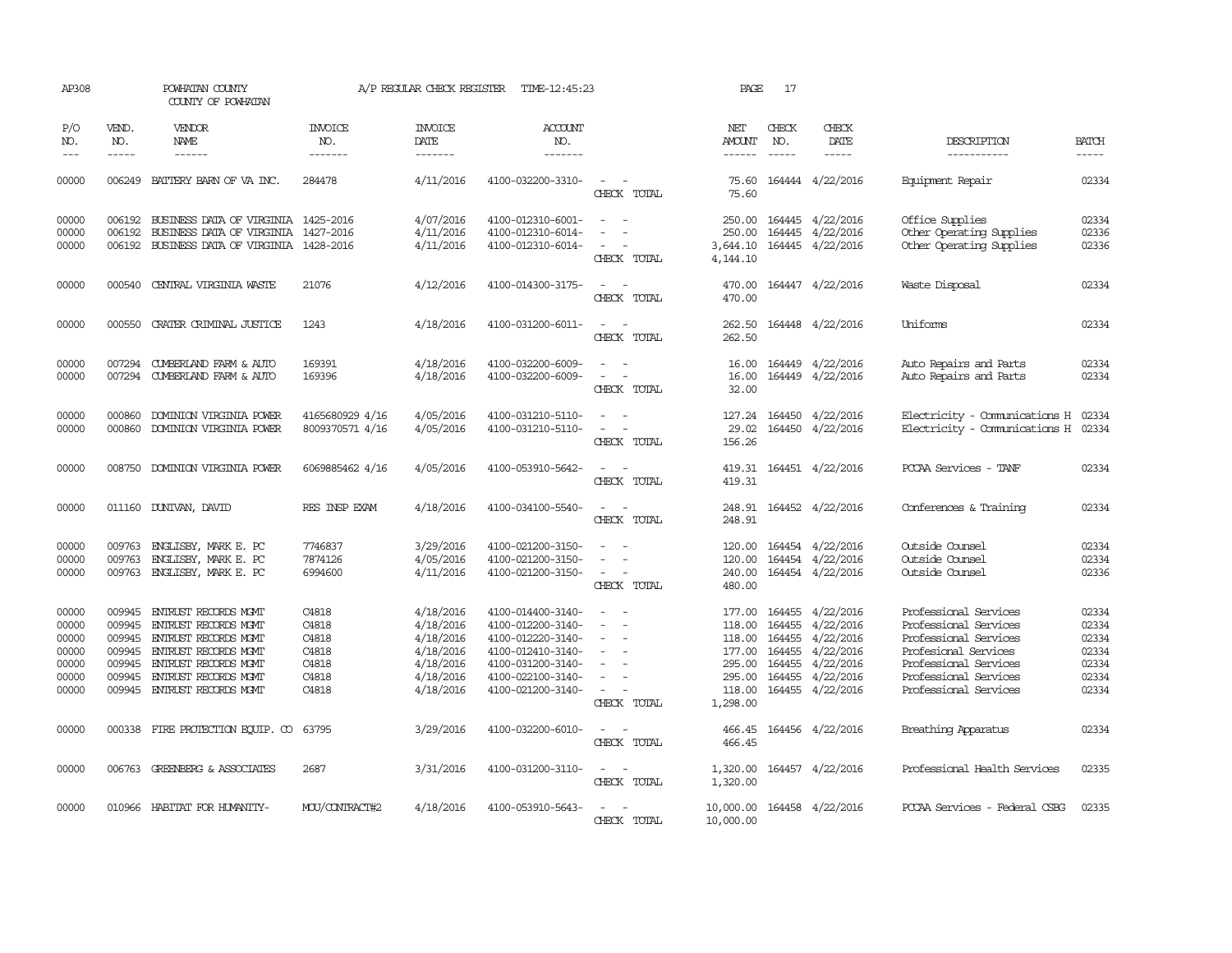| AP308                                                                |                                                                              | POWHATAN COUNTY<br>COUNTY OF POWHATAN                                                                                                                                                                |                                                    | A/P REGULAR CHECK REGISTER                                                                           | TIME-12:45:23                                                                                                                                                        |                                                                                                                             | PAGE                                             | 18                            |                                                                                                                                                                         |                                                                                                                                              |                                                                      |
|----------------------------------------------------------------------|------------------------------------------------------------------------------|------------------------------------------------------------------------------------------------------------------------------------------------------------------------------------------------------|----------------------------------------------------|------------------------------------------------------------------------------------------------------|----------------------------------------------------------------------------------------------------------------------------------------------------------------------|-----------------------------------------------------------------------------------------------------------------------------|--------------------------------------------------|-------------------------------|-------------------------------------------------------------------------------------------------------------------------------------------------------------------------|----------------------------------------------------------------------------------------------------------------------------------------------|----------------------------------------------------------------------|
| P/O<br>NO.<br>$\qquad \qquad - -$                                    | VEND.<br>NO.<br>$- - - - -$                                                  | VENDOR<br>NAME<br>$- - - - - -$                                                                                                                                                                      | <b>INVOICE</b><br>NO.<br>-------                   | <b>INVOICE</b><br>DATE<br>-------                                                                    | <b>ACCOUNT</b><br>NO.<br>-------                                                                                                                                     |                                                                                                                             | NET<br>AMOUNT<br>------                          | CHECK<br>NO.<br>$\frac{1}{2}$ | CHECK<br>DATE                                                                                                                                                           | DESCRIPTION<br>-----------                                                                                                                   | <b>BATCH</b><br>-----                                                |
| 00000                                                                |                                                                              | 011094 HALEY CHEVROLET                                                                                                                                                                               | 126007757/1                                        | 3/29/2016                                                                                            | 4100-032200-6009-                                                                                                                                                    | $\overline{\phantom{a}}$<br>CHECK TOTAL                                                                                     | 108.90<br>108.90                                 |                               | 164459 4/22/2016                                                                                                                                                        | Auto Repairs and Parts                                                                                                                       | 02335                                                                |
| 00000                                                                |                                                                              | 008400 HEROES APPAREL, LLC                                                                                                                                                                           | 1684967                                            | 4/08/2016                                                                                            | 4100-031200-6011-                                                                                                                                                    | $\equiv$<br>CHECK TOTAL                                                                                                     | 171.00<br>171.00                                 |                               | 164460 4/22/2016                                                                                                                                                        | Uniforms                                                                                                                                     | 02335                                                                |
| 00000                                                                |                                                                              | 007752 ID NEIWORKS, INC.                                                                                                                                                                             | 270545                                             | 5/01/2016                                                                                            | 4100-031200-3320-                                                                                                                                                    | $\sim$ 10 $\sim$ 10 $\sim$<br>CHECK TOTAL                                                                                   | 6,186.60<br>6,186.60                             |                               | 164461 4/22/2016                                                                                                                                                        | Maintenance & Service Contract                                                                                                               | 02336                                                                |
| 00000                                                                |                                                                              | 010231 J & K HEAVY TRUCKS &                                                                                                                                                                          | 6294                                               | 4/14/2016                                                                                            | 4100-032200-6009-                                                                                                                                                    | $\sim$<br>$\sim$<br>CHECK TOTAL                                                                                             | 503.10<br>503.10                                 |                               | 164462 4/22/2016                                                                                                                                                        | Auto Repairs and Parts                                                                                                                       | 02335                                                                |
| 00000<br>00000<br>00000<br>00000<br>00000<br>00000<br>00000<br>00000 | 008381<br>008381<br>008381<br>008381<br>008381<br>008381<br>008381<br>008381 | JAMES RIVER PETROLEUM<br>JAMES RIVER PETROLEUM<br>JAMES RIVER PETROLEUM<br>JAMES RIVER PEIROLEUM<br>JAMES RIVER PETROLEUM<br>JAMES RIVER PETROLEUM<br>JAMES RIVER PETROLEUM<br>JAMES RIVER PETROLEUM | 86<br>86<br>86A<br>86C<br>86C<br>86E<br>86G<br>86H | 4/06/2016<br>4/06/2016<br>4/06/2016<br>4/06/2016<br>4/06/2016<br>4/06/2016<br>4/06/2016<br>4/06/2016 | 4100-035100-6008-<br>4100-031200-6008-<br>4100-032200-5120-<br>4100-014100-6008-<br>4100-014500-6008-<br>4100-034100-6008-<br>4100-081100-6008-<br>4100-083500-6008- | $\equiv$<br>$\overline{\phantom{a}}$<br>$\equiv$<br>$\equiv$<br>$\sim$<br>CHECK TOTAL                                       | 597.00<br>467.32<br>208.14<br>75.15<br>11,542.29 | 164463<br>164463<br>164463    | 164463 4/22/2016<br>5,691.84 164463 4/22/2016<br>3,804.71 164463 4/22/2016<br>467.32 164463 4/22/2016<br>4/22/2016<br>4/22/2016<br>230.81 164463 4/22/2016<br>4/22/2016 | Gas/Grease/Oil<br>Gas/Grease/Oil<br>Apparatus Fuel<br>Gas/Grease/Oil<br>Gas/Grease/Oil<br>Gas/Grease/Oil<br>Gas/Grease/Oil<br>Gas/Grease/Oil | 02336<br>02336<br>02336<br>02336<br>02336<br>02336<br>02336<br>02336 |
| 00000                                                                |                                                                              | 011013 KHF SAFETY SOLUTIONS                                                                                                                                                                          | 2ND HALF 2016                                      | 4/17/2016                                                                                            | 4100-032200-5815-                                                                                                                                                    | $\equiv$<br>$\overline{\phantom{a}}$<br>CHECK TOTAL                                                                         | 4,000.00<br>4,000.00                             |                               | 164464 4/22/2016                                                                                                                                                        | Training/Seminars                                                                                                                            | 02335                                                                |
| 00000                                                                |                                                                              | 010473 MCCORMICK'S GARAGE                                                                                                                                                                            | 10907                                              | 4/13/2016                                                                                            | 4100-032200-6009-                                                                                                                                                    | CHECK TOTAL                                                                                                                 | 978.74                                           |                               | 978.74 164465 4/22/2016                                                                                                                                                 | Auto Repairs and Parts                                                                                                                       | 02335                                                                |
| 00000                                                                |                                                                              | 010924 MITCHELL PEST                                                                                                                                                                                 | 94475                                              | 4/15/2016                                                                                            | 4100-035100-3320-                                                                                                                                                    | $\frac{1}{2} \left( \frac{1}{2} \right) \left( \frac{1}{2} \right) = \frac{1}{2} \left( \frac{1}{2} \right)$<br>CHECK TOTAL | 65.00<br>65.00                                   |                               | 164467 4/22/2016                                                                                                                                                        | Landscaping - Animal Control                                                                                                                 | 02335                                                                |
| 00000                                                                |                                                                              | 007297 NAFECO, INC.                                                                                                                                                                                  | 821139                                             | 4/06/2016                                                                                            | 4100-032200-6009-                                                                                                                                                    | $\sim$<br>$\overline{\phantom{a}}$<br>CHECK TOTAL                                                                           | 71.25<br>71.25                                   |                               | 164468 4/22/2016                                                                                                                                                        | Auto Repairs and Parts                                                                                                                       | 02335                                                                |
| 00000                                                                |                                                                              | 011231 NEOFUNDS BY NEOPOST                                                                                                                                                                           | 80230695 4/16                                      | 4/04/2016                                                                                            | 100-000100-0016-                                                                                                                                                     | $\overline{\phantom{a}}$<br>CHECK TOTAL                                                                                     | 1,000.00<br>1,000.00                             |                               | 164469 4/22/2016                                                                                                                                                        | Prepaid Postage                                                                                                                              | 02335                                                                |
| 00000                                                                | 008079                                                                       | PAETEC/CAVALIER BUSINESS                                                                                                                                                                             | 4237625 4/16                                       | 4/10/2016                                                                                            | 4100-073100-5230-                                                                                                                                                    | $\sim$<br>CHECK TOTAL                                                                                                       | 461.95<br>461.95                                 |                               | 164470 4/22/2016                                                                                                                                                        | Telephone Services                                                                                                                           | 02335                                                                |
| 00000                                                                |                                                                              | 008031 PARRISH MOTOR COMPANY                                                                                                                                                                         | 6023622/1                                          | 4/18/2016                                                                                            | 4100-035100-6009-                                                                                                                                                    | $\sim$<br>CHECK TOTAL                                                                                                       | 51.84                                            |                               | 51.84 164471 4/22/2016                                                                                                                                                  | Auto Parts/Repairs                                                                                                                           | 02335                                                                |
| 00000<br>00000                                                       | 006914                                                                       | POWHATAN AUTO REPAIR<br>006914 POWHATAN AUTO REPAIR                                                                                                                                                  | 789<br>790                                         | 4/12/2016<br>4/18/2016                                                                               | 4100-081100-6008-<br>4100-031200-6009-                                                                                                                               | $\sim$<br>CHECK TOTAL                                                                                                       | 28.65<br>103.33<br>131.98                        |                               | 164474 4/22/2016<br>164474 4/22/2016                                                                                                                                    | Gas/Grease/Oil<br>Auto Parts/Repairs                                                                                                         | 02335<br>02335                                                       |
| 00000                                                                |                                                                              | 006928 POWHATAN COUNTY DEPT. OF                                                                                                                                                                      | 23254436 DOWDY                                     | 4/18/2016                                                                                            | 4100-053910-5642-                                                                                                                                                    | $\equiv$<br>$\overline{\phantom{a}}$<br>CHECK TOTAL                                                                         | 798.02<br>798.02                                 |                               | 164475 4/22/2016                                                                                                                                                        | PCCAA Services - TANF                                                                                                                        | 02335                                                                |
| 00000                                                                |                                                                              | 007314 POWHATAN OVERHEAD DOORS,                                                                                                                                                                      | 6841                                               | 3/31/2016                                                                                            | 4100-032200-3310-                                                                                                                                                    | $\sim$<br>CHECK TOTAL                                                                                                       | 475.00<br>475.00                                 |                               | 164476 4/22/2016                                                                                                                                                        | Equipment Repair                                                                                                                             | 02335                                                                |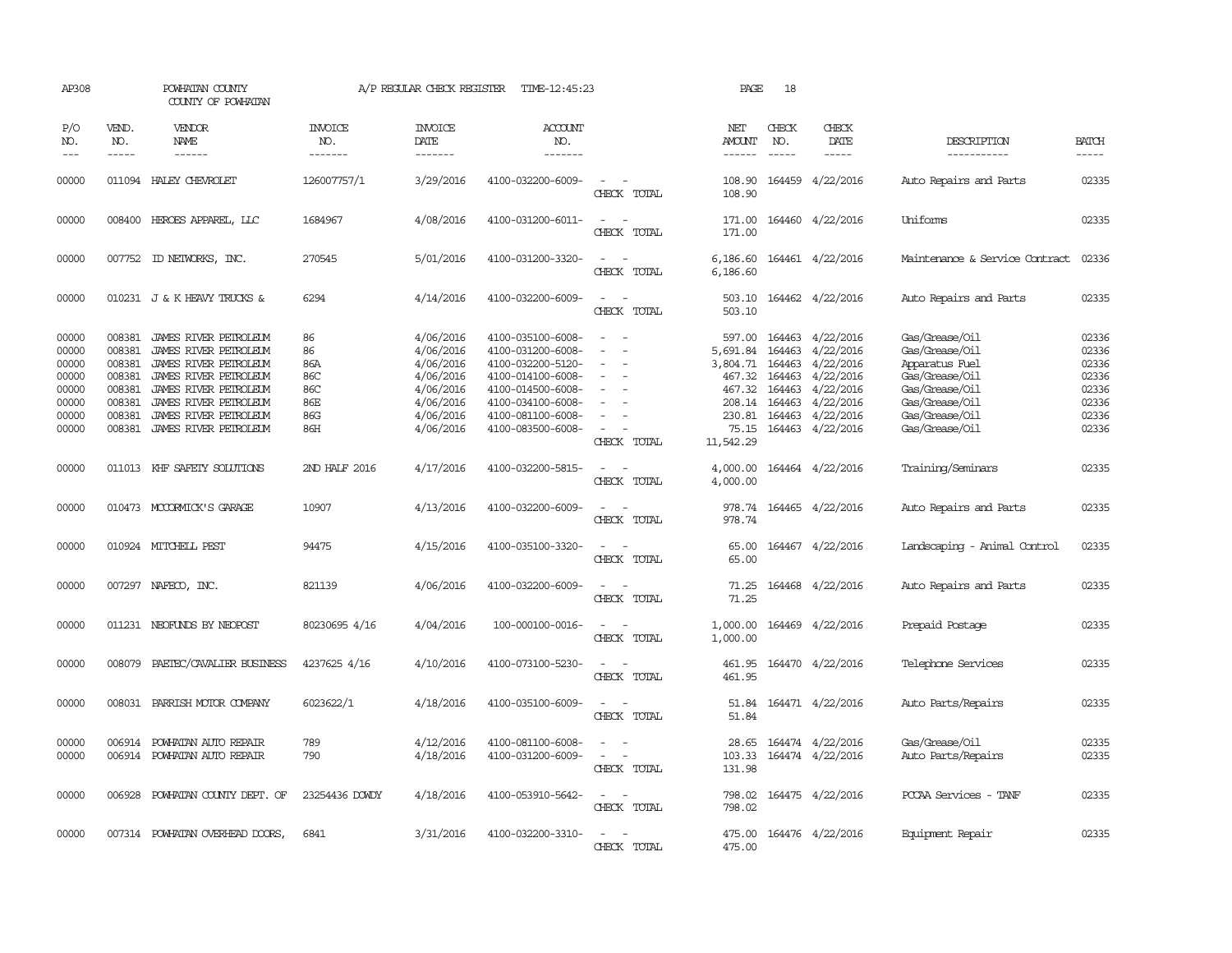| AP308               |                             | POWHATAN COUNTY<br>COUNTY OF POWHATAN                                |                           | A/P REGULAR CHECK REGISTER        | TIME-12:45:23                          |                                                                                                              | PAGE                 | 19               |                         |                                          |                             |
|---------------------|-----------------------------|----------------------------------------------------------------------|---------------------------|-----------------------------------|----------------------------------------|--------------------------------------------------------------------------------------------------------------|----------------------|------------------|-------------------------|------------------------------------------|-----------------------------|
| P/O<br>NO.<br>$---$ | VEND.<br>NO.<br>$- - - - -$ | VENDOR<br>NAME<br>------                                             | INVOICE<br>NO.<br>------- | <b>INVOICE</b><br>DATE<br>------- | <b>ACCOUNT</b><br>NO.<br>-------       |                                                                                                              | NET<br><b>AMOUNT</b> | CHECK<br>NO.     | CHECK<br>DATE<br>-----  | DESCRIPTION<br>-----------               | <b>BATCH</b><br>$- - - - -$ |
| 00000<br>00000      | 006474                      | 006474 PROGRESSIVE AUTO WORKS<br>PROGRESSIVE AUTO WORKS              | 30700<br>30741            | 4/18/2016<br>4/12/2016            | 4100-031200-6009-<br>4100-031200-6009- | $\overline{\phantom{a}}$                                                                                     | 375.88<br>1,045.85   | 164479<br>164479 | 4/22/2016<br>4/22/2016  | Auto Parts/Repairs<br>Auto Parts/Repairs | 02335<br>02335              |
| 00000               |                             | 006474 PROGRESSIVE AUTO WORKS                                        | 30755                     | 4/13/2016                         | 4100-031200-6008-                      |                                                                                                              | 55.86                | 164479           | 4/22/2016               | Gas/Grease/Oil                           | 02335                       |
| 00000               |                             | 006474 PROGRESSIVE AUTO WORKS                                        | 30765                     | 4/15/2016                         | 4100-031200-6008-                      |                                                                                                              | 52.15                | 164479           | 4/22/2016               | Gas/Grease/Oil                           | 02335                       |
| 00000               |                             | 006474 PROGRESSIVE AUTO WORKS                                        | 30769                     | 4/15/2016                         | 4100-031200-6009-                      | $\sim$<br>CHECK TOTAL                                                                                        | 1,591.04             |                  | 61.30 164479 4/22/2016  | Auto Parts/Repairs                       | 02335                       |
| 00000<br>00000      |                             | 000620 R. C. GOODWYN & SONS, INC<br>000620 R. C. GOODWYN & SONS, INC | 712485<br>712663          | 4/05/2016<br>4/06/2016            | 4100-032200-5815-<br>4100-032200-5815- | $\overline{\phantom{a}}$<br>$\overline{\phantom{a}}$<br>$\overline{\phantom{a}}$<br>$\overline{\phantom{a}}$ | 174.75<br>702.60     | 164480<br>164480 | 4/22/2016<br>4/22/2016  | Training/Seminars<br>Training/Seminars   | 02335<br>02335              |
|                     |                             |                                                                      |                           |                                   |                                        | CHECK TOTAL                                                                                                  | 877.35               |                  |                         |                                          |                             |
| 00000               |                             | 006466 RADIO COMMUNICATION OF VA 400011334-1                         |                           | 4/12/2016                         | 4100-031200-3310-                      | $\sim$<br>$\sim$<br>CHECK TOTAL                                                                              | 43.00<br>43.00       |                  | 164481 4/22/2016        | Repairs & Maintenance                    | 02335                       |
| 00000               |                             | 006945 RECORDED BOOKS, LLC                                           | 75318947                  | 4/12/2016                         | 4100-073100-6012-                      |                                                                                                              | 24.60                |                  | 164482 4/22/2016        | Books & Subscriptions                    | 02335                       |
| 00000               |                             | 006945 RECORDED BOOKS, LLC                                           | 75319482                  | 4/13/2016                         | 4100-073100-6012-                      | $\sim$<br>$\overline{\phantom{a}}$                                                                           | 99.00                |                  | 164482 4/22/2016        | Books & Subscriptions                    | 02335                       |
|                     |                             |                                                                      |                           |                                   |                                        | CHECK TOTAL                                                                                                  | 123.60               |                  |                         |                                          |                             |
| 00000               |                             | 009128 SIGN DESIGN OF VA, LLC                                        | 3689                      | 4/11/2016                         | 4100-031200-6014-                      | $\sim$ $  -$<br>CHECK TOTAL                                                                                  | 282.50<br>282.50     |                  | 164484 4/22/2016        | Other Operating Supplies                 | 02336                       |
| 00000               | 001320                      | SOUTHERN POLICE                                                      | 184649                    | 4/08/2016                         | 4100-031200-6011-                      |                                                                                                              |                      |                  | 55.92 164487 4/22/2016  | Uniforms                                 | 02336                       |
| 00000               | 001320                      | SOUTHERN POLICE                                                      | 184670                    | 4/08/2016                         | 4100-031200-6011-                      | $\sim$<br>$\sim$                                                                                             | 685.00               | 164487           | 4/22/2016               | Uniforms                                 | 02336                       |
| 00000               | 001320                      | SOUTHERN POLICE                                                      | 184693                    | 4/11/2016                         | 4100-031200-6011-                      | CHECK TOTAL                                                                                                  | 313.04<br>1,053.96   |                  | 164487 4/22/2016        | Uniforms                                 | 02336                       |
| 00000               | 008578                      | STAPLES BUSINESS AD-                                                 | 3298638980                | 4/05/2016                         | 4100-012210-6001-                      | $\overline{\phantom{a}}$                                                                                     | 49.99                | 164488           | 4/22/2016               | Office Supplies                          | 02336                       |
| 00000               | 008578                      | STAPLES BUSINESS AD-                                                 | 3298680990                | 4/06/2016                         | 4100-012210-6001-                      | $\sim$<br>$\sim$                                                                                             | 84.70                | 164488           | 4/22/2016               | Office Supplies                          | 02336                       |
| 00000               | 008578                      | STAPLES BUSINESS AD-                                                 | 3298811896                | 4/08/2016                         | 4100-034100-6001-                      | $\sim$                                                                                                       | 23.00                | 164488           | 4/22/2016               | Office Supplies                          | 02336                       |
| 00000               | 008578                      | STAPLES BUSINESS AD-                                                 | 3298811896A               | 4/08/2016                         | 4100-081100-6001-                      |                                                                                                              | 13.98                | 164488           | 4/22/2016               | Office Supplies                          | 02336                       |
| 00000<br>00000      | 008578<br>008578            | STAPLES BUSINESS AD-<br>STAPLES BUSINESS AD-                         | 3298946503<br>3298946503  | 4/09/2016<br>4/09/2016            | 4100-012200-6001-<br>4100-081500-6001- | $\sim$<br>$\sim$<br>$\sim$                                                                                   | 18.55<br>12.93       | 164488<br>164488 | 4/22/2016<br>4/22/2016  | Office Supplies<br>Office Supplies       | 02336<br>02336              |
|                     |                             |                                                                      |                           |                                   |                                        | CHECK TOTAL                                                                                                  | 203.15               |                  |                         |                                          |                             |
| 00000               |                             | 007295 STERICYLE, INC.                                               | 1006580396                | 4/11/2016                         | 4100-032200-3175-                      | $\sim$<br>$\sim$<br>CHECK TOTAL                                                                              | 256.64               |                  | 256.64 164490 4/22/2016 | Waste Disposal                           | 02336                       |
| 00000               |                             | 000280 SYDNOR HYDRO, INC.                                            | 71173208 4/16             | 4/06/2016                         | 4100-073100-5140-                      | $\sim$<br>$\sim$<br>CHECK TOTAL                                                                              | 140.76<br>140.76     |                  | 164491 4/22/2016        | Sewer                                    | 02336                       |
| 00000               | 007450                      | THOMSON REUTERS -                                                    | 833760916                 | 4/01/2016                         | 4100-031200-3320-                      | CHECK TOTAL                                                                                                  | 234.53               |                  | 234.53 164492 4/22/2016 | Maintenance & Service Contract           | 02336                       |
| 00000               | 000845                      | TOWN POLICE SUPPLY OF                                                | R79907                    | 4/06/2016                         | 4100-031200-6011-                      | $\overline{\phantom{a}}$<br>CHECK TOTAL                                                                      | 26.80<br>26.80       |                  | 164493 4/22/2016        | Uniforms                                 | 02336                       |
| 00000               | 007905                      | TREASURER OF VIRGINIA                                                | <b>BRADY 4-5-16</b>       | 4/05/2016                         | 4100-035300-3110-                      | $\sim$<br>- -<br>CHECK TOTAL                                                                                 | 20.00<br>20.00       |                  | 164494 4/22/2016        | Professional Health Services             | 02336                       |
| 00000               | 001930                      | TREASURER, VIRGINIA TECH                                             | EXT087100 3RD             | 4/06/2016                         | 4100-083500-3140-                      | $\sim$                                                                                                       | 12,952.57 164495     |                  | 4/22/2016               | Professional Services                    | 02336                       |
| 00000               |                             | 001930 TREASURER, VIRGINIA TECH                                      | EXT087100 3RD             | 4/06/2016                         | 4100-083500-3140-                      | $\sim$<br>$\sim$                                                                                             | 4,241.97             |                  | 164495 4/22/2016        | Professional Services                    | 02336                       |
|                     |                             |                                                                      |                           |                                   |                                        | CHECK TOTAL                                                                                                  | 17, 194.54           |                  |                         |                                          |                             |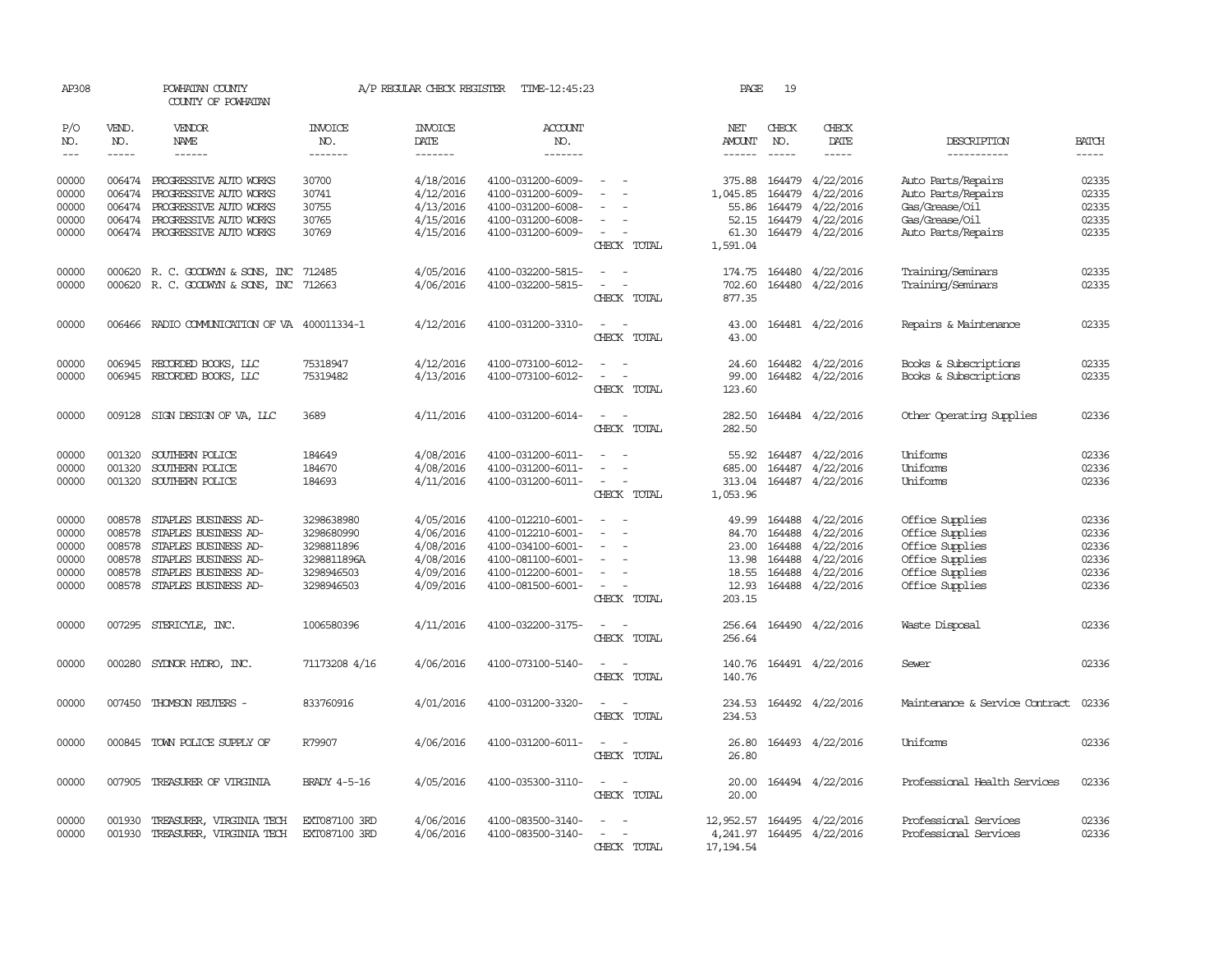| AP308                                                                                  |                                                                    | POWHATAN COUNTY<br>COUNTY OF POWHATAN                                                                                                                                                                                                                                                             |                                                                                                                                                              | A/P REGULAR CHECK REGISTER                                                                                                     | TIME-12:45:23                                                                                                                                                                                                  |                                                                                                           | PAGE                                                                                                | 20                                                                                     |                                                                                                                                       |                                                                                                                                                                                                                                                                              |                                                                                        |
|----------------------------------------------------------------------------------------|--------------------------------------------------------------------|---------------------------------------------------------------------------------------------------------------------------------------------------------------------------------------------------------------------------------------------------------------------------------------------------|--------------------------------------------------------------------------------------------------------------------------------------------------------------|--------------------------------------------------------------------------------------------------------------------------------|----------------------------------------------------------------------------------------------------------------------------------------------------------------------------------------------------------------|-----------------------------------------------------------------------------------------------------------|-----------------------------------------------------------------------------------------------------|----------------------------------------------------------------------------------------|---------------------------------------------------------------------------------------------------------------------------------------|------------------------------------------------------------------------------------------------------------------------------------------------------------------------------------------------------------------------------------------------------------------------------|----------------------------------------------------------------------------------------|
| P/O<br>NO.<br>$\frac{1}{2}$                                                            | VEND.<br>NO.<br>-----                                              | VENDOR<br><b>NAME</b><br>------                                                                                                                                                                                                                                                                   | <b>INVOICE</b><br>NO.<br>-------                                                                                                                             | <b>INVOICE</b><br>DATE<br>$- - - - - - -$                                                                                      | <b>ACCOUNT</b><br>NO.<br>$- - - - - - -$                                                                                                                                                                       |                                                                                                           | NET<br>AMOUNT                                                                                       | CHECK<br>NO.<br>$\frac{1}{2}$                                                          | CHECK<br>DATE<br>-----                                                                                                                | DESCRIPTION<br>-----------                                                                                                                                                                                                                                                   | <b>BATCH</b>                                                                           |
| 00000                                                                                  | 010305 VACA                                                        |                                                                                                                                                                                                                                                                                                   | 8269                                                                                                                                                         | 4/04/2016                                                                                                                      | 4100-022100-5810-                                                                                                                                                                                              | CHECK TOTAL                                                                                               | 1,050.00<br>1,050.00                                                                                |                                                                                        | 164496 4/22/2016                                                                                                                      | Dues/Association Memberships                                                                                                                                                                                                                                                 | 02336                                                                                  |
| 00000<br>00000<br>00000<br>00000<br>00000                                              | 008126<br>008126<br>008126                                         | 008126 VERIZON<br>VERIZON<br>VERIZON<br>VERIZON<br>008126 VERIZON                                                                                                                                                                                                                                 | 9763289199B<br>9762956514<br>9763043333<br>9763289199<br>9763289199A                                                                                         | 4/06/2016<br>4/01/2016<br>4/01/2016<br>4/06/2016<br>4/06/2016                                                                  | 100-000100-0005-<br>4100-032200-5250-<br>4100-031200-5250-<br>4100-012510-5260-<br>4100-035500-5260-                                                                                                           | $\overline{\phantom{a}}$<br>$\sim$<br>$\sim$<br>CHECK TOTAL                                               | 40.03<br>240.37<br>3,568.89<br>40.01<br>40.01<br>3,929.31                                           | 164497                                                                                 | 164497 4/22/2016<br>164497 4/22/2016<br>164497 4/22/2016<br>4/22/2016<br>164497 4/22/2016                                             | Due from other governmental un<br>Cell Phones<br>Cell Phones<br>Internet Usage<br><b>Internet</b>                                                                                                                                                                            | 02336<br>02336<br>02336<br>02336<br>02336                                              |
| 00000                                                                                  |                                                                    | 007983 VIRGINIA EMPLOYMENT                                                                                                                                                                                                                                                                        | 1889770 3/16                                                                                                                                                 | 3/31/2016                                                                                                                      | 4100-012220-2703-                                                                                                                                                                                              | $\overline{\phantom{a}}$<br>CHECK TOTAL                                                                   | 4,536.00<br>4,536.00                                                                                |                                                                                        | 164498 4/22/2016                                                                                                                      | Unemployment Claims                                                                                                                                                                                                                                                          | 02336                                                                                  |
| 00000                                                                                  |                                                                    | 006175 ADAMS OIL COMPANY, INC.                                                                                                                                                                                                                                                                    | 100806                                                                                                                                                       | 4/14/2016                                                                                                                      | 4100-014500-6008-                                                                                                                                                                                              | CHECK TOTAL                                                                                               | 64.40<br>64.40                                                                                      |                                                                                        | 164523 4/29/2016                                                                                                                      | Gas/Grease/Oil                                                                                                                                                                                                                                                               | 02338                                                                                  |
| 00000<br>00000<br>00000<br>00000<br>00000<br>00000<br>00000<br>00000<br>00000<br>00000 | 007436                                                             | 007436 AQUA VIRGINIA, INC.<br>AQUA VIRGINIA, INC.<br>007436 AQUA VIRGINIA, INC.<br>007436 AQUA VIRGINIA, INC.<br>007436 AOUA VIRGINIA, INC.<br>007436 AQUA VIRGINIA, INC.<br>007436 AOUA VIRGINIA, INC.<br>007436 AQUA VIRGINIA, INC.<br>007436 AQUA VIRGINIA, INC.<br>007436 AQUA VIRGINIA, INC. | 0574341 4/16<br>0574622 4/16<br>0575072 4/16<br>0620830 4/16<br>0620830 4/16<br>0621730 4/16<br>0621784 4/16<br>0621880 4/16<br>1100656 4/16<br>0621788 4/16 | 4/12/2016<br>4/12/2016<br>4/12/2016<br>4/12/2016<br>4/12/2016<br>4/12/2016<br>4/12/2016<br>4/12/2016<br>4/12/2016<br>4/12/2016 | 4100-022100-5130-<br>4100-014100-5130-<br>4100-014100-5130-<br>4100-014100-5130-<br>4100-031200-5130-<br>4100-014100-5130-<br>4100-014100-5130-<br>4100-014600-5130-<br>4100-014600-5130-<br>4100-073100-5130- | $\overline{\phantom{a}}$<br>$\overline{\phantom{a}}$<br>$\sim$<br>$\overline{\phantom{a}}$<br>CHECK TOTAL | 24.21<br>106.14<br>94.99<br>94.04<br>94.04<br>143.27<br>14.70<br>22.69<br>109.27<br>63.26<br>766.61 | 164526<br>164526<br>164526<br>164526<br>164526<br>164526<br>164526<br>164526<br>164526 | 164526 4/29/2016<br>4/29/2016<br>4/29/2016<br>4/29/2016<br>4/29/2016<br>4/29/2016<br>4/29/2016<br>4/29/2016<br>4/29/2016<br>4/29/2016 | Water<br>Water<br>Water<br>Water<br>Water<br>Water<br>Water<br>Water - Field Irrigation<br>Water<br>- Field Irrigation<br>Water                                                                                                                                              | 02338<br>02338<br>02338<br>02338<br>02338<br>02338<br>02338<br>02338<br>02338<br>02340 |
| 00000<br>00000                                                                         |                                                                    | 007436 AQUA VIRGINIA, INC.<br>007436 AQUA VIRGINIA, INC.                                                                                                                                                                                                                                          | 1100657 4/16<br>1401897 4/16                                                                                                                                 | 4/12/2016<br>4/12/2016                                                                                                         | 4100-014100-5130-<br>4100-014600-5130-                                                                                                                                                                         | CHECK TOTAL                                                                                               | 60.17<br>17.62<br>77.79                                                                             | 164527                                                                                 | 4/29/2016<br>164527 4/29/2016                                                                                                         | Water<br>Water - Field Irrigation                                                                                                                                                                                                                                            | 02338<br>02338                                                                         |
| 00000<br>00000<br>00000<br>00000<br>00000<br>00000<br>00000<br>00000                   | 000660<br>000660<br>000660<br>000660<br>000660<br>000660<br>000660 | BAI MUNICIPAL SOFTWARE<br>BAI MUNICIPAL SOFTWARE<br>BAI MUNICIPAL SOFTWARE<br>BAI MUNICIPAL SOFTWARE<br>BAI MUNICIPAL SOFTWARE<br>BAI MUNICIPAL SOFTWARE<br>BAI MUNICIPAL SOFTWARE<br>000660 BAI MUNICIPAL SOFTWARE                                                                               | 20160401005<br>20160401005<br>20160401005<br>20160401005<br>20160401005<br>20160401005<br>20160401005<br>20160401005                                         | 4/01/2016<br>4/01/2016<br>4/01/2016<br>4/01/2016<br>4/01/2016<br>4/01/2016<br>4/01/2016<br>4/01/2016                           | 4100-034100-3320-<br>4100-012200-3320-<br>4100-012310-3320-<br>4100-012410-3320-<br>4100-034100-3320-<br>4100-012200-3320-<br>4100-012310-3320-<br>4100-012410-3320-                                           | $\sim$<br>$\sim$ $-$<br>CHECK TOTAL                                                                       | 234.50<br>234.50<br>234.50<br>234.50<br>4,013.00<br>2,680.00<br>1,335.00<br>2,680.00<br>11,646.00   | 164528<br>164528<br>164528<br>164528<br>164528<br>164528<br>164528                     | 4/29/2016<br>4/29/2016<br>4/29/2016<br>4/29/2016<br>4/29/2016<br>4/29/2016<br>4/29/2016<br>164528 4/29/2016                           | Maintenance & Service Contract<br>Maintenance & Service Contract<br>Maintenance & Service Contract<br>Maintenance & Service Contract<br>Maintenance & Service Contract<br>Maintenance & Service Contract<br>Maintenance & Service Contract<br>Maintenance & Service Contract | 02338<br>02338<br>02338<br>02338<br>02338<br>02338<br>02338<br>02338                   |
| 00000<br>00000<br>00000<br>00000                                                       | 007941                                                             | 007941 BAKER & TAYLOR<br>BAKER & TAYLOR<br>007941 BAKER & TAYLOR<br>007941 BAKER & TAYLOR                                                                                                                                                                                                         | K802214CM<br>5014079798<br>5014083242<br>5014084025                                                                                                          | 4/12/2016<br>4/19/2016<br>4/20/2016<br>4/21/2016                                                                               | 4100-073100-6012-<br>4100-073100-6012-<br>4100-073100-6012-<br>4100-073100-6012-                                                                                                                               | $\overline{\phantom{a}}$<br>$\overline{\phantom{a}}$<br>CHECK TOTAL                                       | 159.79<br>580.59                                                                                    | 17.46-164529<br>164529<br>83.64 164529                                                 | 4/29/2016<br>4/29/2016<br>4/29/2016<br>354.62 164529 4/29/2016                                                                        | Books & Subscriptions<br>Books & Subscriptions<br>Books & Subscriptions<br>Books & Subscriptions                                                                                                                                                                             | 02340<br>02340<br>02340<br>02340                                                       |
| 00000                                                                                  |                                                                    | 010533 BANK OF NEW YORK MELLON                                                                                                                                                                                                                                                                    | 252-1936871                                                                                                                                                  | 4/19/2016                                                                                                                      | 4100-095101-9150-                                                                                                                                                                                              | CHECK TOTAL                                                                                               | 750.00<br>750.00                                                                                    |                                                                                        | 164530 4/29/2016                                                                                                                      | Bond Trustee Fees/Arbitrage                                                                                                                                                                                                                                                  | 02338                                                                                  |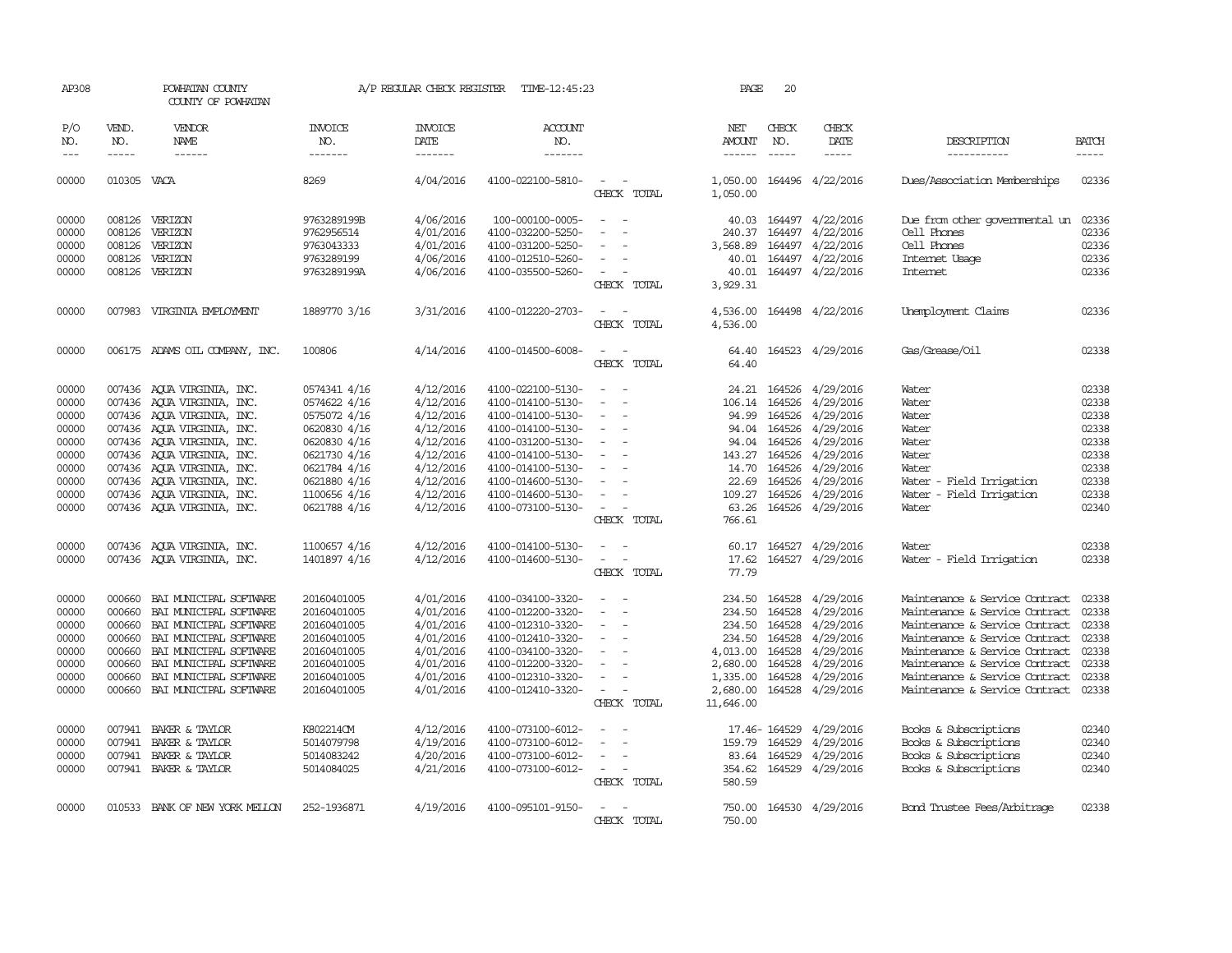| AP308               |                               | POWHATAN COUNTY<br>COUNTY OF POWHATAN              |                                   | A/P REGULAR CHECK REGISTER | TIME-12:45:23                          |                                                                     | PAGE                    | 21                            |                           |                                |                |
|---------------------|-------------------------------|----------------------------------------------------|-----------------------------------|----------------------------|----------------------------------------|---------------------------------------------------------------------|-------------------------|-------------------------------|---------------------------|--------------------------------|----------------|
| P/O<br>NO.<br>$---$ | VEND.<br>NO.<br>$\frac{1}{2}$ | VENDOR<br>NAME<br>$- - - - - -$                    | <b>INVOICE</b><br>NO.<br>-------- | <b>INVOICE</b><br>DATE     | <b>ACCOUNT</b><br>NO.<br>-------       |                                                                     | NET<br>AMOUNT           | CHECK<br>NO.<br>$\frac{1}{2}$ | CHECK<br>DATE             | DESCRIPTION                    | <b>BATCH</b>   |
|                     |                               |                                                    |                                   | -------                    |                                        |                                                                     |                         |                               | -----                     | -----------                    |                |
| 00000<br>00000      | 006655<br>006655              | BLOSSMAN GAS COMPANIES,<br>BLOSSMAN GAS COMPANIES, | 20149 3/16<br>833850              | 3/01/2016<br>3/15/2016     | 4100-032210-5120-<br>4100-032210-5120- | $\overline{\phantom{a}}$<br>$\overline{\phantom{a}}$<br>CHECK TOTAL | 13.00<br>25.40<br>38.40 | 164533<br>164533              | 4/29/2016<br>4/29/2016    | Fuel<br>Fuel                   | 02338<br>02338 |
| 00000               | 009984                        | BRAME SPECIALITY CO., INC.                         | 7064441                           | 4/13/2016                  | 4100-014100-6005-                      |                                                                     | 789.89                  | 164535                        | 4/29/2016                 | Cleaning Supplies              | 02338          |
| 00000               | 009984                        | BRAME SPECIALITY CO., INC.                         | 7065201                           | 4/15/2016                  | 4100-014100-6005-                      |                                                                     | 111.66                  | 164535                        | 4/29/2016                 | Cleaning Supplies              | 02338          |
| 00000               | 009984                        | BRAME SPECIALITY CO., INC.                         | 7065494                           | 4/15/2016                  | 4100-014100-6005-                      |                                                                     | 3.80                    |                               | 164535 4/29/2016          | Cleaning Supplies              | 02338          |
| 00000               | 009984                        | BRAME SPECIALITY CO., INC.                         | 7066019                           | 4/15/2016                  | 4100-014100-6005-                      |                                                                     | 3.63                    |                               | 164535 4/29/2016          | Cleaning Supplies              | 02338          |
| 00000               |                               | 009984 BRAME SPECIALIY CO., INC.                   | 7066022                           | 4/15/2016                  | 4100-014100-6005-                      | CHECK TOTAL                                                         | 39.45<br>948.43         |                               | 164535 4/29/2016          | Cleaning Supplies              | 02338          |
| 00000               |                               | 011311 BRODIE, MARCUS                              | PERMIT REFUND                     | 4/18/2016                  | 3100-013030-0008-                      | CHECK TOTAL                                                         | 157.50<br>157.50        |                               | 164536 4/29/2016          | Building Permits               | 02338          |
| 00000               |                               | 006034 CARROT-TOP INDUSTRIES, INC 29688800         |                                   | 4/13/2016                  | 4100-014100-3310-                      | CHECK TOTAL                                                         | 965.26<br>965.26        |                               | 164540 4/29/2016          | Repairs & Maintenance          | 02338          |
|                     |                               |                                                    |                                   |                            |                                        |                                                                     |                         |                               |                           |                                |                |
| 00000               | 000540                        | CENTRAL VIRGINIA WASTE                             | 21084                             | 4/12/2016                  | 4100-014300-3175-                      | $\overline{\phantom{a}}$<br>$\overline{\phantom{a}}$                | 18,061.19 164542        |                               | 4/29/2016                 | Waste Disposal                 | 02340          |
| 00000               | 000540                        | CENTRAL VIRGINIA WASTE                             | 21100                             | 4/15/2016                  | 4100-014300-3176-                      |                                                                     | 495.00                  | 164542                        | 4/29/2016                 | Recycling Pulls                | 02340          |
| 00000               | 000540                        | CENTRAL VIRGINIA WASTE                             | 21100                             | 4/15/2016                  | 4100-014300-3176-                      |                                                                     | 5,500.00                | 164542                        | 4/29/2016                 | Recycling Pulls                | 02340          |
| 00000               |                               | 000540 CENTRAL VIRGINIA WASTE                      | 21100                             | 4/15/2016                  | 4100-014300-3176-                      | $\sim$<br>$\overline{\phantom{a}}$<br>CHECK TOTAL                   | 22, 653.78              |                               | 1,402.41-164542 4/29/2016 | Recycling Pulls                | 02340          |
| 00000               | 006965                        | CINIAS CORPORATION                                 | 143723398                         | 4/06/2016                  | 4100-014100-6011-                      | $\sim$<br>$\overline{\phantom{a}}$                                  |                         |                               | 67.42 164543 4/29/2016    | Uniforms                       | 02338          |
| 00000               | 006965                        | CINIAS CORPORATION                                 | 143723398A                        | 4/06/2016                  | 4100-014500-6011-                      | $\overline{\phantom{a}}$<br>$\overline{\phantom{a}}$                |                         | 64.47 164543                  | 4/29/2016                 | Uniforms                       | 02338          |
| 00000               | 006965                        | CINIAS CORPORATION                                 | 143723399                         | 4/06/2016                  | 4100-014300-6011-                      |                                                                     | 111.47                  | 164543                        | 4/29/2016                 | Uniforms                       | 02338          |
| 00000               | 006965                        | CINIAS CORPORATION                                 | 143727141                         | 4/13/2016                  | 4100-014100-6011-                      |                                                                     |                         | 67.11 164543                  | 4/29/2016                 | Uniforms                       | 02340          |
| 00000               | 006965                        | CINIAS CORPORATION                                 | 143727141                         | 4/13/2016                  | 4100-014500-6011-                      | $\overline{\phantom{a}}$                                            |                         |                               | 64.17 164543 4/29/2016    | Uniforms                       | 02340          |
| 00000               | 006965                        | CINIAS CORPORATION                                 | 143727142                         | 4/13/2016                  | 4100-014300-6011-                      | $\overline{\phantom{a}}$<br>CHECK TOTAL                             | 113.77<br>488.41        |                               | 164543 4/29/2016          | Uniforms                       | 02340          |
| 00000               |                               | 009784 COMMISSIONER OF THE                         | MEMBERSHIP DUES                   | 4/26/2016                  | 4100-012310-5810-                      | CHECK TOTAL                                                         | 415.00<br>415.00        |                               | 164544 4/29/2016          | Dues/Association Memberships   | 02340          |
|                     |                               |                                                    |                                   |                            |                                        |                                                                     |                         |                               |                           |                                |                |
| 00000               |                               | 008615 COUNTY OF CHESTERFIELD                      | HOLY/SCHOOL                       | 5/09/2016                  | 4100-031200-5540-                      |                                                                     |                         | 75.00 164546                  | 4/29/2016                 | Conferences & Training         | 02341          |
| 00000               |                               | 008615 COUNTY OF CHESTERFIELD                      | LEFTWICH/SCHOOL                   | 5/09/2016                  | 4100-031200-5540-                      | $\overline{\phantom{a}}$<br>$\overline{\phantom{a}}$<br>CHECK TOTAL | 75.00<br>150.00         | 164546                        | 4/29/2016                 | Conferences & Training         | 02341          |
| 00000               |                               | 011312 DRP COLLISION REPAIR, LLC                   | 0901                              | 3/01/2016                  | 4100-014100-6009-                      | $\overline{\phantom{a}}$<br>$\overline{\phantom{a}}$                | 1,459.60                |                               | 164548 4/29/2016          | Auto Parts & Repairs           | 02338          |
|                     |                               |                                                    |                                   |                            |                                        | CHECK TOTAL                                                         | 1,459.60                |                               |                           |                                |                |
| 00000               | 011224                        | ELECTRONIC SYSTEMS, INC.                           | IN399285                          | 3/31/2016                  | 100-000100-0017-                       | $\overline{\phantom{a}}$                                            | 225.00                  | 164550                        | 4/29/2016                 | Postage Lease                  | 02338          |
| 00000               | 011224                        | ELECTRONIC SYSTEMS, INC.                           | IN396631                          | 3/29/2016                  | 4100-012410-3320-                      |                                                                     | 3.72                    | 164550                        | 4/29/2016                 | Maintenance & Service Contract | 02341          |
| 00000               | 011224                        | ELECTRONIC SYSTEMS, INC.                           | IN396631                          | 3/29/2016                  | 4100-081100-3320-                      |                                                                     | 171.75                  | 164550                        | 4/29/2016                 | Maintenance & Service Contract | 02341          |
| 00000               | 011224                        | ELECTRONIC SYSTEMS, INC.                           | IN396631                          | 3/29/2016                  | 4100-012310-3320-                      | $\overline{\phantom{a}}$<br>$\overline{\phantom{a}}$                | 15.07                   | 164550                        | 4/29/2016                 | Maintenance & Service Contract | 02341          |
| 00000               |                               | 011224 ELECTRONIC SYSTEMS, INC.                    | IN396631                          | 3/29/2016                  | 4100-013200-3320-                      |                                                                     | 14.24                   | 164550                        | 4/29/2016                 | Maintenance & Service Contract | 02341          |
| 00000               | 011224                        | ELECTRONIC SYSTEMS, INC.                           | IN396631                          | 3/29/2016                  | 4100-012510-3320-                      |                                                                     | .21                     | 164550                        | 4/29/2016                 | Maintenance & Service Contract | 02341          |
| 00000               | 011224                        | ELECTRONIC SYSTEMS, INC.                           | IN396631                          | 3/29/2016                  | 4100-012320-3500-                      |                                                                     | 123.24                  | 164550                        | 4/29/2016                 | Printing & Binding             | 02341          |
| 00000               | 011224                        | ELECTRONIC SYSTEMS, INC.                           | IN396631                          | 3/29/2016                  | 4100-034100-3320-                      |                                                                     | 19.61                   | 164550                        | 4/29/2016                 | Maintenance & Service Contract | 02341          |
| 00000               | 011224                        | ELECTRONIC SYSTEMS, INC.                           | IN396631                          | 3/29/2016                  | 4100-012100-3320-                      |                                                                     | 868.89                  | 164550                        | 4/29/2016                 | Maintenance & Service Contract | 02341          |
| 00000               | 011224                        | ELECTRONIC SYSTEMS, INC.                           | IN396631                          | 3/29/2016                  | 4100-032200-3320-                      |                                                                     |                         |                               | 545.40 164550 4/29/2016   | Maintenance & Service Contract | 02341          |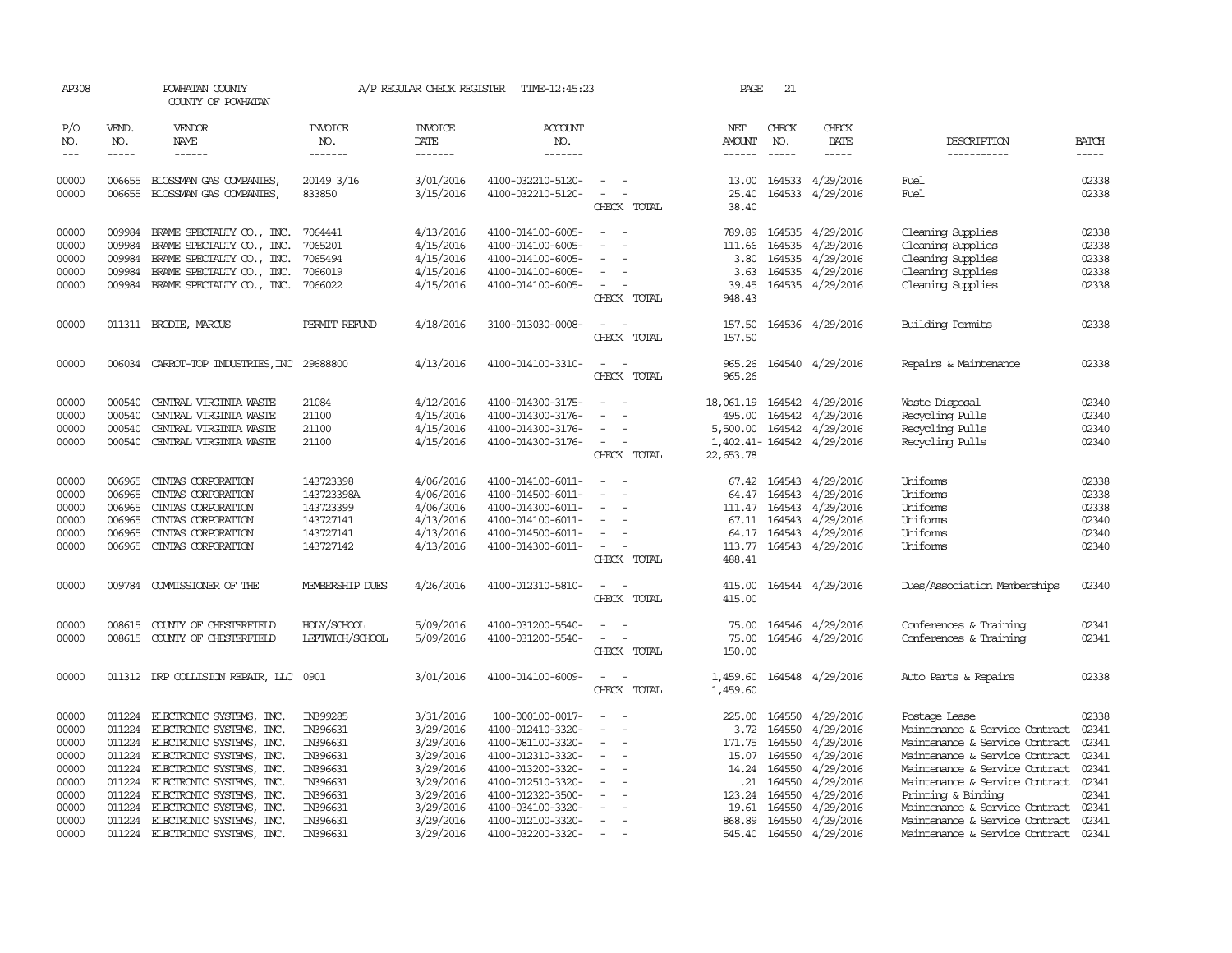| AP308                            |                                                                                                                                                                                                                                                                                                                                                                                                                                                                         | POWHATAN COUNTY<br>COUNTY OF POWHATAN                                                                               |                                                | A/P REGULAR CHECK REGISTER                       | TIME-12:45:23                                                                    |                                                                                                                             | PAGE                                            | 22                                   |                                                   |                                                                                                                                      |                                  |
|----------------------------------|-------------------------------------------------------------------------------------------------------------------------------------------------------------------------------------------------------------------------------------------------------------------------------------------------------------------------------------------------------------------------------------------------------------------------------------------------------------------------|---------------------------------------------------------------------------------------------------------------------|------------------------------------------------|--------------------------------------------------|----------------------------------------------------------------------------------|-----------------------------------------------------------------------------------------------------------------------------|-------------------------------------------------|--------------------------------------|---------------------------------------------------|--------------------------------------------------------------------------------------------------------------------------------------|----------------------------------|
| P/O<br>NO.<br>$---$              | VEND.<br>NO.<br>$\begin{tabular}{ccccc} \multicolumn{2}{c }{\multicolumn{2}{c }{\multicolumn{2}{c }{\multicolumn{2}{c}}{\hspace{-2.2cm}}}} \multicolumn{2}{c }{\multicolumn{2}{c }{\hspace{-2.2cm}}\hline} \multicolumn{2}{c }{\hspace{-2.2cm}}\hline \multicolumn{2}{c }{\hspace{-2.2cm}}\hline \multicolumn{2}{c }{\hspace{-2.2cm}}\hline \multicolumn{2}{c }{\hspace{-2.2cm}}\hline \multicolumn{2}{c }{\hspace{-2.2cm}}\hline \multicolumn{2}{c }{\hspace{-2.2cm}}$ | <b>VENDOR</b><br>NAME<br>------                                                                                     | <b>INVOICE</b><br>NO.<br>-------               | <b>INVOICE</b><br>DATE<br>-------                | <b>ACCOUNT</b><br>NO.<br>-------                                                 |                                                                                                                             | NET<br>AMOUNT                                   | CHECK<br>NO.<br>$\frac{1}{2}$        | CHECK<br>DATE<br>-----                            | DESCRIPTION<br>-----------                                                                                                           | <b>BATCH</b>                     |
| 00000<br>00000<br>00000<br>00000 | 011224<br>011224<br>011224                                                                                                                                                                                                                                                                                                                                                                                                                                              | ELECTRONIC SYSTEMS, INC.<br>ELECTRONIC SYSTEMS, INC.<br>ELECTRONIC SYSTEMS, INC.<br>011224 ELECTRONIC SYSTEMS, INC. | IN396631<br>IN396631<br>IN396631A<br>IN396631A | 3/29/2016<br>3/29/2016<br>3/29/2016<br>3/29/2016 | 4100-012200-3320-<br>4100-012510-3320-<br>4100-031200-3320-<br>4100-013200-3320- | $\sim$<br>$\equiv$<br>CHECK TOTAL                                                                                           | 286.74<br>15.48<br>167.45<br>363.73<br>2,820.53 | 164550<br>164550<br>164550<br>164550 | 4/29/2016<br>4/29/2016<br>4/29/2016<br>4/29/2016  | Maintenance & Service Contract<br>Maintenance & Service Contract<br>Maintenance & Service Contract<br>Maintenance & Service Contract | 02341<br>02341<br>02341<br>02341 |
| 00000<br>00000                   | 007537<br>007537                                                                                                                                                                                                                                                                                                                                                                                                                                                        | FERGUSON ENTERPRISES, INC<br>FERGUSON ENTERPRISES, INC                                                              | 3610224<br>3629152                             | 4/06/2016<br>4/06/2016                           | 4100-032210-3310-<br>4100-014100-3310-                                           | $\sim$ $-$<br>$\sim$<br>$\overline{\phantom{a}}$<br>$\overline{\phantom{a}}$<br>CHECK TOTAL                                 | 311.00<br>28.51<br>339.51                       |                                      | 164556 4/29/2016<br>164556 4/29/2016              | Repairs & Maintenance<br>Repairs & Maintenance                                                                                       | 02338<br>02338                   |
| 00000                            |                                                                                                                                                                                                                                                                                                                                                                                                                                                                         | 009021 GRACELAND BAPTIST CHURCH                                                                                     | REPLACE NOV 15                                 | 1/11/3201                                        | 4100-013200-5420-                                                                | $\overline{\phantom{a}}$<br>$\sim$<br>CHECK TOTAL                                                                           | 50.00<br>50.00                                  |                                      | 164558 4/29/2016                                  | Rent                                                                                                                                 | 02341                            |
| 00000                            |                                                                                                                                                                                                                                                                                                                                                                                                                                                                         | 008700 GRADWELL, MELISSA LOWE                                                                                       | APA MTG 4-20-16                                | 4/20/2016                                        | 4100-012200-5510-                                                                | $\sim$<br>CHECK TOTAL                                                                                                       | 32.83<br>32.83                                  |                                      | 164559 4/29/2016                                  | Travel/Mileage/Parking/Tolls                                                                                                         | 02338                            |
| 00000                            |                                                                                                                                                                                                                                                                                                                                                                                                                                                                         | 009395 HENSHAW, JAMES                                                                                               | BOARD DIESEL                                   | 4/19/2016                                        | 4100-031200-6022-                                                                | $\overline{\phantom{a}}$<br>$\overline{\phantom{a}}$<br>CHECK TOTAL                                                         | 100.00<br>100.00                                |                                      | 164563 4/29/2016                                  | Dog Food & Supplies K9                                                                                                               | 02341                            |
| 00000<br>00000<br>00000          | 008400<br>008400<br>008400                                                                                                                                                                                                                                                                                                                                                                                                                                              | HEROES APPAREL, LLC<br>HEROES APPAREL, LLC<br>HEROES APPAREL, LLC                                                   | 1687919<br>1688233<br>1690291                  | 4/15/2016<br>4/18/2016<br>4/20/2016              | 4100-031200-6011-<br>4100-031200-6011-<br>4100-031200-6011-                      | $\sim$<br>$\overline{\phantom{a}}$<br>$\sim$<br>CHECK TOTAL                                                                 | 414.00<br>166.00<br>207.00<br>787.00            | 164564                               | 164564 4/29/2016<br>4/29/2016<br>164564 4/29/2016 | Uniforms<br>Uniforms<br>Uniforms                                                                                                     | 02341<br>02341<br>02341          |
| 00000                            | 000120                                                                                                                                                                                                                                                                                                                                                                                                                                                                  | JAMES RIVER AIR                                                                                                     | S66618                                         | 3/31/2016                                        | 4100-014100-3308-                                                                | CHECK TOTAL                                                                                                                 | 344.00<br>344.00                                |                                      | 164567 4/29/2016                                  | HVAC Service and Repairs                                                                                                             | 02339                            |
| 00000                            |                                                                                                                                                                                                                                                                                                                                                                                                                                                                         | 010811 LAND AND COATES, INC                                                                                         | 664299                                         | 4/14/2016                                        | 4100-014500-3319-                                                                | $\equiv$<br>$\sim$<br>CHECK TOTAL                                                                                           | 27.34<br>27.34                                  |                                      | 164571 4/29/2016                                  | Equipment Repairs and Maintena                                                                                                       | 02339                            |
| 00000                            |                                                                                                                                                                                                                                                                                                                                                                                                                                                                         | 008348 LUXFORD, BRAD                                                                                                | FORENSIC GRAD                                  | 4/23/2016                                        | 4100-031200-5540-                                                                | CHECK TOTAL                                                                                                                 | 7.00<br>7.00                                    |                                      | 164572 4/29/2016                                  | Conferences & Training                                                                                                               | 02341                            |
| 00000                            |                                                                                                                                                                                                                                                                                                                                                                                                                                                                         | 007835 MAGUIRE ASSOCIATES OF                                                                                        | 11042                                          | 4/11/2016                                        | 4100-012200-3121-                                                                | $\frac{1}{2} \left( \frac{1}{2} \right) \left( \frac{1}{2} \right) = \frac{1}{2} \left( \frac{1}{2} \right)$<br>CHECK TOTAL | 1,800.00<br>1,800.00                            |                                      | 164573 4/29/2016                                  | Cost Allocation Plan                                                                                                                 | 02339                            |
| 00000                            |                                                                                                                                                                                                                                                                                                                                                                                                                                                                         | 009552 MANSFIELD OIL COMPANY                                                                                        | 145025                                         | 4/20/2016                                        | 4100-032200-5120-                                                                | $\sim$<br>CHECK TOTAL                                                                                                       | 116.12<br>116.12                                |                                      | 164574 4/29/2016                                  | Apparatus Fuel                                                                                                                       | 02339                            |
| 00000<br>00000                   | 006538                                                                                                                                                                                                                                                                                                                                                                                                                                                                  | MATTHEW BENDER & COMPANY<br>006538 MATTHEW BENDER & COMPANY                                                         | 82201846<br>82202559                           | 4/14/2016<br>4/14/2016                           | 4100-011010-3002-<br>4100-031200-5810-                                           | $\sim$ 100 $\sim$<br>CHECK TOTAL                                                                                            | 95.08<br>95.08<br>190.16                        |                                      | 164575 4/29/2016<br>164575 4/29/2016              | County Code<br>Dues/Association Memberships                                                                                          | 02339<br>02341                   |
| 00000                            |                                                                                                                                                                                                                                                                                                                                                                                                                                                                         | 010473 MCCORMICK'S GARAGE                                                                                           | 10944                                          | 4/20/2016                                        | 4100-032200-6009-                                                                | $\sim$<br>CHECK TOTAL                                                                                                       | 211.48<br>211.48                                |                                      | 164576 4/29/2016                                  | Auto Repairs and Parts                                                                                                               | 02339                            |
| 00000<br>00000                   |                                                                                                                                                                                                                                                                                                                                                                                                                                                                         | 009955 MONEIL & COMPANY, INC<br>009955 MONEIL & COMPANY, INC                                                        | MEIM08714200416<br>MEPK08667900416             | 4/07/2016<br>4/07/2016                           | 4100-032200-5305-<br>4100-032200-5305-                                           | $\overline{\phantom{a}}$<br>$\overline{\phantom{a}}$<br>CHECK TOTAL                                                         | 37.80<br>137.64<br>175.44                       |                                      | 164577 4/29/2016<br>164577 4/29/2016              | Auto Insurance Premium<br>Auto Insurance Premium                                                                                     | 02339<br>02339                   |
| 00000                            |                                                                                                                                                                                                                                                                                                                                                                                                                                                                         | 010924 MITCHELL PEST                                                                                                | 94479                                          | 4/15/2016                                        | 4100-014100-3320-                                                                |                                                                                                                             |                                                 |                                      | 100.00 164578 4/29/2016                           | Maintenance & Service Contract                                                                                                       | 02339                            |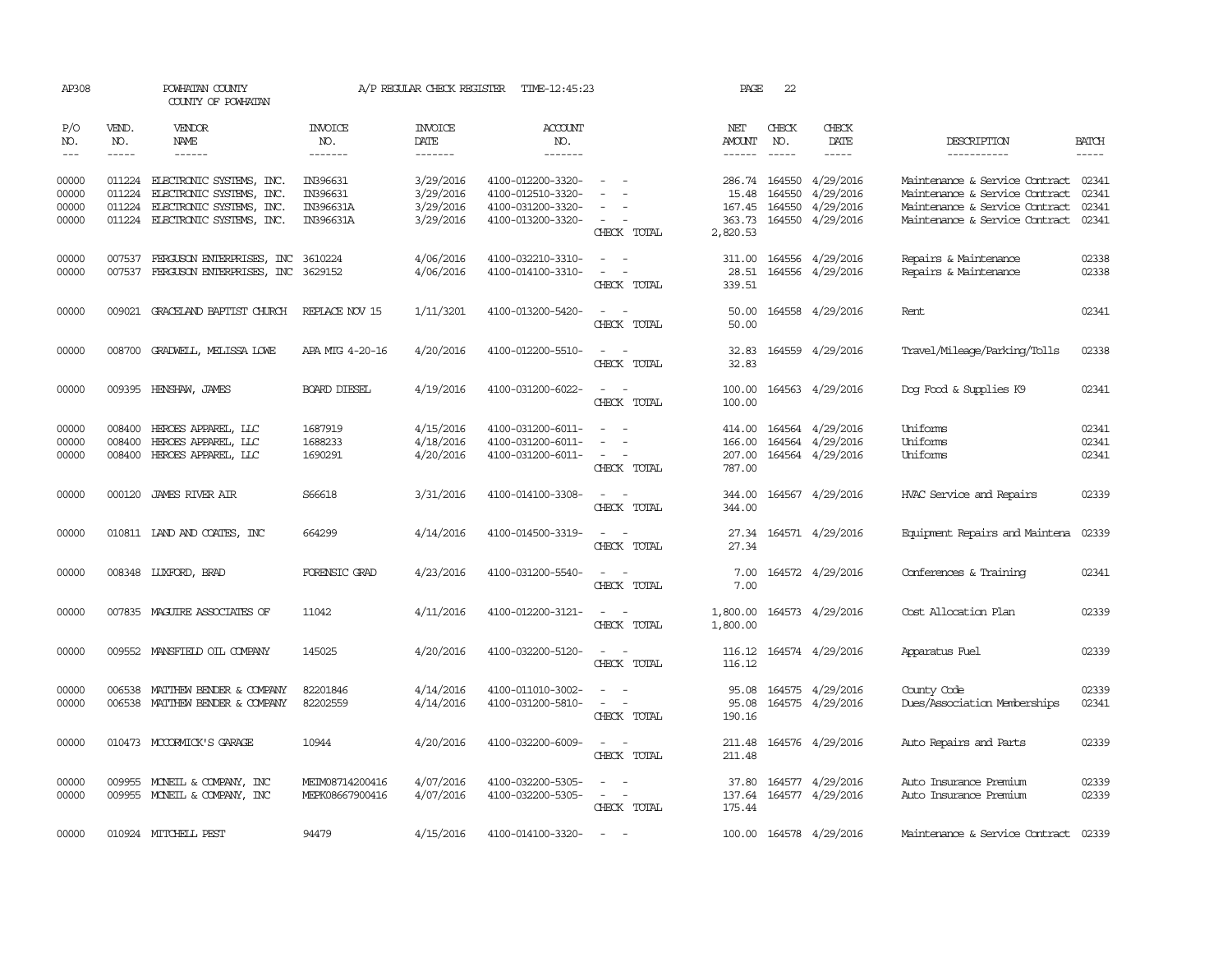| AP308                            |                                      | POWHATAN COUNTY<br>COUNTY OF POWHATAN                                                                    |                                      | A/P REGULAR CHECK REGISTER                       | TIME-12:45:23                                                                    |                                                                                                                             | PAGE                                         | 23                            |                                                                       |                                                                                                                |                                  |
|----------------------------------|--------------------------------------|----------------------------------------------------------------------------------------------------------|--------------------------------------|--------------------------------------------------|----------------------------------------------------------------------------------|-----------------------------------------------------------------------------------------------------------------------------|----------------------------------------------|-------------------------------|-----------------------------------------------------------------------|----------------------------------------------------------------------------------------------------------------|----------------------------------|
| P/O<br>NO.<br>$\frac{1}{2}$      | VEND.<br>NO.<br>$- - - - -$          | <b>VENDOR</b><br><b>NAME</b><br>------                                                                   | <b>INVOICE</b><br>NO.<br>-------     | <b>INVOICE</b><br><b>DATE</b><br>-------         | <b>ACCOUNT</b><br>NO.<br>-------                                                 |                                                                                                                             | NET<br><b>AMOUNT</b><br>------               | CHECK<br>NO.<br>$\frac{1}{2}$ | CHECK<br>DATE<br>$- - - - -$                                          | DESCRIPTION<br>-----------                                                                                     | <b>BATCH</b><br>-----            |
| 00000<br>00000                   | 010924                               | 010924 MITCHELL PEST<br>MITCHELL PEST                                                                    | 95680<br>95790                       | 4/15/2016<br>3/31/2016                           | 4100-014100-3320-<br>4100-014100-3310-                                           | $\sim$<br>$\equiv$<br>CHECK TOTAL                                                                                           | 150.00<br>1,500.00<br>1,750.00               | 164578                        | 164578 4/29/2016<br>4/29/2016                                         | Maintenance & Service Contract<br>Repairs & Maintenance                                                        | 02339<br>02339                   |
| 00000                            |                                      | 007297 NAFECO, INC.                                                                                      | 822660                               | 4/15/2016                                        | 4100-032200-3310-                                                                | CHECK TOTAL                                                                                                                 | 61.90<br>61.90                               |                               | 164579 4/29/2016                                                      | Equipment Repair                                                                                               | 02339                            |
| 00000<br>00000<br>00000<br>00000 | 001250<br>001250<br>001250<br>001250 | POWHATAN AUTO & TRACTOR<br>POWHATAN AUTO & TRACTOR<br>POWHATAN AUTO & TRACTOR<br>POWHATAN AUTO & TRACTOR | 388360<br>389046<br>392565<br>394870 | 3/02/2016<br>3/07/2016<br>3/30/2016<br>4/14/2016 | 4100-014500-3319-<br>4100-014500-6009-<br>4100-014500-3319-<br>4100-031200-6009- | $\equiv$<br>CHECK TOTAL                                                                                                     | 109.79<br>12.16<br>108.30<br>10.07<br>240.32 | 164582                        | 164582 4/29/2016<br>4/29/2016<br>164582 4/29/2016<br>164582 4/29/2016 | Equipment Repairs and Maintena<br>Auto Parts & Repairs<br>Equipment Repairs and Maintena<br>Auto Parts/Repairs | 02339<br>02339<br>02339<br>02341 |
| 00000<br>00000                   | 006914                               | POWHATAN AUTO REPAIR<br>006914 POWHATAN AUTO REPAIR                                                      | 792<br>791                           | 4/25/2016<br>4/18/2016                           | 4100-034100-6009-<br>4100-031200-6009-                                           | $\sim$<br>CHECK TOTAL                                                                                                       | 733.79<br>85.00<br>818.79                    |                               | 164583 4/29/2016<br>164583 4/29/2016                                  | Auto Parts/Repairs<br>Auto Parts/Repairs                                                                       | 02340<br>02341                   |
| 00000                            |                                      | 006474 PROGRESSIVE AUTO WORKS                                                                            | 30780                                | 4/22/2016                                        | 4100-031200-6009-                                                                | $\sim$ $\sim$<br>CHECK TOTAL                                                                                                | 588.84<br>588.84                             |                               | 164584 4/29/2016                                                      | Auto Parts/Repairs                                                                                             | 02341                            |
| 00000                            | 006523                               | PURCHASE POWER                                                                                           | 19346006 4/16                        | 4/17/2016                                        | 4100-021600-5210-                                                                | $\sim$<br>- -<br>CHECK TOTAL                                                                                                | 417.98<br>417.98                             |                               | 164585 4/29/2016                                                      | Postage                                                                                                        | 02341                            |
| 00000                            |                                      | 000620 R. C. GOODWYN & SONS, INC 713171                                                                  |                                      | 4/09/2016                                        | 4100-014500-3319-                                                                | CHECK TOTAL                                                                                                                 | 11.38<br>11.38                               |                               | 164586 4/29/2016                                                      | Equipment Repairs and Maintena 02339                                                                           |                                  |
| 00000                            | 009037                               | REYNOLDS LIGHTING SUPPLY                                                                                 | 115876                               | 4/01/2016                                        | 4100-014100-3310-                                                                | $\equiv$<br>CHECK TOTAL                                                                                                     | 245.00<br>245.00                             |                               | 164587 4/29/2016                                                      | Repairs & Maintenance                                                                                          | 02339                            |
| 00000                            | 008089                               | RUBLE-MULVANEY ASSOC., INC 2379                                                                          |                                      | 4/20/2016                                        | 4100-073100-3140-                                                                | $\equiv$<br>CHECK TOTAL                                                                                                     | 5,475.00<br>5,475.00                         |                               | 164589 4/29/2016                                                      | Professional Services                                                                                          | 02340                            |
| 00000<br>00000<br>00000          | 007062<br>007062                     | RUIHERFORD JANITOR SUPPLY<br>RUIHERFORD JANITOR SUPPLY<br>007062 RUIHERFORD JANITOR SUPPLY 927175        | 926125<br>926127                     | 4/08/2016<br>4/08/2016<br>4/15/2016              | 4100-032210-6005-<br>4100-032220-6005-<br>4100-032210-6005-                      | $\equiv$<br>$\sim$<br>CHECK TOTAL                                                                                           | 355.71<br>190.98<br>54.25<br>600.94          | 164590<br>164590<br>164590    | 4/29/2016<br>4/29/2016<br>4/29/2016                                   | Cleaning Supplies<br>Cleaning Supplies<br>Cleaning Supplies                                                    | 02339<br>02339<br>02339          |
| 00000                            |                                      | 010435 SCITEST LABORATORIES, INC 22                                                                      |                                      | 4/26/2016                                        | 4100-012220-3141-                                                                | $\equiv$<br>$\sim$<br>CHECK TOTAL                                                                                           | 245.00<br>245.00                             |                               | 164591 4/29/2016                                                      | Drug Testing                                                                                                   | 02340                            |
| 00000                            |                                      | 006921 SEA-CLEAR AOUARIUM                                                                                | 4251                                 | 4/15/2016                                        | 4100-073100-3320-                                                                | $\overline{\phantom{a}}$<br>CHECK TOTAL                                                                                     | 80.00<br>80.00                               |                               | 164592 4/29/2016                                                      | Maintenance & Service Contract                                                                                 | 02340                            |
| 00000                            |                                      | 009701 SHI INTERNATIONAL CORP.                                                                           | B04802891                            | 4/04/2016                                        | 4100-012510-6003-                                                                | $\sim$<br>CHECK TOTAL                                                                                                       | 463.82<br>463.82                             |                               | 164593 4/29/2016                                                      | Computer Software                                                                                              | 02339                            |
| 00000                            | 001320                               | SOUTHERN POLICE                                                                                          | 184794                               | 4/18/2016                                        | 4100-031200-6011-                                                                | $\frac{1}{2} \left( \frac{1}{2} \right) \left( \frac{1}{2} \right) = \frac{1}{2} \left( \frac{1}{2} \right)$<br>CHECK TOTAL | 115.00<br>115.00                             |                               | 164595 4/29/2016                                                      | Uniforms                                                                                                       | 02341                            |
| 00000<br>00000                   | 006594                               | SOUTHSIDE ELECTRIC COOP<br>006594 SOUTHSIDE ELECTRIC COOP                                                | 63504006 4/16<br>63504008 4/16       | 4/18/2016<br>4/18/2016                           | 4100-014600-5110-<br>4100-014600-5110-                                           | $\sim$                                                                                                                      | 193.19                                       |                               | 164596 4/29/2016<br>632.69 164596 4/29/2016                           | Electricity<br>Electricity                                                                                     | 02339<br>02339                   |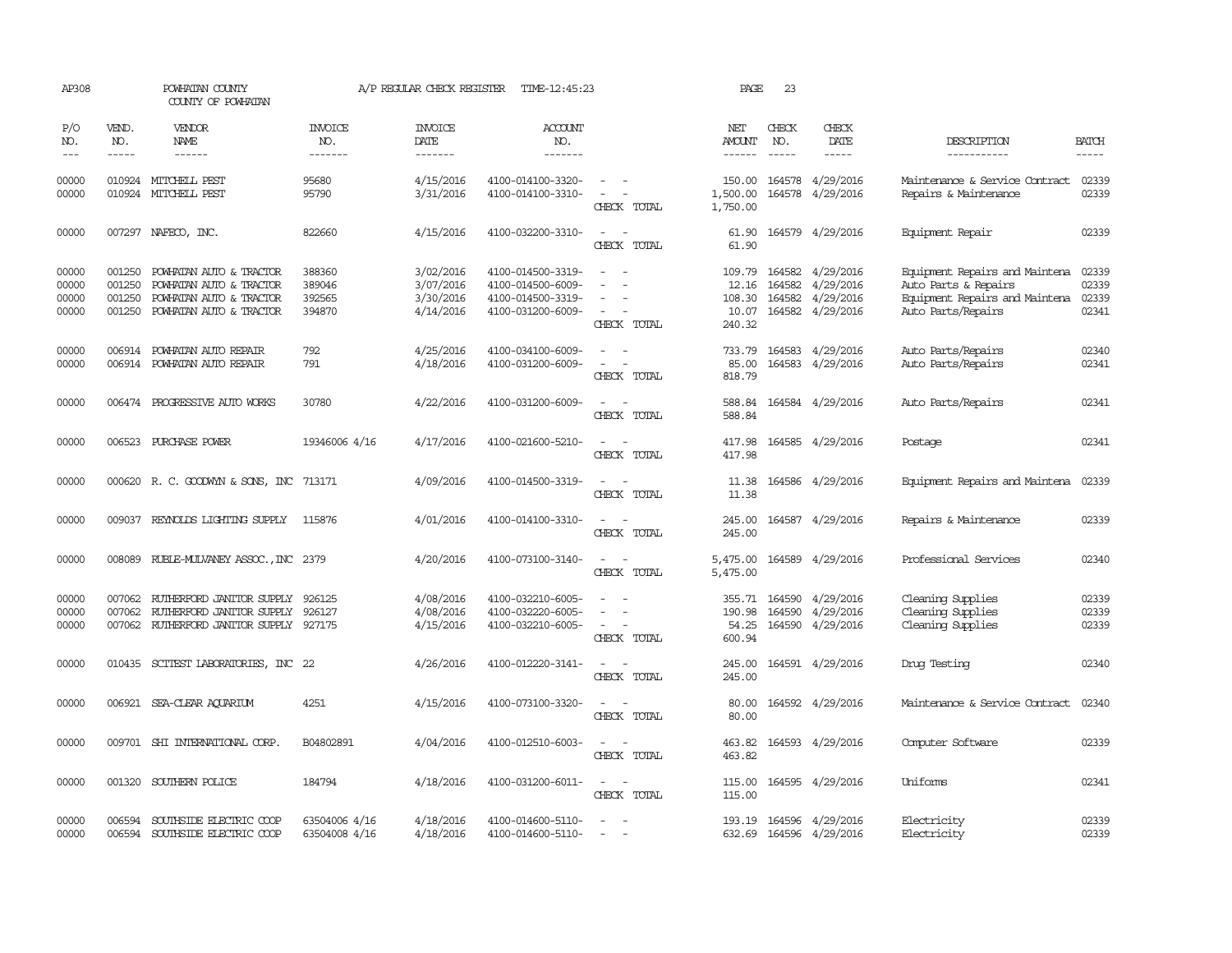| AP308               |                         | POWHATAN COUNTY<br>COUNTY OF POWHATAN |                        | A/P REGULAR CHECK REGISTER | TIME-12:45:23         |                                                                                                              | PAGE          | 24           |                  |                                |                                                                                                                                                                                                                                                                                                                                                                                                                                                                                     |
|---------------------|-------------------------|---------------------------------------|------------------------|----------------------------|-----------------------|--------------------------------------------------------------------------------------------------------------|---------------|--------------|------------------|--------------------------------|-------------------------------------------------------------------------------------------------------------------------------------------------------------------------------------------------------------------------------------------------------------------------------------------------------------------------------------------------------------------------------------------------------------------------------------------------------------------------------------|
| P/O<br>NO.          | VEND.<br>NO.            | VENDOR<br>NAME                        | <b>INVOICE</b><br>NO.  | <b>INVOICE</b><br>DATE     | <b>ACCOUNT</b><br>NO. |                                                                                                              | NET<br>AMOUNT | CHECK<br>NO. | CHECK<br>DATE    | DESCRIPTION                    | BATCH                                                                                                                                                                                                                                                                                                                                                                                                                                                                               |
| $\qquad \qquad - -$ | $\qquad \qquad - - - -$ | ------                                | -------                | -------                    | -------               |                                                                                                              | ------        |              | $- - - - -$      | -----------                    | $\begin{tabular}{ccccc} \multicolumn{2}{c}{} & \multicolumn{2}{c}{} & \multicolumn{2}{c}{} & \multicolumn{2}{c}{} & \multicolumn{2}{c}{} & \multicolumn{2}{c}{} & \multicolumn{2}{c}{} & \multicolumn{2}{c}{} & \multicolumn{2}{c}{} & \multicolumn{2}{c}{} & \multicolumn{2}{c}{} & \multicolumn{2}{c}{} & \multicolumn{2}{c}{} & \multicolumn{2}{c}{} & \multicolumn{2}{c}{} & \multicolumn{2}{c}{} & \multicolumn{2}{c}{} & \multicolumn{2}{c}{} & \multicolumn{2}{c}{} & \mult$ |
| 00000               | 006594                  | SOUTHSIDE ELECTRIC COOP               | 63504009 4/16          | 4/18/2016                  | 4100-014600-5110-     |                                                                                                              | 3,146.53      | 164596       | 4/29/2016        | Electricity                    | 02339                                                                                                                                                                                                                                                                                                                                                                                                                                                                               |
| 00000               | 006594                  | SOUTHSIDE ELECTRIC COOP               | 63504010 4/16          | 4/18/2016                  | 4100-014600-5110-     |                                                                                                              | 41.26         | 164596       | 4/29/2016        | Electricity                    | 02339                                                                                                                                                                                                                                                                                                                                                                                                                                                                               |
| 00000               | 006594                  | SOUTHSIDE ELECTRIC COOP               | 534396001 3/16         | 3/30/2016                  | 4100-053910-5642-     |                                                                                                              | 339.87        | 164596       | 4/29/2016        | PCCAA Services - TANF          | 02340                                                                                                                                                                                                                                                                                                                                                                                                                                                                               |
| 00000               | 006594                  | SOUTHSIDE ELECTRIC COOP               | 63504001 4/16          | 4/18/2016                  | 4100-073100-5110-     |                                                                                                              | 2,726.85      |              | 164596 4/29/2016 | Electricity                    | 02340                                                                                                                                                                                                                                                                                                                                                                                                                                                                               |
| 00000               | 006594                  | SOUTHSIDE ELECTRIC COOP               | 96772001 4/16          | 4/11/2016                  | 4100-053910-5642-     |                                                                                                              | 181.51        |              | 164596 4/29/2016 | PCCAA Services - TANF          | 02340                                                                                                                                                                                                                                                                                                                                                                                                                                                                               |
| 00000               |                         | 006594 SOUTHSIDE ELECTRIC COOP        | 63504004 4/16          | 4/18/2016                  | 4100-035100-5110-     |                                                                                                              | 306.11        |              | 164596 4/29/2016 | Electricity                    | 02341                                                                                                                                                                                                                                                                                                                                                                                                                                                                               |
|                     |                         |                                       |                        |                            |                       | CHECK TOTAL                                                                                                  | 7,568.01      |              |                  |                                |                                                                                                                                                                                                                                                                                                                                                                                                                                                                                     |
| 00000               | 008578                  | STAPLES BUSINESS AD-                  | 3298811894             | 4/08/2016                  | 4100-014100-6001-     | $\overline{\phantom{a}}$                                                                                     | 39.98         | 164599       | 4/29/2016        | Office Supplies                | 02339                                                                                                                                                                                                                                                                                                                                                                                                                                                                               |
| 00000               | 008578                  | STAPLES BUSINESS AD-                  | 3299298326             | 4/14/2016                  | 4100-012310-6014-     |                                                                                                              | 8.69          | 164599       | 4/29/2016        | Other Operating Supplies       | 02339                                                                                                                                                                                                                                                                                                                                                                                                                                                                               |
| 00000               | 008578                  | STAPLES BUSINESS AD-                  | 3299298327             | 4/14/2016                  | 4100-073100-6001-     | $\sim$<br>$\overline{\phantom{a}}$                                                                           | 139.48        | 164599       | 4/29/2016        | Office Supplies                | 02340                                                                                                                                                                                                                                                                                                                                                                                                                                                                               |
| 00000               | 008578                  | STAPLES BUSINESS AD-                  | 3299298328             | 4/14/2016                  | 4100-073100-6001-     | $\sim$                                                                                                       | 1.76          | 164599       | 4/29/2016        | Office Supplies                | 02340                                                                                                                                                                                                                                                                                                                                                                                                                                                                               |
| 00000               | 008578                  | STAPLES BUSINESS AD-                  | 3299647609             | 4/16/2016                  | 4100-073100-8102-     | $\sim$<br>$\overline{\phantom{a}}$                                                                           | 614.95        | 164599       | 4/29/2016        | Furniture                      | 02340                                                                                                                                                                                                                                                                                                                                                                                                                                                                               |
| 00000               | 008578                  | STAPLES BUSINESS AD-                  | 3299177764             | 4/12/2016                  | 4100-031200-6001-     | $\overline{\phantom{a}}$                                                                                     | 95.31         |              | 164599 4/29/2016 | Office Supplies                | 02341                                                                                                                                                                                                                                                                                                                                                                                                                                                                               |
| 00000               |                         | 008578 STAPLES BUSINESS AD-           | 3299225077             | 4/13/2016                  | 4100-031710-6001-     | $\overline{\phantom{a}}$                                                                                     | 225.29        |              | 164599 4/29/2016 | Office Supplies                | 02341                                                                                                                                                                                                                                                                                                                                                                                                                                                                               |
|                     |                         |                                       |                        |                            |                       | CHECK TOTAL                                                                                                  | 1,125.46      |              |                  |                                |                                                                                                                                                                                                                                                                                                                                                                                                                                                                                     |
| 00000               | 009520                  | STONE'S OFFICE EQUIPMENT              | 66431                  | 4/15/2016                  | 4100-073100-3320-     |                                                                                                              | 487.54        |              | 164600 4/29/2016 | Maintenance & Service Contract | 02340                                                                                                                                                                                                                                                                                                                                                                                                                                                                               |
| 00000               | 009520                  | STONE'S OFFICE EQUIPMENT              | 66432                  | 4/15/2016                  | 4100-073100-3320-     | $\sim$                                                                                                       | 146.63        |              | 164600 4/29/2016 | Maintenance & Service Contract | 02340                                                                                                                                                                                                                                                                                                                                                                                                                                                                               |
|                     |                         |                                       |                        |                            |                       | CHECK TOTAL                                                                                                  | 634.17        |              |                  |                                |                                                                                                                                                                                                                                                                                                                                                                                                                                                                                     |
| 00000               |                         | 007326 T H ADAMS TIRE SERVICE         | 5056                   | 4/19/2016                  | 4100-014500-6009-     |                                                                                                              | 76.00         |              | 164601 4/29/2016 | Auto Parts & Repairs           | 02339                                                                                                                                                                                                                                                                                                                                                                                                                                                                               |
|                     |                         |                                       |                        |                            |                       | CHECK TOTAL                                                                                                  | 76.00         |              |                  |                                |                                                                                                                                                                                                                                                                                                                                                                                                                                                                                     |
| 00000               |                         | 010532 TEMPERATURE CONTROL            | 233828                 | 3/07/2016                  | 4100-014100-3308-     |                                                                                                              | 377.00        |              | 164602 4/29/2016 | HVAC Service and Repairs       | 02339                                                                                                                                                                                                                                                                                                                                                                                                                                                                               |
|                     |                         |                                       |                        |                            |                       | CHECK TOTAL                                                                                                  | 377.00        |              |                  |                                |                                                                                                                                                                                                                                                                                                                                                                                                                                                                                     |
| 00000               |                         | 000845 TOWN POLICE SUPPLY OF          | R79918                 | 4/15/2016                  | 4100-031200-6011-     | $\frac{1}{2} \left( \frac{1}{2} \right) \left( \frac{1}{2} \right) = \frac{1}{2} \left( \frac{1}{2} \right)$ | 12.79         |              | 164604 4/29/2016 | Uniforms                       | 02341                                                                                                                                                                                                                                                                                                                                                                                                                                                                               |
|                     |                         |                                       |                        |                            |                       | CHECK TOTAL                                                                                                  | 12.79         |              |                  |                                |                                                                                                                                                                                                                                                                                                                                                                                                                                                                                     |
| 00000               |                         | 008351 VACORP                         | 10927 4TH PYMT         | 4/27/2016                  | 4100-012550-2710-     | $\sim$ $\sim$                                                                                                | 18,314.00     |              | 164607 4/29/2016 | Worker's Compensation          | 02341                                                                                                                                                                                                                                                                                                                                                                                                                                                                               |
|                     |                         |                                       |                        |                            |                       | CHECK TOTAL                                                                                                  | 18,314.00     |              |                  |                                |                                                                                                                                                                                                                                                                                                                                                                                                                                                                                     |
| 00000               |                         | 011169 VERIZON                        | 8045985671 4/16        | 4/11/2016                  | 4100-073100-5230-     |                                                                                                              | 49.44         |              | 164608 4/29/2016 | Telephone Services             | 02340                                                                                                                                                                                                                                                                                                                                                                                                                                                                               |
|                     |                         |                                       |                        |                            |                       | CHECK TOTAL                                                                                                  | 49.44         |              |                  |                                |                                                                                                                                                                                                                                                                                                                                                                                                                                                                                     |
| 00000               | 009442                  | VESA                                  | <b>GROSSE REGISTER</b> | 5/06/2016                  | 4100-083500-5810-     |                                                                                                              | 35.00         | 164609       | 4/29/2016        | Dues/Association Memberships   | 02340                                                                                                                                                                                                                                                                                                                                                                                                                                                                               |
| 00000               | 009442 VESA             |                                       | <b>HOWLAND REGISTR</b> | 6/06/2016                  | 4100-083500-5810-     | $\equiv$                                                                                                     | 35.00         |              | 164609 4/29/2016 | Dues/Association Memberships   | 02340                                                                                                                                                                                                                                                                                                                                                                                                                                                                               |
|                     |                         |                                       |                        |                            |                       | CHECK TOTAL                                                                                                  | 70.00         |              |                  |                                |                                                                                                                                                                                                                                                                                                                                                                                                                                                                                     |
| 00000               |                         | 001890 X-ZACT                         | 3275                   | 4/21/2016                  | 4100-031200-6001-     |                                                                                                              | 220.00        |              | 164612 4/29/2016 | Office Supplies                | 02341                                                                                                                                                                                                                                                                                                                                                                                                                                                                               |
|                     |                         |                                       |                        |                            |                       | CHECK TOTAL                                                                                                  | 220.00        |              |                  |                                |                                                                                                                                                                                                                                                                                                                                                                                                                                                                                     |
|                     |                         |                                       |                        |                            |                       | CHECK TYPE TOTAL                                                                                             | 471,700.71    |              |                  |                                |                                                                                                                                                                                                                                                                                                                                                                                                                                                                                     |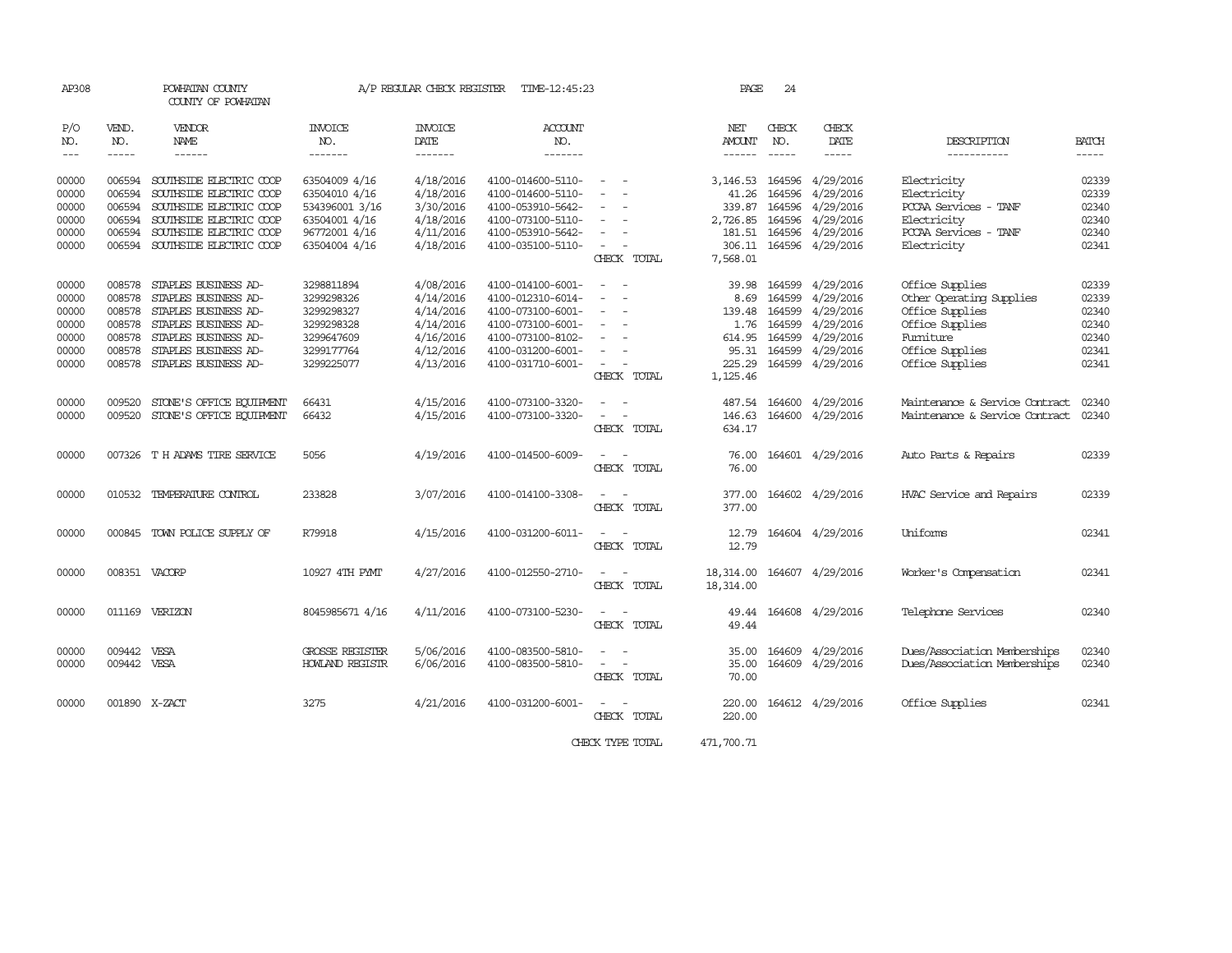| AP308          |              | POWHATAN COUNTY<br>COUNTY OF POWHATAN                                              |                           | A/P VOID CHECK REGISTER    | TIME-12:45:23                          |                                                                                                                             | 25<br>PAGE                                                       |               |                                        |                       |
|----------------|--------------|------------------------------------------------------------------------------------|---------------------------|----------------------------|----------------------------------------|-----------------------------------------------------------------------------------------------------------------------------|------------------------------------------------------------------|---------------|----------------------------------------|-----------------------|
| P/O<br>NO.     | VEND.<br>NO. | VENDOR<br>NAME<br>------                                                           | INVOICE<br>NO.<br>------- | INVOICE<br>DATE<br>------- | <b>ACCOUNT</b><br>NO.<br>-------       |                                                                                                                             | CHECK<br>NET<br><b>AMOUNT</b><br>NO.                             | CHECK<br>DATE | DESCRIPTION                            | <b>BATCH</b><br>----- |
| 00000          | 011168       | BURKE, RYAN                                                                        | <b>FEB 2016 TIME</b>      | 3/01/2016                  | 4100-032200-3320-                      | $\frac{1}{2} \left( \frac{1}{2} \right) \left( \frac{1}{2} \right) = \frac{1}{2} \left( \frac{1}{2} \right)$<br>CHECK TOTAL | 330.00-164252 4/08/2016<br>$330.00 -$                            |               | Maintenance & Service Contract         | 00351                 |
| 00000          |              | 008016 HODGES BADGE COMPANY, INC 16010300                                          |                           | 4/05/2016                  | 4100-083500-6014-                      | $\sim$ $\sim$<br>CHECK TOTAL                                                                                                | 300.30-164375 4/15/2016<br>$300.30 -$                            |               | Other Operating Supplies               | 00354                 |
| 00000<br>00000 |              | 000620 R. C. GOODWYN & SONS, INC 712485<br>000620 R. C. GOODWYN & SONS, INC 712663 |                           | 4/05/2016<br>4/06/2016     | 4100-032200-5815-<br>4100-032200-5815- | $ -$<br>$\sim$ $-$<br>CHECK TOTAL                                                                                           | 174.75-164480 4/22/2016<br>702.60-164480 4/22/2016<br>$877.35 -$ |               | Training/Seminars<br>Training/Seminars | 00355<br>00355        |
|                |              |                                                                                    |                           |                            |                                        | CHECK TYPE TOTAL                                                                                                            | 1,507.65-                                                        |               |                                        |                       |
|                |              |                                                                                    |                           |                            |                                        | FINAL TOTAL                                                                                                                 | 470, 193, 06                                                     |               |                                        |                       |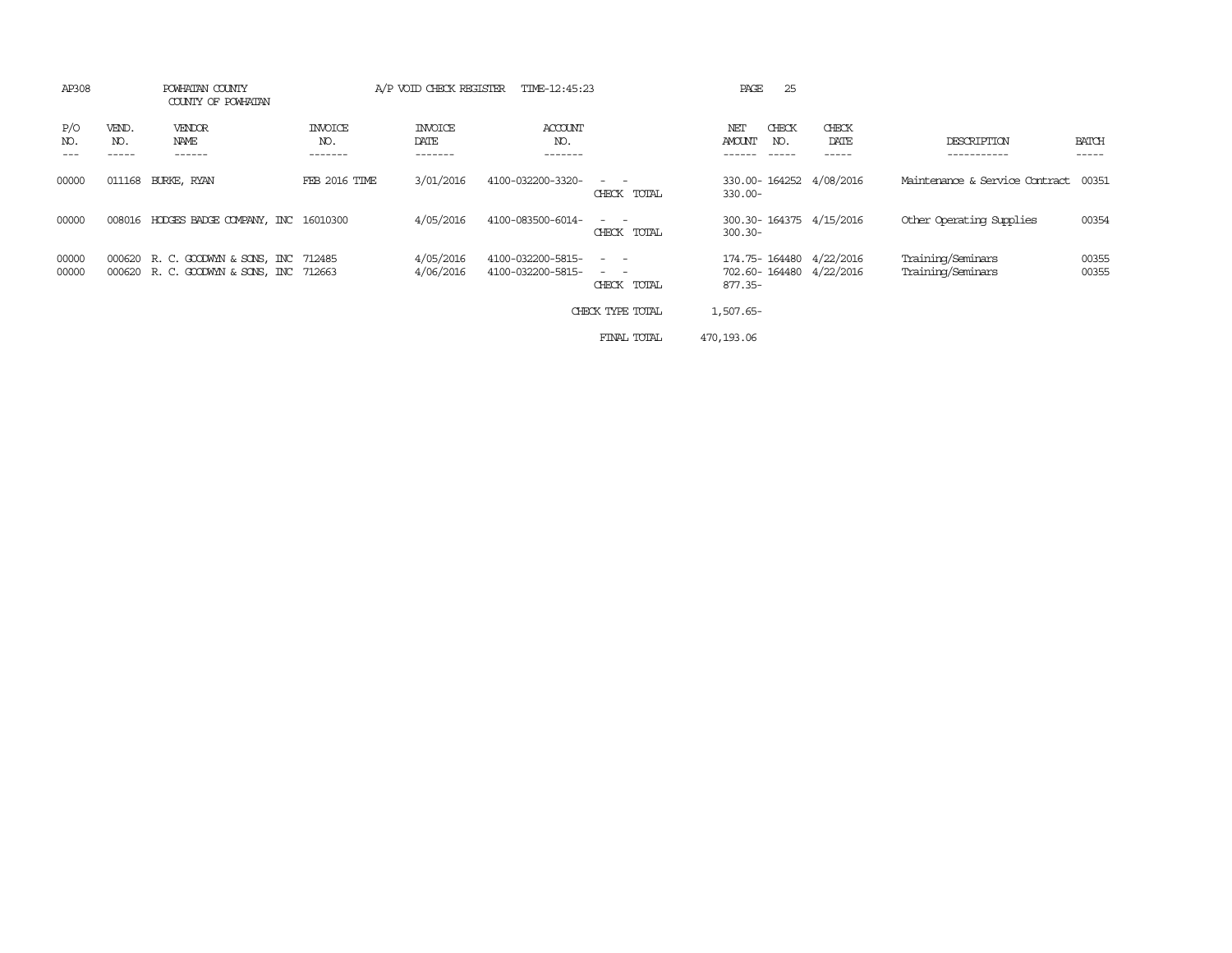| AP308               |              | POWHATAN COUNTY<br>COUNTY OF POWHATAN              |                                  | A/P REGULAR CHECK REGISTER        | TIME-12:46:45                          |                                    | PAGE                           | <sup>1</sup> |                                             |                                                                        |                             |
|---------------------|--------------|----------------------------------------------------|----------------------------------|-----------------------------------|----------------------------------------|------------------------------------|--------------------------------|--------------|---------------------------------------------|------------------------------------------------------------------------|-----------------------------|
| P/O<br>NO.<br>$---$ | VEND.<br>NO. | <b>VENDOR</b><br>NAME<br>$- - - - - -$             | <b>INVOICE</b><br>NO.<br>------- | <b>INVOICE</b><br>DATE<br>------- | <b>ACCOUNT</b><br>NO.<br>-------       |                                    | NET<br><b>AMOUNT</b><br>------ | CHECK<br>NO. | CHECK<br>DATE<br>$- - - - -$                | DESCRIPTION<br>-----------                                             | <b>BATCH</b><br>$- - - - -$ |
| 00000<br>00000      |              | 007033 A.M. DAVIS, INC.<br>007033 A.M. DAVIS, INC. | 01S1798680<br>01S1798690         | 3/30/2016<br>3/30/2016            | 4501-043400-3320-<br>4501-043400-3320- | $\sim$ $  -$                       | 179.88                         |              | 179.35 164242 4/08/2016<br>164242 4/08/2016 | Maintenance and Service Contra 02320<br>Maintenance and Service Contra | 02320                       |
|                     |              |                                                    |                                  |                                   |                                        | CHECK TOTAL                        | 359.23                         |              |                                             |                                                                        |                             |
| 00000               | 009183       | AIR, WATER & SOIL LABORA- V16001868                |                                  | 3/25/2016                         | 4501-043400-3140-                      | $\sim$                             | 40.00                          |              | 164244 4/08/2016                            | Professional Services                                                  | 02320                       |
| 00000               | 009183       | AIR, WATER & SOIL LABORA-                          | V16001869                        | 3/25/2016                         | 4501-043400-3140-                      |                                    | 40.00                          | 164244       | 4/08/2016                                   | Professional Services                                                  | 02320                       |
| 00000               | 009183       | AIR, WATER & SOIL LABORA-                          | V16001870                        | 3/25/2016                         | 4501-043400-3140-                      | $\overline{\phantom{a}}$           | 40.00                          | 164244       | 4/08/2016                                   | Professional Services                                                  | 02320                       |
| 00000               | 009183       | AIR, WATER & SOIL LABORA- V16001915                |                                  | 3/29/2016                         | 4501-043400-3140-                      | $\overline{\phantom{a}}$           | 102.26                         |              | 164244 4/08/2016                            | Professional Services                                                  | 02320                       |
| 00000               | 009183       | AIR, WATER & SOIL LABORA-                          | V16001916                        | 3/29/2016                         | 4501-043400-3140-                      |                                    | 119.08                         |              | 164244 4/08/2016                            | Professional Services                                                  | 02320                       |
| 00000               | 009183       | AIR, WATER & SOIL LABORA- V16002017                |                                  | 4/01/2016                         | 4501-043400-3140-                      |                                    | 40.00                          |              | 164244 4/08/2016                            | Professional Services                                                  | 02320                       |
| 00000               |              | 009183 AIR, WATER & SOIL LABORA- V16002018         |                                  | 4/01/2016                         | 4501-043400-3140-                      | $\sim$<br>CHECK TOTAL              | 40.00<br>421.34                |              | 164244 4/08/2016                            | Professional Services                                                  | 02320                       |
|                     |              |                                                    |                                  |                                   |                                        |                                    |                                |              |                                             |                                                                        |                             |
| 00000               | 006965       | CINIAS CORPORATION                                 | 143716043                        | 3/23/2016                         | 4501-043400-6011-                      | $\equiv$<br>$\sim$                 | 68.22                          |              | 164255 4/08/2016                            | Uniforms                                                               | 02320                       |
| 00000               | 006965       | CINIAS CORPORATION                                 | 143719745                        | 3/30/2016                         | 4501-043400-6011-                      | $\sim$                             | 68.22                          |              | 164255 4/08/2016                            | Uniforms                                                               | 02320                       |
|                     |              |                                                    |                                  |                                   |                                        | CHECK TOTAL                        | 136.44                         |              |                                             |                                                                        |                             |
| 00000               |              | 009945 ENTRUST RECORDS MGMT                        | EARTH DAY                        | 4/04/2016                         | 4116-083500-8215-                      | $\sim$<br>$\sim$ 100 $\mu$         |                                |              | 375.00 164263 4/08/2016                     | DEQ - Grant for Litter Control 02321                                   |                             |
|                     |              |                                                    |                                  |                                   |                                        | CHECK TOTAL                        | 375.00                         |              |                                             |                                                                        |                             |
| 00000               |              | 009245 INNOVATIVE BIO                              | 0302016                          | 3/06/2016                         | 4501-043400-3320-                      | $\sim$                             |                                |              | 2,850.00 164274 4/08/2016                   | Maintenance and Service Contra 02321                                   |                             |
|                     |              |                                                    |                                  |                                   |                                        | CHECK TOTAL                        | 2,850.00                       |              |                                             |                                                                        |                             |
| 00000               |              | 000120 JAMES RIVER AIR                             | C159794                          | 4/01/2016                         | 4501-043400-3320-                      | $\sim$ $ \sim$                     | 258.00                         |              | 164277 4/08/2016                            | Maintenance and Service Contra 02321                                   |                             |
|                     |              |                                                    |                                  |                                   |                                        | CHECK TOTAL                        | 258.00                         |              |                                             |                                                                        |                             |
| 00000               |              | 011166 K9TACTICALGEAR                              | 4579                             | 4/04/2016                         | 4116-031213-6015-                      | $\sim$ $ \sim$                     |                                |              | 124.15 164278 4/08/2016                     | K9 Expenses                                                            | 02321                       |
|                     |              |                                                    |                                  |                                   |                                        | CHECK TOTAL                        | 124.15                         |              |                                             |                                                                        |                             |
| 00000               |              | 006672 MACON FIRE DEPARTMENT                       | FIRE CHIEF CONF                  | 3/31/2016                         | 4120-032200-8215-                      | $\sim$ $ -$                        |                                |              | 2,271.72 164281 4/08/2016                   | State Dept of Fire Programs Fu 02321                                   |                             |
|                     |              |                                                    |                                  |                                   |                                        | CHECK TOTAL                        | 2,271.72                       |              |                                             |                                                                        |                             |
| 00000               |              | 011110 MOSELEY ARCHITECTS                          | 550492-005                       | 3/31/2016                         | 4301-031200-6002-                      |                                    |                                |              | 164286 4/08/2016                            |                                                                        |                             |
|                     |              |                                                    |                                  |                                   |                                        | CHECK TOTAL                        | 12,215.00<br>12,215.00         |              |                                             | Sally Port & Courthouse Expans 02321                                   |                             |
|                     |              |                                                    |                                  |                                   |                                        |                                    |                                |              |                                             |                                                                        |                             |
| 00000               |              | 008579 POWHATAN COMMERCIAL                         | 0085201604                       | 4/05/2016                         | 4501-043400-5420-                      | $\overline{a}$<br>CHECK TOTAL      | 2,467.37                       |              | 2,467.37 164292 4/08/2016                   | Rent - Office Space                                                    | 02319                       |
|                     |              |                                                    |                                  |                                   |                                        |                                    |                                |              |                                             |                                                                        |                             |
| 00000               |              | 009489 PROFESSIONAL CANINE                         | 160328-002                       | 3/28/2016                         | 4116-031213-6015-                      | $\sim$ $ -$                        | 4,535.00                       |              | 164294 4/08/2016                            | K9 Expenses                                                            | 02322                       |
|                     |              |                                                    |                                  |                                   |                                        | CHECK TOTAL                        | 4,535.00                       |              |                                             |                                                                        |                             |
| 00000               |              | 006593 SHEEHY FORD                                 | NOHB328085                       | 3/23/2016                         | 4301-012500-8301-                      | $\sim$ $ \sim$                     | 11, 156.95                     |              | 164305 4/08/2016                            | Sheriff's Vehicles                                                     | 02322                       |
|                     |              |                                                    |                                  |                                   |                                        | CHECK TOTAL                        | 11, 156.95                     |              |                                             |                                                                        |                             |
| 00000               |              | 006722 SYDNOR HYDRO INC.                           | 34034                            | 4/01/2016                         | 4501-043400-3320-                      | $\sim$ $ -$                        | 692.00                         |              | 164315 4/08/2016                            | Maintenance and Service Contra                                         | 02323                       |
|                     |              |                                                    |                                  |                                   |                                        | CHECK TOTAL                        | 692.00                         |              |                                             |                                                                        |                             |
| 00000               | 009183       | AIR, WATER & SOIL LABORA- V16002074                |                                  | 4/05/2016                         | 4501-043400-3140-                      |                                    | 102.26                         | 164328       | 4/15/2016                                   | Professional Services                                                  | 02327                       |
| 00000               | 009183       | AIR, WATER & SOIL LABORA- V16002075                |                                  | 4/05/2016                         | 4501-043400-3140-                      | $\sim$<br>$\overline{\phantom{a}}$ | 119.08                         | 164328       | 4/15/2016                                   | Professional Services                                                  | 02327                       |
| 00000               |              | 009183 AIR, WATER & SOIL LABORA- V16002137         |                                  | 4/07/2016                         | 4501-043400-3140-                      | $\sim$                             | 40.00                          |              | 164328 4/15/2016                            | Professional Services                                                  | 02327                       |
| 00000               |              | 009183 AIR, WATER & SOIL LABORA- V16002181         |                                  | 4/08/2016                         | 4501-043400-3140-                      | $\sim$<br>$\overline{\phantom{a}}$ |                                |              | 40.00 164328 4/15/2016                      | Professional Services                                                  | 02327                       |
|                     |              |                                                    |                                  |                                   |                                        |                                    |                                |              |                                             |                                                                        |                             |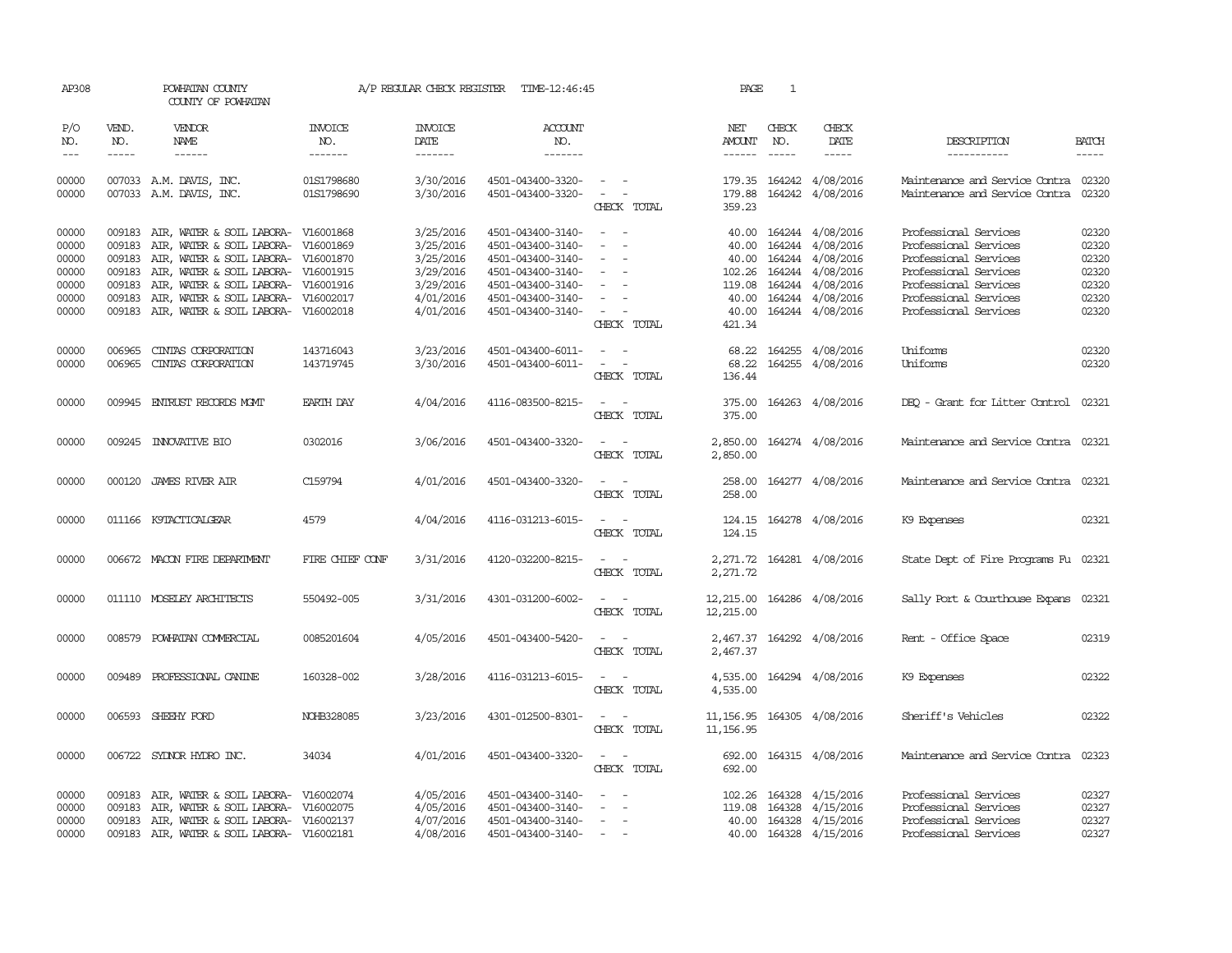| AP308                   |                       | POWHATAN COUNTY<br>COUNTY OF POWHATAN                                                      |                                                       | A/P REGULAR CHECK REGISTER          | TIME-12:46:45                                               |                                                                                                                             | PAGE                                      | 2            |                                                                       |                                                                                     |                             |
|-------------------------|-----------------------|--------------------------------------------------------------------------------------------|-------------------------------------------------------|-------------------------------------|-------------------------------------------------------------|-----------------------------------------------------------------------------------------------------------------------------|-------------------------------------------|--------------|-----------------------------------------------------------------------|-------------------------------------------------------------------------------------|-----------------------------|
| P/O<br>NO.<br>$---$     | VEND.<br>NO.<br>----- | <b>VENDOR</b><br>NAME<br>$- - - - - -$                                                     | <b>INVOICE</b><br>NO.<br>-------                      | <b>INVOICE</b><br>DATE<br>-------   | <b>ACCOUNT</b><br>NO.<br>-------                            |                                                                                                                             | NET<br>AMOUNT<br>------                   | CHECK<br>NO. | CHECK<br>DATE<br>-----                                                | DESCRIPTION<br>-----------                                                          | <b>BATCH</b><br>$- - - - -$ |
| 00000                   |                       | 009183 AIR, WATER & SOIL LABORA- V16002182                                                 |                                                       | 4/08/2016                           | 4501-043400-3140-                                           | $\sim$ $\sim$<br>CHECK TOTAL                                                                                                | 40.00<br>341.34                           |              | 164328 4/15/2016                                                      | Professional Services                                                               | 02327                       |
| 00000                   |                       | 011273 BAIRD, EULITA                                                                       | 2013-015532-011                                       | 11/08/2013                          | 3120-016050-0001-                                           | $\overline{\phantom{a}}$<br>$\sim$<br>CHECK TOTAL                                                                           | 812.59<br>812.59                          |              | 164330 4/15/2016                                                      | Fees for Rescue Transport Serv 02324                                                |                             |
| 00000                   |                       | 006986 BCWH, INC.                                                                          | 106377                                                | 3/28/2016                           | 4301-042000-8301-                                           | $\sim$ 10 $\sim$ 10 $\sim$<br>CHECK TOTAL                                                                                   | 42, 126.48 164332 4/15/2016<br>42, 126.48 |              |                                                                       | Joint Maintenance Garage                                                            | 02325                       |
| 00000<br>00000          | 006655<br>006655      | BLOSSMAN GAS COMPANIES<br>BLOSSMAN GAS COMPANIES,                                          | 310644<br>507418                                      | 12/14/2015<br>4/05/2016             | 4501-043400-6009-<br>4501-043400-5120-                      | $\sim$<br>$\sim$<br>$\equiv$<br>$\sim$<br>CHECK TOTAL                                                                       | 400.00<br>66.73<br>466.73                 |              | 164335 4/15/2016<br>164335 4/15/2016                                  | Facility-Water and Sewer Needs<br>Fuel (htg)                                        | 02327<br>02327              |
| 00000<br>00000<br>00000 | 008686<br>008686      | C.W. WILLIAMS & CO., INC.<br>C.W. WILLIAMS & CO., INC.<br>008686 C.W. WILLIAMS & CO., INC. | 592009<br>592030<br>592059                            | 4/05/2016<br>4/05/2016<br>4/06/2016 | 4301-012400-8301-<br>4301-012400-8301-<br>4301-012400-8301- | $\sim$ $ \sim$<br>$\overline{\phantom{a}}$<br><b><i><u>ALCO</u></i></b><br>CHECK TOTAL                                      | 88.73<br>3,477.60<br>483.03<br>4,049.36   |              | 164339 4/15/2016<br>164339 4/15/2016<br>164339 4/15/2016              | Fire Department Equipment<br>Fire Department Equipment<br>Fire Department Equipment | 02324<br>02324<br>02324     |
| 00000                   |                       | 010937 CARLION'S CUSTOM PAINTING INTERIOR PNTG                                             |                                                       | 4/01/2016                           | 4301-014500-0012-                                           | $\sim$ $\sim$<br>CHECK TOTAL                                                                                                | 3,610.00                                  |              | 3,610.00 164340 4/15/2016                                             | Courthouse Interior Painting                                                        | 02324                       |
| 00000                   |                       | 000540 CENTRAL VIRGINIA WASTE                                                              | 21035                                                 | 4/05/2016                           | 4501-043400-3185-                                           | CHECK TOTAL                                                                                                                 | 32.04<br>32.04                            |              | 164341 4/15/2016                                                      | Trash Removal                                                                       | 02327                       |
| 00000                   |                       | 011281 CHINA TASTE                                                                         | <b>REFUND</b>                                         | 4/06/2016                           | 501-000200-0003-                                            | $\frac{1}{2} \left( \frac{1}{2} \right) \left( \frac{1}{2} \right) = \frac{1}{2} \left( \frac{1}{2} \right)$<br>CHECK TOTAL | 37.54                                     |              | 37.54 164342 4/15/2016                                                | Customer Deposits Payable                                                           | 02327                       |
| 00000                   |                       | 011279 COMCAST CABLE                                                                       | <b>ERATE #5841550</b>                                 | 4/12/2016                           | 4116-073100-6012-                                           | $\sim$<br>CHECK TOTAL                                                                                                       | 2,767.20<br>2,767.20                      |              | 164346 4/15/2016                                                      | Library Materials                                                                   | 02326                       |
| 00000<br>00000          | 000860<br>000860      | DOMINION VIRGINIA POWER<br>DOMINION VIRGINIA POWER                                         | 0998223150 4/16<br>1875198911 4/16                    | 4/04/2016<br>4/05/2016              | 4501-043400-5110-<br>4501-043400-5110-                      | $\overline{\phantom{a}}$<br>CHECK TOTAL                                                                                     | 101.80<br>39.66<br>141.46                 |              | 164354 4/15/2016<br>164354 4/15/2016                                  | Electricity<br>Electricity                                                          | 02327<br>02327              |
| 00000                   | 000860                | DOMINION VIRGINIA POWER                                                                    | 2907028530 4/16                                       | 4/04/2016                           | 4501-043400-5110-                                           | CHECK TOTAL                                                                                                                 | 48.45<br>48.45                            |              | 164355 4/15/2016                                                      | Electricity                                                                         | 02327                       |
| 00000                   |                       | 000860 DOMINION VIRGINIA POWER                                                             | 3085476897 4/16                                       | 4/04/2016                           | 4501-043400-5110-                                           | $\equiv$<br>CHECK TOTAL                                                                                                     | 154.41                                    |              | 154.41 164356 4/15/2016                                               | Electricity                                                                         | 02327                       |
| 00000<br>00000<br>00000 | 000860<br>000860      | DOMINION VIRGINIA POWER<br>DOMINION VIRGINIA POWER<br>000860 DOMINION VIRGINIA POWER       | 6656300552 4/16<br>7897055856 4/16<br>9052426195 4/16 | 4/04/2016<br>4/04/2016<br>4/04/2016 | 4501-043400-5110-<br>4501-043400-5110-<br>4501-043400-5110- | $\sim$ $-$<br>$\sim$ 100 $\mu$<br>CHECK TOTAL                                                                               | 2,434.27<br>2,882.30                      |              | 354.08 164357 4/15/2016<br>164357 4/15/2016<br>93.95 164357 4/15/2016 | Electricity<br>Electricity<br>Electricity                                           | 02327<br>02327<br>02327     |
| 00000<br>00000          |                       | 011224 ELECTRONIC SYSTEMS, INC.<br>011224 ELECTRONIC SYSTEMS, INC.                         | IN354809<br>IN354809                                  | 1/28/2016<br>1/28/2016              | 4501-043400-3320-<br>4501-043400-3320-                      | $\frac{1}{2} \left( \frac{1}{2} \right) \left( \frac{1}{2} \right) = \frac{1}{2} \left( \frac{1}{2} \right)$<br>CHECK TOTAL | 57.81<br>71.81                            |              | 14.00 164361 4/15/2016<br>164361 4/15/2016                            | Maintenance and Service Contra<br>Maintenance and Service Contra                    | 02330<br>02330              |
| 00000                   |                       | 007537 FERGUSON ENTERPRISES, INC 1841398                                                   |                                                       | 3/23/2016                           | 4501-043400-3310-                                           | $\sim$ $  -$<br>CHECK TOTAL                                                                                                 | 24.93                                     |              | 24.93 164365 4/15/2016                                                | Repairs and Maintenance                                                             | 02328                       |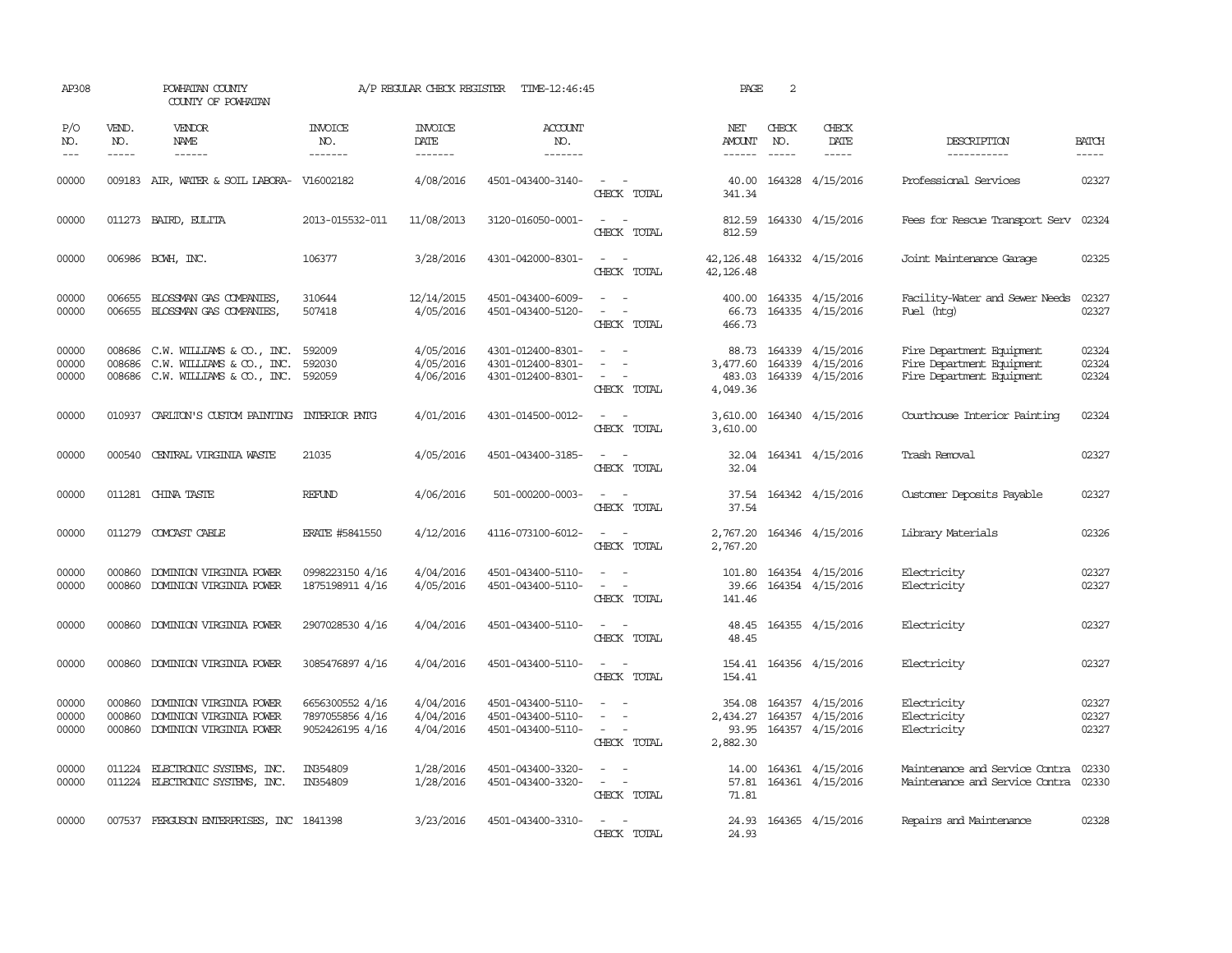| AP308                       |                             | POWHATAN COUNTY<br>COUNTY OF POWHATAN                                                |                                  | A/P REGULAR CHECK REGISTER          | TIME-12:46:45                                               |                                                                                                                             | PAGE                                    | 3                             |                                                          |                                                                              |                         |
|-----------------------------|-----------------------------|--------------------------------------------------------------------------------------|----------------------------------|-------------------------------------|-------------------------------------------------------------|-----------------------------------------------------------------------------------------------------------------------------|-----------------------------------------|-------------------------------|----------------------------------------------------------|------------------------------------------------------------------------------|-------------------------|
| P/O<br>NO.<br>$\frac{1}{2}$ | VEND.<br>NO.<br>$- - - - -$ | VENDOR<br>NAME<br>$- - - - - -$                                                      | <b>INVOICE</b><br>NO.<br>------- | <b>INVOICE</b><br>DATE<br>-------   | ACCOUNT<br>NO.<br>$- - - - - - -$                           |                                                                                                                             | NET<br>AMOUNT<br>$- - - - - -$          | CHECK<br>NO.<br>$\frac{1}{2}$ | CHECK<br>DATE<br>$- - - - -$                             | DESCRIPTION<br>-----------                                                   | <b>BATCH</b><br>-----   |
| 00000<br>00000              | 000690<br>000690            | FLATROCK TIRE & AUTO<br>FLATROCK TIRE & AUTO                                         | 15302<br>15416                   | 3/03/2016<br>3/15/2016              | 4501-043400-6008-<br>4501-043400-6008-                      | $\overline{\phantom{a}}$<br>$\sim$<br>CHECK TOTAL                                                                           | 16.00<br>282.67<br>298.67               |                               | 164368 4/15/2016<br>164368 4/15/2016                     | Gas/Grease/Oil/Vehicle Repairs 02328<br>Gas/Grease/Oil/Vehicle Repairs 02328 |                         |
| 00000                       |                             | 010755 INNOVATIVE TURF                                                               | 2934                             | 4/04/2016                           | 4301-071120-0004-                                           | $\sim$ $ \sim$<br>CHECK TOTAL                                                                                               | 12,800.00 164377 4/15/2016<br>12,800.00 |                               |                                                          | Infield Mix                                                                  | 02328                   |
| 00000                       |                             | 000120 JAMES RIVER AIR                                                               | S65144                           | 3/29/2016                           | 4501-043400-3310-                                           | $\sim$ $ \sim$<br>CHECK TOTAL                                                                                               | 638.72                                  |                               | 638.72 164380 4/15/2016                                  | Repairs and Maintenance                                                      | 02325                   |
| 00000                       |                             | 006402 KNABE OUIDOOR POWER EQUIP 25230                                               |                                  | 4/06/2016                           | 4501-043400-3310-                                           | $\frac{1}{2} \left( \frac{1}{2} \right) \left( \frac{1}{2} \right) = \frac{1}{2} \left( \frac{1}{2} \right)$<br>CHECK TOTAL | 89.95                                   |                               | 89.95 164382 4/15/2016                                   | Repairs and Maintenance                                                      | 02328                   |
| 00000                       |                             | 011282 MOC PRODUCTS                                                                  | 3339816 REFUND                   | 4/06/2016                           | 501-000200-0003-                                            | $\frac{1}{2} \left( \frac{1}{2} \right) \left( \frac{1}{2} \right) = \frac{1}{2} \left( \frac{1}{2} \right)$<br>CHECK TOTAL | 1,380.00<br>1,380.00                    |                               | 164388 4/15/2016                                         | Customer Deposits Payable                                                    | 02328                   |
| 00000                       |                             | 011110 MOSELEY ARCHITECTS                                                            | 550394-006                       | 3/31/2016                           | 4301-062100-8302-                                           | $\sim$<br>CHECK TOTAL                                                                                                       | 115, 128.00<br>115, 128.00              |                               | 164391 4/15/2016                                         | RJHS Replacement/Renovation De                                               | 02325                   |
| 00000<br>00000              | 006928<br>006928            | POWHATAN COUNTY DEPT. OF<br>POWHATAN COUNTY DEPT. OF                                 | FOOD/SUPPLIES<br>FOOD/SUPPLIES#1 | 4/12/2016<br>4/12/2016              | 4410-053910-5646-<br>4410-053910-5646-                      | CHECK TOTAL                                                                                                                 | 70.27<br>1,540.91<br>1,611.18           |                               | 164397 4/15/2016<br>164397 4/15/2016                     | Special Fund Payments<br>Special Fund Payments                               | 02329<br>02329          |
| 00000<br>00000              |                             | 000620 R. C. GOODWYN & SONS, INC 0710164<br>000620 R. C. GOODWYN & SONS, INC 0710428 |                                  | 3/18/2016<br>3/21/2016              | 4301-032200-6001-<br>4301-032200-6001-                      | $\sim$ $-$<br>$\overline{\phantom{a}}$<br>CHECK TOTAL                                                                       | 7.96<br>94.10<br>102.06                 |                               | 164402 4/15/2016<br>164402 4/15/2016                     | Fire/EMS Station #1<br>Fire/EMS Station #1                                   | 02325<br>02325          |
| 00000                       |                             | 009047 RED WING SHOES                                                                | 484125237                        | 4/01/2016                           | 4501-043400-6100-                                           | $\sim$ $\sim$<br>CHECK TOTAL                                                                                                | 150.00<br>150.00                        |                               | 164406 4/15/2016                                         | Personal Protective Equipment                                                | 02329                   |
| 00000                       |                             | 008581 SIGNATURE SIGN CO.                                                            | $16 - 04 - 06$                   | 4/06/2016                           | 4116-083500-8215-                                           | $\overline{\phantom{a}}$<br>$\overline{\phantom{a}}$<br>CHECK TOTAL                                                         | 150.00<br>150.00                        |                               | 164414 4/15/2016                                         | DEO - Grant for Litter Control                                               | 02326                   |
| 00000<br>00000<br>00000     | 007310<br>007310<br>007310  | SOUTHEASTERN EMERGENCY<br>SOUTHEASTERN EMERGENCY<br>SOUTHEASTERN EMERGENCY           | 632408<br>632757<br>632809       | 4/05/2016<br>4/06/2016<br>4/07/2016 | 4120-032301-6013-<br>4120-032301-6013-<br>4120-032301-6013- | $\equiv$<br>$\sim$<br>CHECK TOTAL                                                                                           | 294.87<br>407.60<br>563.73<br>1,266.20  |                               | 164416 4/15/2016<br>164416 4/15/2016<br>164416 4/15/2016 | Medical Supplies<br>Medical Supplies<br>Medical Supplies                     | 02326<br>02326<br>02326 |
| 00000                       | 007450                      | THOMSON REUTERS -                                                                    | 833743285                        | 4/01/2016                           | 4116-021100-6012-                                           | CHECK TOTAL                                                                                                                 | 370.46<br>370.46                        |                               | 164422 4/15/2016                                         | Law Library Expenses                                                         | 02326                   |
| 00000                       | 011006                      | TRACTOR SUPPLY CREDIT                                                                | 200486066                        | 3/14/2016                           | 4116-031213-6015-                                           | CHECK TOTAL                                                                                                                 | 31.98<br>31.98                          |                               | 164425 4/15/2016                                         | K9 Expenses                                                                  | 02329                   |
| 00000<br>00000              |                             | 008126 VERIZON<br>008126 VERIZON                                                     | 9763043334<br>9763043334         | 4/01/2016<br>4/01/2016              | 4501-043400-5250-<br>4501-043400-5270-                      | $\frac{1}{2} \left( \frac{1}{2} \right) \left( \frac{1}{2} \right) = \frac{1}{2} \left( \frac{1}{2} \right)$<br>CHECK TOTAL | 217.09<br>100.01<br>317.10              |                               | 164428 4/15/2016<br>164428 4/15/2016                     | Cell Phones<br>Network Service Connection                                    | 02330<br>02330          |
| 00000                       |                             | 007415 VIRGINIA UTILITY                                                              | 03160341                         | 3/31/2016                           | 4501-043400-3140-                                           | $\sim$<br>CHECK TOTAL                                                                                                       | 43.05<br>43.05                          |                               | 164431 4/15/2016                                         | Professional Services                                                        | 02329                   |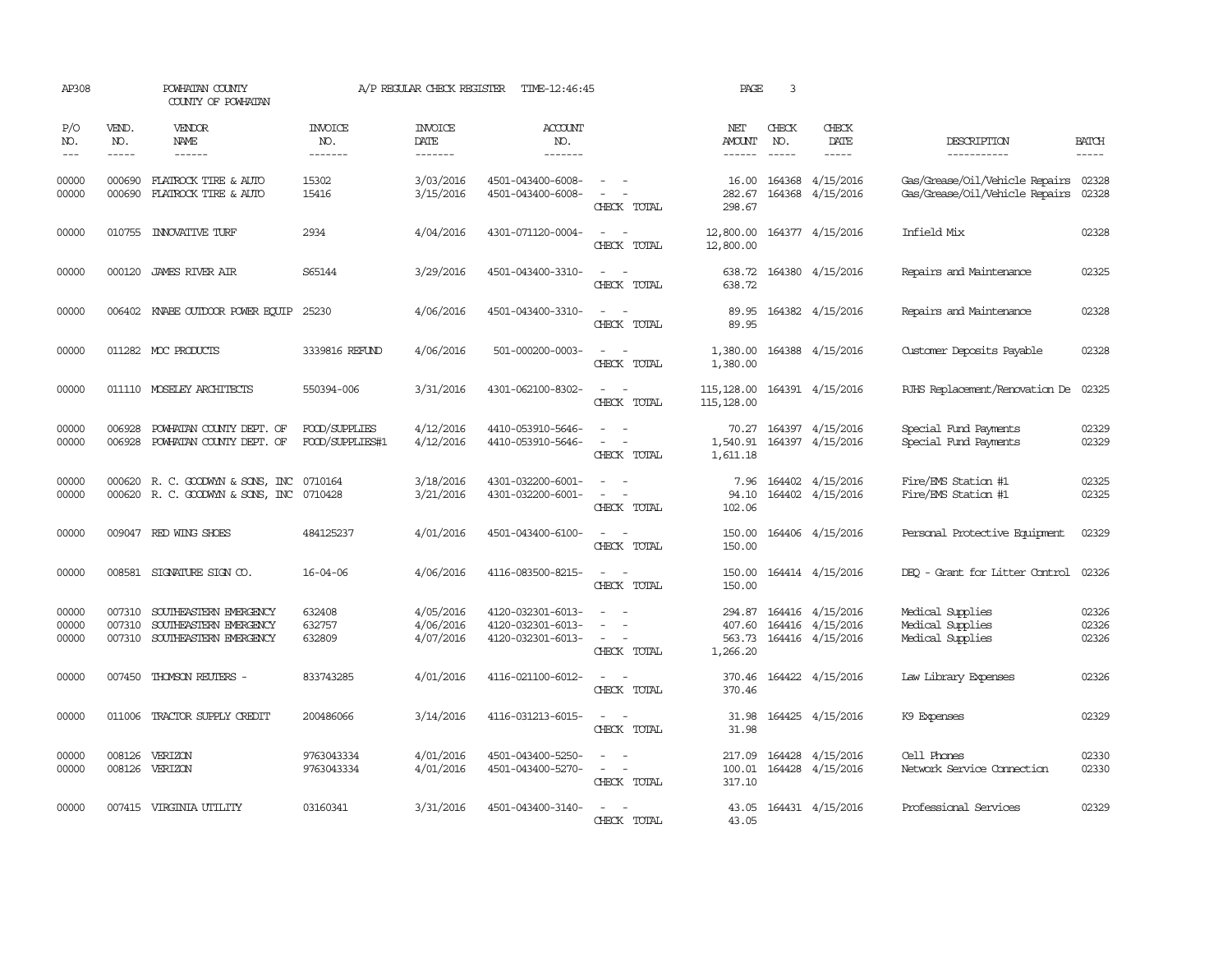| AP308                                              |                                                | POWHATAN COUNTY<br>COUNTY OF POWHATAN                                                                                                                   |                                                                                  | A/P REGULAR CHECK REGISTER                                                 | TIME-12:46:45                                                                                                              |                                                                     | PAGE                                                          | $\overline{4}$                                      |                                                                                          |                                                                                                                                                                                 |                                                    |
|----------------------------------------------------|------------------------------------------------|---------------------------------------------------------------------------------------------------------------------------------------------------------|----------------------------------------------------------------------------------|----------------------------------------------------------------------------|----------------------------------------------------------------------------------------------------------------------------|---------------------------------------------------------------------|---------------------------------------------------------------|-----------------------------------------------------|------------------------------------------------------------------------------------------|---------------------------------------------------------------------------------------------------------------------------------------------------------------------------------|----------------------------------------------------|
| P/O<br>NO.<br>$- - -$                              | VEND.<br>NO.<br>$- - - - -$                    | VENDOR<br>NAME<br>$- - - - - -$                                                                                                                         | <b>INVOICE</b><br>NO.<br>--------                                                | <b>INVOICE</b><br>DATE<br>--------                                         | ACCOUNT<br>NO.<br>-------                                                                                                  |                                                                     | NET<br>AMOUNT<br>$- - - - - -$                                | CHECK<br>NO.<br>$\frac{1}{2}$                       | CHECK<br>DATE<br>$- - - - -$                                                             | DESCRIPTION<br>-----------                                                                                                                                                      | <b>BATCH</b><br>$\frac{1}{2}$                      |
| 00000<br>00000<br>00000<br>00000<br>00000          | 008668<br>008668<br>008668                     | BANK OF AMERICA<br>BANK OF AMERICA<br>BANK OF AMERICA<br>008668 BANK OF AMERICA<br>008668 BANK OF AMERICA                                               | 04/01/2016<br>04/01/2016<br>04/01/2016<br>04/01/2016<br>04/01/2016               | 4/01/2016<br>4/01/2016<br>4/01/2016<br>4/01/2016<br>4/01/2016              | 4116-083500-8215-<br>4120-032200-8215-<br>4301-071120-0003-<br>4301-012500-8301-<br>4501-043400-3310-                      | $\equiv$                                                            | 145.80<br>395.00<br>23.06<br>21.04                            | 164435<br>164435<br>164435<br>5.00 164435<br>164435 | 4/18/2016<br>4/18/2016<br>4/18/2016<br>4/18/2016<br>4/18/2016                            | DEO - Grant for Litter Control<br>State Dept of Fire Programs Fu<br>Net Replacement<br>Sheriff's Vehicles<br>Repairs and Maintenance                                            | 02331<br>02331<br>02331<br>02331<br>02331          |
| 00000<br>00000<br>00000<br>00000<br>00000<br>00000 | 008668<br>008668<br>008668<br>008668<br>008668 | BANK OF AMERICA<br>BANK OF AMERICA<br>BANK OF AMERICA<br>BANK OF AMERICA<br>BANK OF AMERICA<br>008668 BANK OF AMERICA                                   | 04/01/2016<br>04/01/2016<br>04/01/2016<br>04/01/2016<br>04/01/2016<br>04/01/2016 | 4/01/2016<br>4/01/2016<br>4/01/2016<br>4/01/2016<br>4/01/2016<br>4/01/2016 | 4501-043400-3310-<br>4501-043400-3310-<br>4501-043400-6100-<br>4501-043400-6100-<br>4501-043400-6100-<br>4501-043400-5540- | $\equiv$<br>CHECK TOTAL                                             | 14.88<br>24.05<br>67.60<br>108.80<br>61.40<br>85.00<br>951.63 | 164435<br>164435<br>164435<br>164435                | 4/18/2016<br>4/18/2016<br>4/18/2016<br>4/18/2016<br>164435 4/18/2016<br>164435 4/18/2016 | Repairs and Maintenance<br>Repairs and Maintenance<br>Personal Protective Equipment<br>Personal Protective Equipment<br>Personal Protective Equipment<br>Conferences & Training | 02331<br>02331<br>02331<br>02331<br>02331<br>02331 |
| 00000<br>00000                                     | 001340                                         | 001340 BUSINESS CARD<br>BUSINESS CARD                                                                                                                   | 03/27/2016<br>03/27/2016                                                         | 3/27/2016<br>3/27/2016                                                     | 4116-031210-6015-<br>4116-031212-6015-                                                                                     | $\equiv$<br>$\sim$<br>CHECK TOTAL                                   | 44.15<br>52.49                                                |                                                     | 8.34 164436 4/18/2016<br>164436 4/18/2016                                                | Project Lifesaver expenses<br>Hospitality Expenses                                                                                                                              | 02332<br>02332                                     |
| 00000                                              | 008967                                         | PACIELLO, BRIGID                                                                                                                                        | EARTHDAY2016                                                                     | 4/18/2016                                                                  | 4116-084000-8200-                                                                                                          | CHECK TOTAL                                                         | 200.00<br>200.00                                              |                                                     | 164437 4/18/2016                                                                         | Earth Day Donations                                                                                                                                                             | 02333                                              |
| 00000<br>00000<br>00000<br>00000<br>00000          | 009183<br>009183<br>009183<br>009183<br>009183 | AIR, WATER & SOIL LABORA-<br>AIR, WATER & SOIL LABORA-<br>AIR, WATER & SOIL LABORA-<br>AIR, WATER & SOIL LABORA-<br>AIR, WATER & SOIL LABORA- V16002395 | V16002275<br>V16002276<br>V16002333<br>V16002394                                 | 4/12/2016<br>4/12/2016<br>4/14/2016<br>4/15/2016<br>4/15/2016              | 4501-043400-3140-<br>4501-043400-3140-<br>4501-043400-3140-<br>4501-043400-3140-<br>4501-043400-3140-                      | $\overline{\phantom{a}}$<br>$\equiv$<br>CHECK TOTAL                 | 226.92<br>314.21<br>40.00<br>40.00<br>40.00<br>661.13         | 164440<br>164440<br>164440<br>164440<br>164440      | 4/22/2016<br>4/22/2016<br>4/22/2016<br>4/22/2016<br>4/22/2016                            | Professional Services<br>Professional Services<br>Professional Services<br>Professional Services<br>Professional Services                                                       | 02334<br>02334<br>02334<br>02334<br>02334          |
| 00000<br>00000<br>00000<br>00000                   | 008686<br>008686<br>008686                     | C.W. WILLIAMS & CO., INC.<br>C.W. WILLIAMS & CO., INC.<br>C.W. WILLIAMS & CO., INC.<br>008686 C.W. WILLIAMS & CO., INC.                                 | 592167<br>592168<br>592169<br>592298                                             | 4/12/2016<br>4/12/2016<br>4/12/2016<br>4/14/2016                           | 4301-012400-8301-<br>4301-012400-8301-<br>4301-012400-8301-<br>4301-012400-8301-                                           | $\overline{\phantom{a}}$<br>$\overline{\phantom{a}}$<br>CHECK TOTAL | 329.11 164446<br>929.53<br>719.82<br>151.88<br>2,130.34       | 164446<br>164446                                    | 4/22/2016<br>4/22/2016<br>4/22/2016<br>164446 4/22/2016                                  | Fire Department Equipment<br>Fire Department Equipment<br>Fire Department Equipment<br>Fire Department Equipment                                                                | 02334<br>02334<br>02334<br>02334                   |
| 00000                                              |                                                | 009639 EMS MANAGEMENT &                                                                                                                                 | 27348                                                                            | 3/31/2016                                                                  | 4120-032300-5845-                                                                                                          | $\sim$<br>CHECK TOTAL                                               | 1,865.84<br>1,865.84                                          |                                                     | 164453 4/22/2016                                                                         | EMS Transport Third Party Bill                                                                                                                                                  | 02334                                              |
| 00000                                              |                                                | 000338 FIRE PROTECTION EQUIP. CO 63107                                                                                                                  |                                                                                  | 3/29/2016                                                                  | 4301-032200-0004-                                                                                                          | CHECK TOTAL                                                         | 5,000.00<br>5,000.00                                          |                                                     | 164456 4/22/2016                                                                         | Ladder Truck                                                                                                                                                                    | 02334                                              |
| 00000                                              |                                                | 008381 JAMES RIVER PETROLEUM                                                                                                                            | 86D                                                                              | 4/06/2016                                                                  | 4501-043400-6008-                                                                                                          | $\sim$<br>CHECK TOTAL                                               | 325.45<br>325.45                                              |                                                     | 164463 4/22/2016                                                                         | Gas/Grease/Oil/Vehicle Repairs                                                                                                                                                  | 02336                                              |
| 00000                                              |                                                | 011309 MCKOY, HOWARD                                                                                                                                    | 2015018581004                                                                    | 4/12/2016                                                                  | 4120-032300-5845-                                                                                                          | CHECK TOTAL                                                         | 85.44                                                         |                                                     | 85.44 164466 4/22/2016                                                                   | EMS Transport Third Party Bill 02335                                                                                                                                            |                                                    |
| 00000                                              |                                                | 007297 NAFECO, INC.                                                                                                                                     | 822486                                                                           | 4/14/2016                                                                  | 4301-012400-8301-                                                                                                          | CHECK TOTAL                                                         | 1,536.07<br>1,536.07                                          |                                                     | 164468 4/22/2016                                                                         | Fire Department Equipment                                                                                                                                                       | 02335                                              |
| 00000                                              |                                                | 009486 PASI, STEVE                                                                                                                                      | NAEMT TCCC                                                                       | 6/05/2016                                                                  | 4116-031213-6015-                                                                                                          | $\sim$<br>CHECK TOTAL                                               | 275.00<br>275.00                                              |                                                     | 164472 4/22/2016                                                                         | K9 Expenses                                                                                                                                                                     | 02335                                              |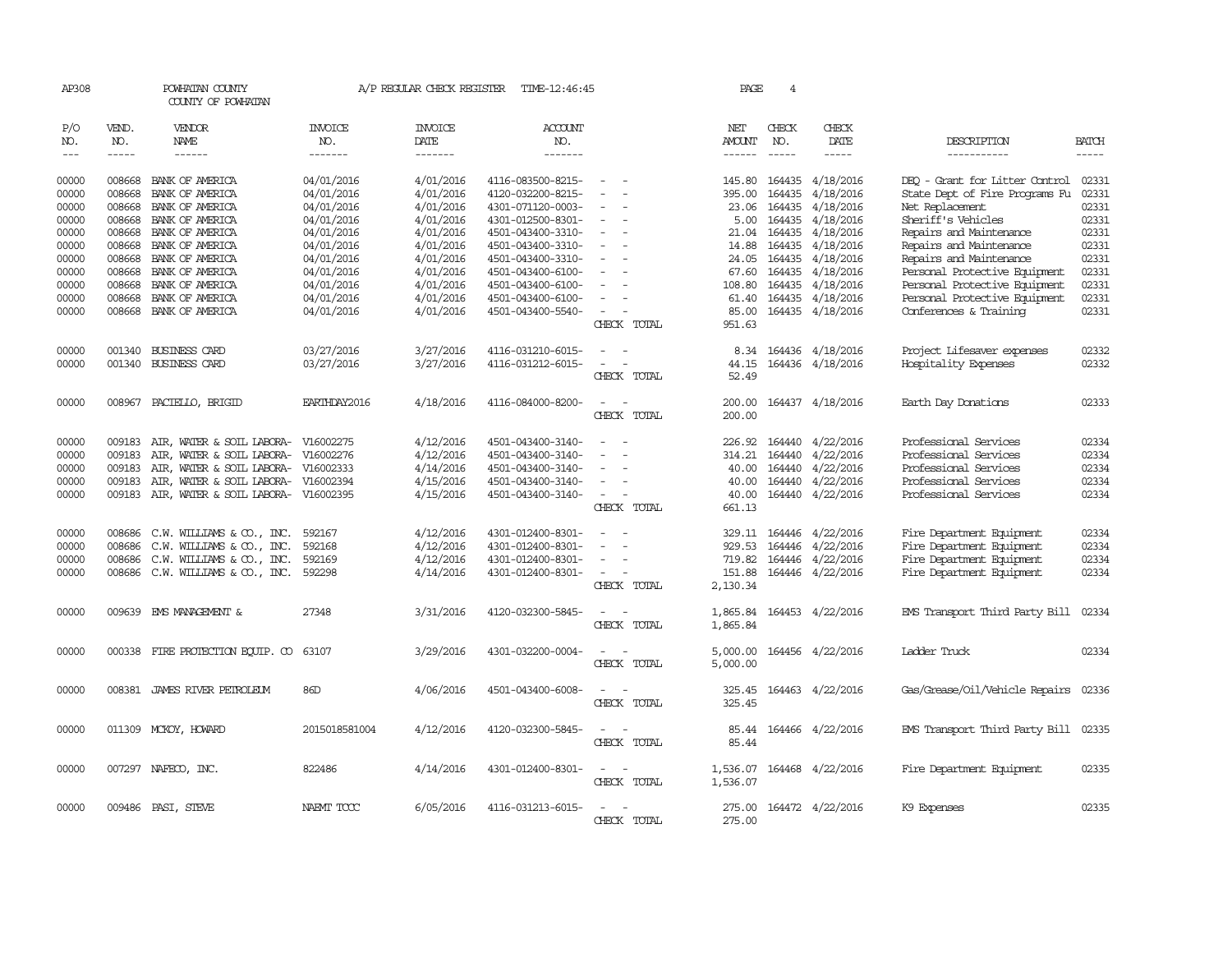| AP308                                                                |                                                | POWHATAN COUNTY<br>COUNTY OF POWHATAN                                                                                                                                                                            |                                                                              | A/P REGULAR CHECK REGISTER                                                                           | TIME-12:46:45                                                                                                                                                        |                                                                                                                             | PAGE                                                             | 5                             |                                                                                                                                                                  |                                                                                                                                                              |                                                                      |
|----------------------------------------------------------------------|------------------------------------------------|------------------------------------------------------------------------------------------------------------------------------------------------------------------------------------------------------------------|------------------------------------------------------------------------------|------------------------------------------------------------------------------------------------------|----------------------------------------------------------------------------------------------------------------------------------------------------------------------|-----------------------------------------------------------------------------------------------------------------------------|------------------------------------------------------------------|-------------------------------|------------------------------------------------------------------------------------------------------------------------------------------------------------------|--------------------------------------------------------------------------------------------------------------------------------------------------------------|----------------------------------------------------------------------|
| P/O<br>NO.<br>$\qquad \qquad - -$                                    | VEND.<br>NO.<br>$- - - - -$                    | <b>VENDOR</b><br><b>NAME</b><br>$- - - - - -$                                                                                                                                                                    | <b>INVOICE</b><br>NO.<br>-------                                             | <b>INVOICE</b><br>DATE<br>-------                                                                    | <b>ACCOUNT</b><br>NO.<br>-------                                                                                                                                     |                                                                                                                             | NET<br><b>AMOUNT</b><br>------                                   | CHECK<br>NO.<br>$\frac{1}{2}$ | CHECK<br>DATE<br>-----                                                                                                                                           | DESCRIPTION<br>-----------                                                                                                                                   | <b>BATCH</b><br>-----                                                |
| 00000<br>00000                                                       |                                                | 007184 POLLARD WATER<br>007184 POLLARD WATER                                                                                                                                                                     | 37987<br>40833                                                               | 3/19/2016<br>4/14/2016                                                                               | 4501-043400-6014-<br>4501-043400-6014-                                                                                                                               | $\sim$ $ \sim$<br>$\sim$ $ -$<br>CHECK TOTAL                                                                                | 116.58<br>3,384.60                                               |                               | 3,268.02 164473 4/22/2016<br>164473 4/22/2016                                                                                                                    | Other Operating Supplies<br>Other Operating Supplies                                                                                                         | 02335<br>02335                                                       |
| 00000                                                                | 006761                                         | POWHATAN VOLUNTEER FIRE                                                                                                                                                                                          | TRUCK SCHOOL                                                                 | 4/18/2016                                                                                            | 4120-032200-8215-                                                                                                                                                    | $\overline{\phantom{a}}$<br>CHECK TOTAL                                                                                     | 1,232.39<br>1,232.39                                             |                               | 164477 4/22/2016                                                                                                                                                 | State Dept of Fire Programs Fu                                                                                                                               | 02335                                                                |
| 00000                                                                | 009489                                         | PROFESSIONAL CANINE                                                                                                                                                                                              | 160408                                                                       | 4/08/2016                                                                                            | 4116-031213-6015-                                                                                                                                                    | $\equiv$<br>CHECK TOTAL                                                                                                     | 20.00<br>20.00                                                   |                               | 164478 4/22/2016                                                                                                                                                 | K9 Expenses                                                                                                                                                  | 02335                                                                |
| 00000<br>00000<br>00000<br>00000<br>00000<br>00000<br>00000<br>00000 | 007325<br>007325<br>007325<br>007325           | RICHMOND OXYGEN CO.<br>RICHMOND OXYGEN CO.<br>RICHMOND OXYGEN CO.<br>007325 RICHMOND OXYGEN CO.<br>007325 RICHMOND OXYGEN CO.<br>007325 RICHMOND OXYGEN CO.<br>RICHMOND OXYGEN CO.<br>007325 RICHMOND OXYGEN CO. | 220945<br>220946<br>221355<br>221437<br>221438<br>221945<br>221946<br>223002 | 3/02/2016<br>3/02/2016<br>3/11/2016<br>3/16/2016<br>3/16/2016<br>3/30/2016<br>3/30/2016<br>3/31/2016 | 4120-032301-6013-<br>4120-032301-6013-<br>4120-032301-6013-<br>4120-032301-6013-<br>4120-032301-6013-<br>4120-032301-6013-<br>4120-032301-6013-<br>4120-032301-6013- | $\sim$<br>$\overline{\phantom{a}}$<br>$\equiv$<br>$\equiv$<br>$\overline{\phantom{a}}$<br>CHECK TOTAL                       | 23.00<br>40.00<br>47.00<br>251.00<br>489.00                      | 164483<br>32.00 164483        | 164483 4/22/2016<br>4/22/2016<br>15.00-164483 4/22/2016<br>4/22/2016<br>87.00 164483 4/22/2016<br>24.00 164483 4/22/2016<br>164483 4/22/2016<br>164483 4/22/2016 | Medical Supplies<br>Medical Supplies<br>Medical Supplies<br>Medical Supplies<br>Medical Supplies<br>Medical Supplies<br>Medical Supplies<br>Medical Supplies | 02335<br>02335<br>02335<br>02335<br>02335<br>02335<br>02335<br>02335 |
| 00000<br>00000                                                       | 009128<br>009128                               | SIGN DESIGN OF VA, LLC<br>SIGN DESIGN OF VA, LLC                                                                                                                                                                 | 3690<br>3690                                                                 | 4/11/2016<br>4/11/2016                                                                               | 4116-031201-5540-<br>4116-031201-5540-                                                                                                                               | $\omega_{\rm{max}}$ and $\omega_{\rm{max}}$<br>$\sim$ 100 $\mu$<br>$\sim$<br>CHECK TOTAL                                    | 170.00<br>428.00                                                 |                               | 258.00 164484 4/22/2016<br>164484 4/22/2016                                                                                                                      | Triad Expenses<br>Triad Expenses                                                                                                                             | 02336<br>02336                                                       |
| 00000                                                                | 008581                                         | SIGNATURE SIGN CO.                                                                                                                                                                                               | $16 - 04 - 18$                                                               | 4/18/2016                                                                                            | 4116-083500-8215-                                                                                                                                                    | $\frac{1}{2} \left( \frac{1}{2} \right) \left( \frac{1}{2} \right) = \frac{1}{2} \left( \frac{1}{2} \right)$<br>CHECK TOTAL | 120.00<br>120.00                                                 |                               | 164485 4/22/2016                                                                                                                                                 | DEO - Grant for Litter Control                                                                                                                               | 02336                                                                |
| 00000<br>00000<br>00000                                              | 007310<br>007310                               | SOUTHEASTERN EMERGENCY<br>SOUTHEASTERN EMERGENCY<br>007310 SOUTHEASTERN EMERGENCY                                                                                                                                | 633212<br>633357<br>634299                                                   | 4/11/2016<br>4/11/2016<br>4/15/2016                                                                  | 4120-032301-6013-<br>4120-032301-6013-<br>4120-032301-6013-                                                                                                          | $\sim$ 10 $\,$<br>$\sim$<br>$\sim$ $ -$<br>CHECK TOTAL                                                                      | 373.02<br>2,091.91                                               |                               | 164486 4/22/2016<br>980.87 164486 4/22/2016<br>738.02 164486 4/22/2016                                                                                           | Medical Supplies<br>Medical Supplies<br>Medical Supplies                                                                                                     | 02336<br>02336<br>02336                                              |
| 00000                                                                |                                                | 011310 STATTER911 COMUNICATIONS 625                                                                                                                                                                              |                                                                              | 4/13/2016                                                                                            | 4120-032200-8215-                                                                                                                                                    | $\overline{\phantom{a}}$<br>CHECK TOTAL                                                                                     | 1,200.00<br>1,200.00                                             |                               | 164489 4/22/2016                                                                                                                                                 | State Dept of Fire Programs Fu 02336                                                                                                                         |                                                                      |
| 00000                                                                |                                                | 011308 WELLS FARGO INSTITUTIONAL 1040006250 3/16                                                                                                                                                                 |                                                                              | 3/17/2016                                                                                            | 4209-061000-0001-                                                                                                                                                    | $\sim$<br>CHECK TOTAL                                                                                                       | 212,020.22<br>212,020.22                                         |                               | 164499 4/22/2016                                                                                                                                                 | Instruction                                                                                                                                                  | 02336                                                                |
| 00000                                                                |                                                | 011317 AHA PROCESS, INC.                                                                                                                                                                                         | 035277                                                                       | 3/31/2016                                                                                            | 4410-053910-5646-                                                                                                                                                    | $\overline{\phantom{a}}$<br>CHECK TOTAL                                                                                     | 9,500.00<br>9,500.00                                             |                               | 164524 4/29/2016                                                                                                                                                 | Special Fund Payments                                                                                                                                        | 02340                                                                |
| 00000<br>00000<br>00000<br>00000<br>00000<br>00000                   | 009183<br>009183<br>009183<br>009183<br>009183 | AIR, WATER & SOIL LABORA-<br>AIR, WATER & SOIL LABORA-<br>AIR, WATER & SOIL LABORA-<br>AIR, WATER & SOIL LABORA-<br>AIR, WATER & SOIL LABORA- V16002561<br>009183 AIR, WATER & SOIL LABORA- V16002562            | V16002477<br>V16002478<br>V16002543<br>V16002544                             | 4/19/2016<br>4/19/2016<br>4/21/2016<br>4/21/2016<br>4/21/2016<br>4/21/2016                           | 4501-043400-3140-<br>4501-043400-3140-<br>4501-043400-3140-<br>4501-043400-3140-<br>4501-043400-3140-<br>4501-043400-3140-                                           | $\sim$<br>$\sim$<br>$\equiv$<br>$\sim$ $ -$<br>CHECK TOTAL                                                                  | 119.08<br>102.26<br>167.98<br>158.62<br>40.00<br>40.00<br>627.94 | 164525<br>164525<br>164525    | 164525 4/29/2016<br>4/29/2016<br>4/29/2016<br>4/29/2016<br>164525 4/29/2016<br>164525 4/29/2016                                                                  | Professional Services<br>Professional Services<br>Professional Services<br>Professional Services<br>Professional Services<br>Professional Services           | 02340<br>02340<br>02340<br>02340<br>02340<br>02340                   |
| 00000                                                                |                                                | 007436 AQUA VIRGINIA, INC.                                                                                                                                                                                       | 0574661 4/16                                                                 | 4/12/2016                                                                                            | 4501-043400-5130-                                                                                                                                                    | $\overline{\phantom{a}}$<br>CHECK TOTAL                                                                                     | 23.20<br>23.20                                                   |                               | 164526 4/29/2016                                                                                                                                                 | Water                                                                                                                                                        | 02340                                                                |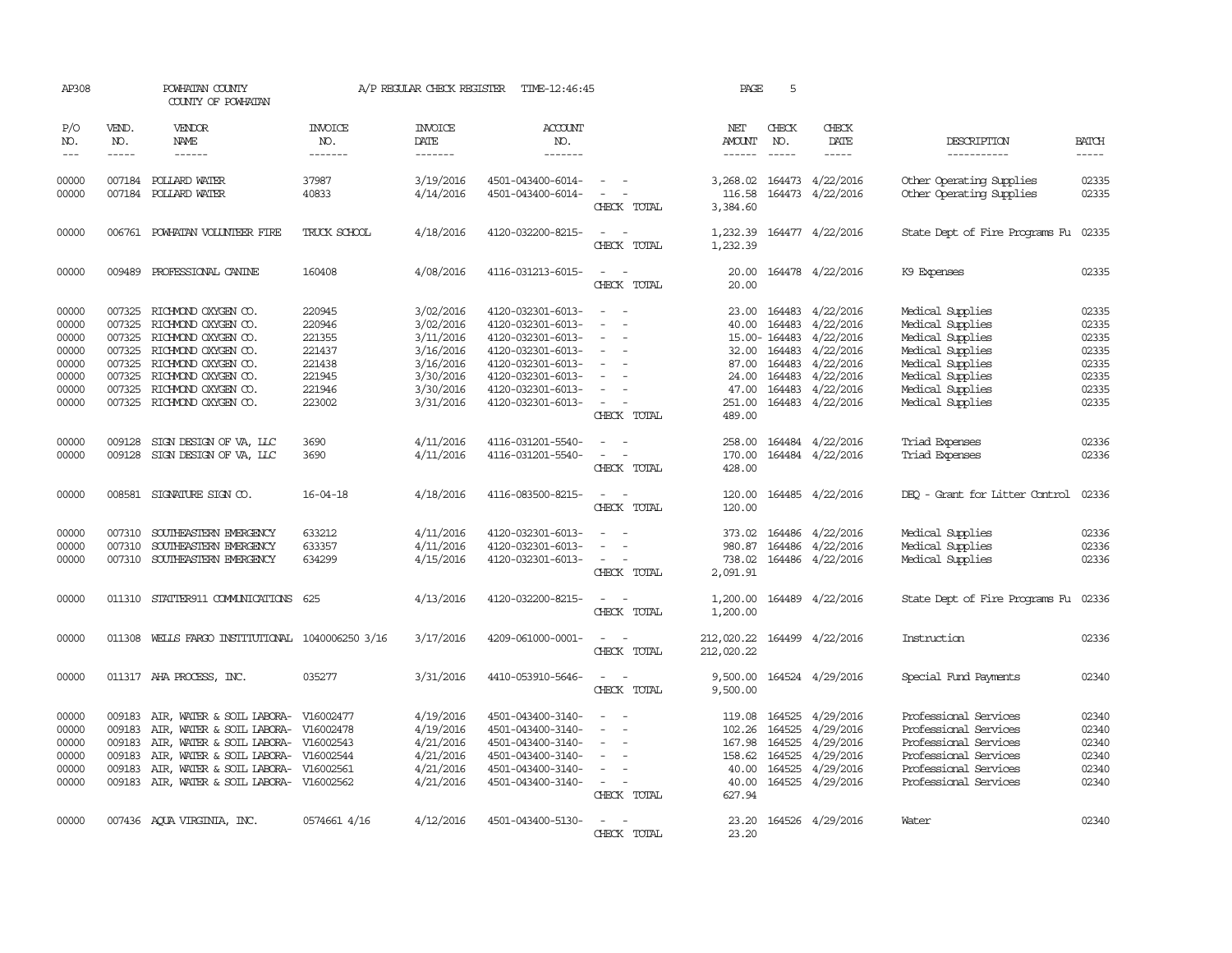| AP308                                                                |                             | POWHATAN COUNTY<br>COUNTY OF POWHATAN                                                                                                                                                                  |                                                                                                    | A/P REGULAR CHECK REGISTER                                                                           | TIME-12:46:45                                                                                                                                                        |                                                                                                                             | PAGE                                                                                   | 6                                                     |                                                                                                                           |                                                                                                                                                                                                    |                                                                      |
|----------------------------------------------------------------------|-----------------------------|--------------------------------------------------------------------------------------------------------------------------------------------------------------------------------------------------------|----------------------------------------------------------------------------------------------------|------------------------------------------------------------------------------------------------------|----------------------------------------------------------------------------------------------------------------------------------------------------------------------|-----------------------------------------------------------------------------------------------------------------------------|----------------------------------------------------------------------------------------|-------------------------------------------------------|---------------------------------------------------------------------------------------------------------------------------|----------------------------------------------------------------------------------------------------------------------------------------------------------------------------------------------------|----------------------------------------------------------------------|
| P/O<br>NO.<br>$---$                                                  | VEND.<br>NO.<br>$- - - - -$ | <b>VENDOR</b><br><b>NAME</b><br>------                                                                                                                                                                 | <b>INVOICE</b><br>NO.<br>-------                                                                   | <b>INVOICE</b><br><b>DATE</b><br>-------                                                             | ACCOUNT<br>NO.<br>-------                                                                                                                                            |                                                                                                                             | NET<br>AMOUNT<br>$- - - - - -$                                                         | CHECK<br>NO.<br>$- - - - -$                           | CHECK<br><b>DATE</b><br>-----                                                                                             | DESCRIPTION<br>-----------                                                                                                                                                                         | <b>BATCH</b><br>$- - - - -$                                          |
| 00000                                                                |                             | 007436 AQUA VIRGINIA, INC.                                                                                                                                                                             | 1188328 4/16                                                                                       | 4/12/2016                                                                                            | 4501-043400-5130-                                                                                                                                                    | $\sim$<br>CHECK TOTAL                                                                                                       | 17.62<br>17.62                                                                         |                                                       | 164527 4/29/2016                                                                                                          | Water                                                                                                                                                                                              | 02340                                                                |
| 00000<br>00000                                                       | 006655                      | BLOSSMAN GAS COMPANIES<br>006655 BLOSSMAN GAS COMPANIES,                                                                                                                                               | 309119<br>507467                                                                                   | 4/19/2016<br>4/12/2016                                                                               | 4501-043400-5120-<br>4501-043400-5120-                                                                                                                               | $\sim$ $ \sim$<br>$\sim$<br>$\sim$<br>CHECK TOTAL                                                                           | 222.01<br>800.72                                                                       |                                                       | 578.71 164533 4/29/2016<br>164533 4/29/2016                                                                               | Fuel (htg)<br>Fuel (htg)                                                                                                                                                                           | 02340<br>02340                                                       |
| 00000<br>00000<br>00000<br>00000<br>00000<br>00000<br>00000<br>00000 | 009876<br>009876            | 009876 BSN SPORTS, INC.<br>009876 BSN SPORTS, INC.<br>009876 BSN SPORTS, INC.<br>009876 BSN SPORTS, INC.<br>009876 BSN SPORTS, INC.<br>BSN SPORTS, INC.<br>BSN SPORTS, INC.<br>009876 BSN SPORTS, INC. | R97625501<br>R97625502<br>R97628393<br>R97712637<br>R97718248<br>R97718248<br>97792373<br>97843173 | 2/04/2016<br>2/04/2016<br>2/05/2016<br>3/08/2016<br>3/09/2016<br>3/09/2016<br>4/04/2016<br>4/20/2016 | 4301-071120-0007-<br>4301-071120-0008-<br>4301-071120-0002-<br>4301-071120-0009-<br>4301-071120-0008-<br>4301-071120-0009-<br>4301-071120-0014-<br>4301-071110-8301- | $\sim$<br>$\overline{\phantom{a}}$<br>$\overline{\phantom{a}}$<br>$\overline{\phantom{a}}$<br>CHECK TOTAL                   | 6,086.00<br>1,293.60<br>2,678.00<br>401.30<br>85.49<br>676.50<br>4,805.00<br>16,271.32 | 164537<br>164537<br>245.43 164537<br>164537<br>164537 | 4/29/2016<br>4/29/2016<br>164537 4/29/2016<br>4/29/2016<br>4/29/2016<br>4/29/2016<br>164537 4/29/2016<br>164537 4/29/2016 | Bleachers<br>Temporary Fencing<br>Fencing/Backstop Maintenance<br>Bases, Plates & Pitching Rubbe<br>Temporary Fencing<br>Bases, Plates & Pitching Rubbe<br>Dugout Canopy's<br>Playground Equipment | 02338<br>02338<br>02338<br>02338<br>02338<br>02338<br>02338<br>02338 |
| 00000<br>00000<br>00000                                              | 008686                      | 008686 C.W. WILLIAMS & CO., INC.<br>C.W. WILLIAMS & CO., INC.<br>008686 C.W. WILLIAMS & CO., INC.                                                                                                      | 592313<br>592343<br>592353                                                                         | 4/15/2016<br>4/18/2016<br>4/18/2016                                                                  | 4301-012400-8301-<br>4301-012400-8301-<br>4301-012400-8301-                                                                                                          | $\sim$<br>$\sim$<br>$\sim$<br>CHECK TOTAL                                                                                   | 296.57<br>4,187.82<br>5,003.59                                                         | 164539                                                | 519.20 164539 4/29/2016<br>4/29/2016<br>164539 4/29/2016                                                                  | Fire Department Equipment<br>Fire Department Equipment<br>Fire Department Equipment                                                                                                                | 02338<br>02338<br>02338                                              |
| 00000<br>00000                                                       | 006965<br>006965            | CINIAS CORPORATION<br>CINIAS CORPORATION                                                                                                                                                               | 143723397<br>143727140                                                                             | 4/06/2016<br>4/13/2016                                                                               | 4501-043400-6011-<br>4501-043400-6011-                                                                                                                               | $\overline{\phantom{a}}$<br>$\sim$ $ \sim$<br>CHECK TOTAL                                                                   | 68.22<br>222.70                                                                        |                                                       | 164543 4/29/2016<br>154.48 164543 4/29/2016                                                                               | Uniforms<br>Uniforms                                                                                                                                                                               | 02338<br>02340                                                       |
| 00000                                                                |                             | 007509 ECK SUPPLY CO.                                                                                                                                                                                  | 14477194                                                                                           | 4/14/2016                                                                                            | 4501-043400-6009-                                                                                                                                                    | CHECK TOTAL                                                                                                                 | 71.57<br>71.57                                                                         |                                                       | 164549 4/29/2016                                                                                                          | Facility-Water and Sewer Needs 02340                                                                                                                                                               |                                                                      |
| 00000                                                                |                             | 011224 ELECTRONIC SYSTEMS, INC.                                                                                                                                                                        | IN396631A                                                                                          | 3/29/2016                                                                                            | 4501-043400-3320-                                                                                                                                                    | $\sim$<br>CHECK TOTAL                                                                                                       | 115.80<br>115.80                                                                       |                                                       | 164550 4/29/2016                                                                                                          | Maintenance and Service Contra 02341                                                                                                                                                               |                                                                      |
| 00000                                                                |                             | 006510 EMERGENCY SERVICES                                                                                                                                                                              | 151                                                                                                | 4/03/2016                                                                                            | 4120-032300-3110-                                                                                                                                                    | $\frac{1}{2} \left( \frac{1}{2} \right) \left( \frac{1}{2} \right) = \frac{1}{2} \left( \frac{1}{2} \right)$<br>CHECK TOTAL | 31, 173.76<br>31, 173.76                                                               |                                                       | 164552 4/29/2016                                                                                                          | Contract Services-Daytime Cove                                                                                                                                                                     | 02338                                                                |
| 00000                                                                |                             | 011318 FAIRFAX VOLUNIEER FIRE                                                                                                                                                                          | $2016 - 1$                                                                                         | 4/27/2016                                                                                            | 4301-032200-0004-                                                                                                                                                    | CHECK TOTAL                                                                                                                 | 170,000.00<br>170,000.00                                                               |                                                       | 164554 4/29/2016                                                                                                          | Ladder Truck                                                                                                                                                                                       | 02342                                                                |
| 00000<br>00000                                                       | 007537                      | FERGUSON ENTERPRISES, INC<br>007537 FERGUSON ENTERPRISES, INC 1844310                                                                                                                                  | 1844310                                                                                            | 4/13/2016<br>4/13/2016                                                                               | 4501-043400-6014-<br>4501-043400-6100-                                                                                                                               | $\omega_{\rm{max}}$ and $\omega_{\rm{max}}$<br>CHECK TOTAL                                                                  | 23.00<br>22.79<br>45.79                                                                | 164556                                                | 4/29/2016<br>164556 4/29/2016                                                                                             | Other Operating Supplies<br>Personal Protective Equipment                                                                                                                                          | 02340<br>02340                                                       |
| 00000                                                                |                             | 011166 K9TACTICALGEAR                                                                                                                                                                                  | 4732                                                                                               | 4/25/2016                                                                                            | 4116-031213-6015-                                                                                                                                                    | $\sim$ $ \sim$<br>CHECK TOTAL                                                                                               | 45.80<br>45.80                                                                         |                                                       | 164570 4/29/2016                                                                                                          | K9 Expenses                                                                                                                                                                                        | 02341                                                                |
| 00000<br>00000                                                       |                             | 010924 MITCHELL PEST<br>010924 MITCHELL PEST                                                                                                                                                           | 94476<br>94477                                                                                     | 4/15/2016<br>4/15/2016                                                                               | 4501-043400-3320-<br>4501-043400-3320-                                                                                                                               | $\overline{\phantom{a}}$<br>CHECK TOTAL                                                                                     | 95.00<br>95.00<br>190.00                                                               |                                                       | 164578 4/29/2016<br>164578 4/29/2016                                                                                      | Maintenance and Service Contra<br>Maintenance and Service Contra                                                                                                                                   | 02339<br>02339                                                       |
| 00000                                                                |                             | 000620 R.C. GOODWYN & SONS, INC 713199                                                                                                                                                                 |                                                                                                    | 4/11/2016                                                                                            | 4501-043400-3310-                                                                                                                                                    | $\sim$ $ -$<br>CHECK TOTAL                                                                                                  | 15.02                                                                                  |                                                       | 15.02 164586 4/29/2016                                                                                                    | Repairs and Maintenance                                                                                                                                                                            | 02340                                                                |